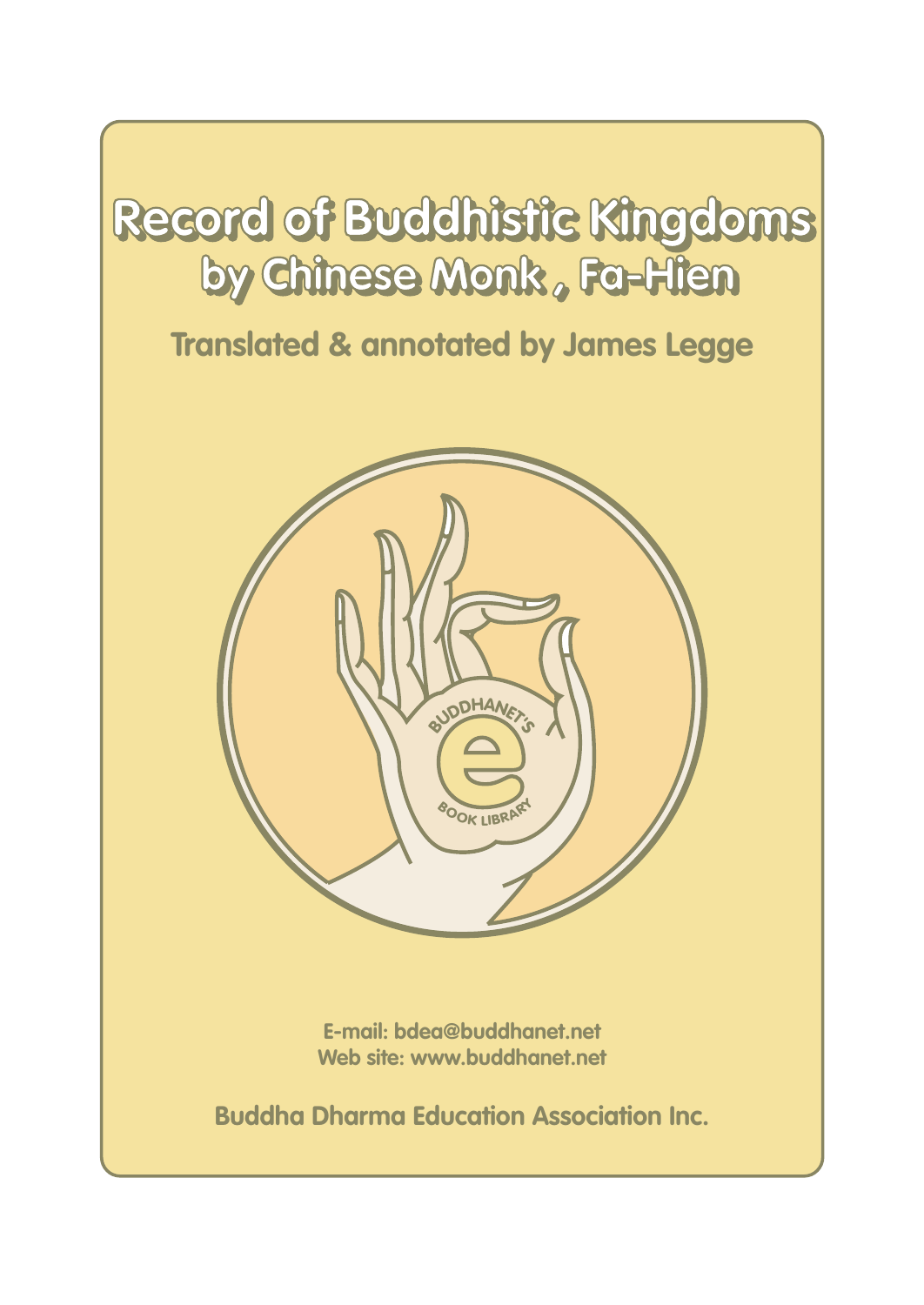## Project Gutenberg Etext "Record of Buddhistic Kingdoms", by Fa-Hien

Being an Account by the Chinese Monk Fa-Hien of his Travels in India and Ceylon (A.D. 399-414) in Search of the Buddhist Books of Discipline

Translated and annotated with a Corean recension of the Chinese text

**BY** 

JAMES LEGGE

#### PREFACE

Several times during my long residence in Hong Kong I endeavoured to read through the "Narrative of Fa-hien;" but though interested with the graphic details of much of the work, its columns bristled so constantly--now with his phonetic representations of Sanskrit words, and now with his substitution for them of their meanings in Chinese characters, and I was, moreover, so much occupied with my own special labours on the Confucian Classics, that my success was far from satisfactory. When Dr. Eitel's "Handbook for the Student of Chinese Buddhism" appeared in 1870, the difficulty occasioned by the Sanskrit words and names was removed, but the other difficulty remained; and I was not able to look into the book again for several years. Nor had I much inducement to do so in the two copies of it which I had been able to procure, on poor paper, and printed from blocks badly cut at first, and so worn with use as to yield books the reverse of attractive in their appearance to the student.

In the meantime I kept studying the subject of Buddhism from various sources; and in 1878 began to lecture, here in Oxford, on the Travels with my Davis Chinese scholar, who was at the same time Boden Sanskrit scholar. As we went on, I wrote out a translation in English for my own satisfaction of nearly half the narrative. In the beginning of last year I made Fa-hien again the subject of lecture, wrote out a second translation, independent of the former, and pushed on till I had completed the whole.

The want of a good and clear text had been supplied by my friend, Mr. Bunyiu Nanjio, who sent to me from Japan a copy, the text of which is appended to the translation and notes, and of the nature of which some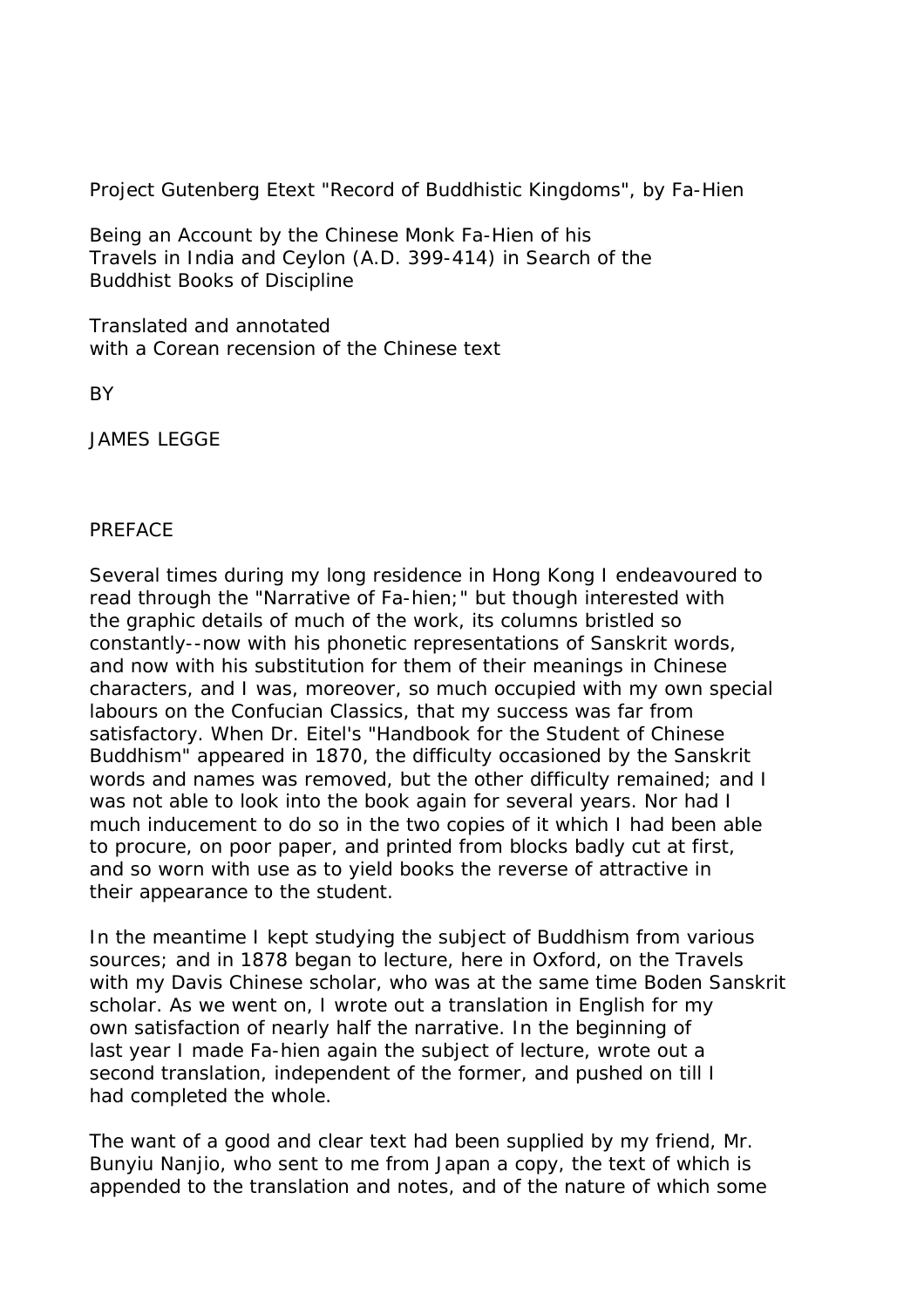account is given in the Introduction, and towards the end of this Preface.

The present work consists of three parts: the Translation of Fa-hien's Narrative of his Travels; copious Notes; and the Chinese Text of my copy from Japan.

It is for the Translation that I hold myself more especially responsible. Portions of it were written out three times, and the whole of it twice. While preparing my own version I made frequent reference to previous translations:--those of M. Abel Remusat, "Revu, complete, et augmente d'eclaircissements nouveaux par MM. Klaproth et Landress" (Paris, 1836); of the Rev. Samuel Beal (London, 1869), and his revision of it, prefixed to his "Buddhist Records of the Western World" (Trubner's Oriental Series, 1884); and of Mr. Herbert A. Giles, of H.M.'s Consular Service in China (1877). To these I have to add a series of articles on "Fa-hsien and his English Translators," by Mr. T. Watters, British Consul at I-Chang (China Review, 1879, 1880). Those articles are of the highest value, displaying accuracy of Chinese scholarship and an extensive knowledge of Buddhism. I have regretted that Mr. Watters, while reviewing others, did not himself write out and publish a version of the whole of Fa-hien's narrative. If he had done so, I should probably have thought that, on the whole, nothing more remained to be done for the distinguished Chinese pilgrim in the way of translation. Mr. Watters had to judge of the comparative merits of the versions of Beal and Giles, and pronounce on the many points of contention between them. I have endeavoured to eschew those matters, and have seldom made remarks of a critical nature in defence of renderings of my own.

The Chinese narrative runs on without any break. It was Klaproth who divided Remusat's translation into forty chapters. The division is helpful to the reader, and I have followed it excepting in three or four instances. In the reprinted Chinese text the chapters are separated by a circle in the column.

In transliterating the names of Chinese characters I have generally followed the spelling of Morrison rather than the Pekinese, which is now in vogue. We cannot tell exactly what the pronunciation of them was, about fifteen hundred years ago, in the time of Fa-hien; but the southern mandarin must be a shade nearer to it than that of Peking at the present day. In transliterating the Indian names I have for the most part followed Dr. Eitel, with such modification as seemed good and in harmony with growing usage.

For the Notes I can do little more than claim the merit of selection and condensation. My first object in them was to explain what in the text required explanation to an English reader. All Chinese texts, and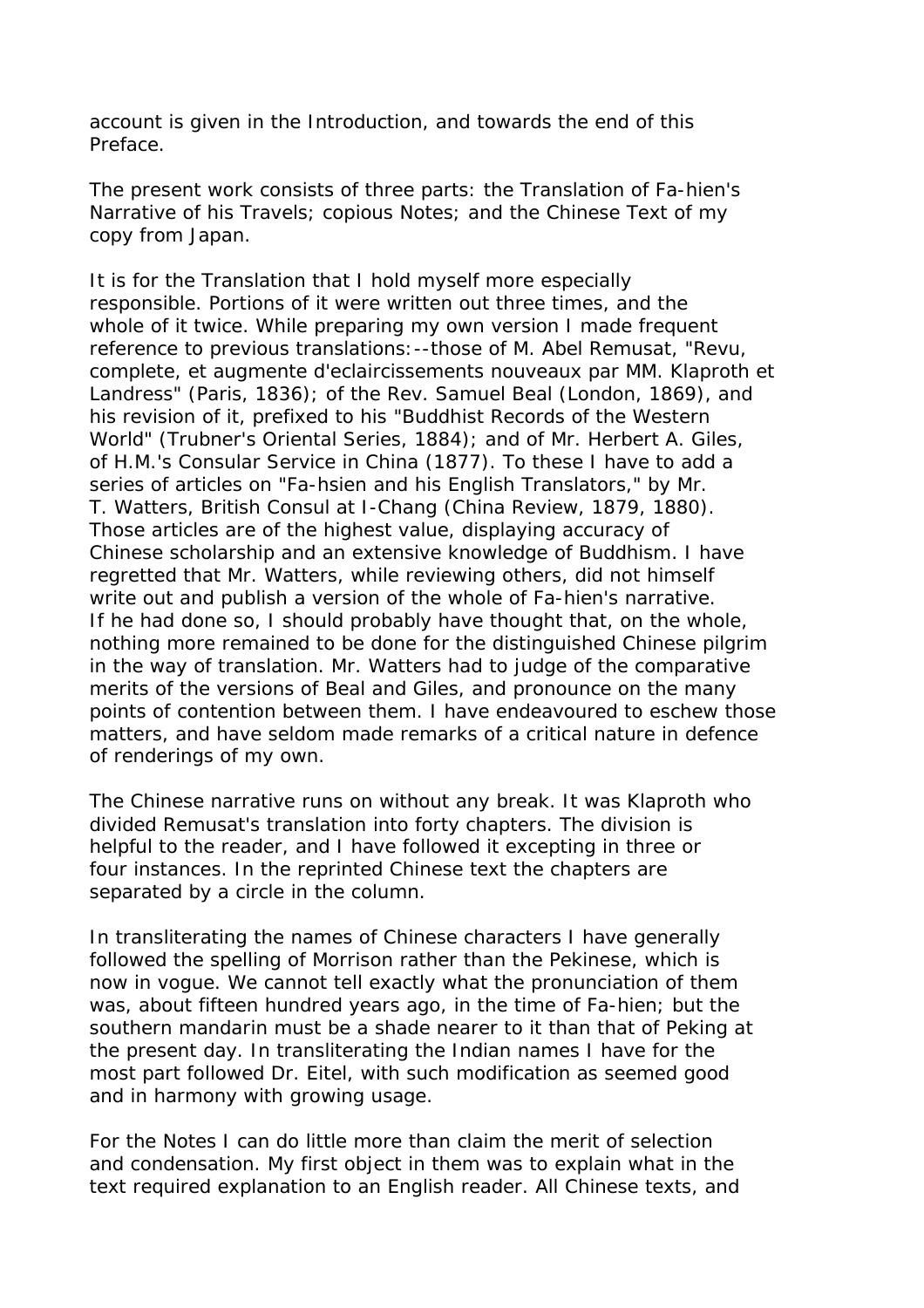Buddhist texts especially, are new to foreign students. One has to do for them what many hundreds of the ablest scholars in Europe have done for the Greek and Latin Classics during several hundred years, and what the thousands of critics and commentators have been doing of our Sacred Scriptures for nearly eighteen centuries. There are few predecessors in the field of Chinese literature into whose labours translators of the present century can enter. This will be received, I hope, as a sufficient apology for the minuteness and length of some of the notes. A second object in them was to teach myself first, and then others, something of the history and doctrines of Buddhism. I have thought that they might be learned better in connexion with a lively narrative like that of Fa-hien than by reading didactic descriptions and argumentative books. Such has been my own experience. The books which I have consulted for these notes have been many, besides Chinese works. My principal help has been the full and masterly handbook of Eitel, mentioned already, and often referred to as E.H. Spence Hardy's "Eastern Monachism" (E.M.) and "Manual of Buddhism" (M.B.) have been constantly in hand, as well as Rhys Davids' Buddhism, published by the Society for Promoting Christian Knowledge, his Hibbert Lectures, and his Buddhist Suttas in the Sacred Books of the East, and other writings. I need not mention other authorities, having endeavoured always to specify them where I make use of them. My proximity and access to the Bodleian Library and the Indian Institute have been of great advantage.

I may be allowed to say that, so far as my own study of it has gone, I think there are many things in the vast field of Buddhist literature which still require to be carefully handled. How far, for instance, are we entitled to regard the present Sutras as genuine and sufficiently accurate copies of those which were accepted by the Councils before our Christian era? Can anything be done to trace the rise of the legends and marvels of Sakyamuni's history, which were current so early (as it seems to us) as the time of Fa-hien, and which startle us so frequently by similarities between them and narratives in our Gospels? Dr. Hermann Oldenberg, certainly a great authority on Buddhistic subjects, says that "a biography of Buddha has not come down to us from ancient times, from the age of the Pali texts; and, we can safely say, no such biography existed then" ("Buddha--His Life, His Doctrine, His Order," as translated by Hoey, p. 78). He has also (in the same work, pp. 99, 416, 417) come to the conclusion that the hitherto unchallenged tradition that the Buddha was "a king's son" must be given up. The name "king's son" (in Chinese {...}), always used of the Buddha, certainly requires to be understood in the highest sense. I am content myself to wait for further information on these and other points, as the result of prolonged and careful research.

Dr. Rhys Davids has kindly read the proofs of the Translation and Notes, and I most certainly thank him for doing so, for his many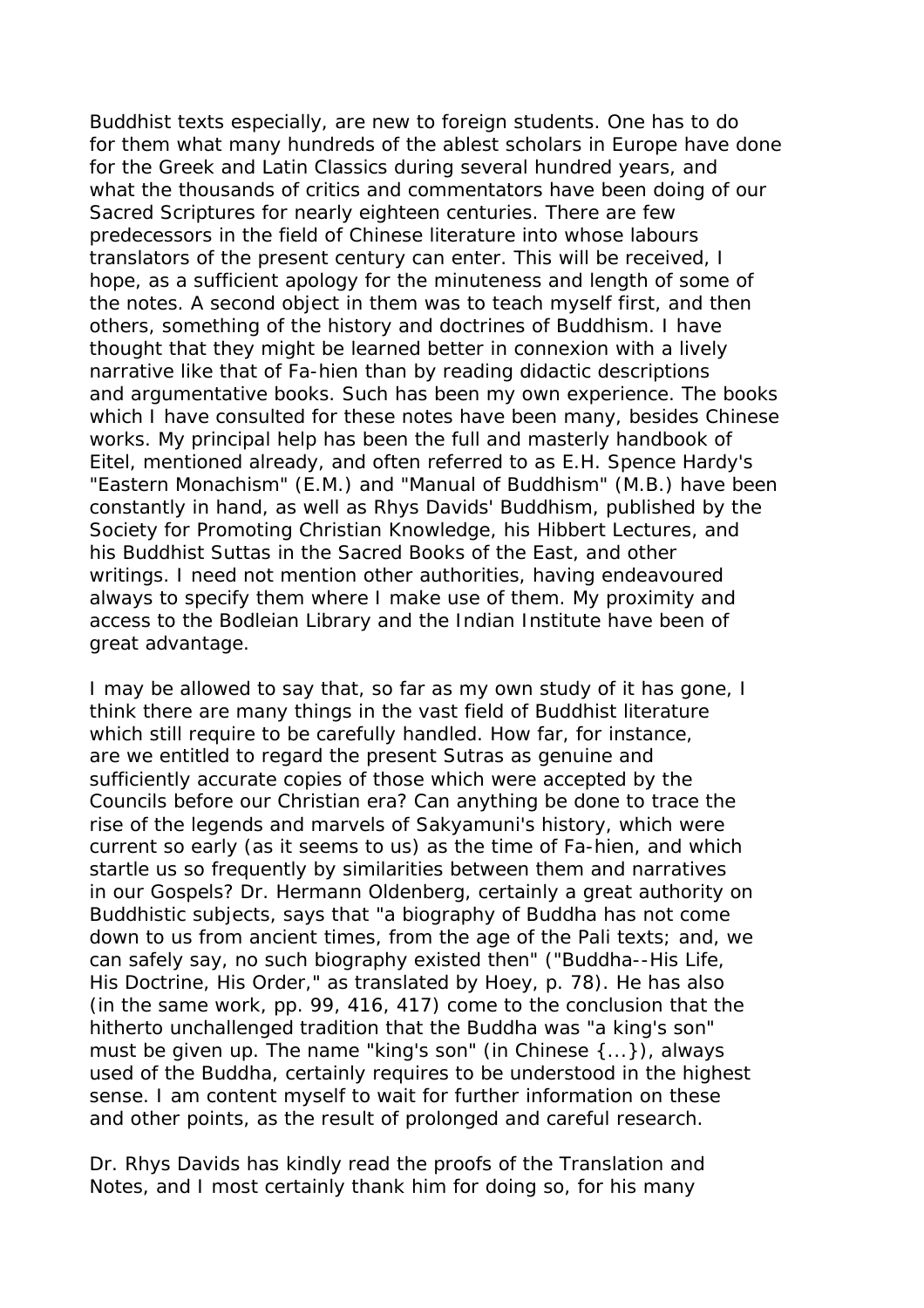valuable corrections in the Notes, and for other suggestions which I have received from him. I may not always think on various points exactly as he does, but I am not more forward than he is to say with Horace,--

"Nullius addictus jurare in verba magistri."

I have referred above, and also in the Introduction, to the Corean text of Fa-hien's narrative, which I received from Mr. Nanjio. It is on the whole so much superior to the better-known texts, that I determined to attempt to reproduce it at the end of the little volume, so far as our resources here in Oxford would permit. To do so has not been an easy task. The two fonts of Chinese types in the Clarendon Press were prepared primarily for printing the translation of our Sacred Scriptures, and then extended so as to be available for printing also the Confucian Classics; but the Buddhist work necessarily requires many types not found in them, while many other characters in the Corean recension are peculiar in their forms, and some are what Chinese dictionaries denominate "vulgar." That we have succeeded so well as we have done is owing chiefly to the intelligence, ingenuity, and untiring attention of Mr. J. C. Pembrey, the Oriental Reader.

The pictures that have been introduced were taken from a superb edition of a History of Buddha, republished recently at Hang-chau in Cheh-kiang, and profusely illustrated in the best style of Chinese art. I am indebted for the use of it to the Rev. J. H. Sedgwick, University Chinese Scholar.

James Legge.

Oxford: June, 1886.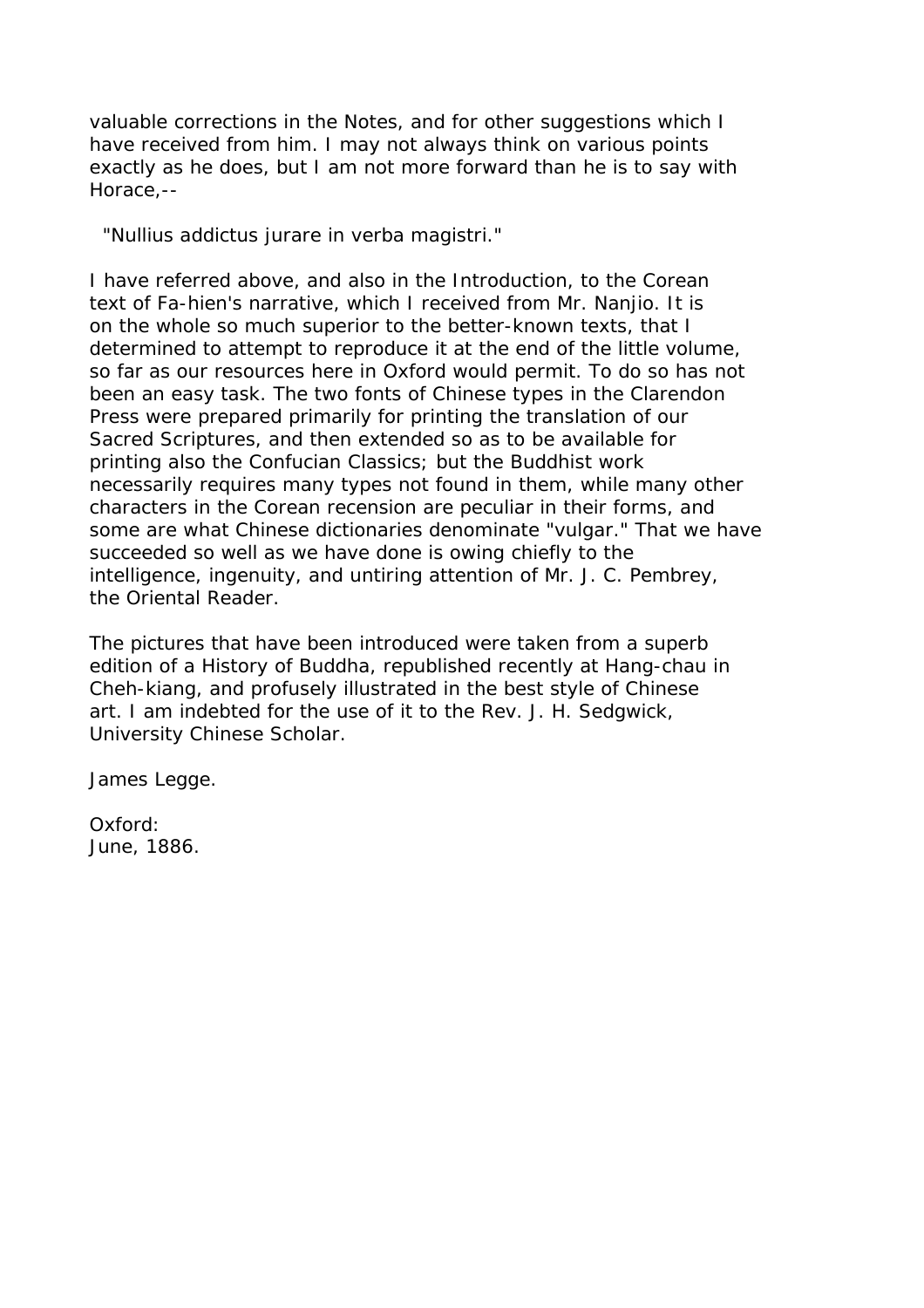## [ PICTURE: SKETCH MAP OF FA-HIEN'S TRAVELS ]

The accompanying Sketch-Map, taken in connexion with the notes on the different places in the Narrative, will give the reader a sufficiently accurate knowledge of Fa-hien's route.

There is no difficulty in laying it down after he crossed the Indus from east to west into the Punjab, all the principal places, at which he touched or rested, having been determined by Cunningham and other Indian geographers and archaeologists. Most of the places from Ch'angan to Bannu have also been identified. Woo-e has been put down as near Kutcha, or Kuldja, in 43d 25s N., 81d 15s E. The country of K'ieh-ch'a was probably Ladak, but I am inclined to think that the place where the traveller crossed the Indus and entered it must have been further east than Skardo. A doubt is intimated on page 24 as to the identification of T'o-leih with Darada, but Greenough's "Physical and Geological Sketch-Map of British India" shows "Dardu Proper," all lying on the east of the Indus, exactly in the position where the Narrative would lead us to place it. The point at which Fa-hien recrossed the Indus into Udyana on the west of it is unknown. Takshasila, which he visited, was no doubt on the west of the river, and has been incorrectly accepted as the Taxila of Arrian in the Punjab. It should be written Takshasira, of which the Chinese phonetisation will allow;--see a note of Beal in his "Buddhist Records of the Western World," i. 138.

We must suppose that Fa-hien went on from Nan-king to Ch'ang-an, but the Narrative does not record the fact of his doing so.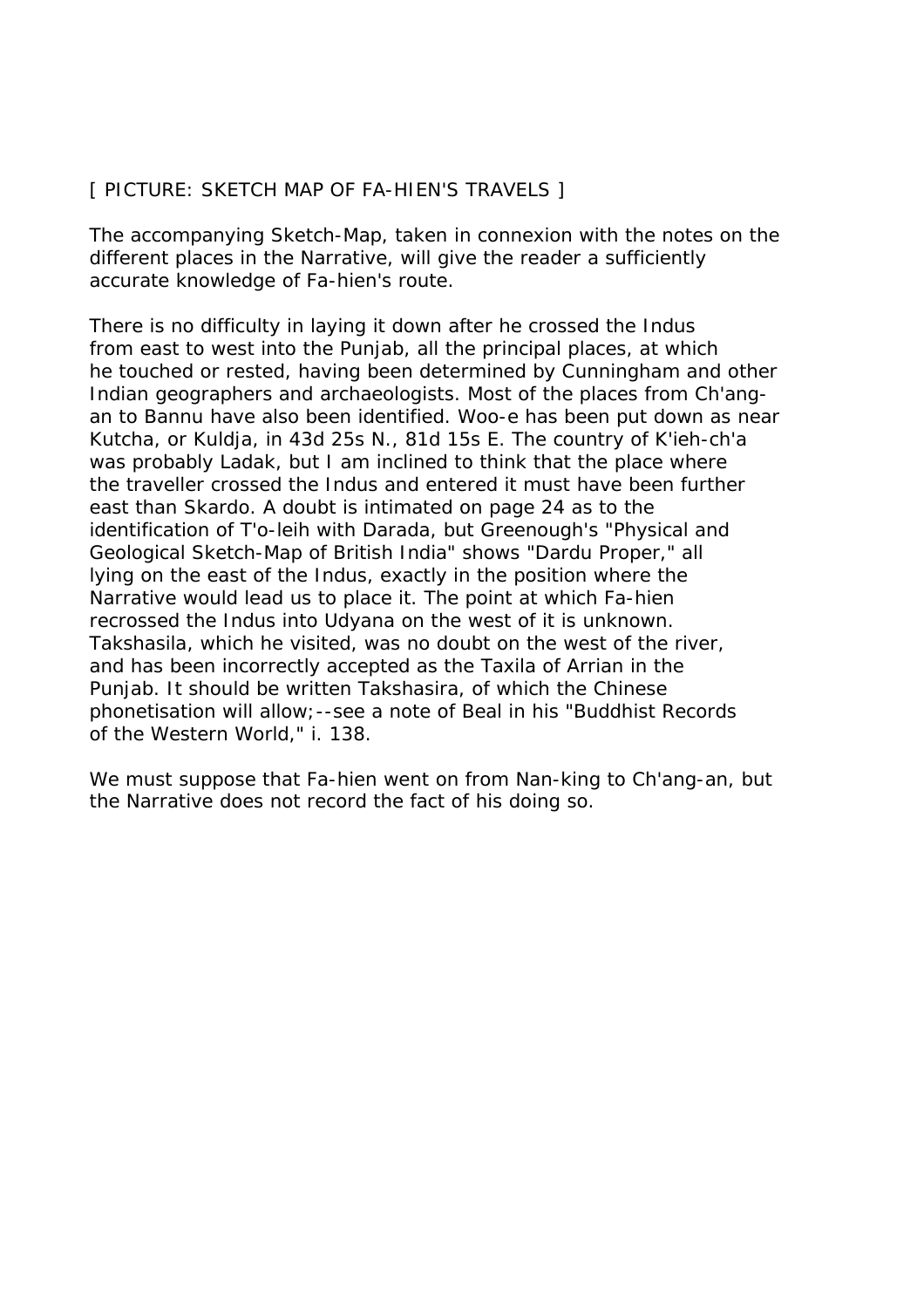## INTRODUCTION

Life of Fa-Hien; Genuineness and Integrity of the Text of his Narrative; Number of the Adherents of Buddhism.

1. Nothing of great importance is known about Fa-hien in addition to what may be gathered from his own record of his travels. I have read the accounts of him in the "Memoirs of Eminent Monks," compiled in A.D. 519, and a later work, the "Memoirs of Marvellous Monks," by the third emperor of the Ming dynasty (A.D. 1403-1424), which, however, is nearly all borrowed from the other; and all in them that has an appearance of verisimilitude can be brought within brief compass.

His surname, they tell us, was Kung, and he was a native of Wu-yang in P'ing-Yang, which is still the name of a large department in Shan-hsi. He had three brothers older than himself; but when they all died before shedding their first teeth, his father devoted him to the service of the Buddhist society, and had him entered as a Sramanera, still keeping him at home in the family. The little fellow fell dangerously ill, and the father sent him to the monastery, where he soon got well and refused to return to his parents.

When he was ten years old, his father died; and an uncle, considering the widowed solitariness and helplessness of the mother, urged him to renounce the monastic life, and return to her, but the boy replied, "I did not quit the family in compliance with my father's wishes, but because I wished to be far from the dust and vulgar ways of life. This is why I chose monkhood." The uncle approved of his words and gave over urging him. When his mother also died, it appeared how great had been the affection for her of his fine nature; but after her burial he returned to the monastery.

On one occasion he was cutting rice with a score or two of his fellowdisciples, when some hungry thieves came upon them to take away their grain by force. The other Sramaneras all fled, but our young hero stood his ground, and said to the thieves, "If you must have the grain, take what you please. But, Sirs, it was your former neglect of charity which brought you to your present state of destitution; and now, again, you wish to rob others. I am afraid that in the coming ages you will have still greater poverty and distress;--I am sorry for you beforehand." With these words he followed his companions into the monastery, while the thieves left the grain and went away, all the monks, of whom there were several hundred, doing homage to his conduct and courage.

When he had finished his noviciate and taken on him the obligations of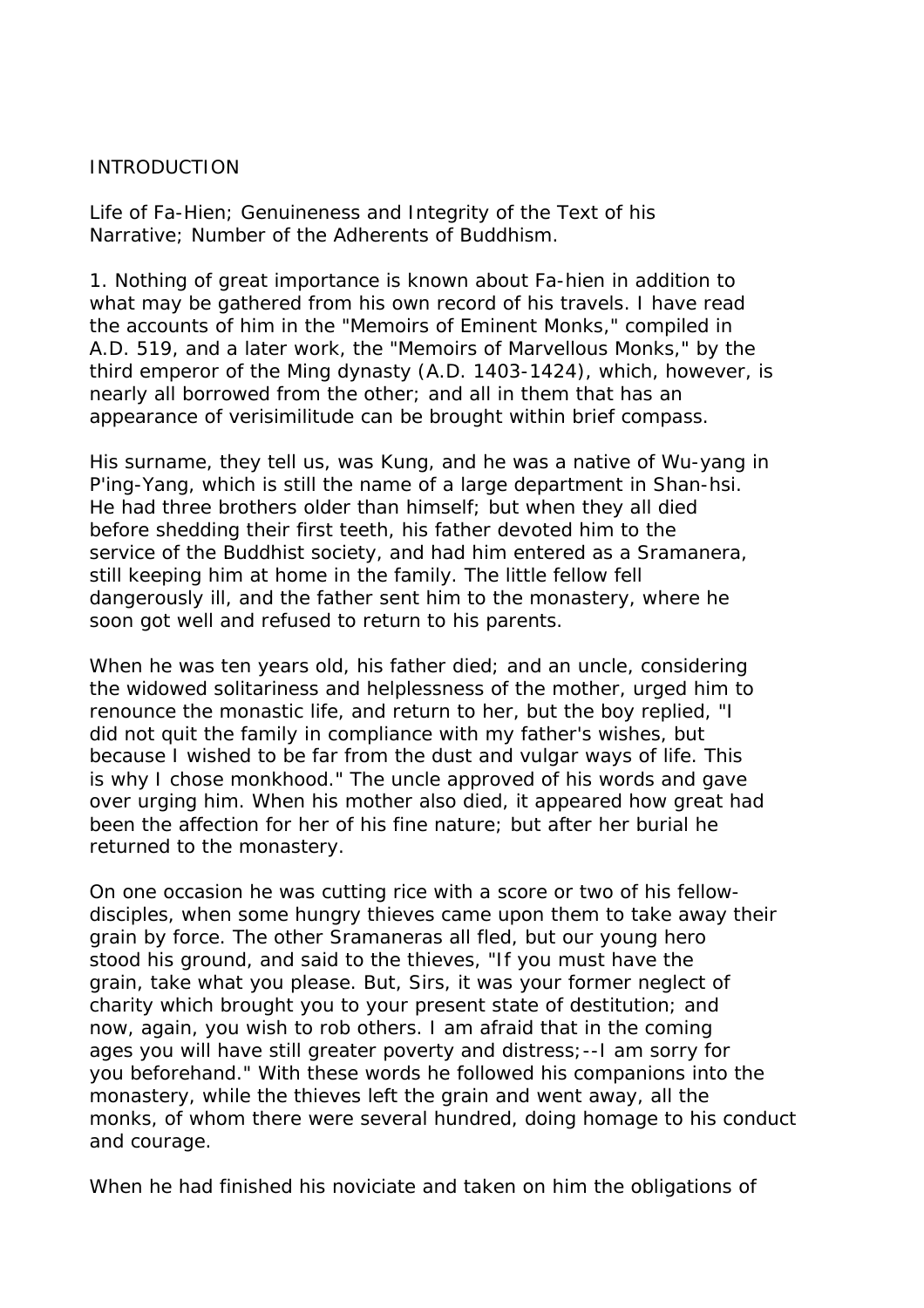the full Buddhist orders, his earnest courage, clear intelligence, and strict regulation of his demeanour were conspicuous; and soon after, he undertook his journey to India in search of complete copies of the Vinaya-pitaka. What follows this is merely an account of his travels in India and return to China by sea, condensed from his own narrative, with the addition of some marvellous incidents that happened to him, on his visit to the Vulture Peak near Rajagriha.

It is said in the end that after his return to China, he went to the capital (evidently Nanking), and there, along with the Indian Sramana Buddha-bhadra, executed translations of some of the works which he had obtained in India; and that before he had done all that he wished to do in this way, he removed to King-chow (in the present Hoo-pih), and died in the monastery of Sin, at the age of eighty-eight, to the great sorrow of all who knew him. It is added that there is another larger work giving an account of his travels in various countries.

Such is all the information given about our author, beyond what he himself has told us. Fa-hien was his clerical name, and means "Illustrious in the Law," or "Illustrious master of the Law." The Shih which often precedes it is an abbreviation of the name of Buddha as Sakyamuni, "the Sakya, mighty in Love, dwelling in Seclusion and Silence," and may be taken as equivalent to Buddhist. It is sometimes said to have belonged to "the eastern Tsin dynasty" (A.D. 317-419), and sometimes to "the Sung," that is, the Sung dynasty of the House of Liu (A.D. 420-478). If he became a full monk at the age of twenty, and went to India when he was twenty-five, his long life may have been divided pretty equally between the two dynasties.

2. If there were ever another and larger account of Fa-hien's travels than the narrative of which a translation is now given, it has long ceased to be in existence.

In the Catalogue of the imperial library of the Suy dynasty (A.D. 589- 618), the name Fa-hien occurs four times. Towards the end of the last section of it (page 22), after a reference to his travels, his labours in translation at Kin-ling (another name for Nanking), in conjunction with Buddha-bhadra, are described. In the second section, page 15, we find "A Record of Buddhistic Kingdoms;"--with a note, saying that it was the work of the "Sramana, Fa-hien;" and again, on page 13, we have "Narrative of Fa-hien in two Books," and "Narrative of Fa-hien's Travels in one Book." But all these three entries may possibly belong to different copies of the same work, the first and the other two being in separate subdivisions of the Catalogue.

In the two Chinese copies of the narrative in my possession the title is "Record of Buddhistic Kingdoms." In the Japanese or Corean recension subjoined to this translation, the title is twofold; first,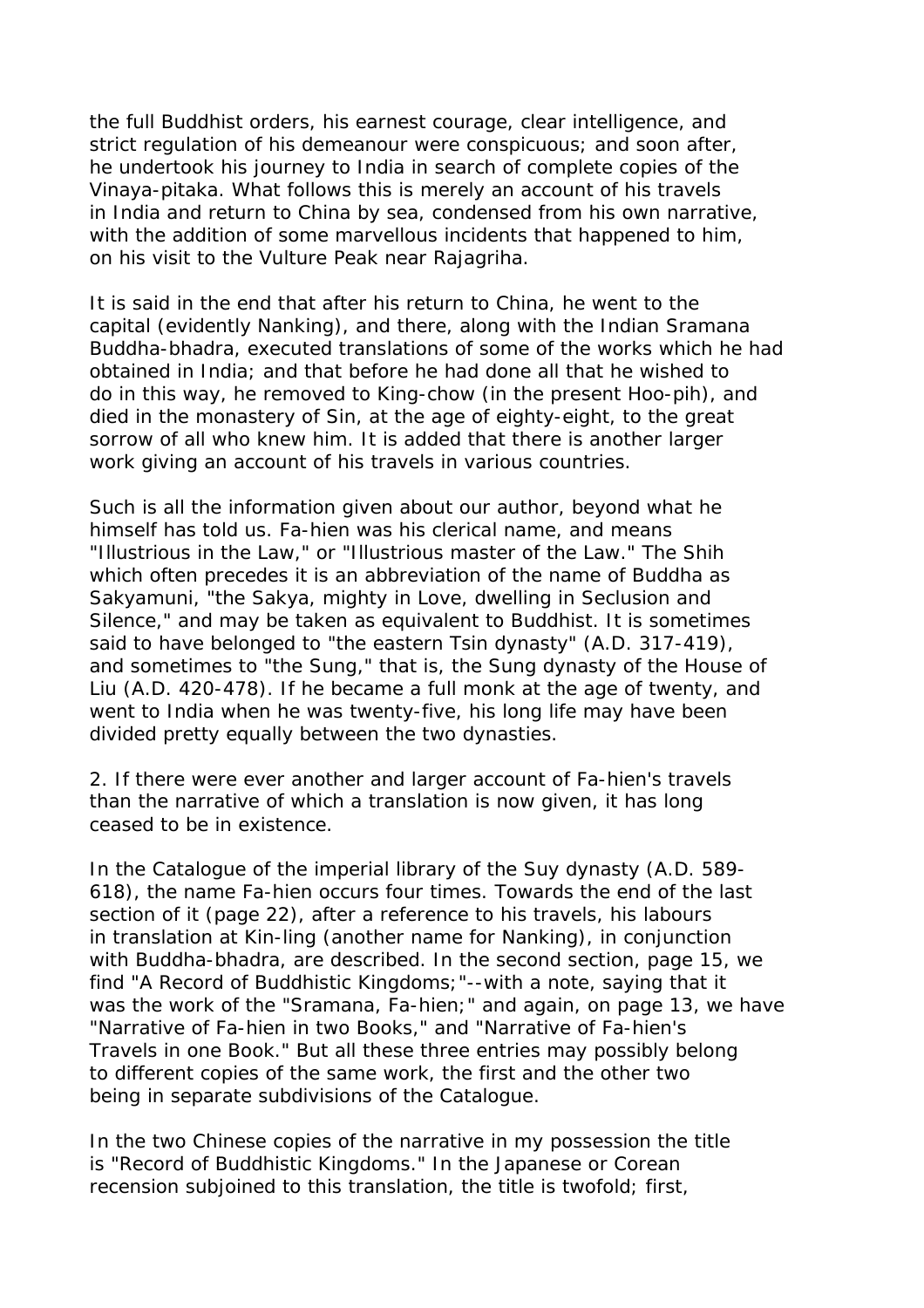"Narrative of the Distinguished Monk, Fa-hien;" and then, more at large, "Incidents of Travels in India, by the Sramana of the Eastern Tsin, Fa-hien, recorded by himself."

There is still earlier attestation of the existence of our little work than the Suy Catalogue. The Catalogue Raisonne of the imperial library of the present dynasty (chap. 71) mentions two quotations from it by Le Tao-yuen, a geographical writer of the dynasty of the Northern Wei (A.D. 386-584), one of them containing 89 characters, and the other 276; both of them given as from the "Narrative of Fa-hien."

In all catalogues subsequent to that of Suy our work appears. The evidence for its authenticity and genuineness is all that could be required. It is clear to myself that the "Record of Buddhistic Kingdoms" and the "Narrative of his Travels by Fa-hien" were designations of one and the same work, and that it is doubtful whether any larger work on the same subject was ever current. With regard to the text subjoined to my translation, it was published in Japan in 1779. The editor had before him four recensions of the narrative; those of the Sung and Ming dynasties, with appendixes on the names of certain characters in them; that of Japan; and that of Corea. He wisely adopted the Corean text, published in accordance with a royal rescript in 1726, so far as I can make out; but the different readings of the other texts are all given in top-notes, instead of foot-notes as with us, this being one of the points in which customs in the east and west go by contraries. Very occasionally, the editor indicates by a single character, equivalent to "right" or "wrong," which reading in his opinion is to be preferred. In the notes to the present republication of the Corean text, S stands for Sung, M for Ming, and J for Japanese; R for right, and W for wrong. I have taken the trouble to give all the various readings (amounting to more than 300), partly as a curiosity and to make my text complete, and partly to show how, in the transcription of writings in whatever language, such variations are sure to occur,

 "maculae, quas aut incuria fudit, Aut humana parum cavit nature,"

while on the whole they very slightly affect the meaning of the document.

The editors of the Catalogue Raisonne intimate their doubts of the good taste and reliability of all Fa-hien's statements. It offends them that he should call central India the "Middle Kingdom," and China, which to them was the true and only Middle Kingdom, but "a Border land;"--it offends them as the vaunting language of a Buddhist writer, whereas the reader will see in the expressions only an instance of what Fa-hien calls his "simple straightforwardness."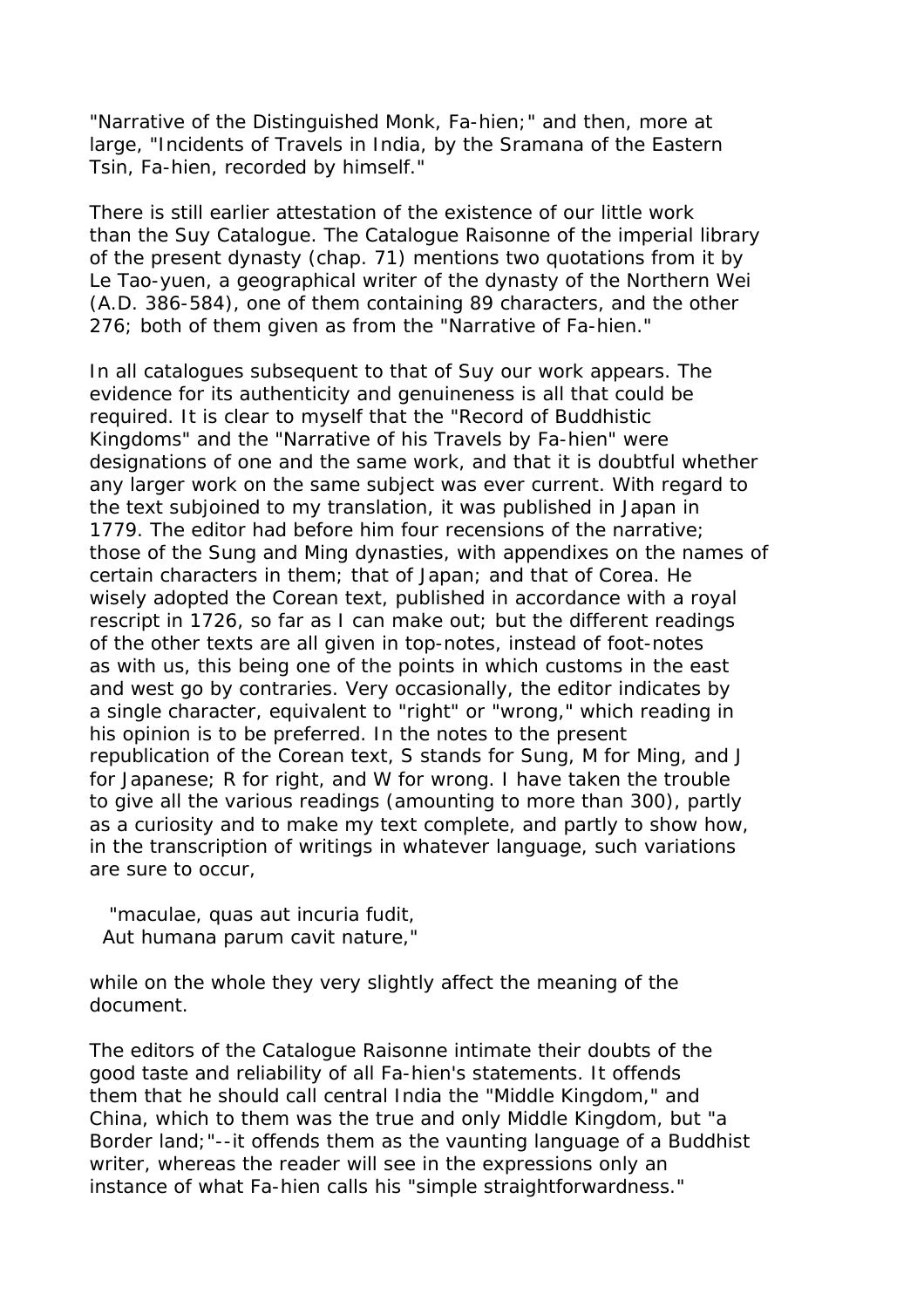As an instance of his unreliability they refer to his account of the Buddhism of Khoten, whereas it is well known, they say, that the Khoteners from ancient times till now have been Mohammedans;--as if they could have been so 170 years before Mohammed was born, and 222 years before the year of the Hegira! And this is criticism in China. The Catalogue was ordered by the K'ien-lung emperor in 1722. Between three and four hundred of the "Great Scholars" of the empire were engaged on it in various departments, and thus egregiously ignorant did they show themselves of all beyond the limits of their own country, and even of the literature of that country itself.

Much of what Fa-hien tells his readers of Buddhist miracles and legends is indeed unreliable and grotesque; but we have from him the truth as to what he saw and heard.

3. In concluding this introduction I wish to call attention to some estimates of the number of Buddhists in the world which have become current, believing, as I do, that the smallest of them is much above what is correct.

i. In a note on the first page of his work on the Bhilsa Topes (1854), General Cunningham says: "The Christians number about 270 millions; the Buddhists about 222 millions, who are distributed as follows:-- China 170 millions, Japan 25, Anam 14, Siam 3, Ava 8, Nepal 1, and Ceylon 1; total, 222 millions."

ii. In his article on M. J. Barthelemy Saint Hilaire's "Le Bouddha et sa Religion," republished in his "Chips from a German Workshop," vol. i. (1868), Professor Max Muller (p. 215) says, "The young prince became the founder of a religion which, after more than two thousand years, is still professed by 455 millions of human beings," and he appends the following note: "Though truth is not settled by majorities, it would be interesting to know which religion counts at the present moment the largest numbers of believers. Berghaus, in his 'Physical Atlas,' gives the following division of the human race according to religion:--'Buddhists 31.2 per cent, Christians 30.7, Mohammedans 15.7, Brahmanists 13.4, Heathens 8.7, and Jews 0.3.' As Berghaus does not distinguish the Buddhists in China from the followers of Confucius and Laotse, the first place on the scale really belongs to Christianity. It is difficult to say to what religion a man belongs, as the same person may profess two or three. The emperor himself, after sacrificing according to the ritual of Confucius, visits a Tao-sse temple, and afterwards bows before an image of Fo in a Buddhist chapel. ('Melanges Asiatiques de St. Petersbourg,' vol. ii. p. 374.)"

iii. Both these estimates are exceeded by Dr. T. W. Rhys Davids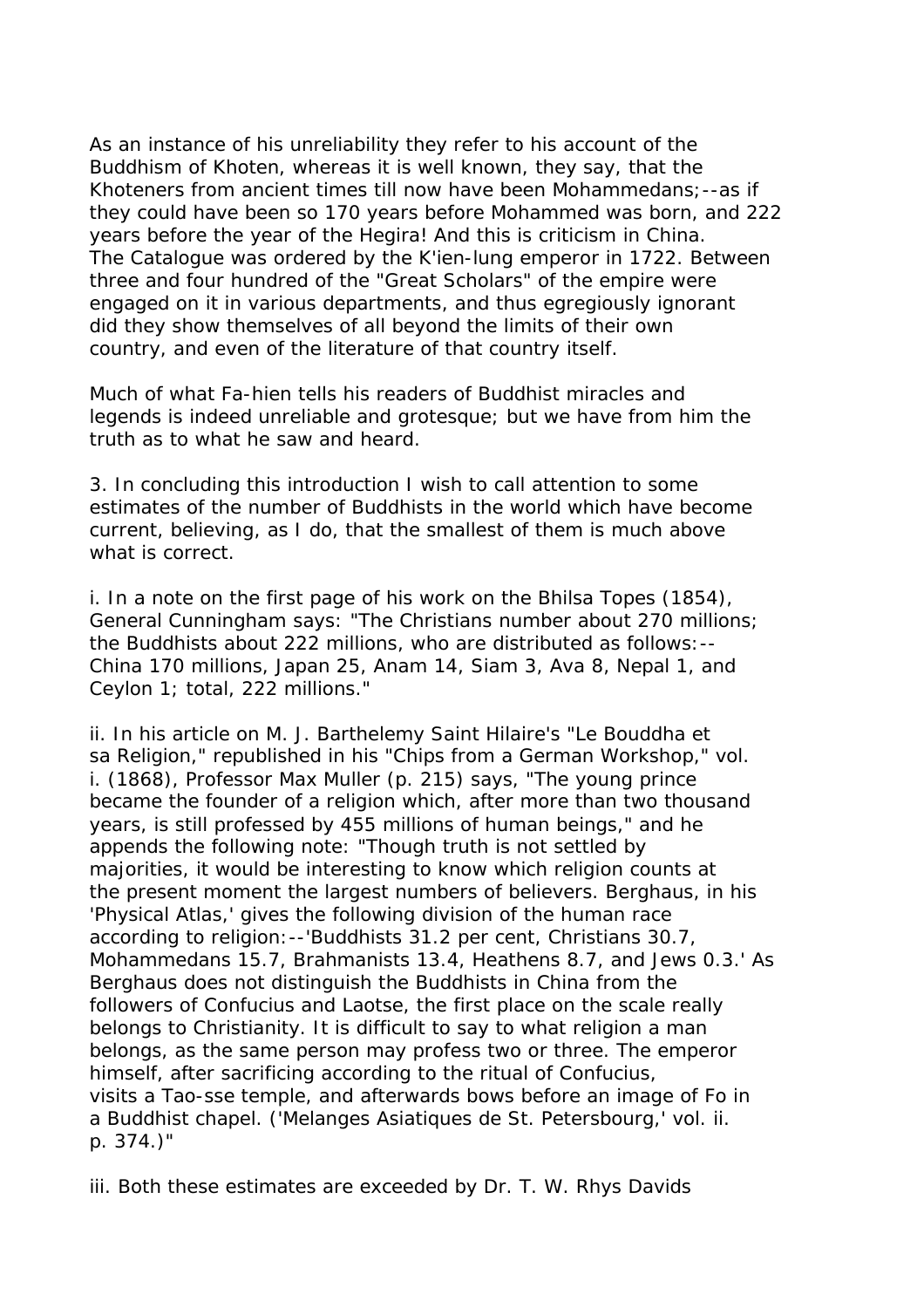(intimating also the uncertainty of the statements, and that numbers are no evidence of truth) in the introduction to his "Manual of Buddhism." The Buddhists there appear as amounting in all to 500 millions:--30 millions of Southern Buddhists, in Ceylon, Burma, Siam, Anam, and India (Jains); and 470 millions of North Buddhists, of whom nearly 33 millions are assigned to Japan, and 414,686,974 to the eighteen provinces of China proper. According to him, Christians amount to about 26 per cent of mankind, Hindus to about 13, Mohammedans to about 12 1/2, Buddhists to about 40, and Jews to about 1/2.

In regard to all these estimates, it will be observed that the immense numbers assigned to Buddhism are made out by the multitude of Chinese with which it is credited. Subtract Cunningham's 170 millions of Chinese from his total of 222, and there remains only 52 millions of Buddhists. Subtract Davids' (say) 414 1/2 millions of Chinese from his total of 500, and there remain only 85 1/2 millions for Buddhism. Of the numbers assigned to other countries, as well as of their whole populations, I am in considerable doubt, excepting in the cases of Ceylon and India; but the greatness of the estimates turns upon the immense multitudes said to be in China. I do not know what total population Cunningham allowed for that country, nor on what principal he allotted 170 millions of it to Buddhism;--perhaps he halved his estimate of the whole, whereas Berghaus and Davids allotted to it the highest estimates that have been given of the people.

But we have no certain information of the population of China. At an interview with the former Chinese ambassador, Kwo Sung-tao, in Paris, in 1878, I begged him to write out for me the amount, with the authority for it, and he assured me that it could not be done. I have read probably almost everything that has been published on the subject, and endeavoured by methods of my own to arrive at a satisfactory conclusion; --without reaching a result which I can venture to lay before the public. My impression has been that 400 millions is hardly an exaggeration.

But supposing that we had reliable returns of the whole population, how shall we proceed to apportion that among Confucianists, Taoists, and Buddhists? Confucianism is the orthodoxy of China. The common name for it is Ju Chiao, "the Doctrines held by the Learned Class," entrance into the circle of which is, with a few insignificant exceptions, open to all the people. The mass of them and the masses under their influence are preponderatingly Confucian; and in the observance of ancestral worship, the most remarkable feature of the religion proper of China from the earliest times, of which Confucius was not the author but the prophet, an overwhelming majority are regular and assiduous.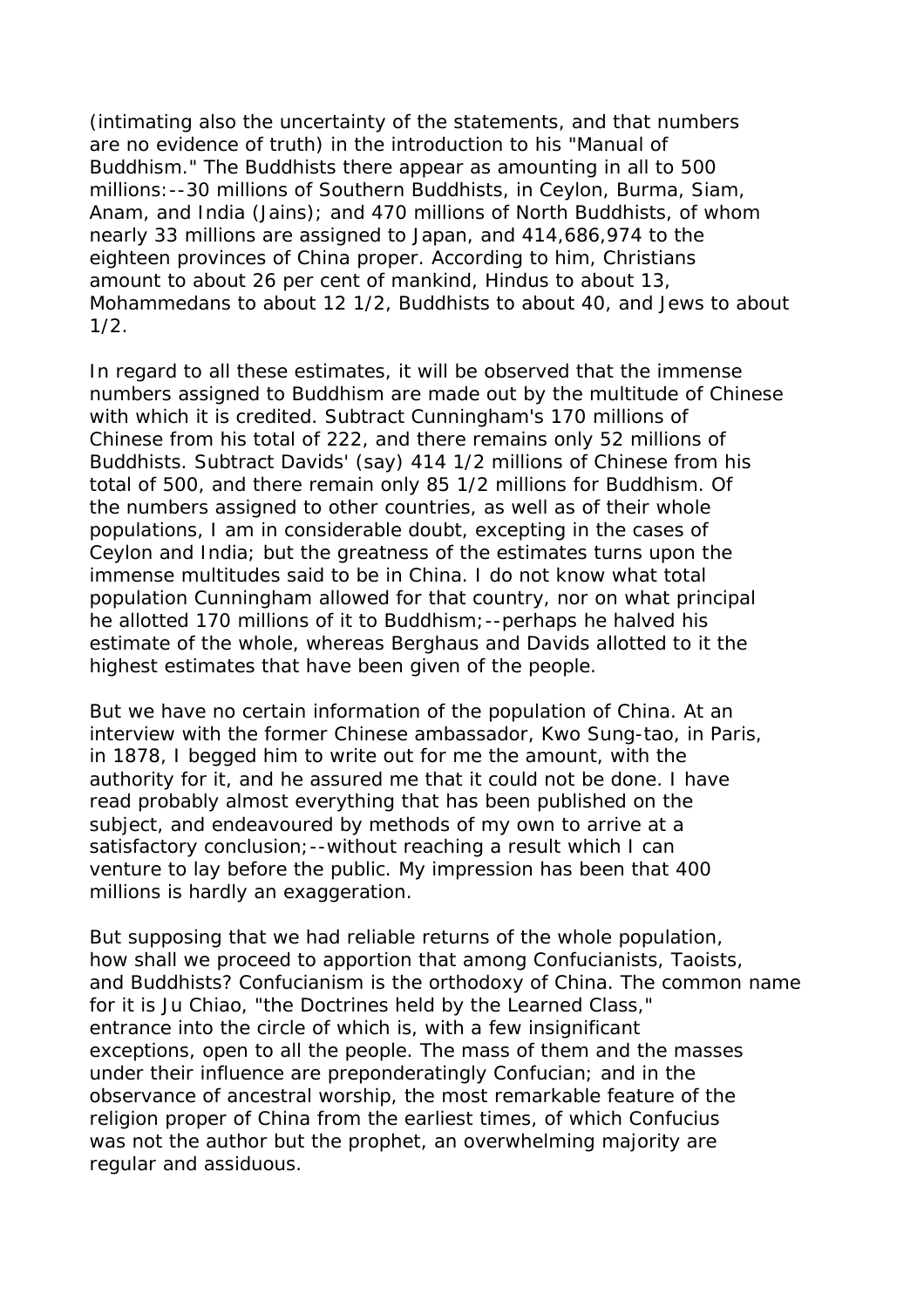Among "the strange principles" which the emperor of the K'ang-hsi period, in one of his famous Sixteen Precepts, exhorted his people to "discountenance and put away, in order to exalt the correct doctrine," Buddhism and Taoism were both included. If, as stated in the note quoted from Professor Muller, the emperor countenances both the Taoist worship and the Buddhist, he does so for reasons of state;--to please especially his Buddhist subjects in Thibet and Mongolia, and not to offend the many whose superstitious fancies incline to Taoism.

When I went out and in as a missionary among the Chinese people for about thirty years, it sometimes occurred to me that only the inmates of their monasteries and the recluses of both systems should be enumerated as Buddhists and Taoists; but I was in the end constrained to widen that judgment, and to admit a considerable following of both among the people, who have neither received the tonsure nor assumed the yellow top. Dr. Eitel, in concluding his discussion of this point in his "Lecture on Buddhism, an Event in History," says: "It is not too much to say that most Chinese are theoretically Confucianists, but emotionally Buddhists or Taoists. But fairness requires us to add that, though the mass of the people are more or less influenced by Buddhist doctrines, yet the people, as a whole, have no respect for the Buddhist church, and habitually sneer at Buddhist priests." For the "most" in the former of these two sentences I would substitute "nearly all;" and between my friend's "but" and "emotionally" I would introduce "many are," and would not care to contest his conclusion farther. It does seem to me preposterous to credit Buddhism with the whole of the vast population of China, the great majority of whom are Confucianists. My own opinion is, that its adherents are not so many as those even of Mohammedanism, and that instead of being the most numerous of the religions (so called) of the world, it is only entitled to occupy the fifth place, ranking below Christianity, Confucianism, Brahmanism, and Mohammedanism, and followed, some distance off, by Taoism. To make a table of per-centages of mankind, and assign to each system its proportion, is to seem to be wise where we are deplorably ignorant; and, moreover, if our means of information were much better than they are, our figures would merely show the outward adherence. A fractional per-centage might tell more for one system than a very large integral one for another.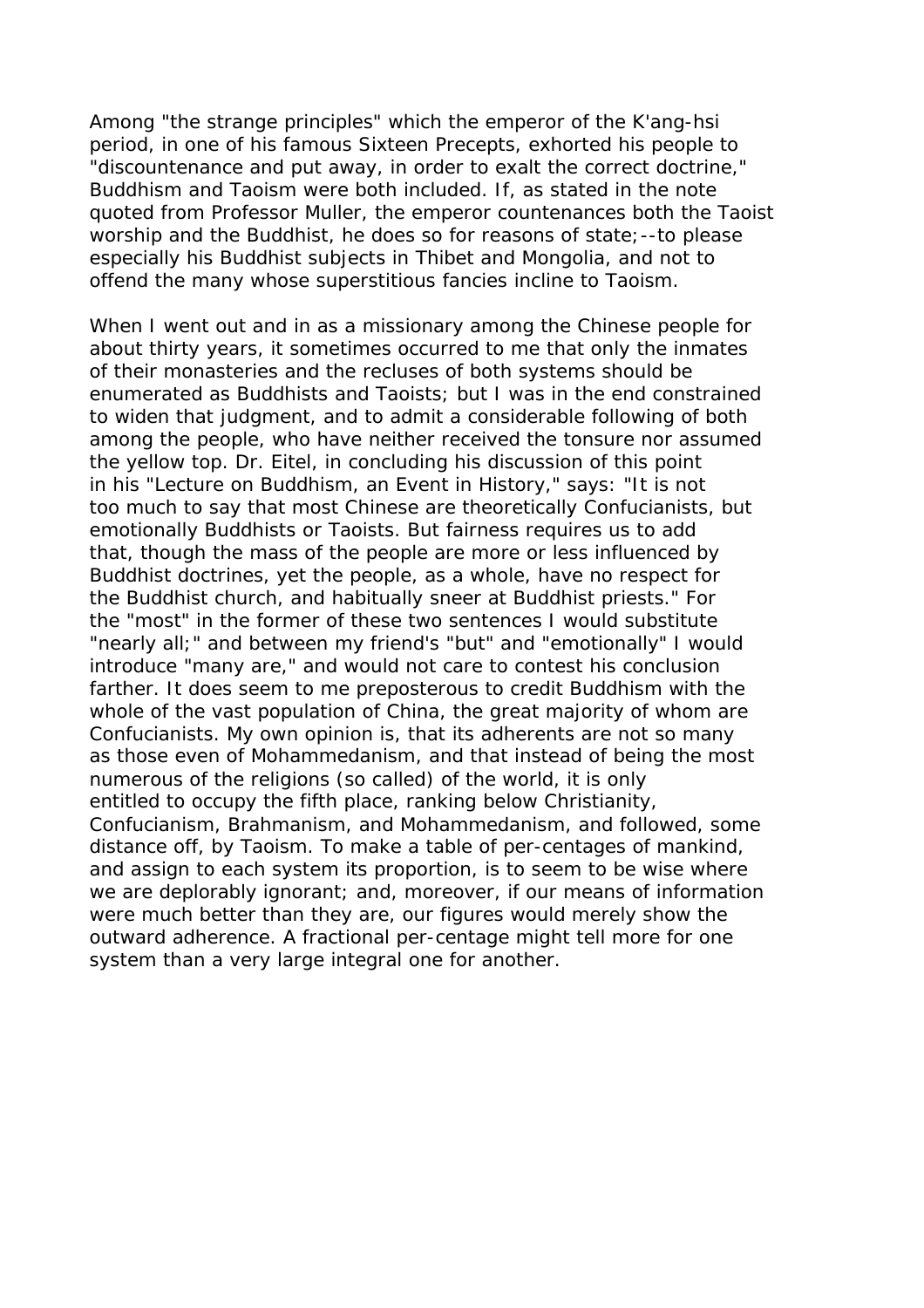# THE

## TRAVELS OF FA-HIEN

or

# RECORD OF BUDDHISTIC KINGDOMS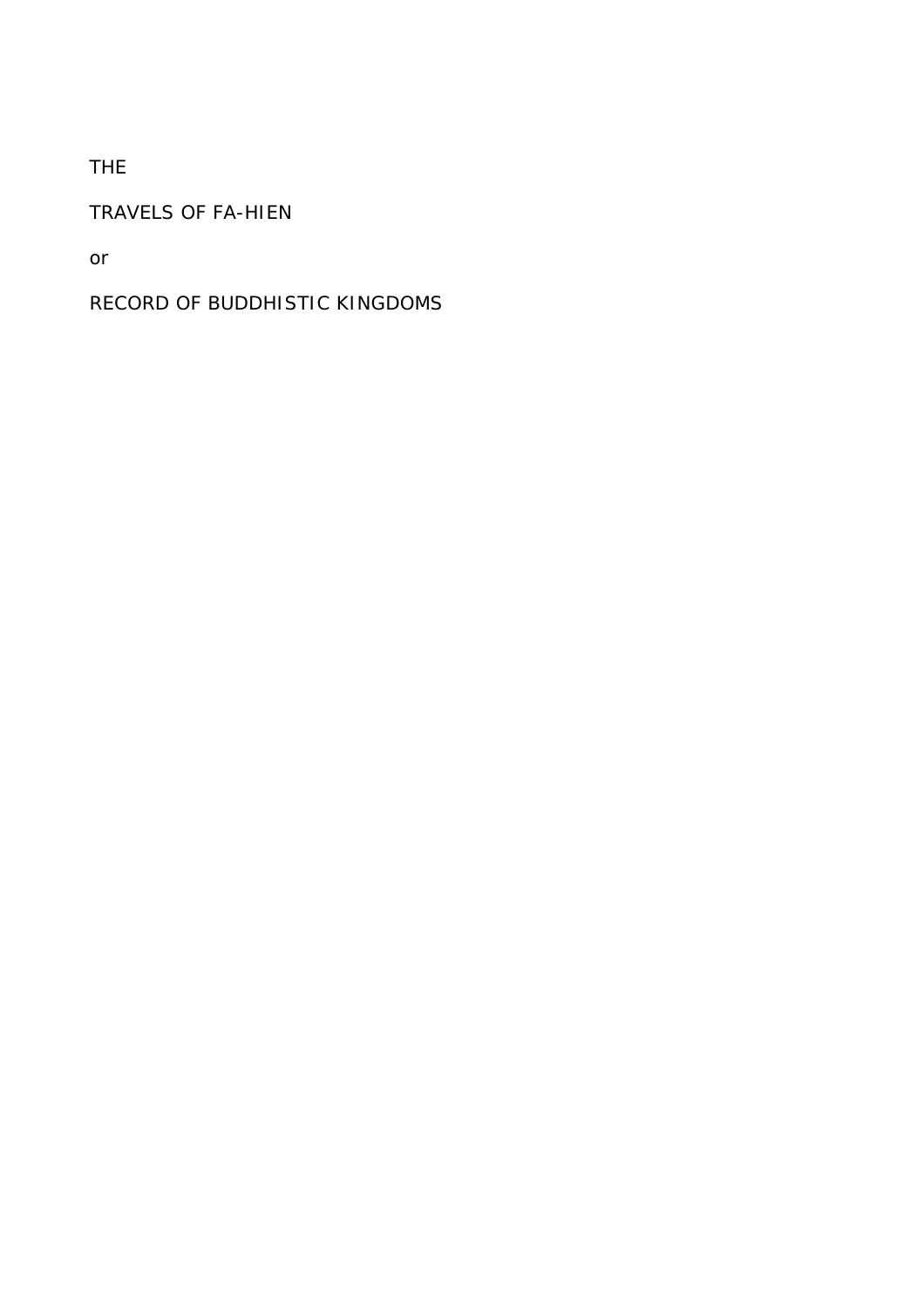## CHAPTER I

## FROM CH'ANG-GAN TO THE SANDY DESERT

Fa-hien had been living in Ch'ang-gan.  $\equiv$  Deploring the mutilated and imperfect state of the collection of the  $550$ ks of Discipline, in the second year of the period Hwang-che, being the Ke-hae year of the cycle, <u>=</u> he entered into an engagement with Kwuy-king, Tao-ching, Hwuy-ying, and Hwuy-wei,  $\equiv$  that they should go to India and seek for the Disciplinary Rules.

After starting from Ch'ang-gan, they passed through Lung,  $\equiv$  and came to the kingdom of K'een-kwei, in where they stopped for the summer retreat. <mark>=</mark> When that was ove– they went forward to the kingdom of Now-t'an,  $\frac{1}{2}$  crossed the mountain of Yang-low, and reached the emporium of Chang-yih.  $\equiv$  There they found the country so much disturbed that travelling  $\frac{1}{\sqrt{2}}$  the roads was impossible for them. Its king, however, was very attentive to them, kept them (in his capital), and acted the part of their danapati.  $[=]$ 

Here they met with Che-yen, Hwuy-keen, Sang-shao, Pao-yun, and Sangking;  $\sqrt{1}$  and in pleasant association with them, as bound on the same journey with themselves, they passed the summer retreat (of that year)[[in] together, resuming after it their travelling, and going on to T'ur-Awang,  $\boxed{=}$  (the chief town) in the frontier territory of defence extending for about 80 le from east to west, and about 40 from north to south. Their company, increased as it had been, halted there for some days more than a month, after which Fa-hien and his four friends started first in the suite of an envoy,  $\left[\frac{1}{2}\right]$  having separated (for a time) from Pao-yun and his associates.

Le Hao,  $\left|\frac{1}{2}\right|$  the prefect of T'un-hwang, had supplied them with the means of crossing the desert (before them), in which there are many evil demons and hot winds. (Travellers) who encounter them perish all to a man. There is not a bird to be seen in the air above, nor an animal on the ground below. Though you look all round most earnestly to find where you can cross, you know not where to make your choice, the only mark and indication being the dry bones of the dead (left upon the sand).  $\parallel \equiv \parallel$ ]

## **NOTES**

[1] Ch'ang-gan is still the name of the principal district (and its city) in the department of Se-gan, Shen-se. It had been the capital of the first empire of Han (B.C. 202-A.D. 24), as it subsequently was that of Suy (A.D. 589-618). The empire of the eastern Tsin, towards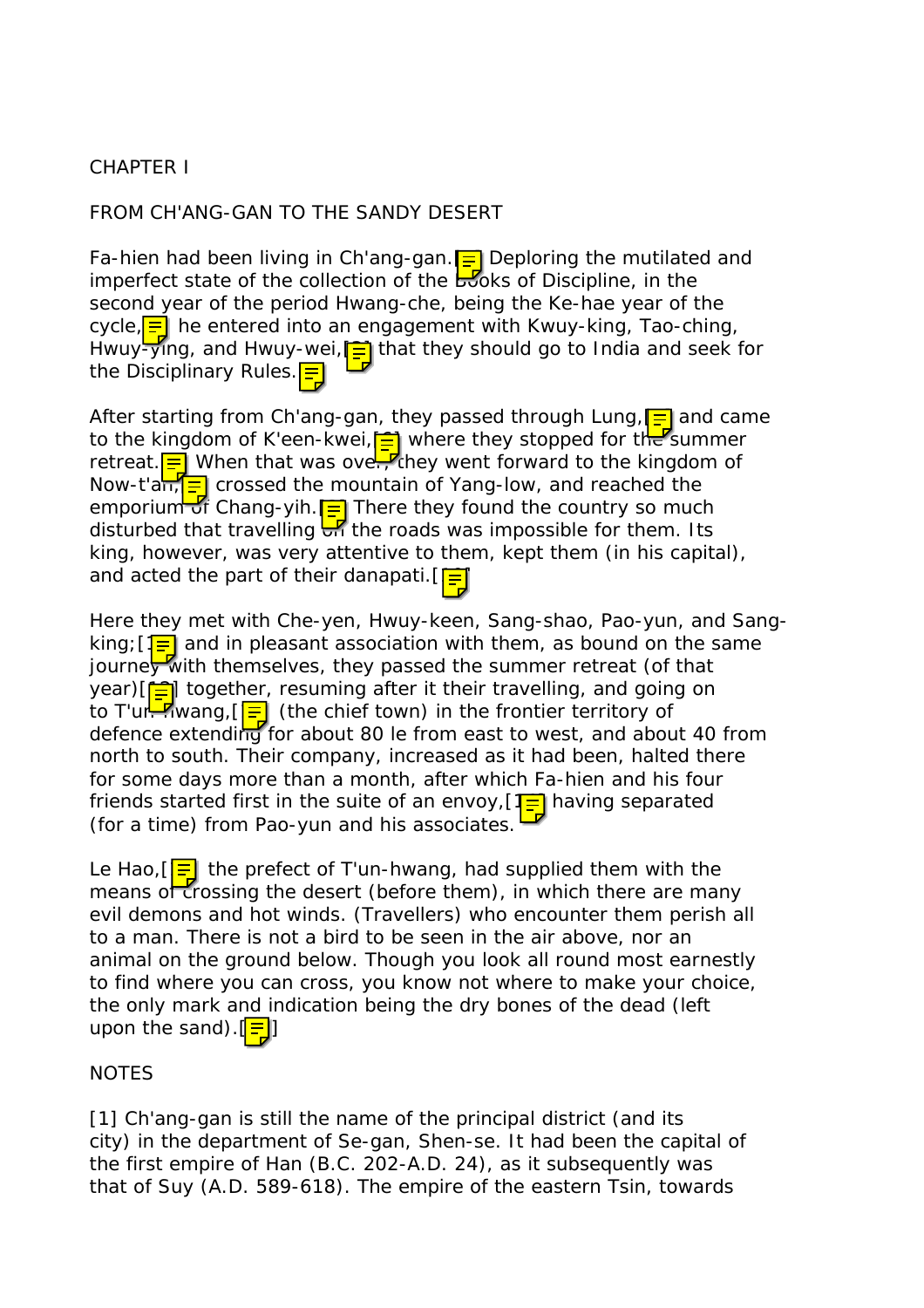the close of which Fa-hien lived, had its capital at or near Nan-king, and Ch'ang-gan was the capital of the principal of the three Ts'in kingdoms, which, with many other minor ones, maintained a semiindependence of Tsin, their rulers sometimes even assuming the title of emperor.

[2] The period Hwang-che embraced from A.D. 399 to 414, being the greater portion of the reign of Yao Hing of the After Ts'in, a powerful prince. He adopted Hwang-che for the style of his reign in 399, and the cyclical name of that year was Kang-tsze. It is not possible at this distance of time to explain, if it could be explained, how Fa-hien came to say that Ke-hae was the second year of the period. It seems most reasonable to suppose that he set out on his pilgrimage in A.D. 399, the cycle name of which was Ke-hae, as {.}, the second vear, instead of  $\{\cdot\}$ , the first, might easily creep into the text. In the "Memoirs of Eminent Monks" it is said that our author started in the third year of the period Lung-gan of the eastern Tsin, which was A.D. 399.

[3] These, like Fa-hien itself, are all what we might call "clerical" names, appellations given to the parties as monks or sramanas.

[4] The Buddhist tripitaka or canon consists of three collections, containing, according to Eitel (p. 150), "doctrinal aphorisms (or statements, purporting to be from Buddha himself); works on discipline; and works on metaphysics:"--called sutra, vinaya, and abhidharma; in Chinese, king  $\{\cdot\}$ , leuh  $\{\cdot\}$ , and lun  $\{\cdot\}$ , or texts, laws or rules, and discussions. Dr. Rhys Davids objects to the designation of "metaphysics" as used of the abhidharma works, saying that "they bear much more the relation to 'dharma' which 'by-law' bears to 'law' than that which 'metaphysics' bears to 'physics' (Hibbert Lectures, p. 49). However this be, it was about the vinaya works that Fa-hien was chiefly concerned. He wanted a good code of the rules for the government of "the Order" in all its internal and external relations.

[5] Lung embraced the western part of Shen-se and the eastern part of Kan-suh. The name remains in Lung Chow, in the extreme west of Shen-se.

[6] K'een-kwei was the second king of "the Western Ts'in." His family was of northern or barbarous origin, from the tribe of the Seen-pe, with the surname of K'eih-fuh. The first king was Kwo-kin, and received his appointment from the sovereign of the chief Ts'in kingdom in 385. He was succeeded in 388 by his brother, the K'een-kwei of the text, who was very prosperous in 398, and took the title of king of Ts'in. Fa-hien would find him at his capital, somewhere in the present department of Lan-chow, Kan-suh.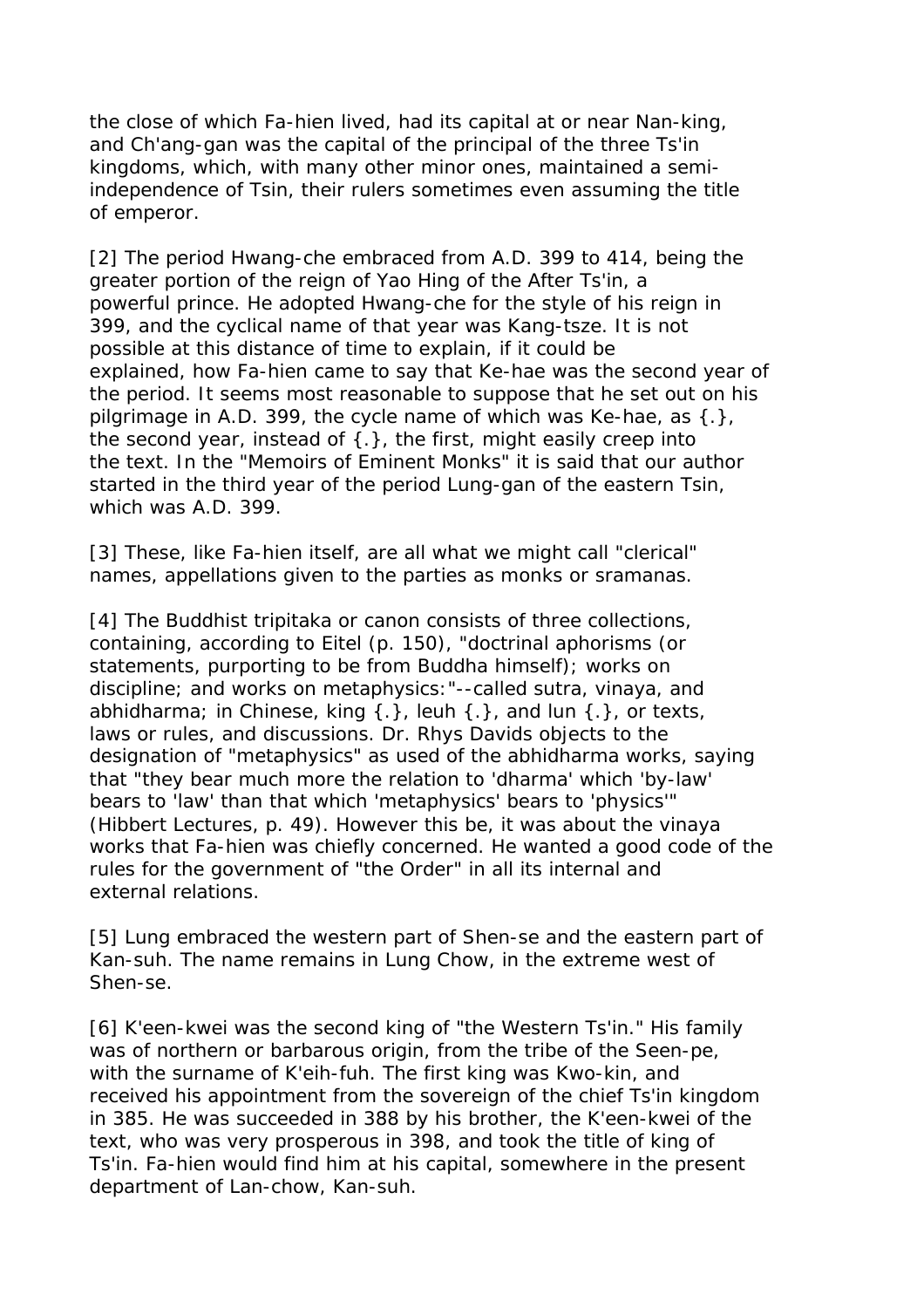[7] Under varshas or vashavasana (Pali, vassa; Spence Hardy, vass), Eitel (p. 163) says:--"One of the most ancient institutions of Buddhist discipline, requiring all ecclesiastics to spend the rainy season in a monastery in devotional exercises. Chinese Buddhists naturally substituted the hot season for the rainy (from the 16th day of the 5th to the 15th of the 9th Chinese month)."

[8] During the troubled period of the Tsin dynasty, there were five (usurping) Leang sovereignties in the western part of the empire ({.} {.}). The name Leang remains in the department of Leang-chow in the northern part of Kan-suh. The "southern Leang" arose in 397 under a Tuh-fah Wu-ku, who was succeeded in 399 by a brother, Le-luh-koo; and he again by his brother, the Now-t'an of the text, in 402, who was not yet king therefore when Fa-hien and his friends reached his capital. How he is represented as being so may be accounted for in various ways, of which it is not necessary to write.

[9] Chang-yih is still the name of a district in Kan-chow department, Kan-suh. It is a long way north and west from Lan-chow, and not far from the Great Wall. Its king at this time was, probably, Twan-yeh of "the northern Leang."

[10] Dana is the name for religious charity, the first of the six paramitas, or means of attaining to nirvana; and a danapati is "one who practises dana and thereby crosses {.} the sea of misery." It is given as "a title of honour to all who support the cause of Buddhism by acts of charity, especially to founders and patrons of monasteries;"--see Eitel, p. 29.

[11] Of these pilgrims with their clerical names, the most distinguished was Pao-yun, who translated various Sanskrit works on his return from India, of which only one seems to be now existing. He died in 449. See Nanjio's Catalogue of the Tripitaka, col. 417.

[12] This was the second summer since the pilgrims left Ch'ang-gan. We are now therefore, probably, in A.D. 400.

[13] T'un-hwang (lat. 39d 40s N.; lon. 94d 50s E.) is still the name of one of the two districts constituting the department of Gan-se, the most western of the prefectures of Kan-suh; beyond the termination of the Great Wall.

[14] Who this envoy was, and where he was going, we do not know. The text will not admit of any other translation.

[15] Le Hao was a native of Lung-se, a man of learning, able and kindly in his government. He was appointed governor or prefect of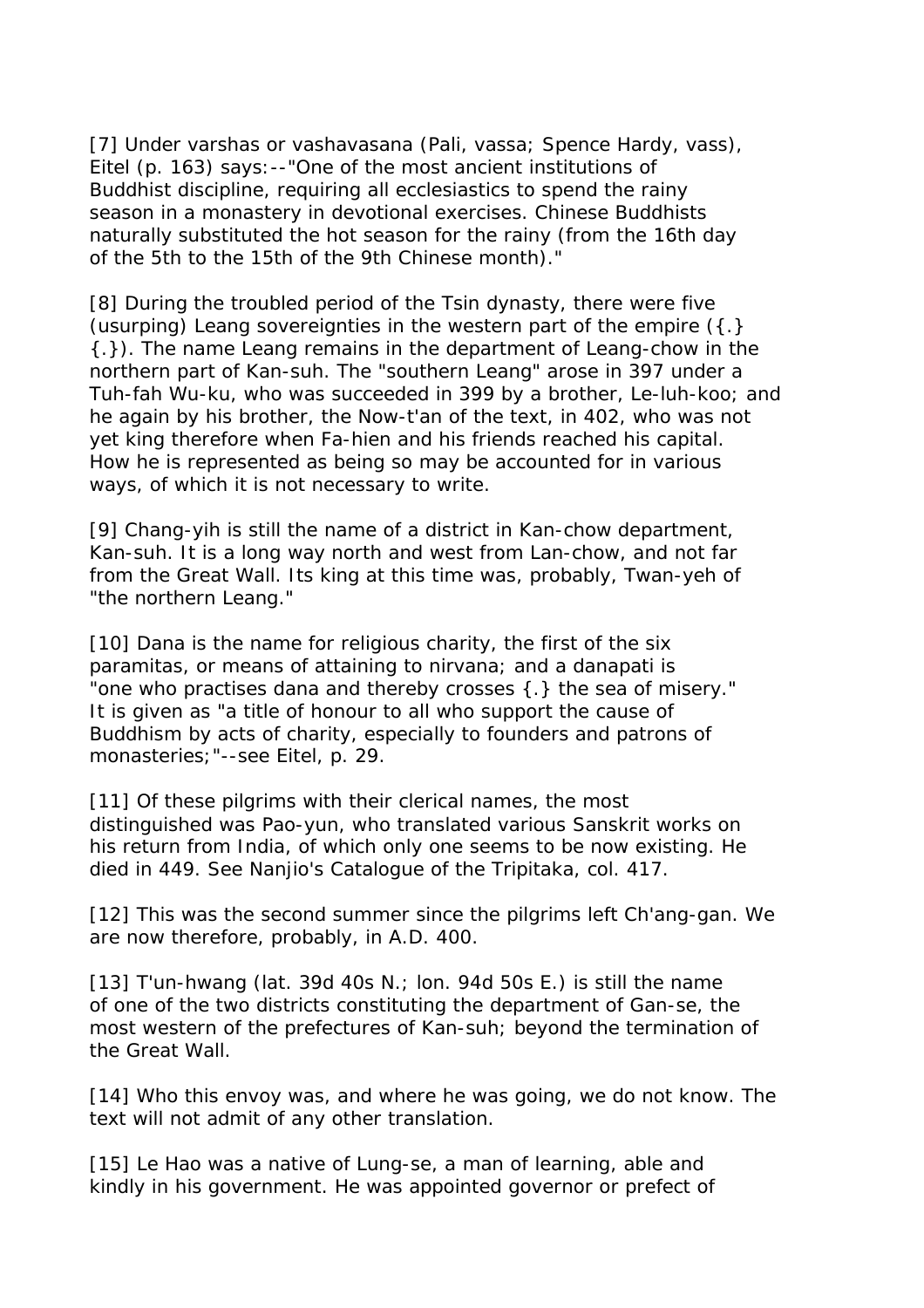T'un-hwang by the king of "the northern Leang," in 400; and there he sustained himself, becoming by and by "duke of western Leang," till he died in 417.

[16] "The river of sand;" the great desert of Kobi or Gobi; having various other names. It was a great task which the pilgrims had now before them,--to cross this desert. The name of "river" in the Chinese misleads the reader, and he thinks of crossing it as of crossing a stream; but they had to traverse it from east to west. In his "Vocabulary of Proper Names," p. 23, Dr. Porter Smith says:--"It extends from the eastern frontier of Mongolia, south-westward to the further frontier of Turkestan, to within six miles of Ilchi, the chief town of Khoten. It thus comprises some twenty-three degrees of longitude in length, and from three to ten degrees of latitude in breadth, being about 2,100 miles in its greatest length. In some places it is arable. Some idea may be formed of the terror with which this 'Sea of Sand,' with its vast billows of shifting sands, is regarded, from the legend that in one of the storms 360 cities were all buried within the space of twenty-four hours." So also Gilmour's "Among the Mongols," chap. 5.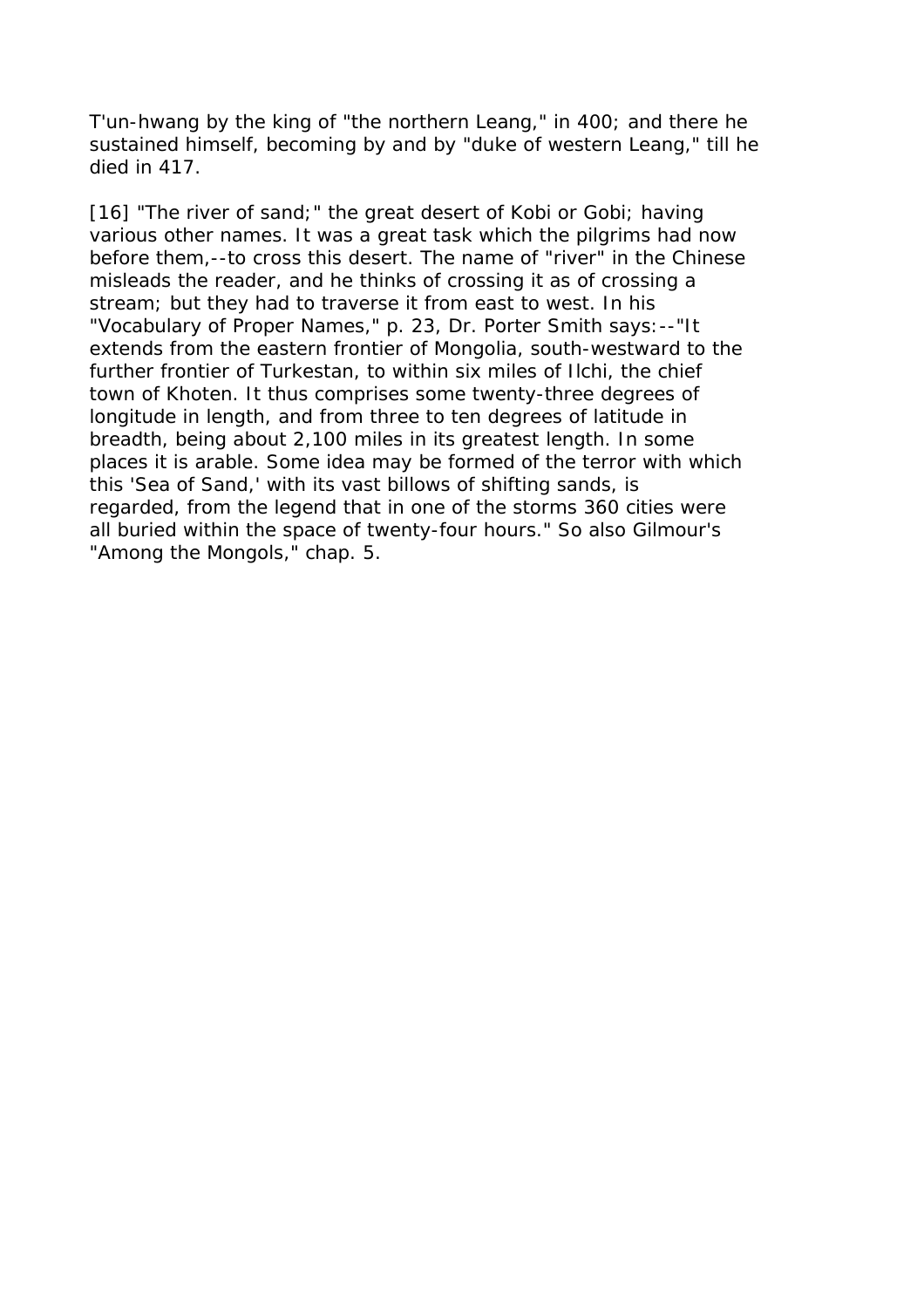## CHAPTER II

#### ON TO SHEN-SHEN AND THENCE TO KHOTEN

After travelling for seventeen days, a distance we may calculate of about 1500 le, (the pilgrims) reached the kingdom of Shen-shen,  $\equiv$  a country rugged and hilly, with a thin and barren soil. The clothes of the common people are coarse, and like those worn in our land of Han,  $\equiv$  some wearing felt and others coarse serge or cloth of hair;-this  $\sqrt{a}$ s the only difference seen among them. The king professed (our) Law, and there might be in the country more than four thousand monks $\equiv$  who were all students of the hinayana.  $\equiv$  The common people of this and other kingdoms (in that region), as well as the sramans,  $\boxed{=}$  all practise the rules of India,  $\boxed{=}$  only that the latter do so more exactly, and the former more lossely. So (the travellers) found it in all the kingdoms through which they went on their way from this to the west, only that each had its own peculiar barbarous speech<sup>[ $\equiv$ </sup>] (The monks), however, who had (given up the worldly life) and quitted their families, were all students of Indian books and the Indian language. Here they stayed for about a month, and then proceeded on their journey, fifteen days walking to the north-west bringing them to the country of Woo-e.  $\boxed{=}$  In this also there were more than four thousand monks, all students  $\frac{1}{\sqrt{2}}$  the hinayana. They were very strict in their rules, so that sramans from the territory of Ts'in $\boxed{\equiv}$ were all unprepared for their regulations. Fa-hien, through the management of Foo Kung-sun, /maitre d'hotellerie/,  $\left[\frac{1}{n}\right]$  was able to remain (with his company in the monastery where they were received) for more than two months, and here they were rejoined by Pao-yun and his friends.  $\equiv$   $\mid$  (At the end of that time) the people of Woo-e neglected the duties of propriety and righteousness, and treated the strangers in so niggardly a manner that Che-yen, Hwuy-keen, and Hwuywei went back towards Kao-ch'ang,  $\boxed{=}$  hoping to obtain there the means of continuing their journey. Fa-hien and the rest, however, through the liberality of Foo Kung-sun, managed to go straight forward in a south-west direction. They found the country uninhabited as they went along. The difficulties which they encountered in crossing the streams and on their route, and the sufferings which they endured, were unparalleled in human experience, but in the course of a month and five days they succeeded in reaching Yu-teen.  $\sqrt{5}$ 

#### **NOTES**

[1] An account is given of the kingdom of Shen-shen in the 96th of the Books of the first Han dynasty, down to its becoming a dependency of China, about B.C. 80. The greater portion of that is now accessible to the English reader in a translation by Mr. Wylie in the "Journal of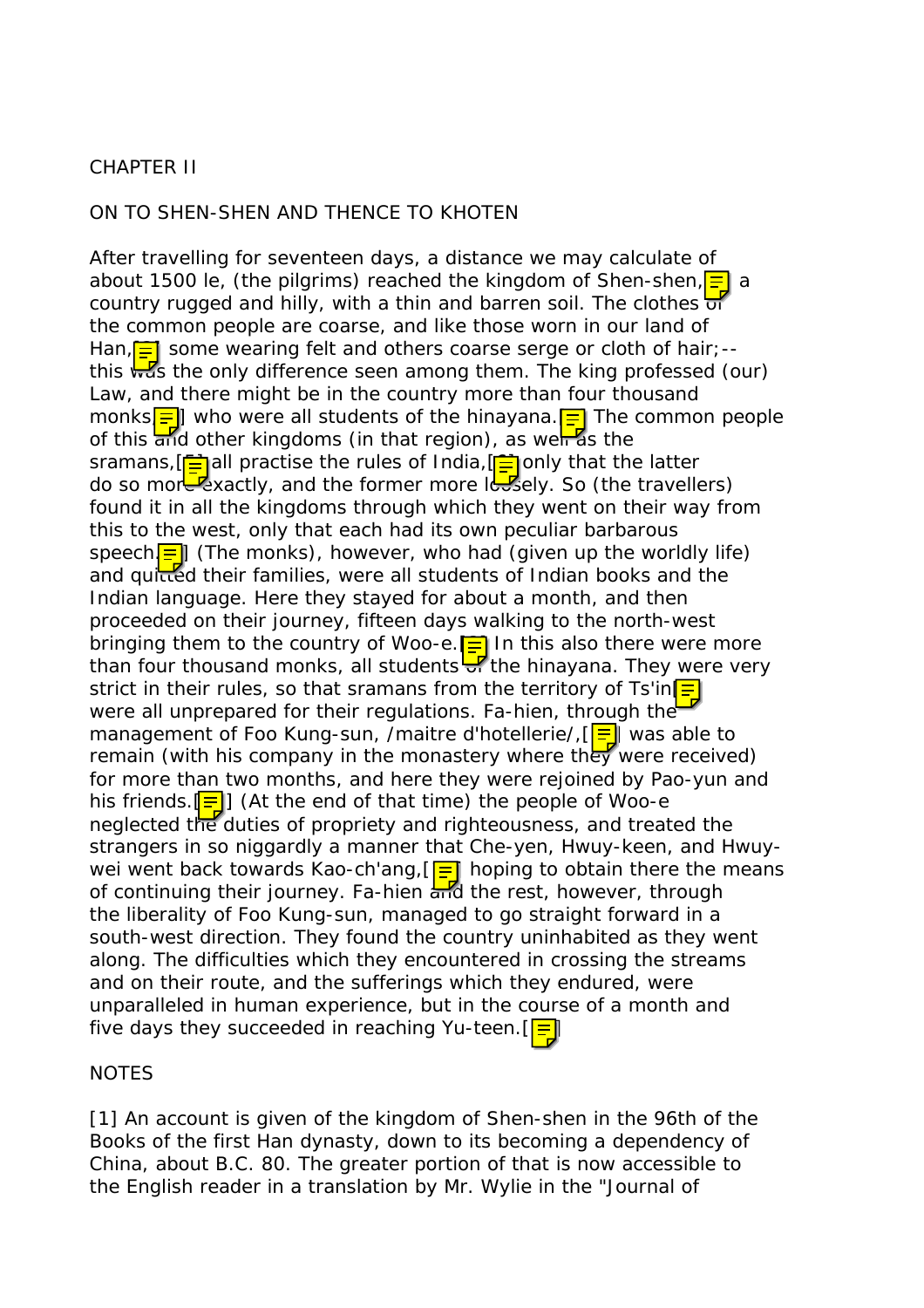the Anthropological Institute," August, 1880. Mr. Wylie says:-- "Although we may not be able to identify Shen-shen with certainty, yet we have sufficient indications to give an appropriate idea of its position, as being south of and not far from lake Lob." He then goes into an exhibition of those indications, which I need not transcribe. It is sufficient for us to know that the capital city was not far from Lob or Lop Nor, into which in lon. 38d E. the Tarim flows. Fa-hien estimated its distance to be 1500 le from T'un-hwang. He and his companions must have gone more than twenty-five miles a day to accomplish the journey in seventeen days.

[2] This is the name which Fa-hien always uses when he would speak of China, his native country, as a whole, calling it from the great dynasty which had ruled it, first and last, for between four and five centuries. Occasionally, as we shall immediately see, he speaks of "the territory of Ts'in or Ch'in," but intending thereby only the kingdom or Ts'in, having its capital, as described in the first note on the last chapter, in Ch'ang-gan.

[3] So I prefer to translate the character  $\{\cdot\}$  (sang) rather than by "priests." Even in Christianity, beyond the priestly privilege which belongs to all believers, I object to the ministers of any denomination or church calling themselves or being called "priests;" and much more is the name inapplicable to the sramanas or bhikshus of Buddhism which acknowledges no God in the universe, no soul in man, and has no services of sacrifice or prayer in its worship. The only difficulty in the use of "monks" is caused by the members of the sect in Japan which, since the middle of the fifteenth century, has abolished the prohibition against marrying on the part of its ministers, and other prohibitions in diet and dress. Sang and sang-kea represent the Sanskrit sangha, constituted by at least four members, and empowered to hear confession, to grant absolution, to admit persons to holy orders, &c.; secondly, the third constituent of the Buddhistic Trinity, a deification of the /communio sanctorum/, or the Buddhist order. The name is used by our author of the monks collectively or individually as belonging to the class, and may be considered as synonymous with the name sramana, which will immediately claim our attention.

[4] Meaning the "small vehicle, or conveyance." There are in Buddhism the triyana, or "three different means of salvation, i.e. of conveyance across the samsara, or sea of transmigration, to the shores of nirvana. Afterwards the term was used to designate the different phases of development through which the Buddhist dogma passed, known as the mahayana, hinayana, and madhyamayana." "The hinayana is the simplest vehicle of salvation, corresponding to the first of the three degrees of saintship. Characteristics of it are the preponderance of active moral asceticism, and the absence of speculative mysticism and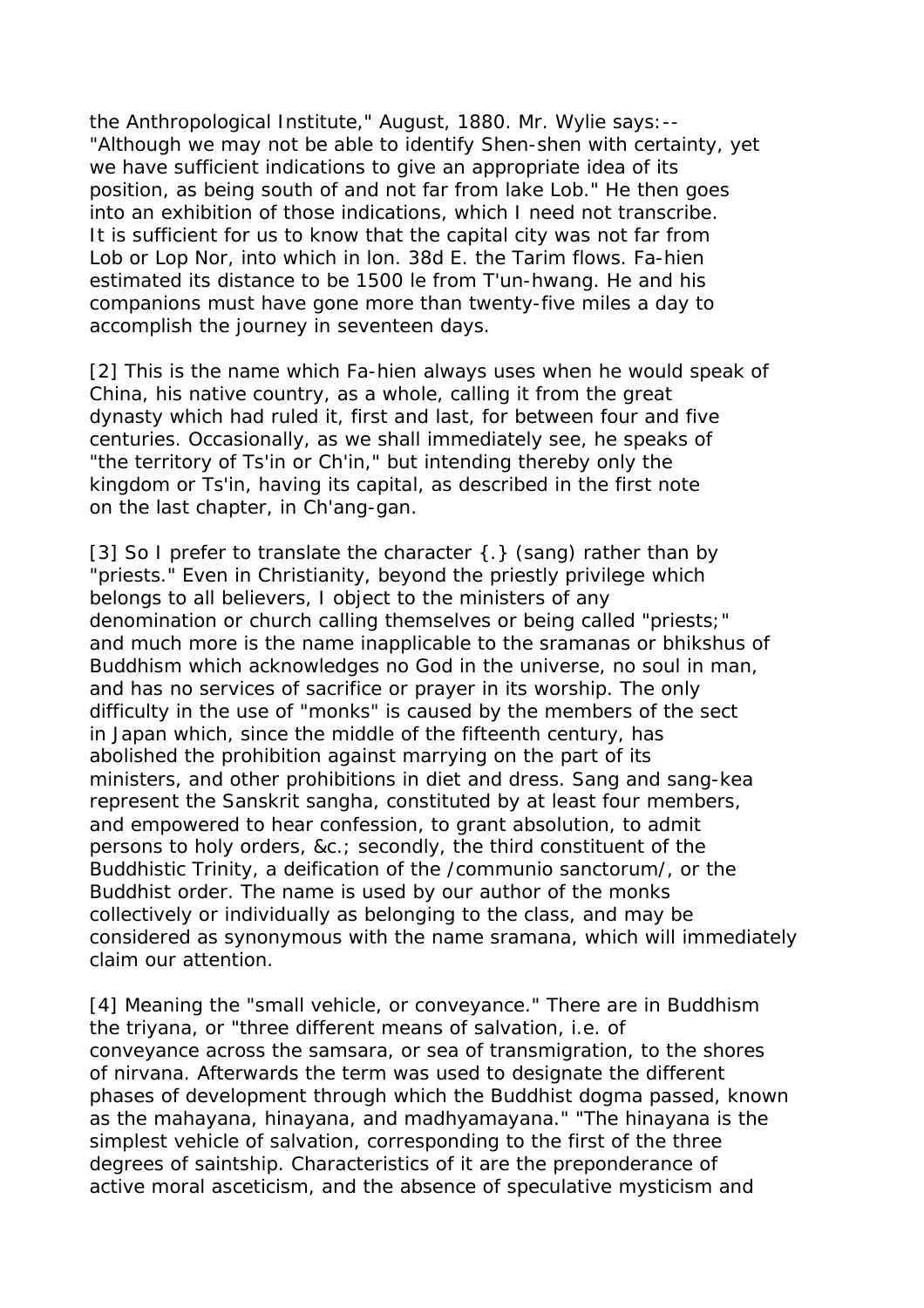quietism." E. H., pp. 151-2, 45, and 117.

[5] The name for India is here the same as in the former chapter and throughout the book,--T'een-chuh  $(\{\cdot\}, \{\cdot\})$ , the chuh being pronounced, probably, in Fa-hien's time as tuk. How the earliest name for India, Shin-tuk or duk=Scinde, came to be changed into Thien-tuk, it would take too much space to explain. I believe it was done by the Buddhists, wishing to give a good auspicious name to the fatherland of their Law, and calling it "the Heavenly Tuk," just as the Mohammedans call Arabia "the Heavenly region"  $({.} } , {{.} } )$ , and the court of China itself is called "the Celestial"  $({.} \} ({.})$ .

[6] Sraman may in English take the place of Sramana (Pali, Samana; in Chinese, Sha-man), the name for Buddhist monks, as those who have separated themselves from (left) their families, and quieted their hearts from all intrusion of desire and lust. "It is employed, first, as a general name for ascetics of all demoninations, and, secondly, as a general designation of Buddhistic monks." E. H., pp. 130, 131.

[7] Tartar or Mongolian.

[8] Woo-e has not been identified. Watters ("China Review," viii. 115) says:--"We cannot be far wrong if we place it in Kharaschar, or between that and Kutscha." It must have been a country of considerable size to have so many monks in it.

[9] This means in one sense China, but Fa-hien, in his use of the name, was only thinking of the three Ts'in states of which I have spoken in a previous note; perhaps only of that from the capital of which he had himself set out.

[10] This sentence altogether is difficult to construe, and Mr. Watters, in the "China Review," was the first to disentangle more than one knot in it. I am obliged to adopt the reading of  $\{.\}$   $\{.\}$  in the Chinese editions, instead of the  $\{.\}$   $\{.\}$  in the Corean text. It seems clear that only one person is spoken of as assisting the travellers, and his name, as appears a few sentences farther on, was Foo Kung-sun. The  $\{\cdot\}$  { $\cdot\}$  which immediately follows the surname Foo  $\{\cdot\}$ , must be taken as the name of his office, corresponding, as the {.} shows, to that of /le maitre d'hotellerie/ in a Roman Catholic abbey. I was once indebted myself to the kind help of such an officer at a monastery in Canton province. The Buddhistic name for him is uddesika=overseer. The Kung-sun that follows his surname indicates that he was descended from some feudal lord in the old times of the Chow dynasty. We know indeed of no ruling house which had the surname of Foo, but its adoption by the grandson of a ruler can be satisfactorily accounted for; and his posterity continued to call themselves Kung-sun, duke or lord's grandson, and so retain the memory of the rank of their ancestor.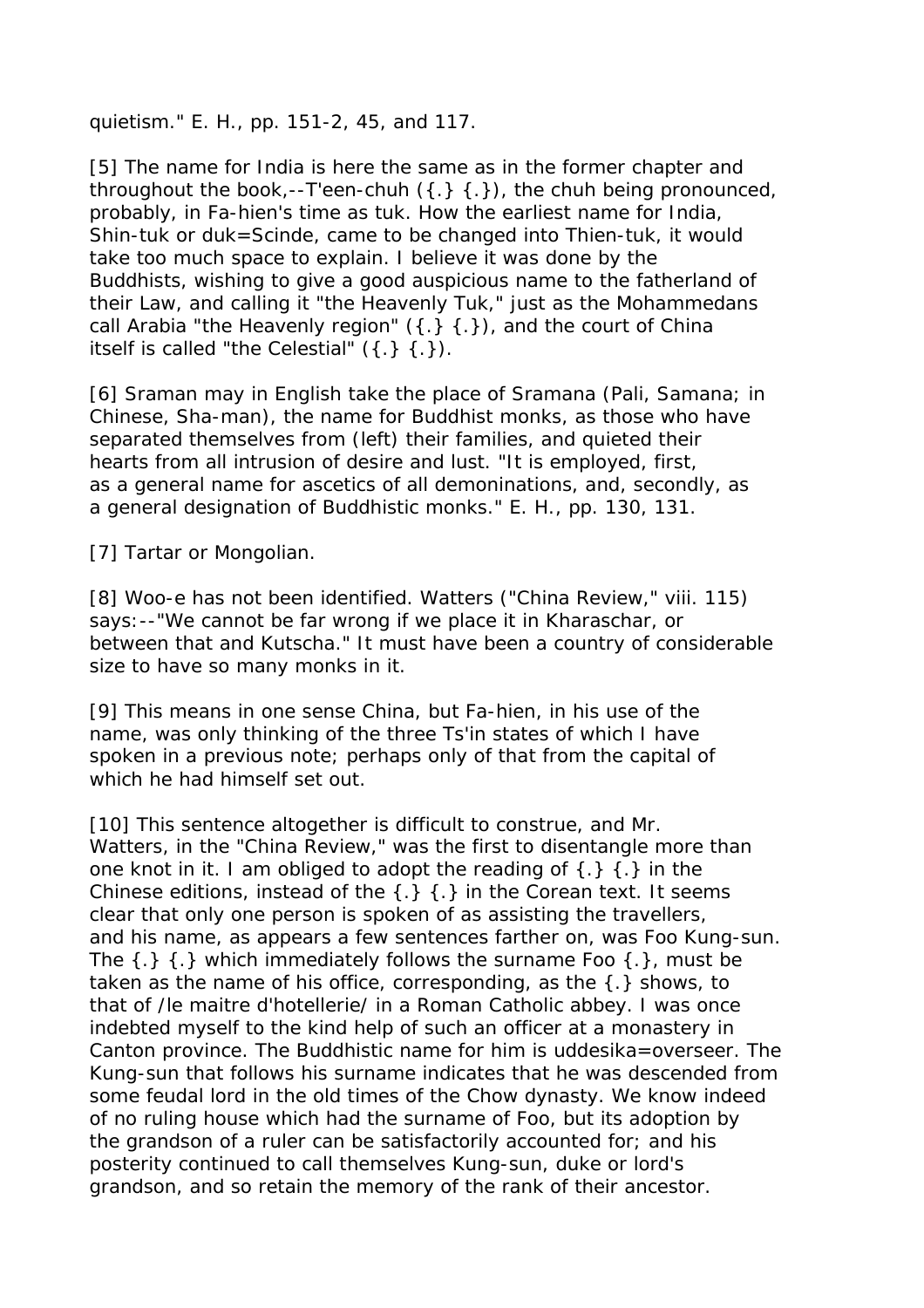[11] Whom they had left behind them at T'un-hwang.

[12] The country of the Ouighurs, the district around the modern Turfan or Tangut.

[13] Yu-teen is better known as Khoten. Dr. P. Smith gives (p. 11) the following description of it:--"A large district on the south-west of the desert of Gobi, embracing all the country south of Oksu and Yarkand, along the northern base of the Kwun-lun mountains, for more than 300 miles from east to west. The town of the same name, now called Ilchi, is in an extensive plain on the Khoten river, in lat. 37d N., and lon. 80d 35s E. After the Tungani insurrection against Chinese rule in 1862, the Mufti Haji Habeeboolla was made governor of Khoten, and held the office till he was murdered by Yakoob Beg, who became for a time the conqueror of all Chinese Turkestan. Khoten produces fine linen and cotton stuffs, jade ornaments, copper, grain, and fruits." The name in Sanskrit is Kustana. (E. H., p. 60).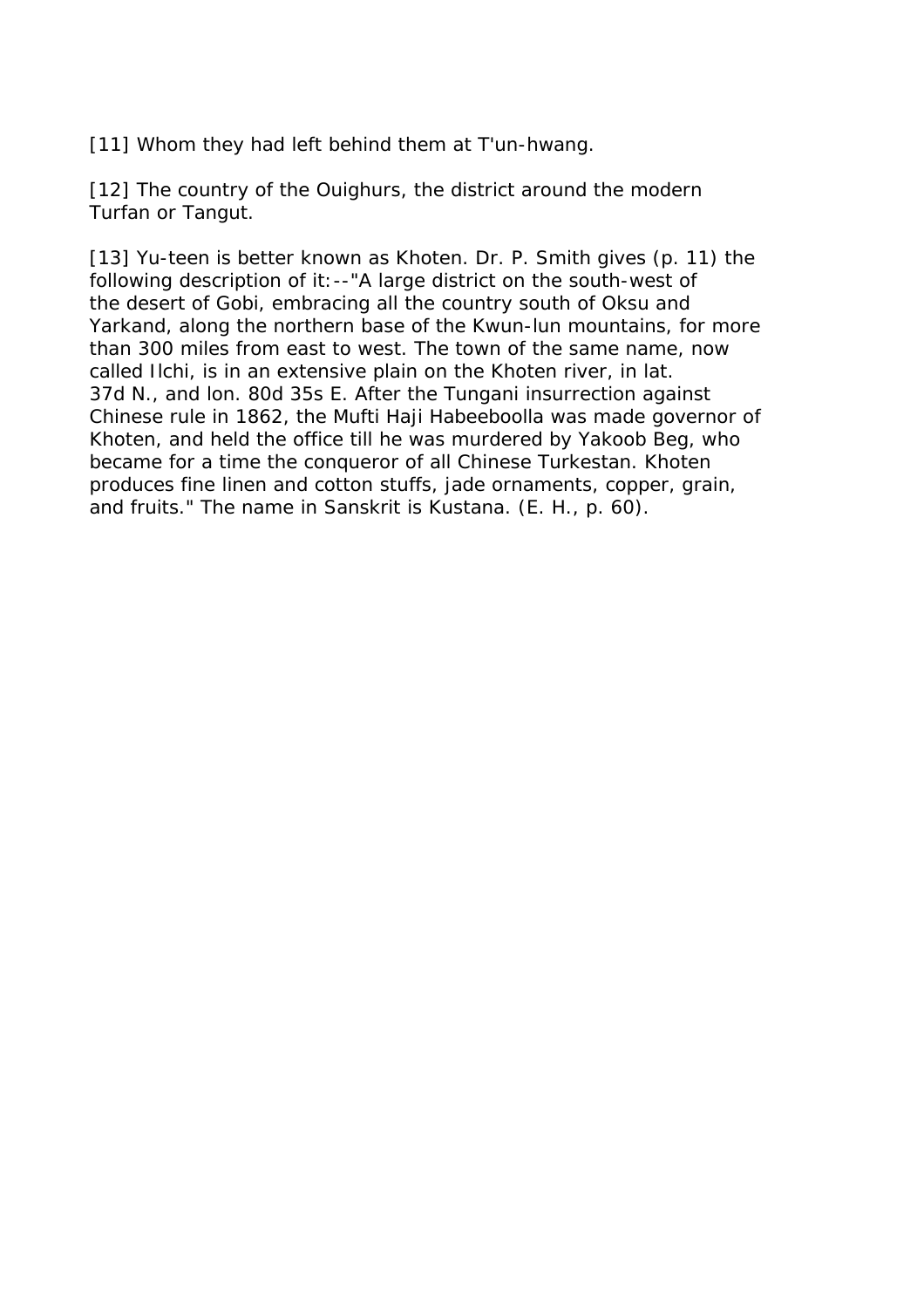#### CHAPTER III

#### KHOTEN. PROCESSIONS OF IMAGES. THE KING'S NEW MONASTERY.

Yu-teen is a pleasant and prosperous kingdom, with a numerous and flourishing population. The inhabitants all profess our Law, and join together in its religious music for their enjoyment.  $\frac{1}{2}$  The monks amount to several myriads, most of whom are students of the mahayana. $\frac{1}{2}$  They all receive their food from the common store. Throughout the country the houses of the people stand apart like (separate) stars, and each family has a small tope  $\sqrt{2}$  reared in front of its door. The smallest of these may be twenty cubits high, or rather more. $\boxed{\equiv}$  They make (in the monasteries) rooms for monks from all quarters,  $\overline{5}$  the use of which is given to travelling monks who may arrive, and who are provided with whatever else they require.

The lord of the country lodged Fa-hien and the others comfortably, and supplied their wants, in a monastery  $\frac{1}{\sqrt{2}}$  called Gomati, [6] of the mahayana school. Attached to it there are three thousand monks, who are called to their meals by the sound of a bell. When they enter the refectory, their demeanour is marked by a reverent gravity, and they take their seats in regular order, all maintaining a perfect silence. No sound is heard from their alms-bowls and other utensils. When any of these pure men $\frac{1}{2}$  require food, they are not allowed to call out (to the attendants) for it, but only make signs with their hands.

Hwuy-king, Tao-ching, and Hwuy-tah set out in advance towards the country of K'eeh-ch'a; $\boxed{\Xi}$  but Fa-hien and the others, wishing to see the procession of images, remained behind for three months. There are in this country four  $\equiv \int$  great monasteries, not counting the smaller ones. Beginning on the first day of the fourth month, they sweep and water the streets inside the city, making a grand display in the lanes and byways. Over the city gate they pitch a large tent, grandly adorned in all possible ways, in which the king and queen, with their ladies brilliantly arrayed,  $\left[\frac{1}{b}\right]$  take up their residence (for the time).

The monks of the Gomati monastery, being mahayana students, and held in great reverence by the king, took precedence of all others in the procession. At a distance of three or four le from the city, they made a four-wheeled image car, more than thirty cubits high, which looked like the great hall (of a monastery) moving along. The seven precious substances $\left[\frac{1}{n}\right]$  were grandly displayed about it, with silken streamers and canopies hanging all around. The (chief) image  $\boxed{\Xi}$ ] stood in the middle of the car, with two Bodhisattvas  $\boxed{\Xi}$ ] in attendance upon it, while devas $[\frac{1}{2}]$  were made to follow in waiting, all brilliantly carved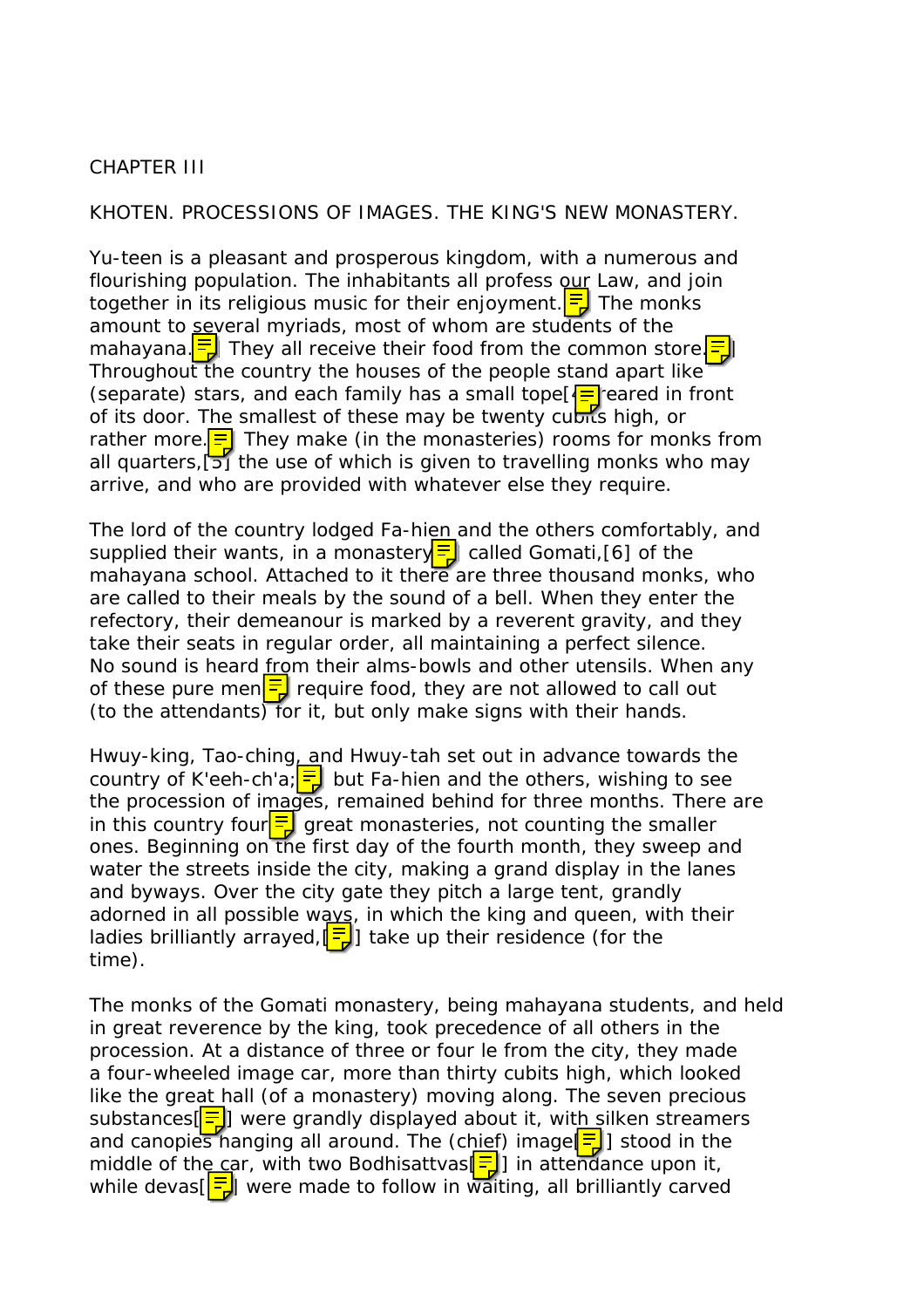in gold and silver, and hanging in the air. When (the car) was a hundred paces from the gate, the king put off his crown of state, changed his dress for a fresh suit, and with bare feet, carrying in his hands flowers and incense, and with two rows of attending followers, went out at the gate to meet the image; and, with his head and face (bowed to the ground), he did homage at its feet, and then scattered the flowers and burnt the incense. When the image was entering the gate, the queen and the brilliant ladies with her in the gallery above scattered far and wide all kinds of flowers, which floated about and fell promiscuously to the ground. In this way everything was done to promote the dignity of the occasion. The carriages of the monasteries were all different, and each one had its own day for the procession. (The ceremony) began on the first day of the fourth month, and ended on the fourteenth, after which the king and queen returned to the palace.

Seven or eight le to the west of the city there is what is called the King's New Monastery, the building of which took eighty years, and extended over three reigns. It may be 250 cubits in height, rich in elegant carving and inlaid work, covered above with gold and silver, and finished throughout with a combination of all the precious substances. Behind the tope there has been built a Hall of Buddha,  $\frac{1}{2}$ of the utmost magnificence and beauty, the beams, pillars, venetianed doors, and windows being all overlaid with gold-leaf. Besides this, the apartments for the monks are imposingly and elegantly decorated, beyond the power of words to express. Of whatever things of highest value and preciousness the kings in the six countries on the east of the (Ts'ung) range of mountains  $\frac{1}{2}$  are possessed, they contribute the greater portion (to this monastery), using but a small portion of them themselves. <mark>크</mark>']

#### NOTES

[1] This fondness for music among the Khoteners is mentioned by Hsuan and Ch'wang and others.

[2] Mahayana. It is a later form of the Buddhist doctrine, the second phase of its development corresponding to the state of a Bodhisattva, who, being able to transport himself and all mankind to nirvana, may be compared to a huge vehicle. See Davids on the "Key-note of the 'Great Vehicle,'" Hibbert Lectures, p. 254.

[3] Fa-hien supplies sufficient information of how the common store or funds of the monasteries were provided, farther on in chapters xvi and xxxix, as well as in other passages. As the point is important, I will give here, from Davids' fifth Hibbert Lecture (p. 178), some of the words of the dying Buddha, taken from "The Book of the Great Decease," as illustrating the statement in this text:--"So long as the brethren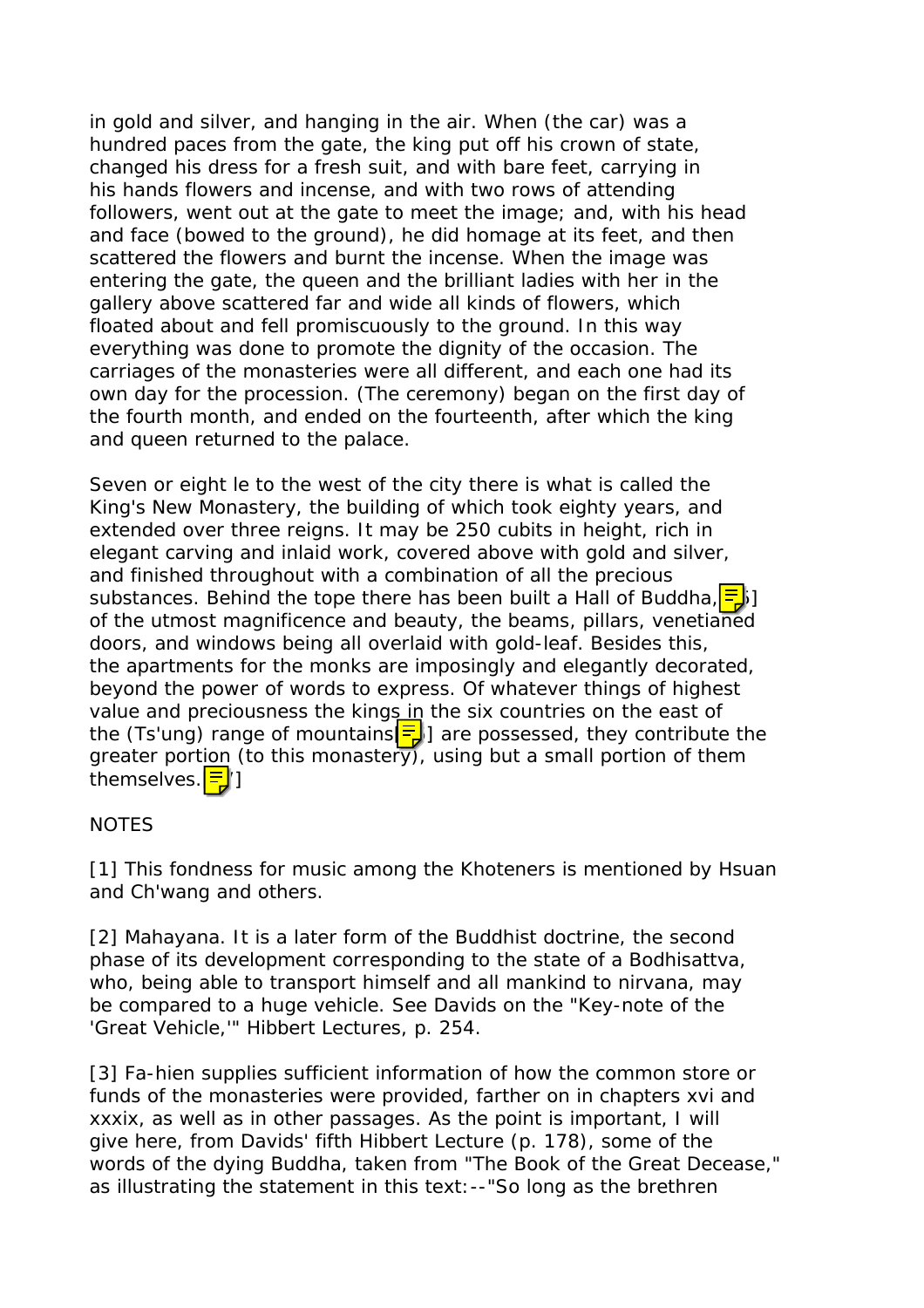shall persevere in kindness of action, speech, and thought among the saints, both in public and private; so long as they shall divide without partiality, and share in common with the upright and holy, all such things as they receive in accordance with the just provisions of the order, down even to the mere contents of a begging bowl; . . . so long may the brethren be expected not to decline, but to prosper."

[4] The Chinese {.} (t'ah; in Cantonese, t'ap), as used by Fa-hien, is, no doubt, a phonetisation of the Sanskrit stupa or Pali thupa; and it is well in translating to use for the structures described by him the name of topes,--made familiar by Cunningham and other Indian antiquarians. In the thirteenth chapter there is an account of one built under the superintendence of Buddha himself, "as a model for all topes in future." They were usually in the form of bell-shaped domes, and were solid, surmounted by a long tapering pinnacle formed with a series of rings, varying in number. But their form, I suppose, was often varied; just as we have in China pagodas of different shapes. There are several topes now in the Indian Institute at Oxford, brought from Buddha Gaya, but the largest of them is much smaller than "the smallest" of those of Khoten. They were intended chiefly to contain the relics of Buddha and famous masters of his Law; but what relics could there be in the Tiratna topes of chapter xvi?

[5] The meaning here is much disputed. The author does not mean to say that the monk's apartments were made "square," but that the monasteries were made with many guest-chambers or spare rooms.

[6] The Sanskrit term for a monastery is used here, --Sangharama, "gardens of the assembly," originally denoting only "the surrounding park, but afterwards transferred to the whole of the premises" (E. H., p. 118). Gomati, the name of this monastery, means "rich in cows."

[7] A denomination for the monks as vimala, "undefiled" or "pure." Giles makes it "the menials that attend on the monks," but I have not met with it in that application.

[8] K'eeh-ch'a has not been clearly identified. Remusat made it Cashmere; Klaproth, Iskardu; Beal makes it Kartchou; and Eitel, Khas'a, "an ancient tribe on the Paropamisus, the Kasioi of Ptolemy." I think it was Ladak, or some well-known place in it. Hwuy-tah, unless that name be an alias, appears here for the first time.

[9] Instead of "four," the Chinese copies of the text have "fourteen;" but the Corean reading is, probably, more correct.

[10] There may have been, as Giles says, "maids of honour;" but the character does not say so.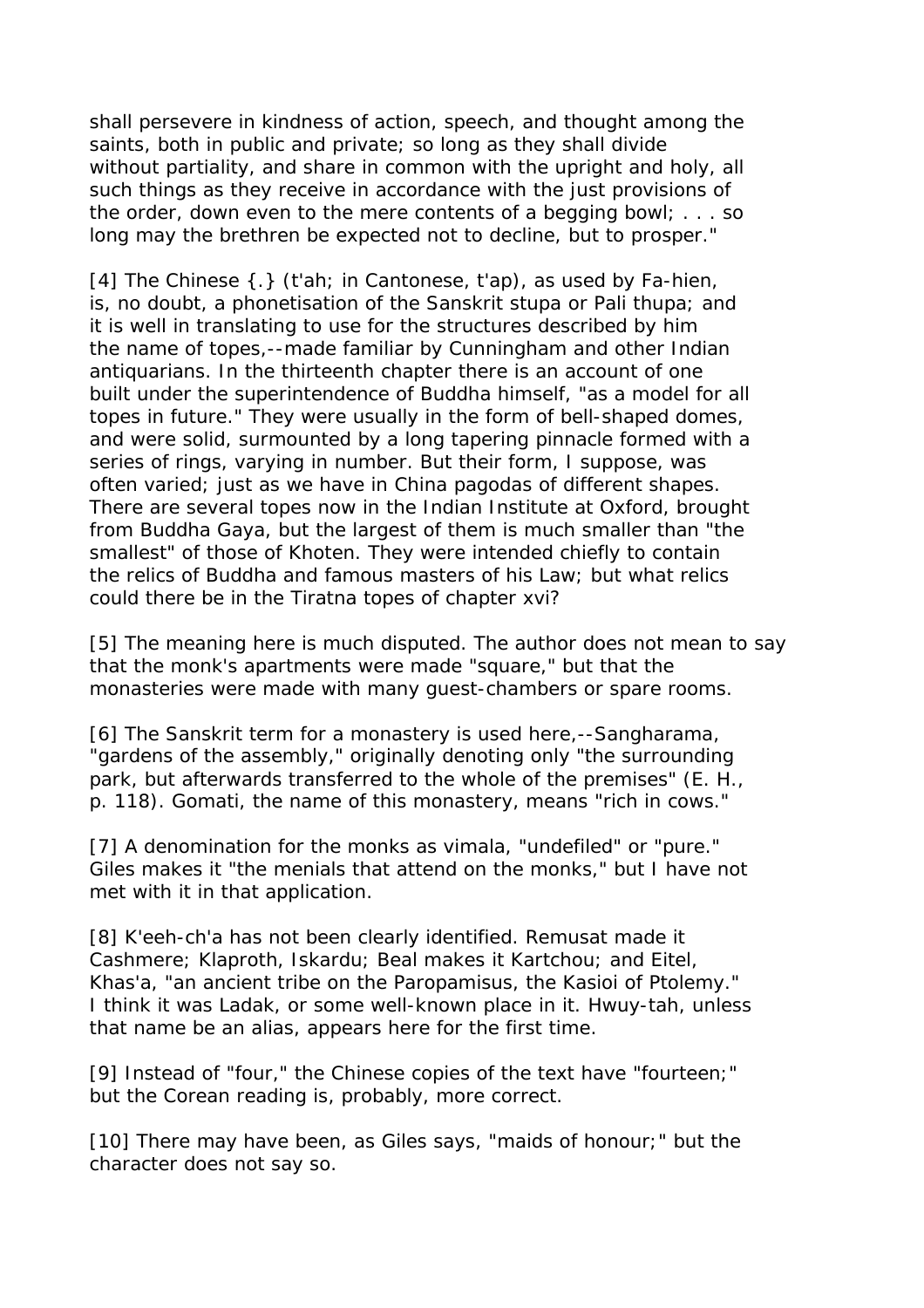[11] The Sapta-ratna, gold, silver, lapis lazuli, rock crystal, rubies, diamonds or emeralds, and agate. See Sacred Books of the East (Davids' Buddhist Suttas), vol. xi., p. 249.

[12] No doubt that of Sakyamuni himself.

[13] A Bodhisattva is one whose essence has become intelligence; a Being who will in some future birth as a man (not necessarily or usually the next) attain to Buddhahood. The name does not include those Buddhas who have not yet attained to pari-nirvana. The symbol of the state is an elephant fording a river. Popularly, its abbreviated form P'u-sa is used in China for any idol or image; here the name has its proper signification.

 $[14]$   $\{.\}$   $\{.\}$ , "all the thien," or simply "the thien" taken as plural. But in Chinese the character called thien {.} denotes heaven, or Heaven, and is interchanged with Ti and Shang Ti, meaning God. With the Buddhists it denotes the devas or Brahmanic gods, or all the inhabitants of the six devalokas. The usage shows the antagonism between Buddhism and Brahmanism, and still more that between it and Confucianism.

[15] Giles and Williams call this "the oratory of Buddha." But "oratory" gives the idea of a small apartment, whereas the name here leads the mind to think of a large "hall." I once accompanied the monks of a large monastery from their refectory to the Hall of Buddha, which was a lofty and spacious apartment splendidly fitted up.

[16] The Ts'ung, or "Onion" range, called also the Belurtagh mountains, including the Karakorum, and forming together the connecting links between the more northern T'een-shan and the Kwun-lun mountains on the north of Thibet. It would be difficult to name the six countries which Fa-hien had in mind.

[17] This seems to be the meaning here. My first impression of it was that the author meant to say that the contributions which they received were spent by the monks mainly on the buildings, and only to a small extent for themselves; and I still hesitate between that view and the one in the version.

There occurs here the binomial phrase kung-yang  $\{.\}$   $\{.\}$ , which is one of the most common throughout the narrative, and is used not only of support in the way of substantial contributions given to monks, monasteries, and Buddhism, but generally of all Buddhistic worship, if I may use that term in the connexion. Let me here quote two or three sentences from Davids' Manual (pp. 168-170): -- "The members of the order are secured from want. There is no place in the Buddhist scheme for churches; the offering of flowers before the sacred tree or image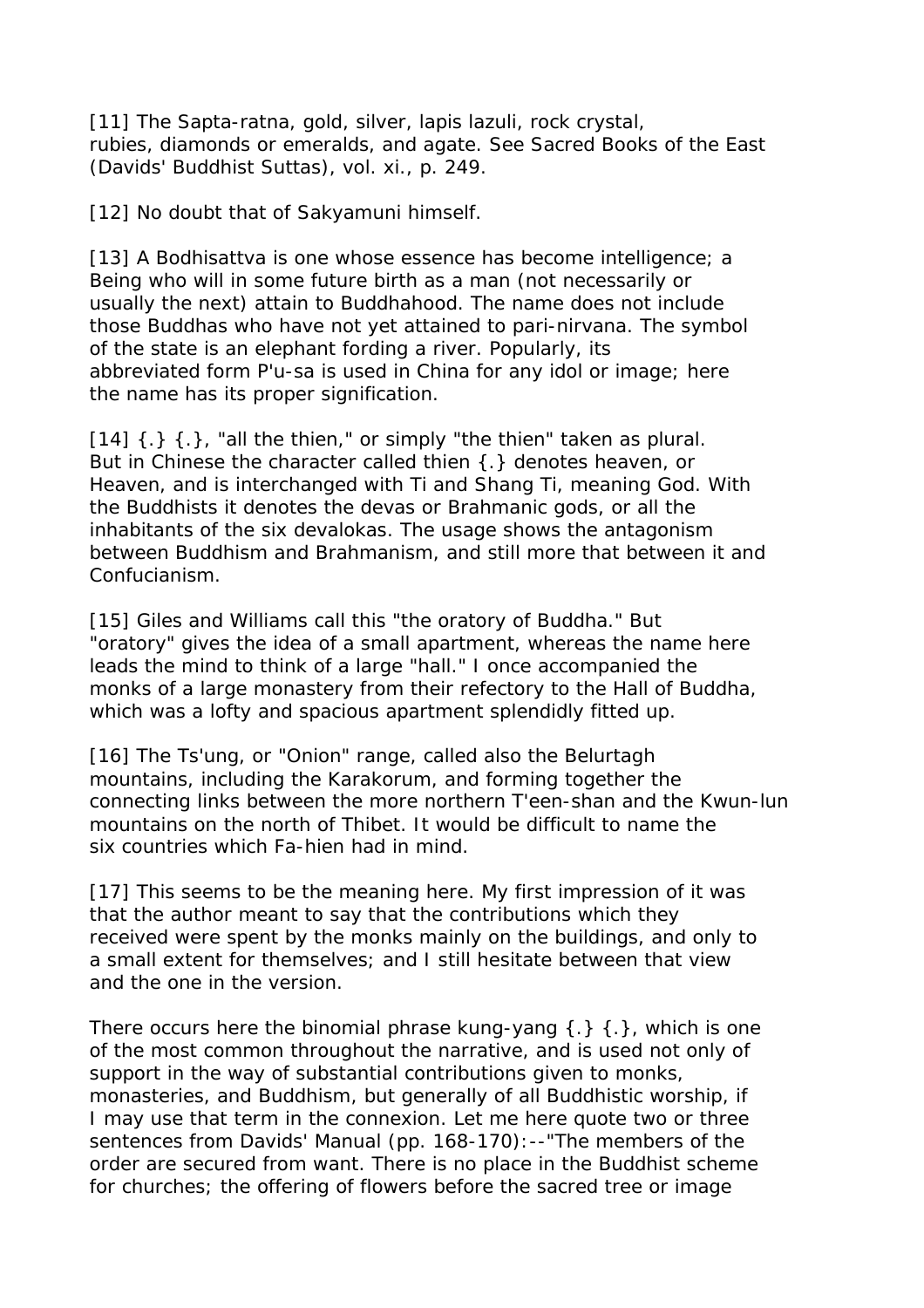of the Buddha takes the place of worship. Buddhism does not acknowledge the efficacy of prayers; and in the warm countries where Buddhists live, the occasional reading of the law, or preaching of the word, in public, can take place best in the open air, by moonlight, under a simple roof of trees or palms. There are five principal kinds of meditation, which in Buddhism takes the place of prayer."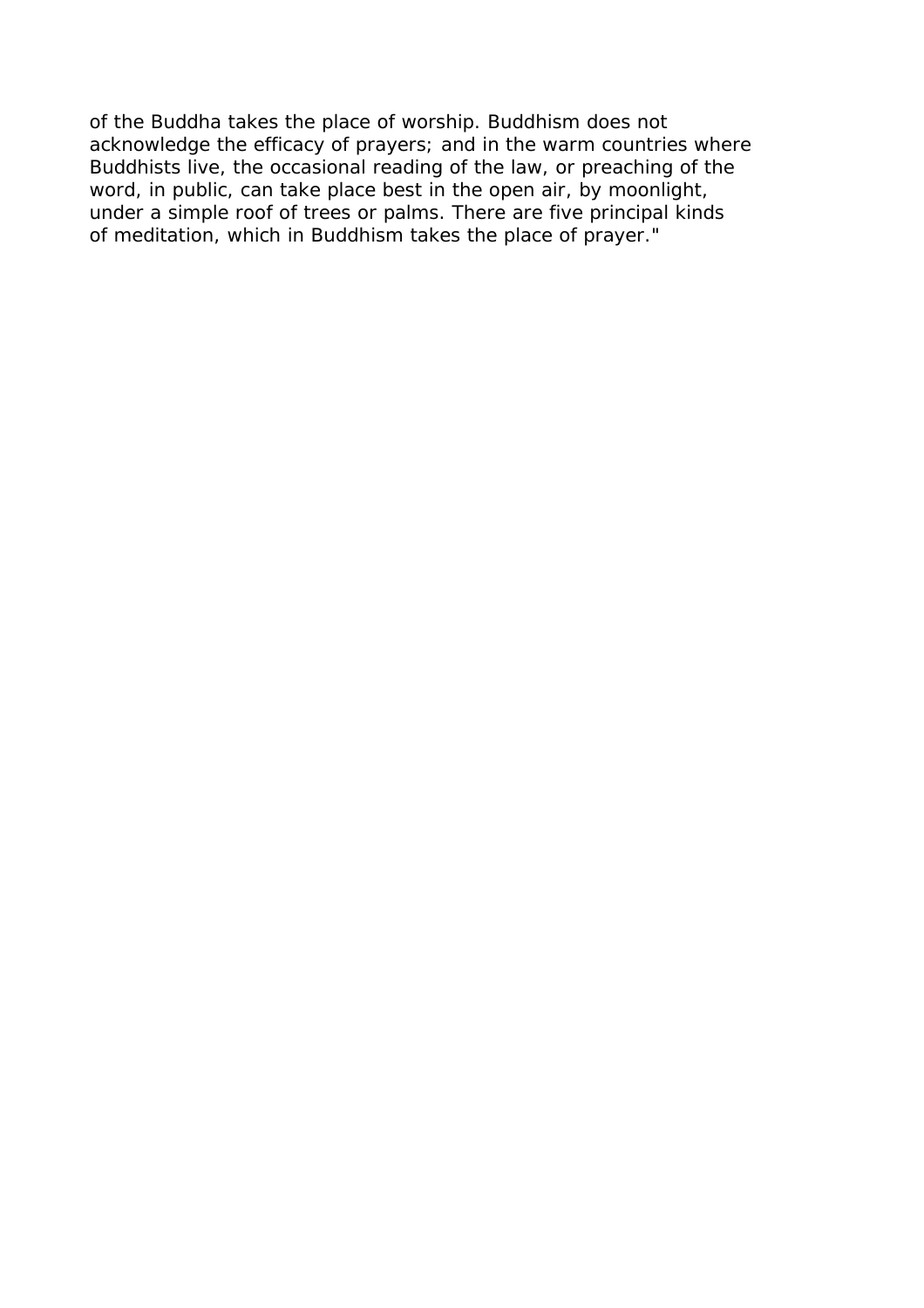## CHAPTER IV

## THROUGH THE TS'UNG OR "ONION" MOUNTAINS TO K'EEH-CH'A;--PROBABLY SKARDO, OR SOME CITY MORE TO THE EAST IN LADAK

When the processions of images in the fourth month were over, Sangshao, by himself alone, followed a Tartar who was an earnest follower of the Law $\boxed{\equiv}$  and proceeded towards Kophene $\boxed{\equiv}$  Fa-hien and the others went forward to the kingdom of Tsze-hoh, which it took them twenty-five days to reach $\equiv$  Its king was a strenuous follower of our Law,  $\frac{1}{2}$  and had (around him) more than a thousand monks, mostly students of the mahayana. Here (the travellers) abode fifteen days, and then went south for four days, when they found themselves among the Ts'ung-ling mountains, and reached the country of Yu-hwuy,  $\frac{1}{2}$ where they halted and kept their retreat.  $\frac{1}{\sqrt{2}}$  When this was over, they went on among the hill  $\frac{1}{2}$  for twenty-five days, and got to K'eehch'a, $\frac{1}{2}$  there rejoining Hwuy-king  $\frac{1}{2}$  and his two companions.

**NOTES** 

[1] This Tartar is called a  $\{\cdot\}$   $\{\cdot\}$ , "a man of the Tao," or faith of Buddha. It occurs several times in the sequel, and denotes the man who is not a Buddhist outwardly only, but inwardly as well, whose faith is always making itself manifest in his ways. The name may be used of followers of other systems of faith besides Buddhism.

[2] See the account of the kingdom of Kophene, in the 96th Book of the first Han Records, p. 78, where its capital is said to be 12,200 le from Ch'ang-gan. It was the whole or part of the present Cabulistan. The name of Cophene is connected with the river Kophes, supposed to be the same as the present Cabul river, which falls into the Indus, from the west, at Attock, after passing Peshawar. The city of Cabul, the capital of Afghanistan, may be the Kophene of the text; but we do not know that Sang-shao and his guide got so far west. The text only says that they set out from Khoten "towards it."

[3] Tsze-hoh has not been identified. Beal thinks it was Yarkand, which, however, was north-west from Khoten. Watters ("China Review," p. 135) rather approves the suggestion of "Tashkurgan in Sirikul" for it. As it took Fa-hien twenty-five days to reach it, it must have been at least 150 miles from Khoten.

[4] The king is described here by a Buddhistic phrase, denoting the possession of viryabala, "the power of energy; persevering exertion- one of the five moral powers" (E. H., p. 170).

[5] Nor has Yu-hwuy been clearly identified. Evidently it was directly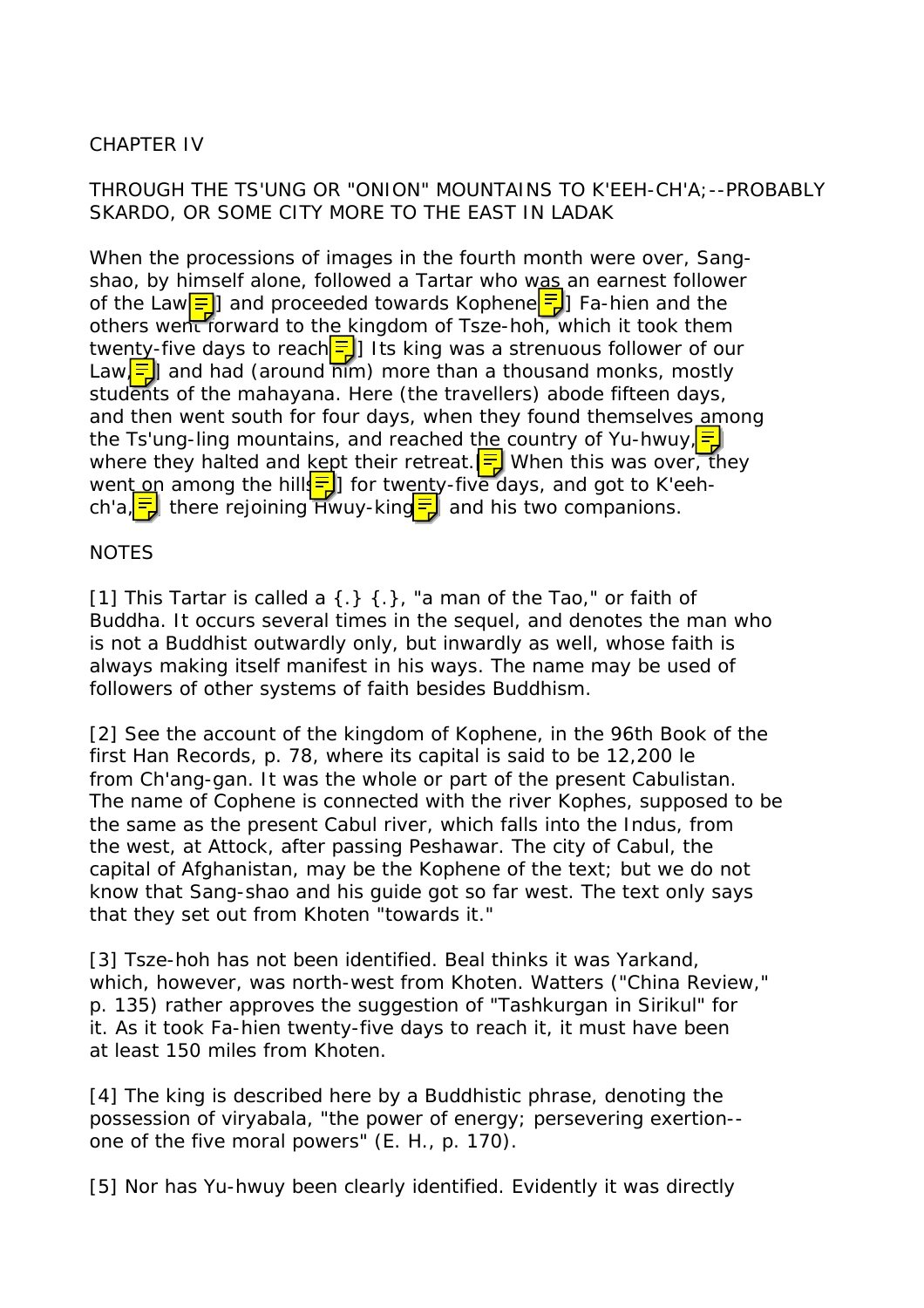south from Tsze-hoh, and among the "Onion" mountains. Watters hazards the conjecture that it was the Aktasch of our present maps.

[6] This was the retreat already twice mentioned as kept by the pilgrims in the summer, the different phraseology, "quiet rest," without any mention of the season, indicating their approach to India, E. H., p. 168. Two, if not three, years had elapsed since they left Ch'ang-gan. Are we now with them in 402?

[7] This is the Corean reading  $\{\cdot\}$ , much preferable to the  $\{\cdot\}$  of the Chinese editions.

[8] Watters approves of Klaproth's determination of K'eeh-ch'a to be Iskardu or Skardo. There are difficulties in connexion with the view, but it has the advantage, to my mind very great, of bringing the pilgrims across the Indus. The passage might be accomplished with ease at this point of the river's course, and therefore is not particularly mentioned.

[9] Who had preceded them from Khoten.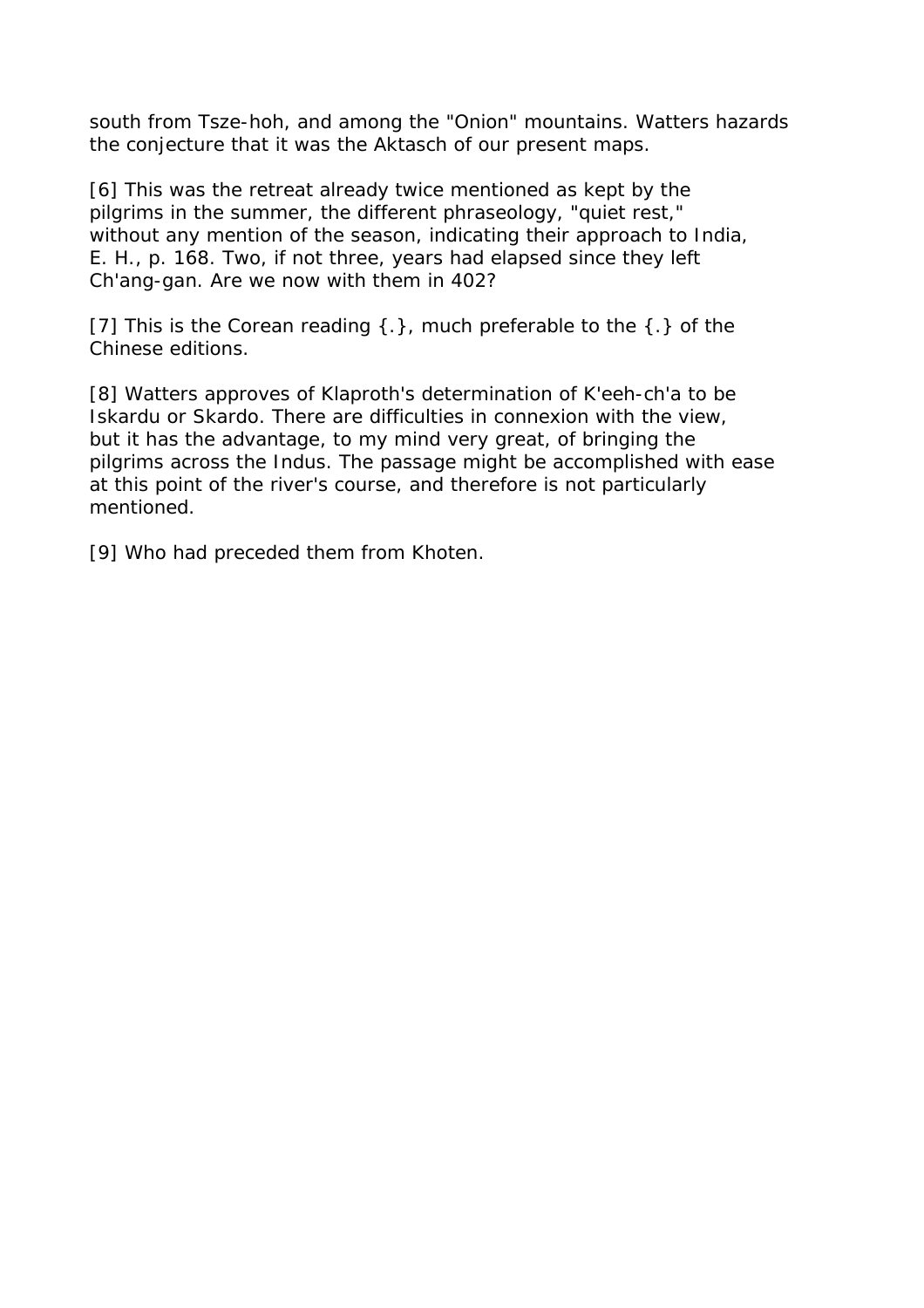#### CHAPTER V

GREAT QUINQUENNIAL ASSEMBLY OF MONKS. RELICS OF BUDDHA. PRODUCTIONS OF THE COUNTRY.

It happened that the king of the country was then holding the pancha parishad, that is, in Chinese, the great quinquennial assembly $\equiv$ When this is to be held, the king requests the presence of the Sramans from all quarters (of his kingdom). They come (as if) in clouds; and when they are all assembled, their place of session is grandly decorated. Silken streamers and canopies are hung out in, and waterlilies in gold and silver are made and fixed up behind the places where (the chief of them) are to sit. When clean mats have been spread, and they are all seated, the king and his ministers present their offerings according to rule and law. (The assembly takes place), in the first, second, or third month, for the most part in the spring.

After the king has held the assembly, he further exhorts the ministers to make other and special offerings. The doing of this extends over one, two, three, five, or even seven days; and when all is finished, he takes his own riding-horse, saddles, bridles, and waits on him himself $\equiv$ ] while he makes the noblest and most important minister of the kingdom mount him. Then, taking fine white woollen cloth, all sorts of precious things, and articles which the Sramans require, he distributes them among them, uttering vows at the same time along with all his ministers; and when this distribution has taken place, he again redeems (whatever he wishes) from the monks $\frac{1}{2}$ 

The country, being among the hills and cold, does not produce the other cereals, and only the wheat gets ripe. After the monks have received their annual (portion of this), the mornings suddenly show the hoar-frost, and on this account the king always begs the monks to make the wheat ripen $\frac{1}{2}$  before they receive their portion. There is in the country a spitoon which belonged to Buddha, made of stone, and in colour like his alms-bowl. There is also a tooth of Buddha, for which the people have reared a tope, connected with which there are more than a thousand monks and their disciples,  $\frac{1}{2}$  all students of the hinayana. To the east of these hills the dress of the common people is of coarse materials, as in our country of Ts'in, but here also $\equiv$ there were among them the differences of fine woollen cloth and of serge or haircloth. The rules observed by the Sramans are remarkable, and too numerous to be mentioned in detail. The country is in the midst of the Onion range. As you go forward from these mountains, the plants, trees, and fruits are all different from those of the land of Han, excepting only the bamboo, pomegranate $\boxed{\Xi}$  and sugar-cane.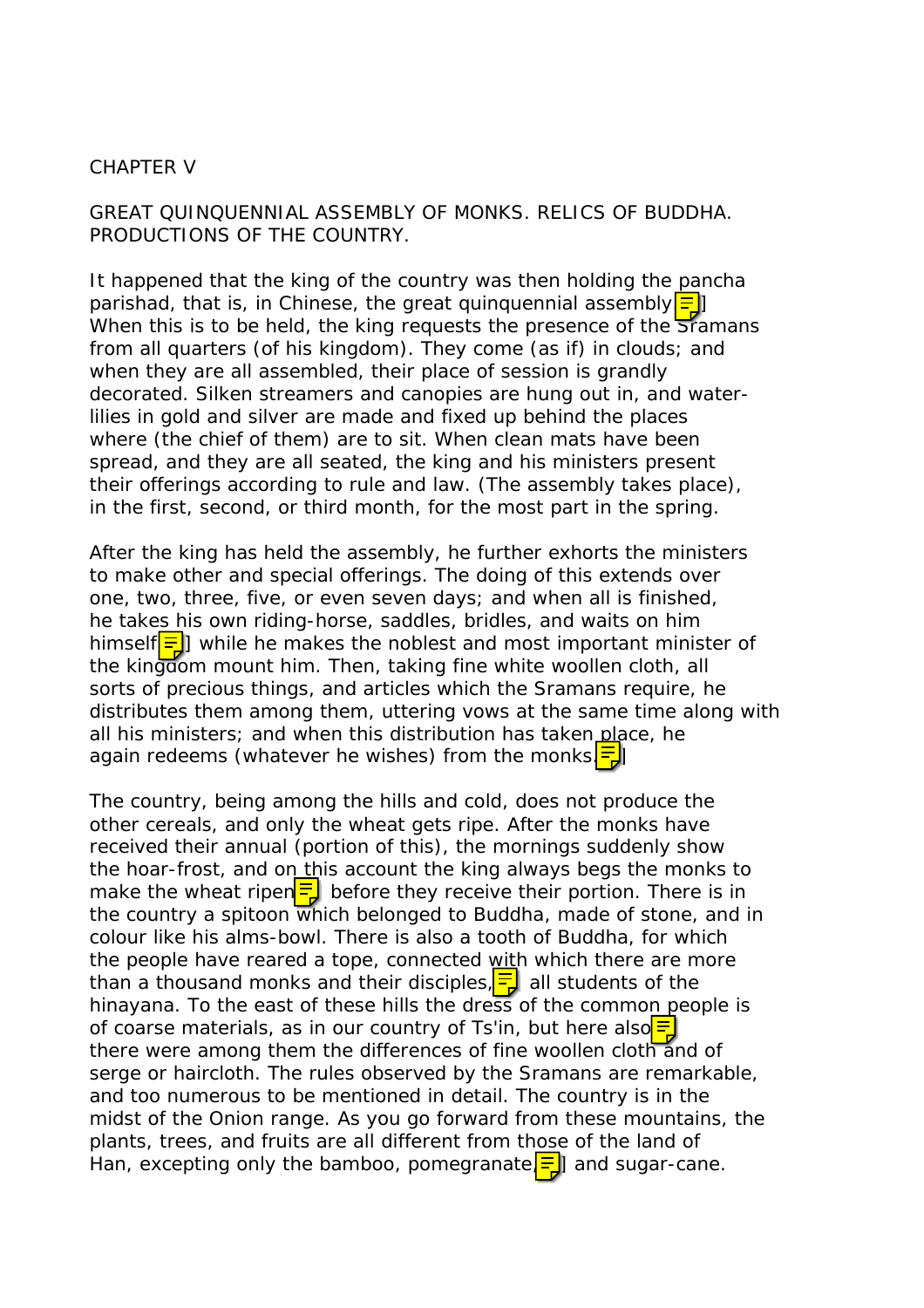#### NOTES

[1] See Eitel, p. 89. He describes the assembly as "an ecclesiastical conference, first instituted by king Asoka for general confession of sins and inculcation of morality."

[2] The text of this sentence is perplexing; and all translators, including myself, have been puzzled by it.

[3] See what we are told of king Asoka's grant of all the Jambudvipa to the monks in chapter xxvii. There are several other instances of similar gifts in the Mahavansa.

[4] Watters calls attention to this as showing that the monks of K'eeh-ch'a had the credit of possessing weather-controlling powers.

[5] The text here has  $\{\cdot\}$   $\{\cdot\}$ , not  $\{\cdot\}$  alone. I often found in monasteries boys and lads who looked up to certain of the monks as their preceptors.

[6] Compare what is said in chapter ii of the dress of the people of Shen-shen.

[7] Giles thinks the fruit here was the guava, because the ordinary name for "pomegranate" is preceded by gan {.}; but the pomegranate was called at first Gan Shih-lau, as having been introduced into China from Gan-seih by Chang-k'een, who is referred to in chapter vii.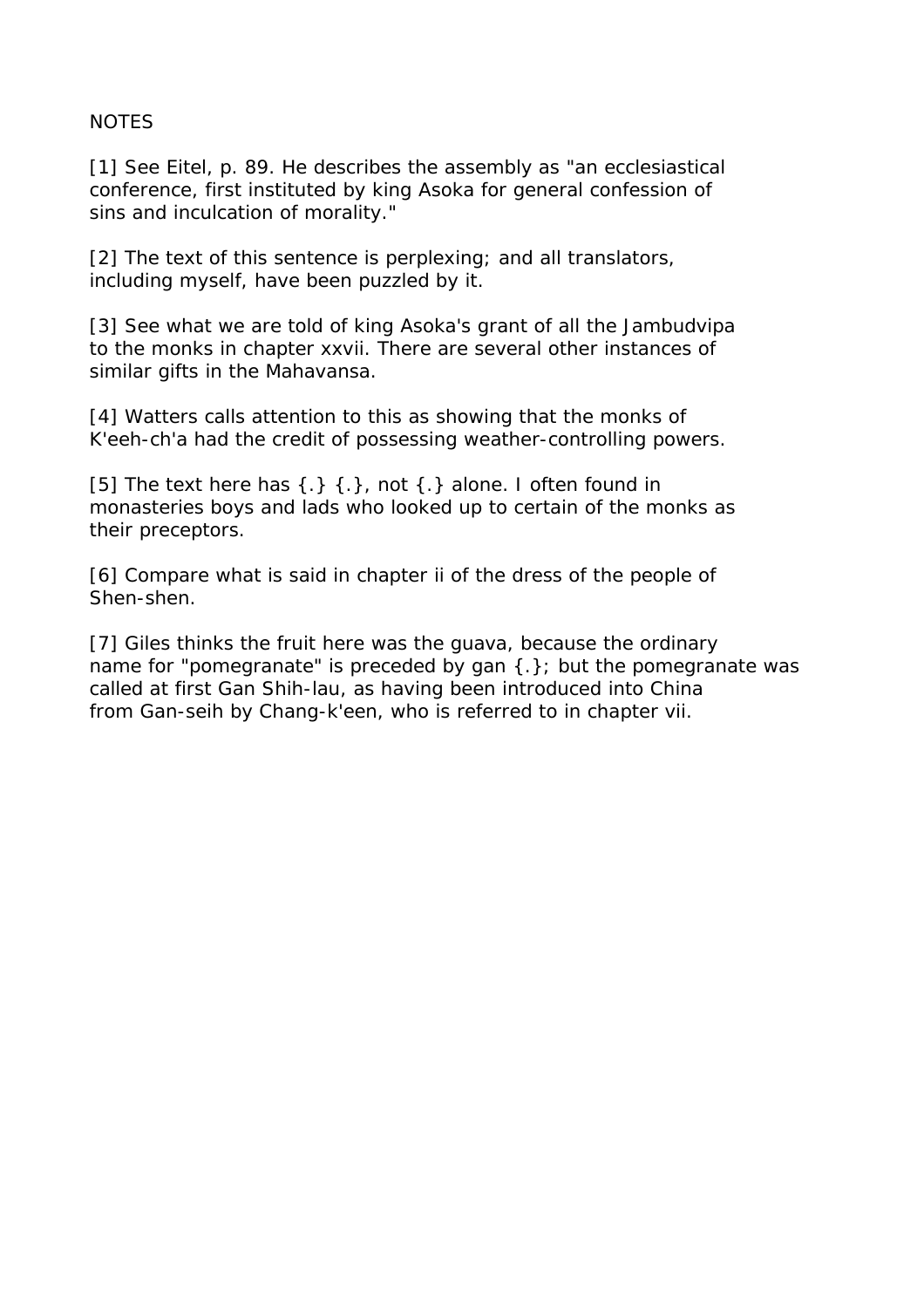## CHAPTER VI

ON TOWARDS NORTH INDIA. DARADA. IMAGE OF MAITREYA BODHISATTVA.

From this (the travellers) went westwards towards North India, and after being on the way for a month, they succeeded in getting across and through the range of the Onion mountains. The snow rests on them both winter and summer. There are also among them venomous dragons, which, when provoked, spit forth poisonous winds, and cause showers of snow and storms of sand and gravel. Not one in ten thousand of those who encounter these dangers escapes with his life. The people of the country call the range by the name of "The Snow mountains." When (the travellers) had got through them, they were in North India, and immediately on entering its borders, found themselves in a small kingdom called T'o-leih,  $\frac{1}{2}$  where also there were many monks, all students of the hinayana.

In this kingdom there was formerly an Arhan $\left[\frac{1}{2}\right]$  who by his supernatural power $\equiv$  took a clever artificer up to the Tushita heaven, to see the height, complexion, and appearance of Maitreya  $\sqrt{2}$ Bodhisattva, $\equiv$  and then return and make an image of him in wood. First and last, this was done three times, and then the image was completed, eighty cubits in height, and eight cubits at the base from knee to knee of the crossed legs. On fast-days it emits an effulgent light. The kings of the (surrounding) countries vie with one another in presenting offerings to it. Here it is,--to be seen now as of old. $\equiv$ 

## NOTES

[1] Eitel and others identify this with Darada, the country of the ancient Dardae, the region near Dardus; lat. 30d 11s N., lon. 73d 54s E. See E. H. p. 30. I am myself in more than doubt on the point. Cunningham ("Ancient Geography of India," p. 82) says "Darel is a valley on the right or western bank of the Indus, now occupied by Dardus or Dards, from whom it received its name." But as I read our narrative, Fa-hien is here on the eastern bank of the Indus, and only crosses to the western bank as described in the next chapter.

[2] Lo-han, Arhat, Arahat, are all designations of the perfected Arya, the disciple who has passed the different stages of the Noble Path, or eightfold excellent way, who has conquered all passions, and is not to be reborn again. Arhatship implies possession of certain supernatural powers, and is not to be succeeded by Buddhaship, but implies the fact of the saint having already attained nirvana. Popularly, the Chinese designate by this name the wider circle of Buddha's disciples, as well as the smaller ones of 500 and 18. No temple in Canton is better worth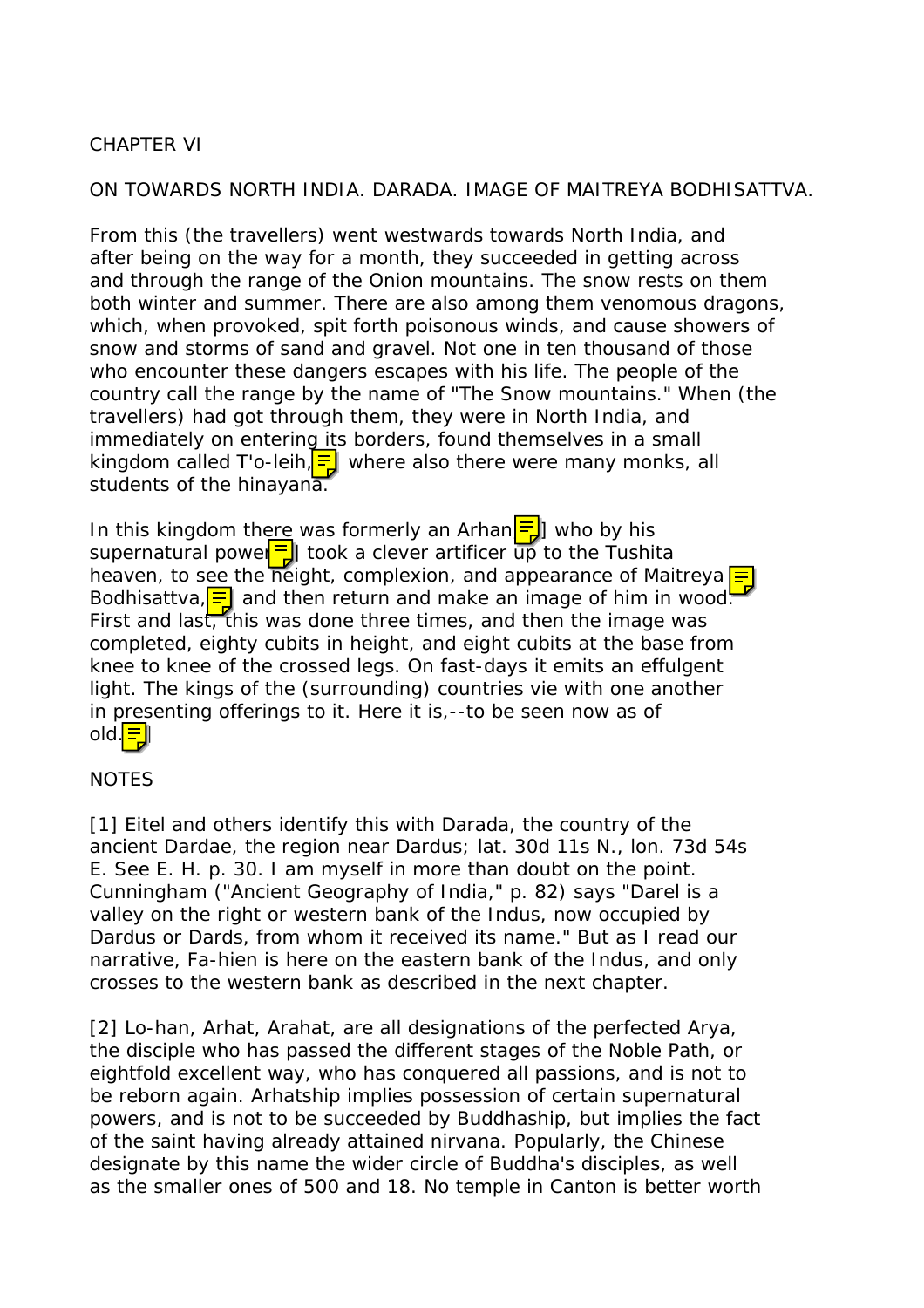a visit than that of the 500 Lo-han.

[3] Riddhi-sakshatkriya, "the power of supernatural footsteps,"="a body flexible at pleasure," or unlimited power over the body. E. H., p. 104.

[4] Tushita is the fourth Devaloka, where all Bodhisattvas are reborn before finally appearing on earth as Buddha. Life lasts in Tushita 4000 years, but twenty-four hours there are equal to 400 years on earth. E. H., p. 152.

[5] Maitreya (Spence Hardy, Maitri), often styled Ajita, "the Invincible," was a Bodhisattva, the principal one, indeed, of Sakyamuni's retinue, but is not counted among the ordinary (historical) disciples, nor is anything told of his antecedents. It was in the Tushita heaven that Sakyamuni met him and appointed him as his successor, to appear as Buddha after the lapse of 5000 years. Maitreya is therefore the expected Messiah of the Buddhists, residing at present in Tushita, and, according to the account of him in Eitel (H., p. 70), "already controlling the propagation of the Buddhistic faith." The name means "gentleness" or "kindness;" and this will be the character of his dispensation.

[6] The combination of  $\{.\}$   $\{.\}$  in the text of this concluding sentence, and so frequently occurring throughout the narrative, has occasioned no little dispute among previous translators. In the imperial thesaurus of phraseology (P'ei-wan Yun-foo), under {.}, an example of it is given from Chwang-tsze, and a note subjoined that {.}  $\{\cdot\}$  is equivalent to  $\{\cdot\}$   $\{\cdot\}$ , "anciently and now."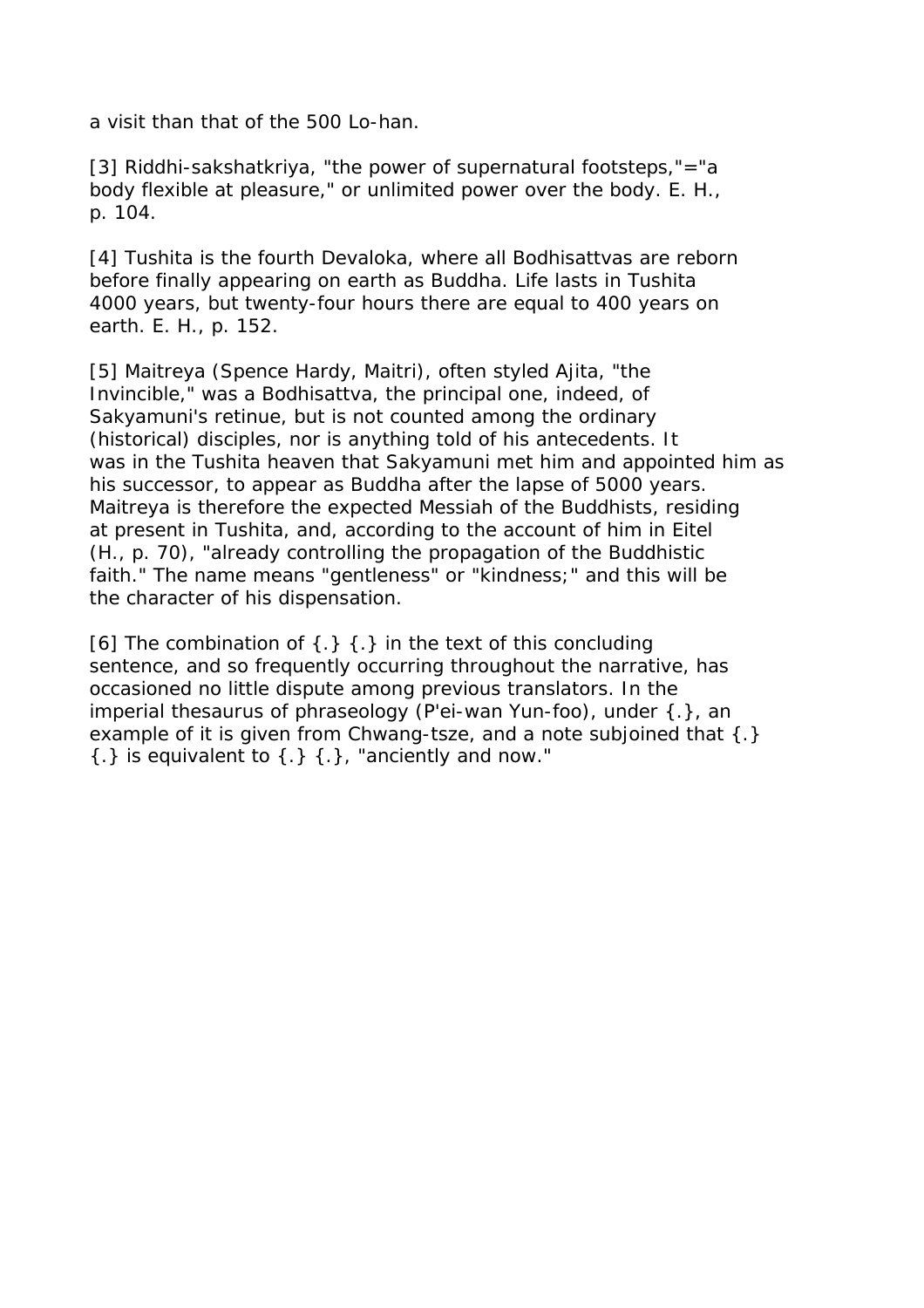## CHAPTER VII

## CROSSING OF THE INDUS. WHEN BUDDHISM FIRST CROSSED THE RIVER FOR THE EAST

The travellers went on to the south-west for fifteen days (at the foot of the mountains, and) following the course of their range. The way was difficult and rugged, (running along) a bank exceedingly precipitous, which rose up there, a hill-like wall of rock, 10,000 cubits from the base. When one approaches the edge of it, his eyes become unsteady; and if he wished to go forward in the same direction, there was no place on which he could place his foot; and beneath where the waters of the river called the Indus $\frac{1}{2}$  In former times men had chiselled paths along the rocks, and distributed ladders on the face of them, to the number altogether of 700, at the bottom of which there was a suspension bridge of ropes, by which the river was crossed, its banks being there eighty paces apart  $\boxed{\Xi}$ . The (place and arrangements) are to be found in the Records of the  $\frac{1}{N}$  ne Interpreters  $\frac{1}{N}$  but neither Chang K'een $\frac{1}{2}$  nor Kan Ying  $\frac{1}{2}$  had reached the spot.

The monks $\equiv$  asked Fa-hien if it could be known when the Law of Buddha first went to the east. He replied, "When I asked the people of those countries about it, they all said that it had been handed down by their fathers from of old that, after the setting up of the image of Maitreya Bodhisattva, there were Sramans of India who crossed this river, carrying with them Sutras and Books of Discipline. Now the image was set up rather more than 300 years after the nirvand  $\frac{1}{b}$  of Buddha, which may be referred to the reign of king P'ing of the Chow dynasty.  $\boxed{\overline{5}}$  According to this account we may say that the diffusion of our great doctrines (in the east) began from (the setting up of) this image. If it had not been through that Maitreya,  $\frac{1}{2}$  the great spiritual master $\equiv$ )] (who is to be) the successor of the Sakya, who could have caused the 'Three Precious Ones' $\left[\frac{1}{12}\right]$  to be proclaimed so far, and the people of those border lands to know our Law? We know of a truth that the opening of (the way for such) a mysterious propagation is not the work of man; and so the dream of the emperor Ming of Han $\equiv$  had its proper cause."

#### NOTES

[1] The Sindhu. We saw in a former note that the earliest name in China for India was Shin-tuh. So, here, the river Indus is called by a name approaching that in sound.

[2] Both Beal and Watters quote from Cunningham (Ladak, pp. 88, 89) the following description of the course of the Indus in these parts, in striking accordance with our author's account:--"From Skardo to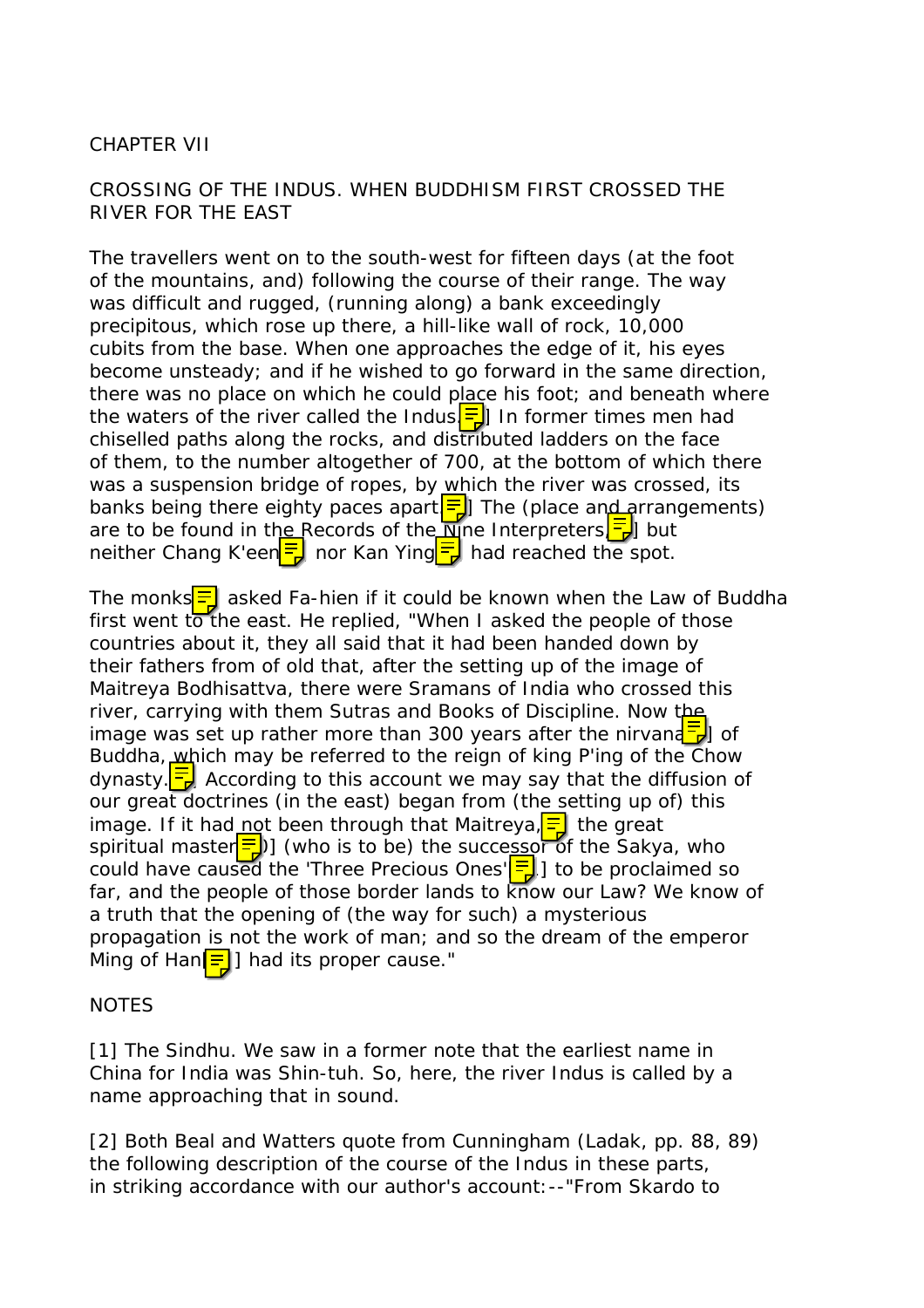Rongdo, and from Rongdo to Makpou-i-shang-rong, for upwards of 100 miles, the Indus sweeps sullen and dark through a mighty gorge in the mountains, which for wild sublimity is perhaps unequalled. Rongdo means the country of defiles. . . . Between these points the Indus raves from side to side of the gloomy chasm, foaming and chafing with ungovernable fury. Yet even in these inaccessible places has daring and ingenious man triumphed over opposing nature. The yawning abyss is spanned by frail rope bridges, and the narrow ledges of rocks are connected by ladders to form a giddy pathway overhanging the seething cauldron below."

[3] The Japanese edition has a different reading here from the Chinese copies,--one which Remusat (with true critical instinct) conjectured should take the place of the more difficult text with which alone he was acquainted. The "Nine Interpreters" would be a general name for the official interpreters attached to the invading armies of Han in their attempts to penetrate and subdue the regions of the west. The phrase occurs in the memoir of Chang K'een, referred to in the next note.

[4] Chang K'een, a minister of the emperor Woo of Han (B.C. 140-87), is celebrated as the first Chinese who "pierced the void," and penetrated to "the regions of the west," corresponding very much to the present Turkestan. Through him, by B.C. 115, a regular intercourse was established between China and the thirty-six kingdoms or states of that quarter;--see Mayers' Chinese Reader's Manual, p. 5. The memoir of Chang K'een, translated by Mr. Wylie from the Books of the first Han dynasty, appears in the Journal of the Anthropological Institute, referred to already.

[5] Less is known of Kan Ying than of Chang K'een. Being sent in A.D. 88 by his patron Pan Chao on an embassy to the Roman empire, he only got as far as the Caspian sea, and returned to China. He extended, however, the knowledge of his countrymen with regard to the western regions;--see the memoir of Pan Chao in the Books of the second Han, and Mayers' Manual, pp. 167, 168.

[6] Where and when? Probably at his first resting-place after crossing the Indus.

[7] This may refer to Sakyamuni's becoming Buddha on attaining to nirvana, or more probably to his pari-nirvana and death.

[8] As king P'ing's reign lasted from B.C. 750 to 719, this would place the death of Buddha in the eleventh century B.C., whereas recent inquirers place it between B.C. 480 and 470, a year or two, or a few years, after that of Confucius, so that the two great "Masters" of the east were really contemporaries. But if Rhys Davids be correct, as I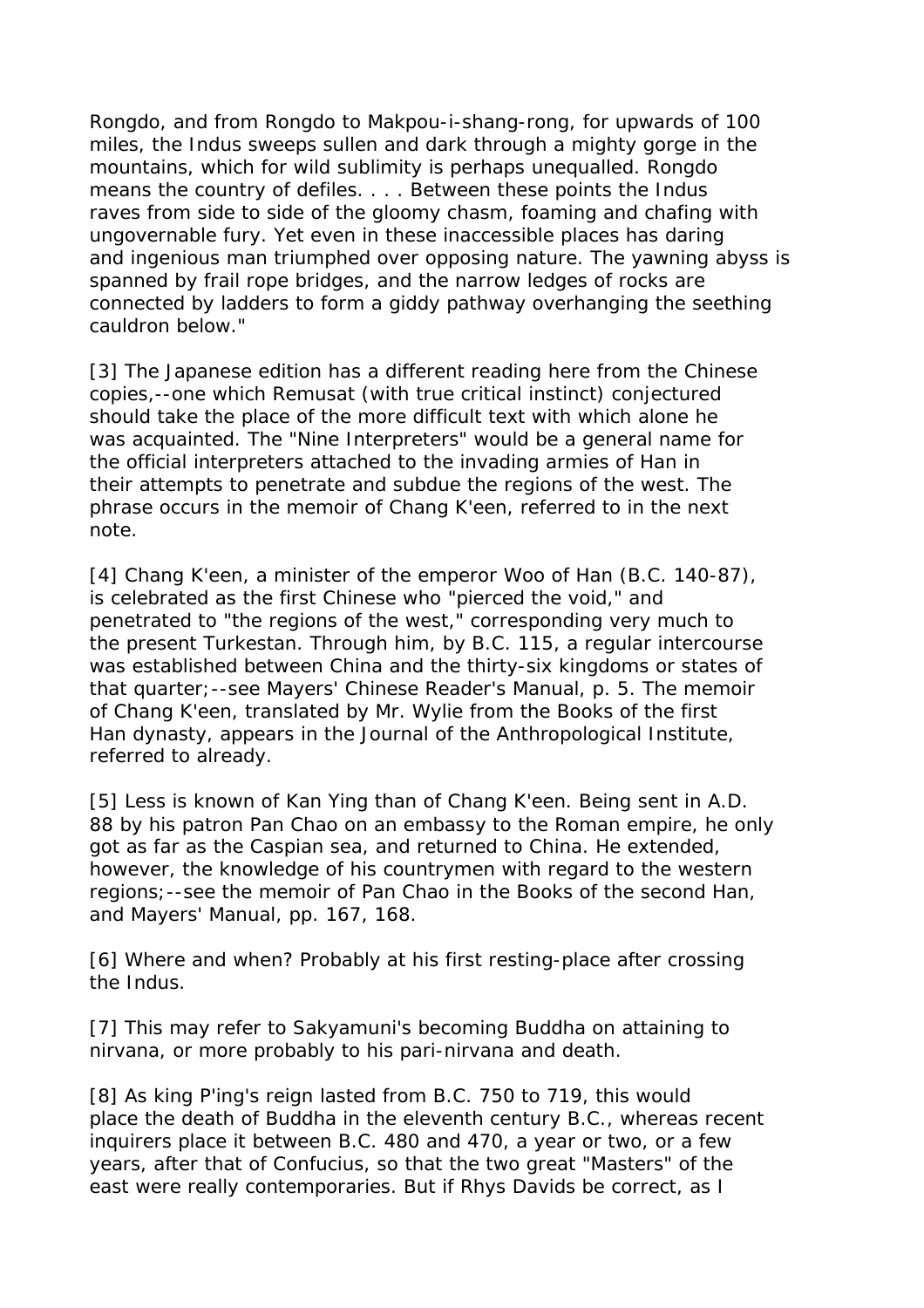think he is, in fixing the date of Buddha's death within a few years of 412 B.C. (see Manual, p. 213), not to speak of Westergaard's still lower date, then the Buddha was very considerably the junior of Confucius.

[9] This confirms the words of Eitel, that Maitreya is already controlling the propagation of the faith.

[10] The Chinese characters for this simply mean "the great scholar or officer;" but see Eitel's Handbook, p. 99, on the term purusha.

[11] "The precious Buddha," "the precious Law," and "the precious Monkhood;" Buddha, Dharma, and Sangha; the whole being equivalent to Buddhism.

[12] Fa-hien thus endorses the view that Buddhism was introduced into China in this reign, A.D. 58-75. The emperor had his dream in A.D. 61.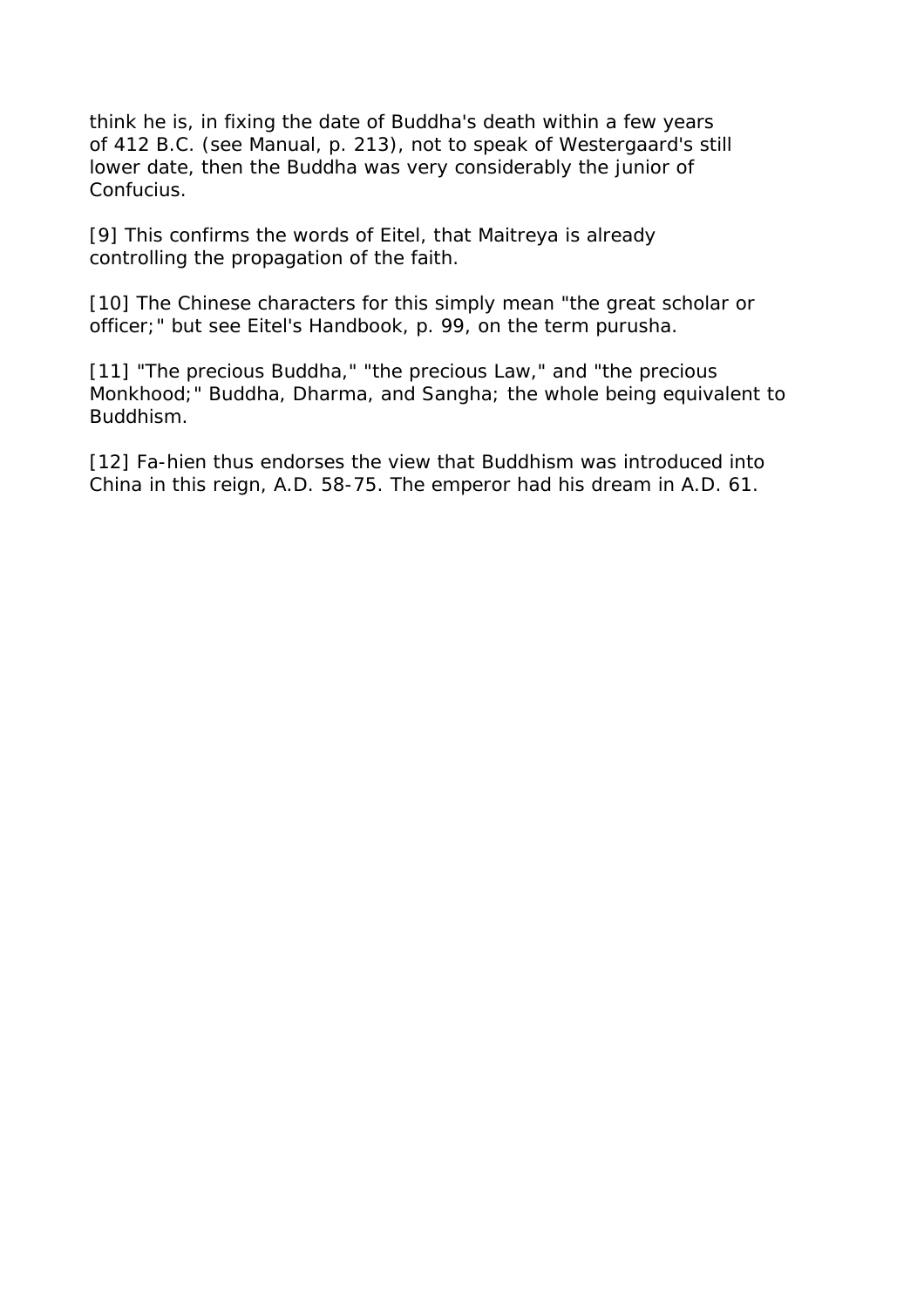## CHAPTER VIII

## WOO-CHANG, OR UDYANA. MONASTERIES, AND THEIR WAYS. TRACES OF BUDDHA.

After crossing the river (the travellers) immediately came to the kingdom of Woo-chang  $\frac{1}{2}$  which is indeed (a part) of North India. The people all use the language of Central India, "Central India" being what we should call the "Middle Kingdom." The food and clothes of the common people are the same as in that Central Kingdom. The Law of Buddha is very (flourishing in Woo-chang). They call the places where the monks stay (for a time) or reside permanently Sangharamas; and of these there are in all 500, the monks being all students of the hinayana. When stranger bhikshu $\left| \frac{1}{2} \right|$  arrive at one of them, their wants are supplied for three days, after which they are told to find a resting-place for themselves.

There is a tradition that when Buddha came to North India, he came at once to this country, and that here he left a print of his foot, which is long or short according to the ideas of the beholder (on the subject). It exists, and the same thing is true about it, at the present day. Here also are still to be seen the rock on which he dried his clothes, and the place where he converted the wicked dragon.  $\frac{1}{2}$ The rock is fourteen cubits high, and more than twenty broad, with one side of it smooth.

Hwuy-king, Hwuy-tah, and Tao-ching went on a head towards (the place of) Buddha's shadow in the country of Nagara $\left[\frac{1}{4}\right]$  but Fa-hien and the others remained in Woo-chang, and kept the summer retreat.  $\equiv$  That over, they descended south, and arrived in the country of Soo-ho-to.<mark>三</mark>

#### **NOTES**

[1] Udyana, meaning "the Park;" just north of the Punjab, the country along the Subhavastu, now called the Swat; noted for its forests, flowers, and fruits (E. H., p. 153).

[2] Bhikshu is the name for a monk as "living by alms," a mendicant. All bhikshus call themselves Sramans. Sometimes the two names are used together by our author.

[3] Naga is the Sanskrit name for the Chinese lung or dragon; often meaning a snake, especially the boa. "Chinese Buddhists," says Eitel, p. 79, "when speaking of nagas as boa spirits, always represent them as enemies of mankind, but when viewing them as deities of rivers, lakes, or oceans, they describe them as piously inclined." The dragon,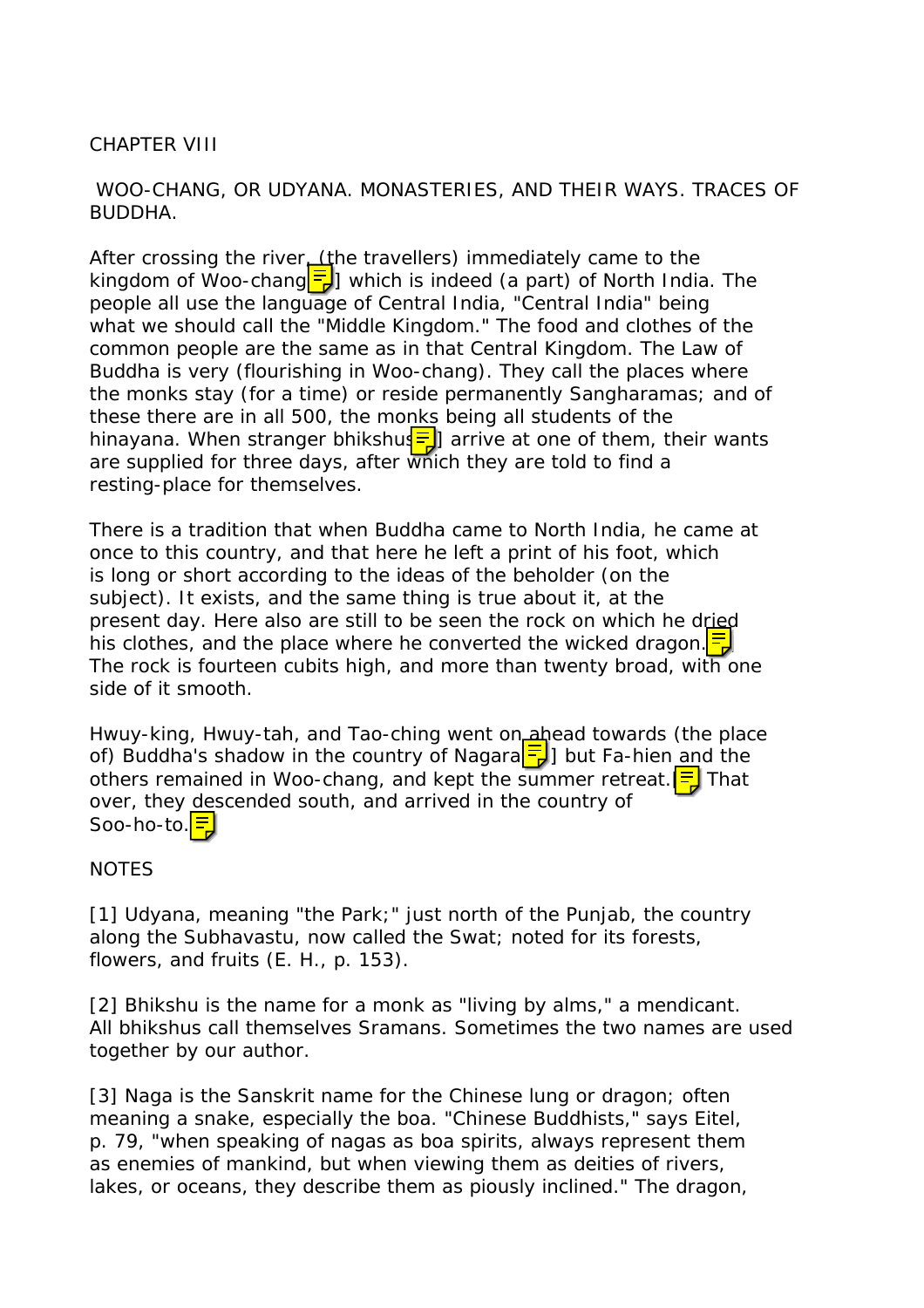however, is in China the symbol of the Sovereign and Sage, a use of it unknown in Buddhism, according to which all nagas need to be converted in order to obtain a higher phase of being. The use of the character too {.}, as here, in the sense of "to convert," is entirely Buddhistic. The six paramitas are the six virtues which carry men across {.} the great sea of life and death, as the sphere of transmigration to nirvana. With regard to the particular conversion here, Eitel (p. 11) says the Naga's name was Apatala, the guardian deity of the Subhavastu river, and that he was converted by Sakyamuni shortly before the death of the latter.

[4] In Chinese Na-k'eeh, an ancient kingdom and city on the southern bank of the Cabul river, about thirty miles west of Jellalabad.

[5] We would seem now to be in 403.

[6] Soo-ho-to has not been clearly identified. Beal says that later Buddhist writers include it in Udyana. It must have been between the Indus and the Swat. I suppose it was what we now call Swastene.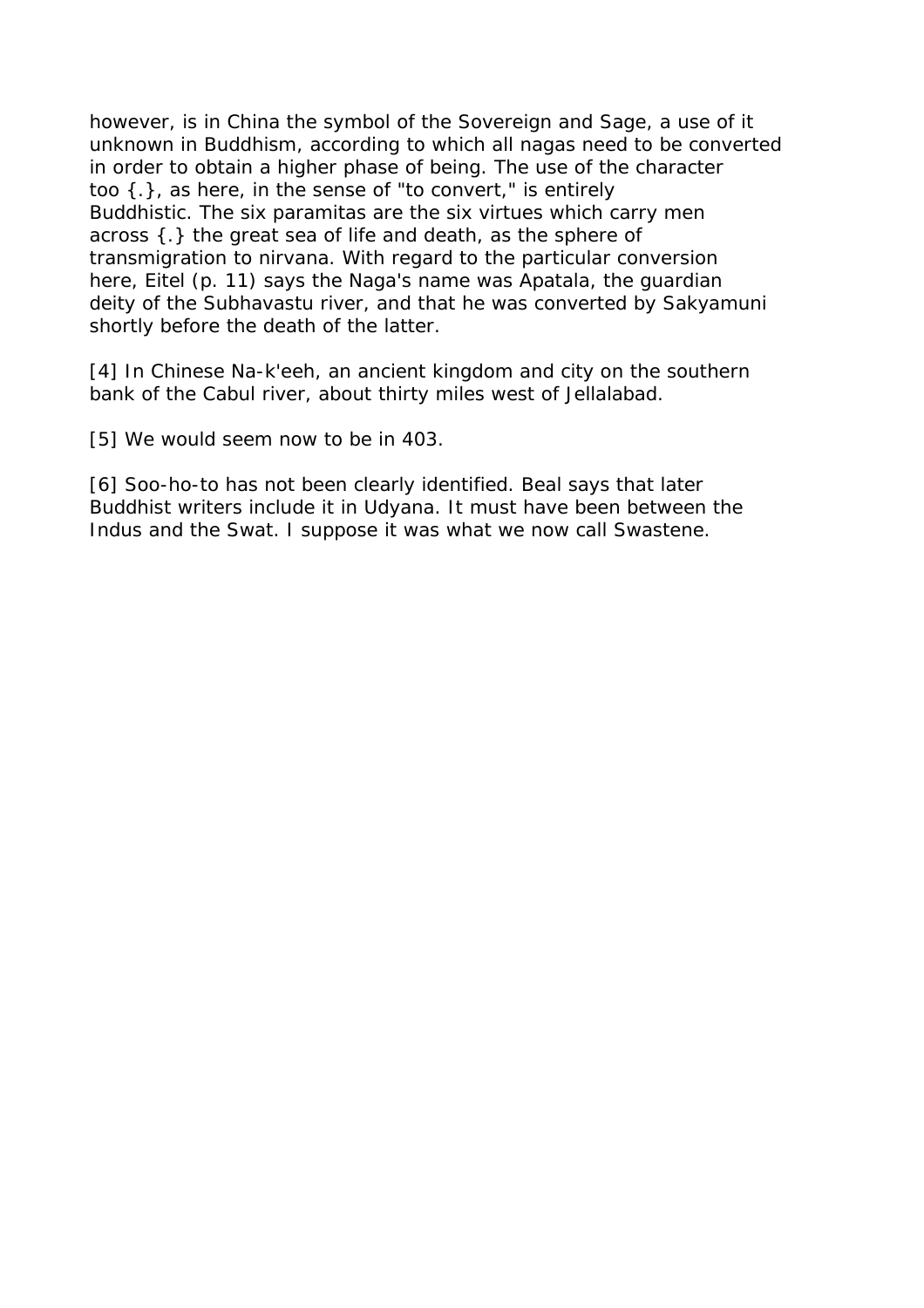# CHAPTER IX

### SOO-HO-TO. LEGEND OF BUDDHA.

In that country also Buddhism $\left[\frac{1}{n}\right]$  is flourishing. There is in it the place where Sakra,  $\sqrt{2}$  Ruler of Devas, in a former age,  $\sqrt{2}$  tried the Bodhisattva, by producing  $\sqrt{2}$  hawk (in pursuit of a) dove, when (the Bodhisattva) cut off a piece of his own flesh, and (with it) ransomed the dove. After Buddha had attained to perfect wisdom,  $\boxed{\equiv}$  and in travelling about with his disciples (arrived at this spot),  $h_{\overline{b}}$ informed them that this was the place where he ransomed the dove with a piece of his own flesh. In this way the people of the country became aware of the fact, and on the spot reared a tope, adorned with layers  $\sqrt{2}$  of gold and silver plates.

### **NOTES**

[1] Buddhism stands for the two Chinese characters  $\{.\}$   $\{.\}$ , "the Law of Buddha," and to that rendering of the phrase, which is of frequent occurrence, I will in general adhere. Buddhism is not an adequate rendering of them any more than Christianity would be of {to euaggelion Xristou}. The Fa or Law is the equivalent of dharma comprehending all in the first Basket of the Buddhist teaching,--as Dr. Davids says (Hibbert Lectures, p. 44), "its ethics and philosophy, and its system of self-culture;" with the theory of karma, it seems to me, especially underlying it. It has been pointed out (Cunningham's "Bhilsa Topes," p. 102) that dharma is the keystone of all king Priyadarsi or Asoka's edicts. The whole of them are dedicated to the attainment of one object, "the advancement of dharma, or of the Law of Buddha." His native Chinese afforded no better character than {.} or Law, by which our author could express concisely his idea of the Buddhistic system, as "a law of life," a directory or system of Rules, by which men could attain to the consummation of their being.

[2] Sakra is a common name for the Brahmanic Indra, adopted by Buddhism into the circle of its own great adherents;--it has been said, "because of his popularity." He is generally styled, as here, T'een Ti, "God or Ruler of Devas." He is now the representative of the secular power, the valiant protector of the Buddhist body, but is looked upon as inferior to Sakyamuni, and every Buddhist saint. He appears several times in Fa-hien's narrative. E. H., pp. 108 and 46.

[3] The Chinese character is {.}, "formerly," and is often, as in the first sentence of the narrative, simply equivalent to that adverb. At other times it means, as here, "in a former age," some pre-existent state in the time of a former birth. The incident related is "a Jataka story."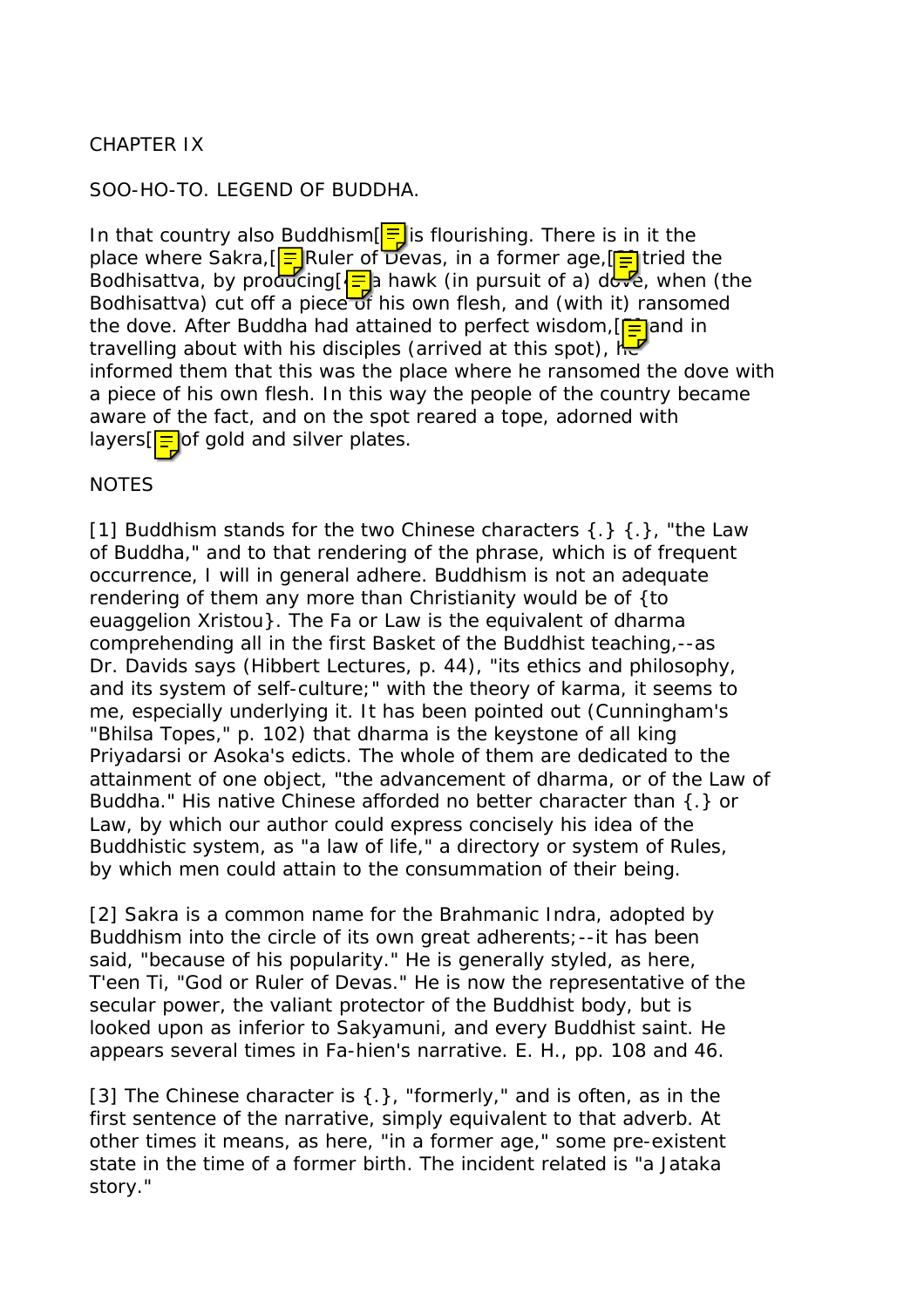[4] It occurs at once to the translator to render the characters  $\{\cdot\}$ {.} by "changed himself to." Such is often their meaning in the sequel, but their use in chapter xxiv may be considered as a crucial test of the meaning which I have given them here.

[5] That is, had become Buddha, or completed his course  $\{\cdot\}$   $\{\cdot\}$ .

[6] This seems to be the contribution of  $\{.\}$  (or  $\{.\}$ ), to the force of the binomial {.} {.}, which is continually occurring.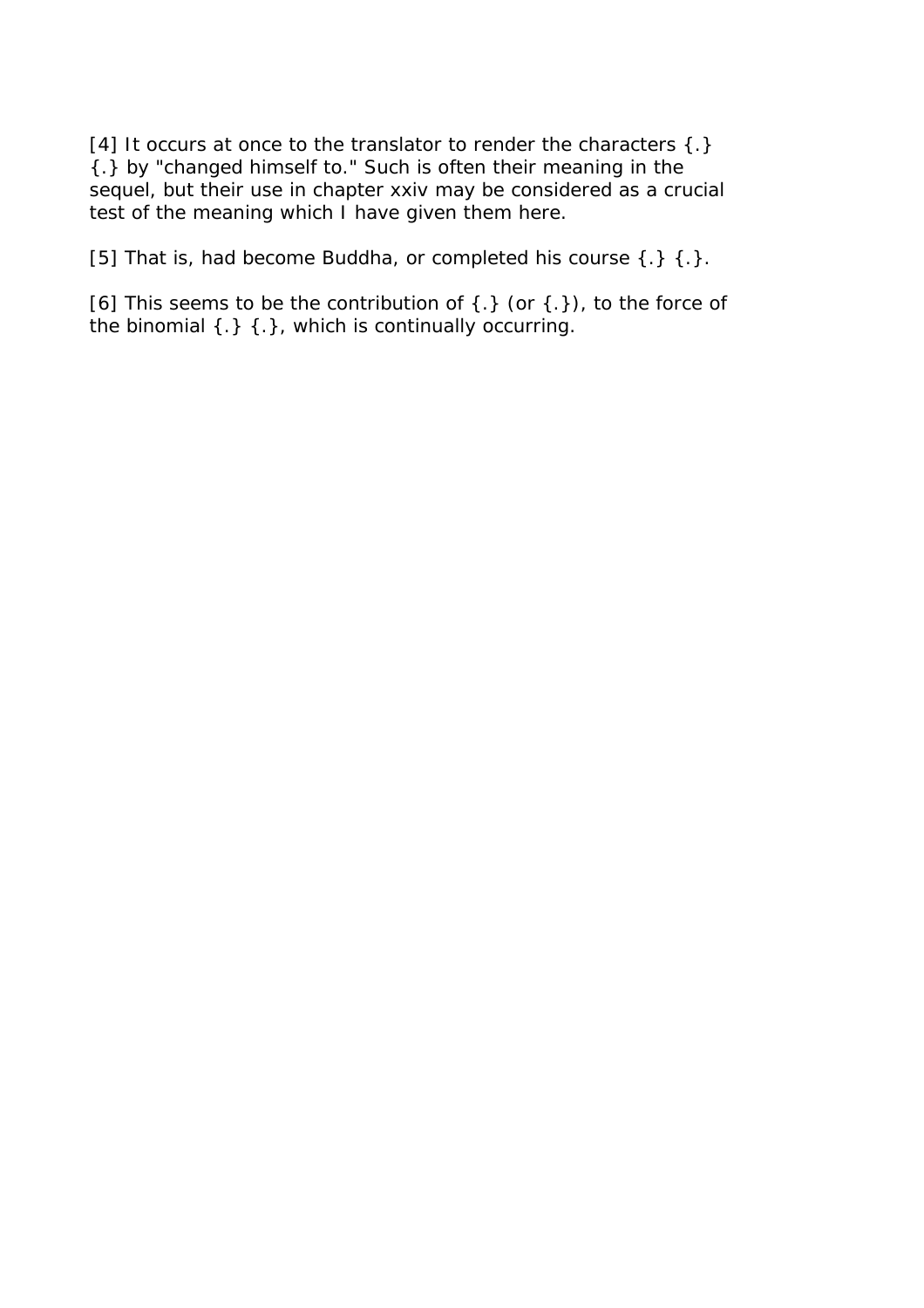CHAPTER X

GANDHARA. LEGENDS OF BUDDHA.

The travellers, going downwards from this towards the east, in five days came to the country of Gandhara,  $\left[\frac{1}{n}\right]$  the place where Dharmavivardhana, <mark>=</mark> the son of Asoka, <sub>[</sub>⊒] ruled. When Buddha was a Bodhisattva, he gave his eyes also for another man here; **[=]** and at the spot they have also reared a large tope, adorned with layers of gold and silver plates. The people of the country were mostly students of the hinayana.

#### **NOTES**

[1] Eitel says "an ancient kingdom, corresponding to the region about Dheri and Banjour." But see note 5.

[2] Dharma-vivardhana is the name in Sanskrit, represented by the Fa Yi  $\{.\}$   $\{.\}$  of the text.

[3] Asoka is here mentioned for the first time;--the Constantine of the Buddhist society, and famous for the number of viharas and topes which he erected. He was the grandson of Chandragupta (i.g. Sandracottus), a rude adventurer, who at one time was a refugee in the camp of Alexander the Great; and within about twenty years afterwards drove the Greeks out of India, having defeated Seleucus, the Greek ruler of the Indus provinces. He had by that time made himself king of Magadha. His grandson was converted to Buddhism by the bold and patient demeanour of an Arhat whom he had ordered to be buried alive, and became a most zealous supporter of the new faith. Dr. Rhys Davids (Sacred Books of the East, vol. xi, p. xlvi) says that "Asoka's coronation can be fixed with absolute certainty within a year or two either way of 267 B.C."

[4] This also is a Jataka story; but Eitel thinks it may be a myth, constructed from the story of the blinding of Dharma-vivardhana.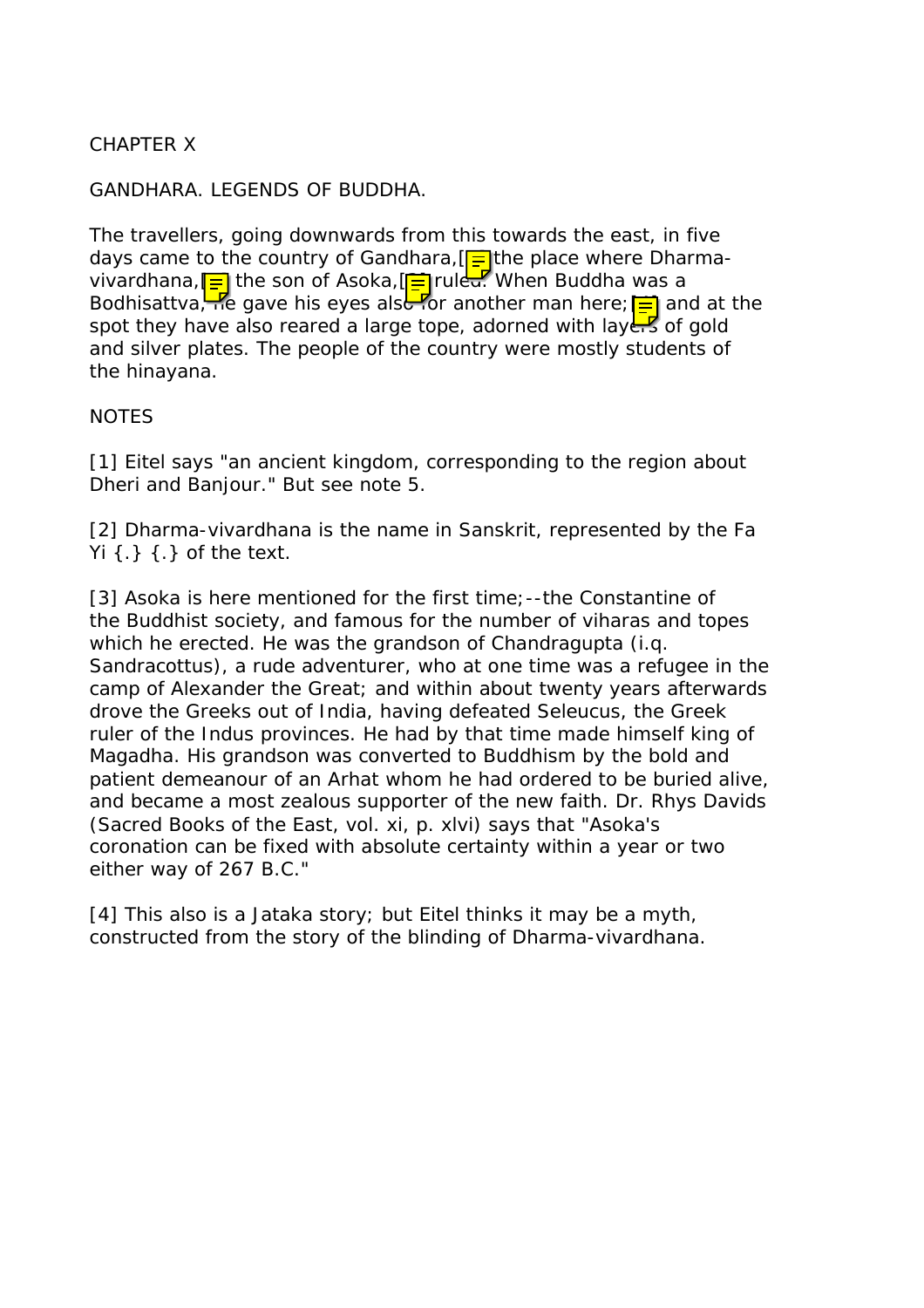## CHAPTER XI

TAKSHASILA. LEGENDS. THE FOUR GREAT TOPES.

Seven days' journey from this to the east brought the travellers to the kingdom of Takshasila,  $\sqrt{2}$  which means "the severed head" in the language of China. Here, when Buddha was a Bodhisattva, he gave away his head to a man;  $\boxed{=}$  and from this circumstance the kingdom got its name.

Going on further for two days to the east, they came to the place where the Bodhisattva threw down his body to feed a starving tigress.[2] In these two places also large topes have been built, both adorned with layers of all the precious substances. The kings, ministers, and peoples of the kingdoms around vie with one another in making offerings at them. The trains of those who come to scatter flowers and light lamps at them never cease. The nations of those quarters all those (and the other two mentioned before) "the four great topes."

### **NOTES**

[1] See Julien's "Methode pour dechiffrer et transcrire les Nomes Sanscrits," p. 206. Eitel says, "The Taxila of the Greeks, the region near Hoosun Abdaul in lat. 35d 48s N., lon. 72d 44s E. But this identification, I am satisfied, is wrong. Cunningham, indeed, takes credit ("Ancient Geography of India," pp. 108, 109) for determining this to be the site of Arrian's Taxila,--in the upper Punjab, still existing in the ruins of Shahdheri, between the Indus and Hydaspes (the modern Jhelum). So far he may be correct; but the Takshasila of Fa-hien was on the other, or western side of the Indus; and between the river and Gandhara. It took him, indeed, seven days travelling eastwards to reach it; but we do not know what stoppages he may have made on the way. We must be wary in reckoning distances from his specifications of days.

[2] Two Jataka stories. See the account of the latter in Spence Hardy's "Manual of Buddhism," pp. 91, 92. It took place when Buddha had been born as a Brahman in the village of Daliddi; and from the merit of the act, he was next born in a devaloka.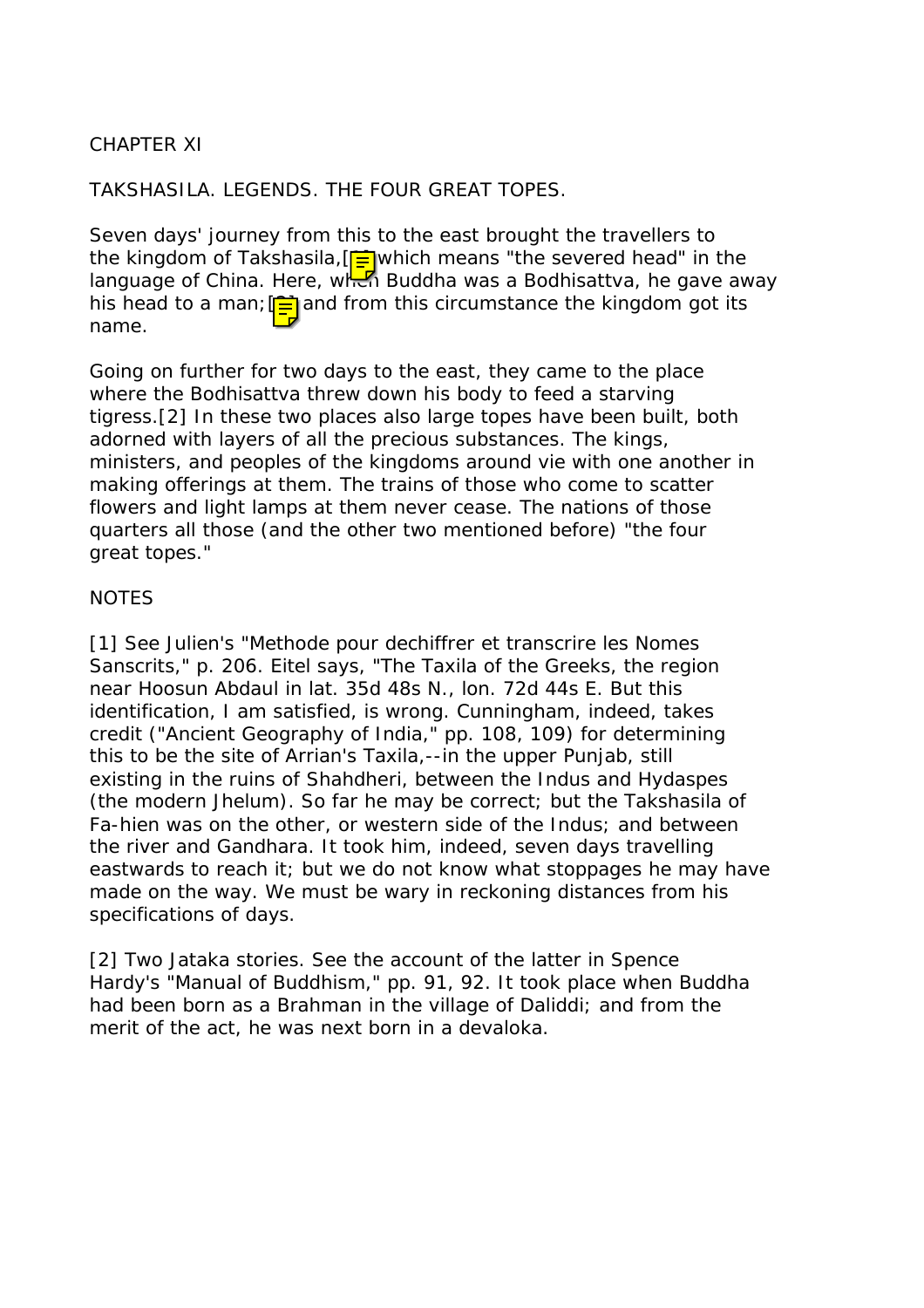## CHAPTER XII

## PURUSHAPURA, OR PESHAWUR. PROPHECY ABOUT KING KANISHKA AND HIS TOPE. BUDDHA'S ALMS-BOWL. DEATH OF HWUY-YING.

Going southwards from Gandhara, (the travellers) in four days arrived at the kingdom of Purushapura.  $\boxed{=}$  Formerly, when Buddha was travelling in this country with his disciples, he said to Ananda,  $\boxed{=}$  "After my pari-nirvana,  $\equiv$  there will be a king named Kanishka,  $\equiv$  who shall on this spot build a tope." This Kanishka was afterwards but into the world; and (once), when he had gone forth to look about him, Sakra, Ruler of Devas, wishing to excite the idea in his mind, assumed the appearance of a little herd-boy, and was making a tope right in the way (of the king), who asked what sort of thing he was making. The boy said, "I am making a tope for Buddha." The king said, "Very good;" and immediately, right over the boy's tope, he (proceeded to) rear another, which was more than four hundred cubits high, and adorned with layers of all the precious substances. Of all the topes and temples which (the travellers) saw in their journeyings, there was not one comparable to this in solemn beauty and majestic grandeur. There is a current saying that this is the finest tope in Jambudvipa.  $F =$ When the king's tope was completed, the little tope (of the  $b\overline{\mathbf{L}}$  came out from its side on the south, rather more than three cubits in height.

Buddha's alms-bowl is in this country. Formerly, a king of Yueh-she<sup>[1]</sup> raised a large force and invaded this country, wishing to carry the bowl away. Having subdued the kingdom, as he and his captains were sincere believers in the Law of Buddha, and wished to carry off the bowl, they proceeded to present their offerings on a great scale. When they had done so to the Three Precious Ones, he made a large elephant be grandly caparisoned, and placed the bowl upon it. But the elephant knelt down on the ground, and was unable to go forward. Again he caused a four-wheeled waggon to be prepared in which the bowl was put to be conveyed away. Eight elephants were then yoked to it, and dragged it with their united strength; but neither were they able to go forward. The king knew that the time for an association between himself and the bowl had not yet arrived,  $\equiv$  and was sad and deeply ashamed of himself. Forthwith he built a tope at the place and a monastery, and left a guard to watch (the bowl), making all sorts of contributions.

There may be there more than seven hundred monks. When it is near midday, they bring out the bowl, and, along with the common people,  $\sqrt{2}$ make their various offerings to it, after which they take their midday meal. In the evening, at the time of incense, they bring the bowl out again.  $\equiv$  It may contain rather more than two pecks, and is of various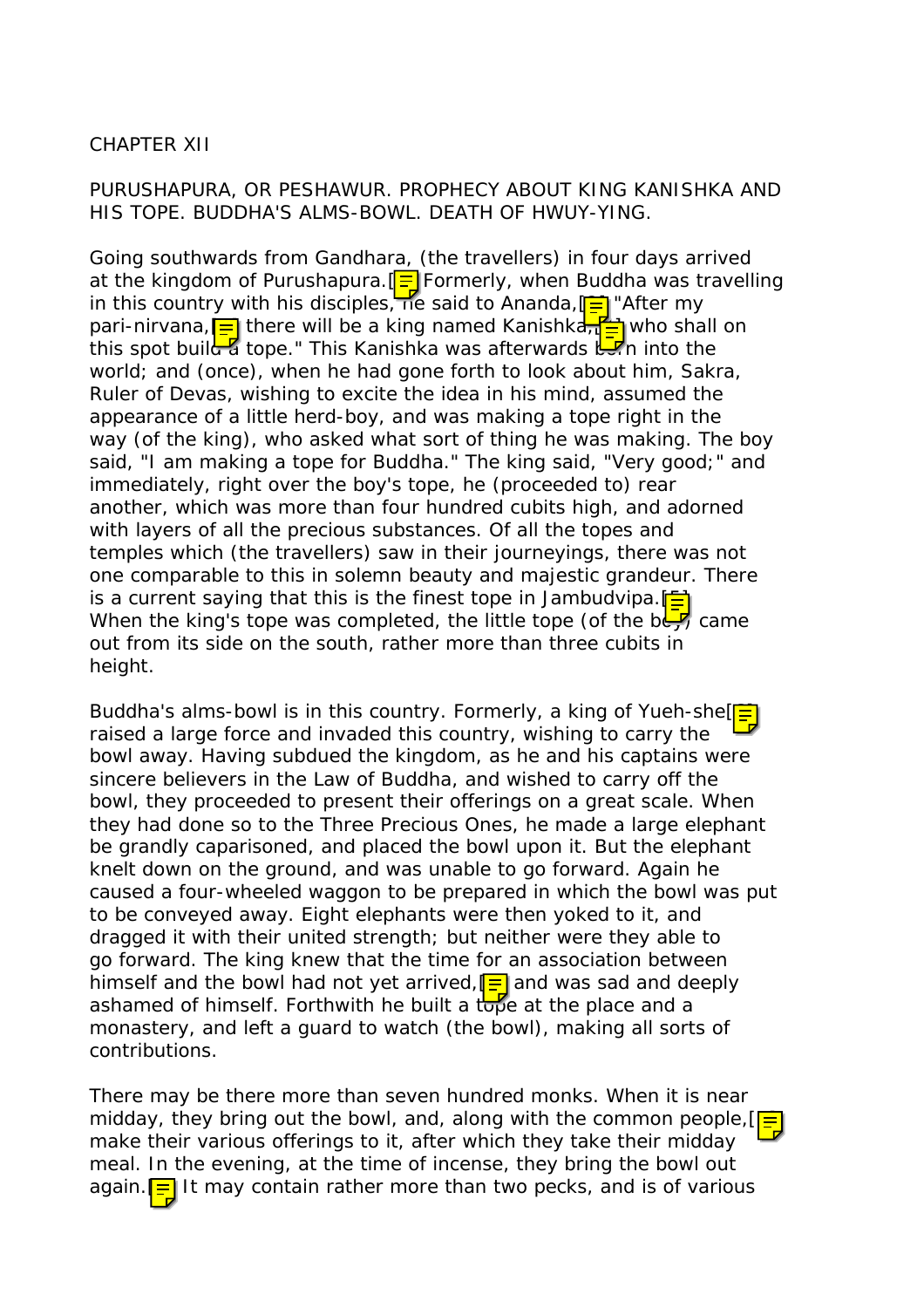colours, black predominating, with the seams that show its fourfold composition distinctly marked.  $\boxed{=}$  Its thickness is about the fifth of an inch, and it has a bright and glossy lustre. When poor people throw into it a few flowers, it becomes immediately full, while some very rich people, wishing to make offering of many flowers, might not stop till they had thrown in hundreds, thousands, and myriads of bushels, and yet would not be able to fill it.  $\frac{1}{2}$ ]

Pao-yun and Sang-king here merely made their offerings to the almsbowl, and (then resolved to) go back. Hwuy-king, Hwuy-tah, and Taoching had gone on before the rest to Negara,  $\mathbf{I}$ ] to make their offerings at (the places of) Buddha's shadow, tooth, and the flat-bone of his skull. (There) Hwuy-king fell ill, and Tao-ching remained to look after him, while Hwuy-tah came alone to Purushapura, and saw the others, and (then) he with Pao-yun and Sang-king took their way back to the land of Ts'in. Hwuy-king $\left[\frac{1}{2}\right]$  came to his end $\left[\frac{1}{2}\right]$  in the monastery of Buddha's alms-bowl, and on this Fa-hien went forward alone towards the place of the flat-bone of Buddha's skull.

NOTES

[1] The modern Peshawur, lat. 34d 8s N., lon. 71d 30s E.

[2] A first cousin of Sakyamuni, and born at the moment when he attained to Buddhaship. Under Buddha's teaching, Ananda became an Arhat, and is famous for his strong and accurate memory; and he played an important part at the first council for the formation of the Buddhist canon. The friendship between Sakyamuni and Ananda was very close and tender; and it is impossible to read much of what the dying Buddha said to him and of him, as related in the Maha-pari-nirvana Sutra, without being moved almost to tears. Ananda is to reappear on earth as Buddha in another Kalpa. See E. H., p. 9, and the Sacred Books of the East, vol. xi.

[3] On his attaining to nirvana, Sakyamuni became the Buddha, and had no longer to mourn his being within the circle of transmigration, and could rejoice in an absolute freedom from passion, and a perfect purity. Still he continued to live on for forty-five years, till he attained to pari-nirvana, and had done with all the life of sense and society, and had no more exercise of thought. He died; but whether he absolutely and entirely /ceased/ to be, in any sense of the word /being/, it would be difficult to say. Probably he himself would not and could not have spoken definitely on the point. So far as our use of language is concerned, apart from any assured faith in and hope of immortality, his pari-nirvana was his death.

[4] Kanishka appeared, and began to reign, early in our first century, about A.D. 10. He was the last of three brothers, whose original seat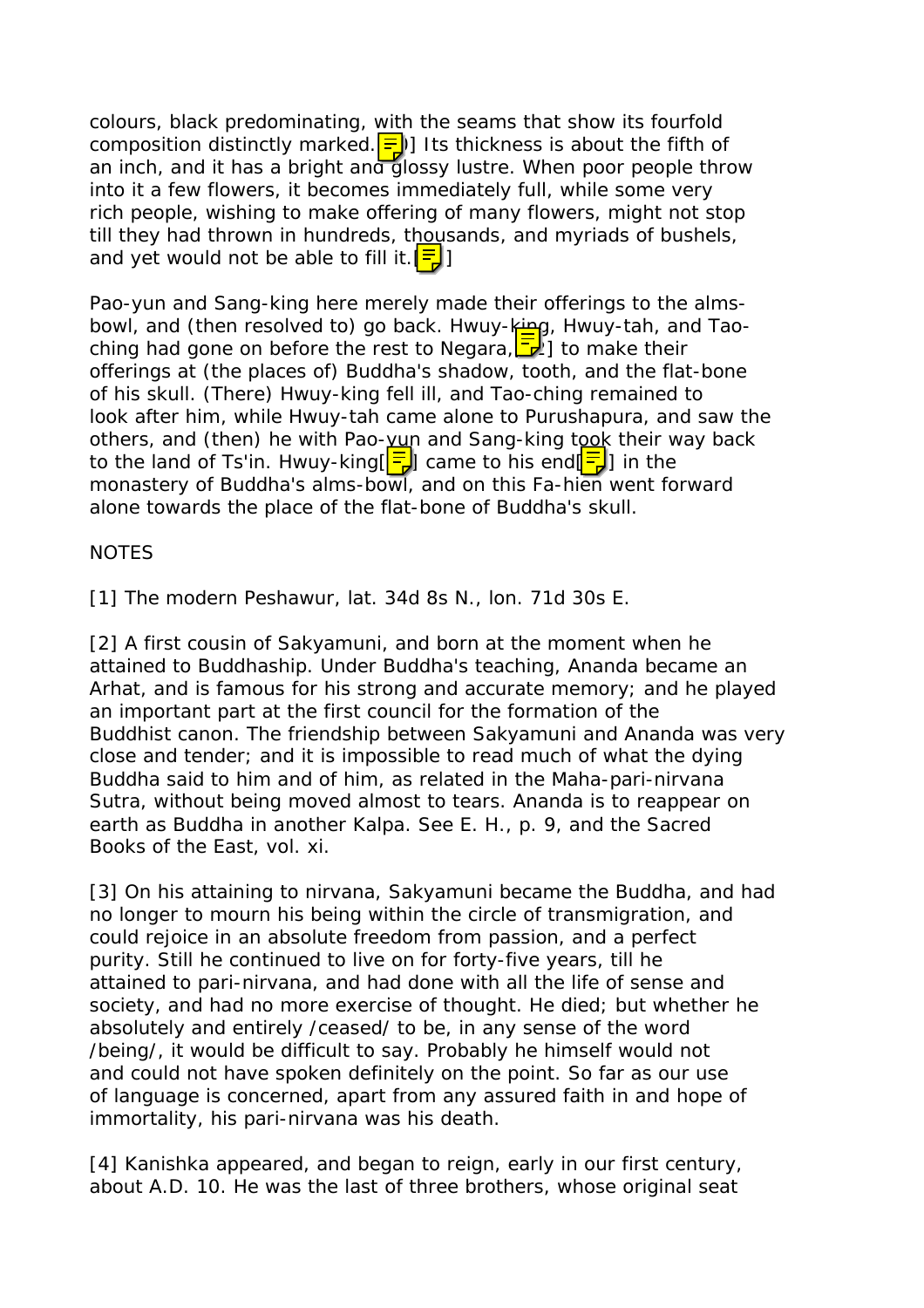was in Yueh-she, immediately mentioned, or Tukhara. Converted by the sudden appearance of a saint, he became a zealous Buddhist, and patronised the system as liberally as Asoka had done. The finest topes in the north-west of India are ascribed to him; he was certainly a great man and a magnificent sovereign.

[5] Jambudvipa is one of the four great continents of the universe, representing the inhabited world as fancied by the Buddhists, and so called because it resembles in shape the leaves of the jambu tree. It is south of mount Meru, and divided among four fabulous kings (E. H., p. 36). It is often used, as here perhaps, merely as the Buddhist name for India.

[6] This king was perhaps Kanishka himself, Fa-hien mixing up, in an inartistic way, different legends about him. Eitel suggests that a relic of the old name of the country may still exist in that of the Jats or Juts of the present day. A more common name for it is Tukhara, and he observes that the people were the Indo-Scythians of the Greeks, and the Tartars of Chinese writers, who, driven on by the Huns (180 B.C.), conquered Transoxiana, destroyed the Bactrian kingdom (126 B.C.), and finally conquered the Punjab, Cashmere, and great part of India, their greatest king being Kanishak (E. H., p. 152).

[7] Watters, clearly understanding the thought of the author in this sentence, renders--"his destiny did not extend to a connexion with the bowl;" but the term "destiny" suggests a controlling or directing power without. The king thought that his virtue in the past was not yet sufficient to give him possession of the bowl.

[8] The text is simply "those in white clothes." This may mean "the laity," or the "upasakas;" but it is better to take the characters in their common Chinese acceptation, as meaning "commoners," "men who have no rank." See in Williams' Dictionary under {.}.

[9] I do not wonder that Remusat should give for this--"et s'en retournent apres." But Fa-hien's use of {.} in the sense of "in the same way" is uniform throughout the narrative.

[10] Hardy's M. B., p. 183, says: -- "The alms-bowl, given by Mahabrahma, having vanished (about the time that Gotama became Buddha), each of the four guardian deities brought him an alms-bowl of emerald, but he did not accept them. They then brought four bowls made of stone, of the colour of the mung fruit; and when each entreated that his own bowl might be accepted, Buddha caused them to appear as if formed into a single bowl, appearing at the upper rim as if placed one within the other." See the account more correctly given in the "Buddhist Birth Stories," p. 110.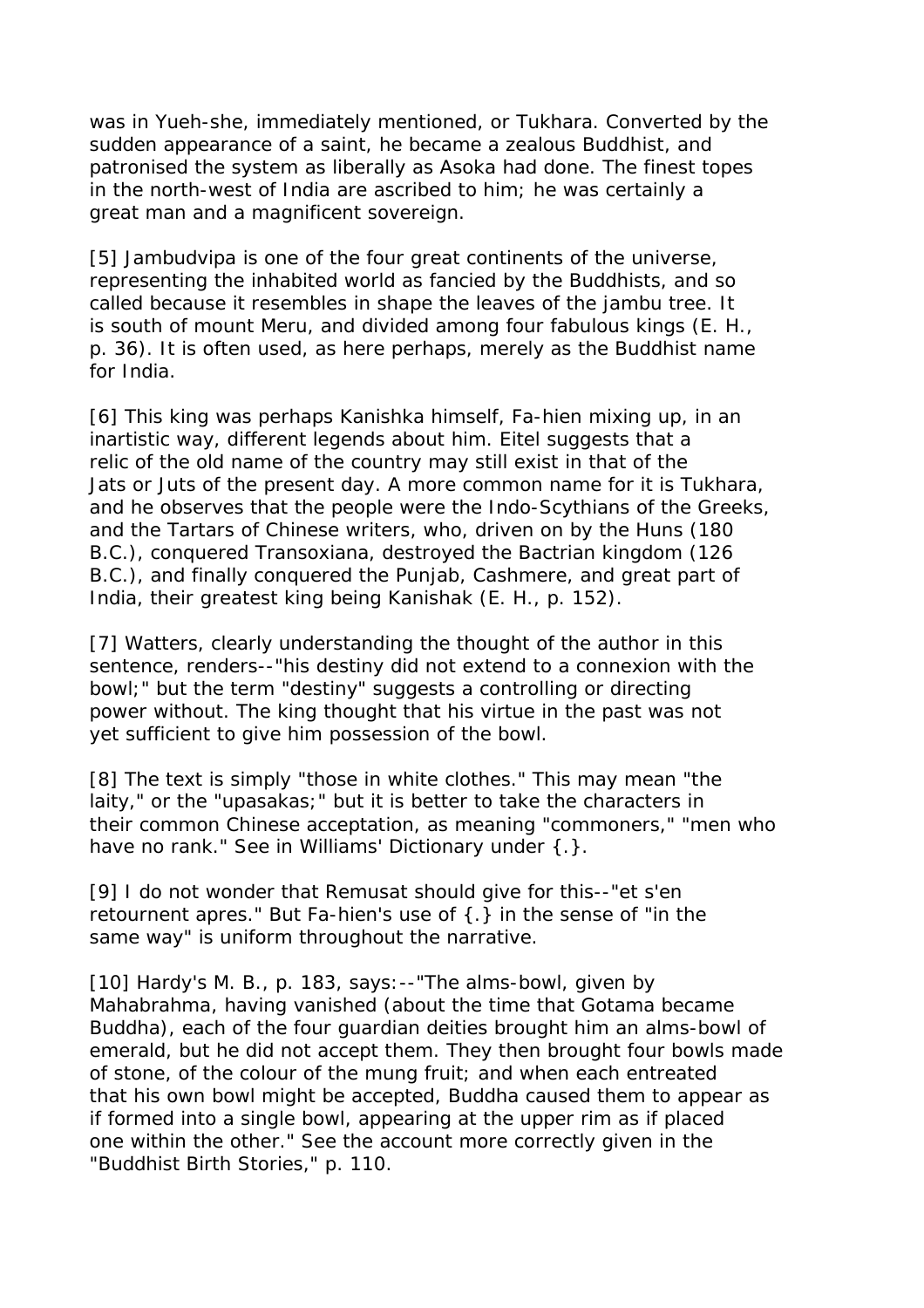[11] Compare the narrative in Luke's Gospel, xxi. 1-4.

[12] See chapter viii.

[13] This, no doubt, should be Hwuy-ying. King was at this time ill in Nagara, and indeed afterwards he dies in crossing the Little Snowy Mountains; but all the texts make him die twice. The confounding of the two names has been pointed out by Chinese critics.

[14] "Came to his end;" i.e., according to the text, "proved the impermanence and uncertainty," namely, of human life. See Williams' Dictionary under {.}. The phraseology is wholly Buddhistic.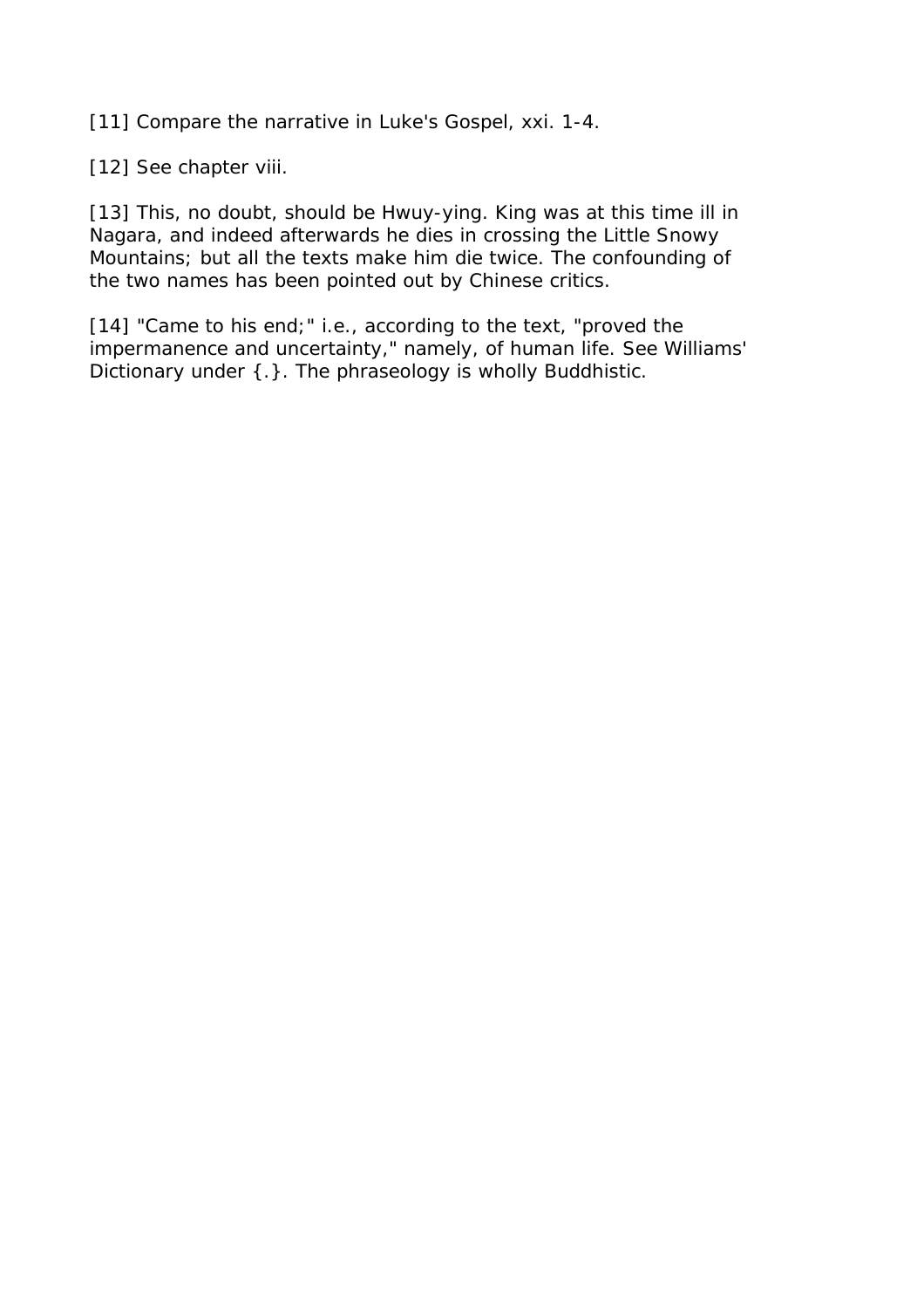#### CHAPTER XIII

NAGARA. FESTIVAL OF BUDDHA'S SKULL-BONE. OTHER RELICS, AND HIS SHADOW.

Going west for sixteen yojanas,  $\frac{1}{\sqrt{2}}$  he came to the city He-I $\frac{1}{\sqrt{2}}$  in the borders of the country of Nagara, where there is the flat-bone of Buddha's skull, deposited in a vihara $\frac{1}{2}$  adorned all over with goldleaf and the seven sacred substances. The king of the country, revering and honouring the bone, and anxious lest it should be stolen away, has selected eight individuals, representing the great families in the kingdom, and committing to each a seal, with which he should seal (its shrine) and guard (the relic). At early dawn these eight men come, and after each has inspected his seal, they open the door. This done, they wash their hands with scented water and bring out the bone, which they place outside the vihara, on a lofty platform, where it is supported on a round pedestal of the seven precious substances, and covered with a bell of /lapis lazuli/, both adorned with rows of pearls. Its colour is of a yellowish white, and it forms an imperfect circle twelve inches round,  $[\frac{4}{2}]$  curving upwards to the centre. Every day, after it has been broud  $\mathbb{R}$  forth, the keepers of the vihara ascend a high gallery, where they beat great drums, blow conchs, and clash their copper cymbals. When the king hears them, he goes to the vihara, and makes his offerings of flowers and incense. When he has done this, he (and his attendants) in order, one after another, (raise the bone), place it (for a moment) on the top of their heads,  $\frac{1}{2}$  and then depart, going out by the door on the west as they entered by that on the east. The king every morning makes his offerings and performs his worship, and afterwards gives audience on the business of his government. The chiefs of the Vaisyas $\equiv$  also make their offerings before they attend to their family affairs. Every day it is so, and there is no remissness in the observance of the custom. When all the offerings are over, they replace the bone in the vihara, where there is a vimoksha tope,  $\frac{1}{2}$  of the seven precious substances, and rather more than five cubits high, sometimes open, sometimes shut, to contain it. In front of the door of the vihara, there are parties who every morning sell flowers and incense,  $\equiv$  and those who wish to make offerings buy some of all kinds. The kings of various countries are also constantly sending messengers with offerings. The vihara stands in a square of thirty paces, and though heaven should shake and earth be rent, this place would not move.

Going on, north from this, for a yojana, (Fa-hien) arrived at the capital of Nagara, the place where the Bodhisattva once purchased with money five stalks of flowers, as an offering to the Dipankara Buddha. $\left|\frac{1}{2}\right|$  In the midst of the city there is also the tope of Buddha's tooth, where offerings are made in the same way as to the flat-bone of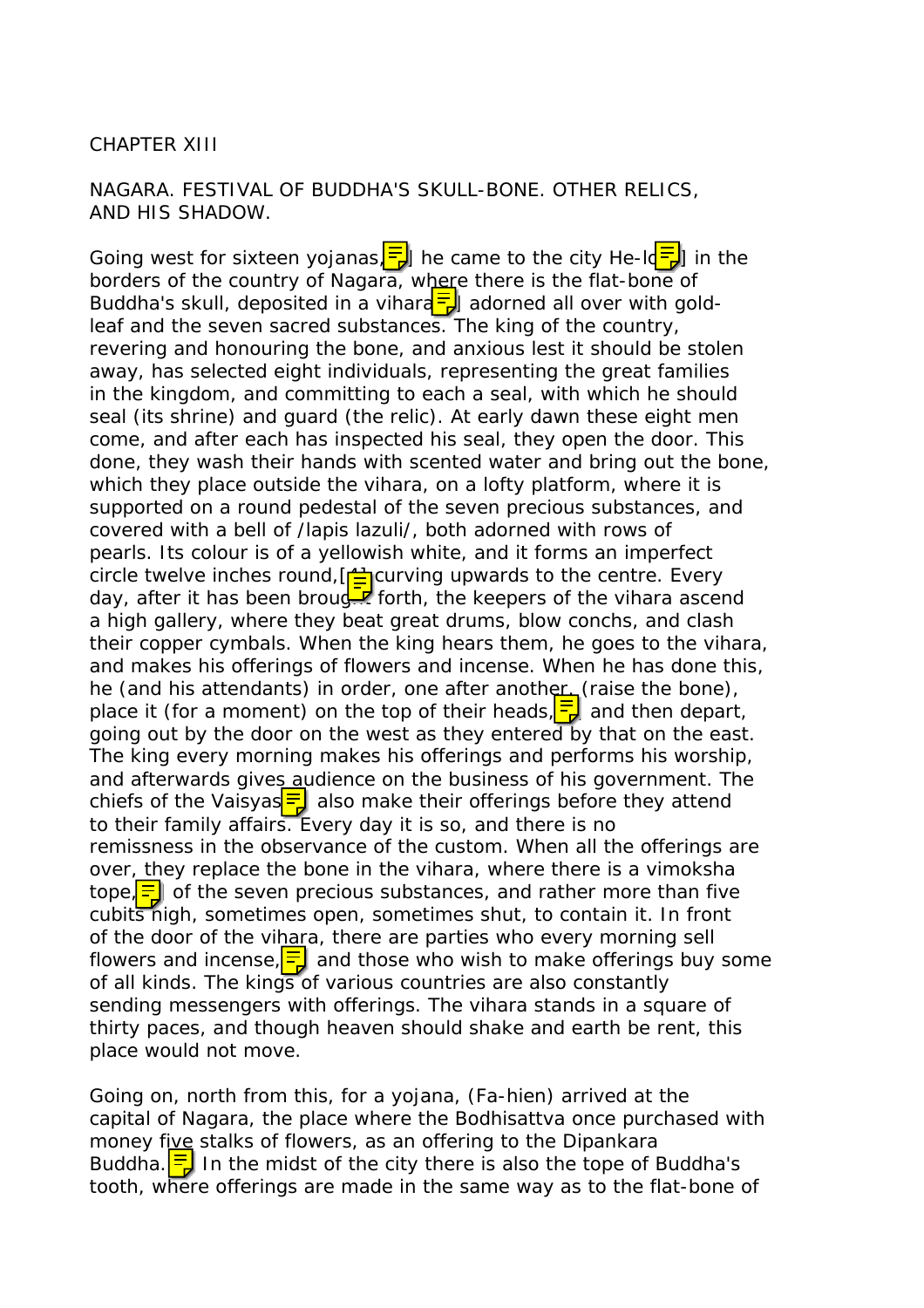his skull.

A yojana to the north-east of the city brought him to the mouth of a valley, where there is Buddha's pewter staff;  $\frac{1}{2}$ ) and a vihara also has been built at which offerings aremade. The staff is made of Gosirsha Chandana, and is quite sixteen or seventeen cubits long. It is contained in a wooden tube, and though a hundred or a thousand men ere to (try to) lift it, they could not move it.

Entering the mouth of the valley, and going west, he found Buddha's Sanghali,  $\frac{1}{2}$  where also there is reared a vihara, and offerings are made. It is a custom of the country when there is a great drought, for the people to collect in crowds, bring out the robe, pay worship to it, and make offerings, on which there is immediately a great rain from the sky.

South of the city, half a yojana, there is a rock-cavern, in a great hill fronting the south-west; and here it was that Buddha left his shadow. Looking at it from a distance of more than ten paces, you seem to see Buddha's real form, with his complexion of gold, and his characteristic marks $\equiv$ ] in their nicety clearly and brightly displayed. The nearer you approach, however, the fainter it becomes, as if it were only in your fancy. When the kings from the regions all around have sent skilful artists to take a copy, none of them have been able to do so. Among the people of the country there is a saying current that "the thousand Buddhas $\left[\frac{1}{2}\right]$  must all leave their shadows here."

Rather more than four hundred paces west from the shadow, when Buddha was at the spot, he shaved his hair and clipt his nails, and proceeded, along with his disciples, to build a tope seventy or eighty cubits high, to be a model for all future topes; and it is still existing. By the side of it there is a monastery, with more than seven hundred monks in it. At this place there are as many as a thousand topes  $\frac{1}{2}$ ] of Arhans and Pratyeka Buddhas.  $\boxed{=}$  1

#### **NOTES**

[1] Now in India, Fa-hien used the Indian measure of distance; but it is not possible to determine exactly what its length then was. The estimates of it are very different, and vary from four and a half or five miles to seven, and sometimes more. See the subject exhaustively treated in Davids' "Ceylon Coins and Measures," pp. 15-17.

[2] The present Hilda, west of Peshawur, and five miles south of Jellalabad.

[3] "The vihara," says Hardy, "is the residence of a recluse or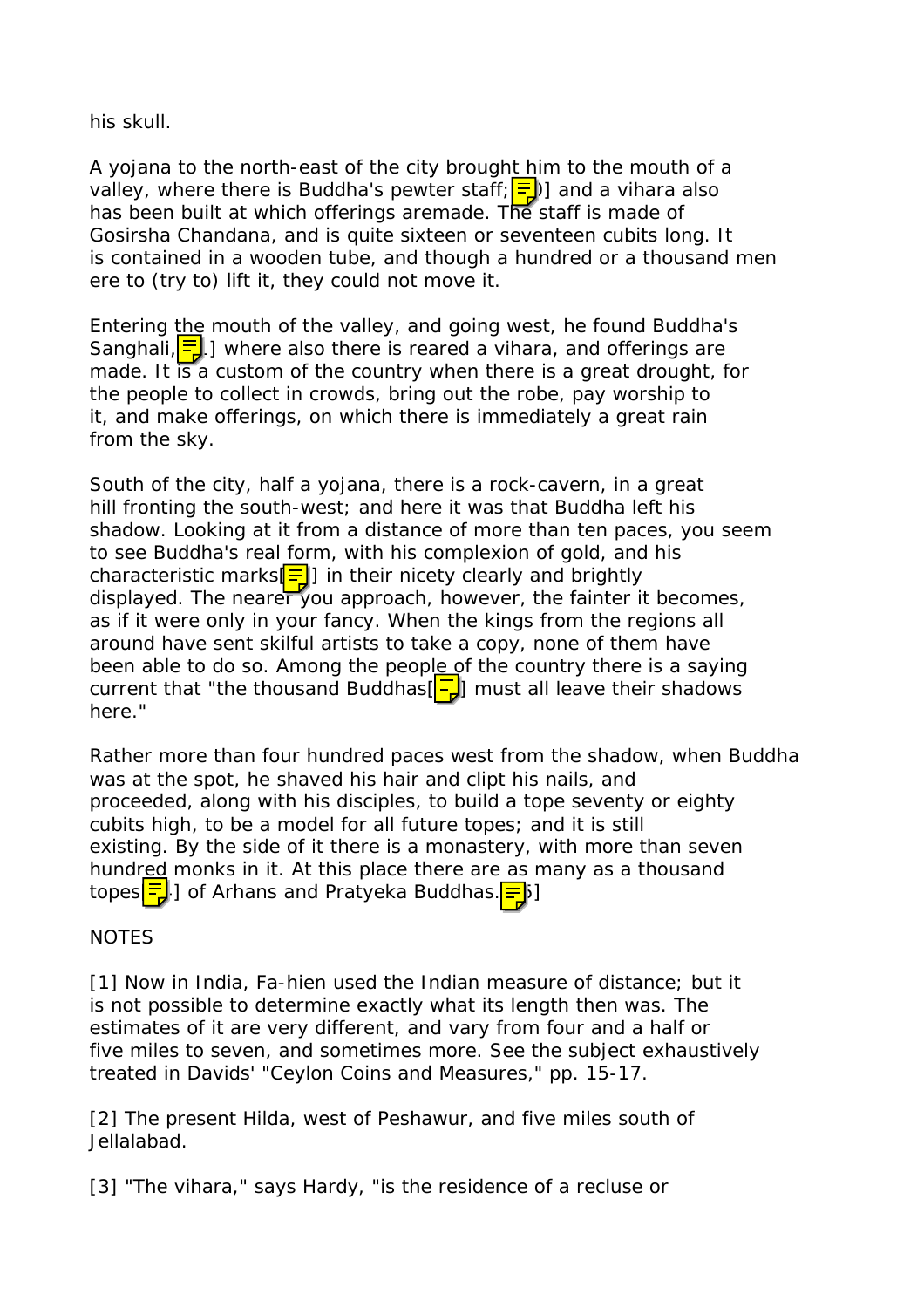priest;" and so Davids:--'the clean little hut where the mendicant lives." Our author, however, does not use the Indian name here, but the Chinese characters which express its meaning--tsing shay, "a pure dwelling." He uses the term occasionally, and evidently, in this sense; more frequently it occurs in his narrative in connexion with the Buddhist relic worship; and at first I translated it by "shrine" and "shrine-house;" but I came to the conclusion, at last, to employ always the Indian name. The first time I saw a shrine-house was, I think, in a monastery near Foo-chow;--a small pyramidical structure, about ten feet high, glittering as if with the precious substances, but all, it seemed to me, of tinsel. It was in a large apartment of the building, having many images in it. The monks said it was the most precious thing in their possession, and that if they opened it, as I begged them to do, there would be a convulsion that would destroy the whole establishment. See E. H., p. 166. The name of the province of Behar was given to it in consequence of its many viharas.

[4] According to the characters, "square, round, four inches." Hsuanchwang says it was twelve inches round.

[5] In Williams' Dictionary, under {.}, the characters, used here, are employed in the phrase for "to degrade an officer," that is, "to remove the token of his rank worn on the crown of his head;" but to place a thing on the crown is a Buddhistic form of religious homage.

[6] The Vaisyas, or bourgeois caste of Hindu society, are described here as "resident scholars."

[7] See Eitel's Handbook under the name vimoksha, which is explained as "the act of self-liberation," and "the dwelling or state of liberty." There are eight acts of liberating one's self from all subjective and objective trammels, and as many states of liberty (vimukti) resulting therefrom. They are eight degrees of selfinanition, and apparently eight stages on the way to nirvana. The tope in the text would be emblematic in some way of the general idea of the mental progress conducting to the Buddhistic consummation of existence.

[8] This incense would be in long "sticks," small and large, such as are sold to-day throughout China, as you enter the temples.

[9] "The illuminating Buddha," the twenty-fourth predecessor of Sakyamuni, and who, so long before, gave him the assurance that he would by-and-by be Buddha. See Jataka Tales, p. 23.

[10] The staff was, as immediately appears, of Gosirsha Chandana, or "sandal-wood from the Cow's-head mountain," a species of copper-brown sandal-wood, said to be produced most abundantly on a mountain of (the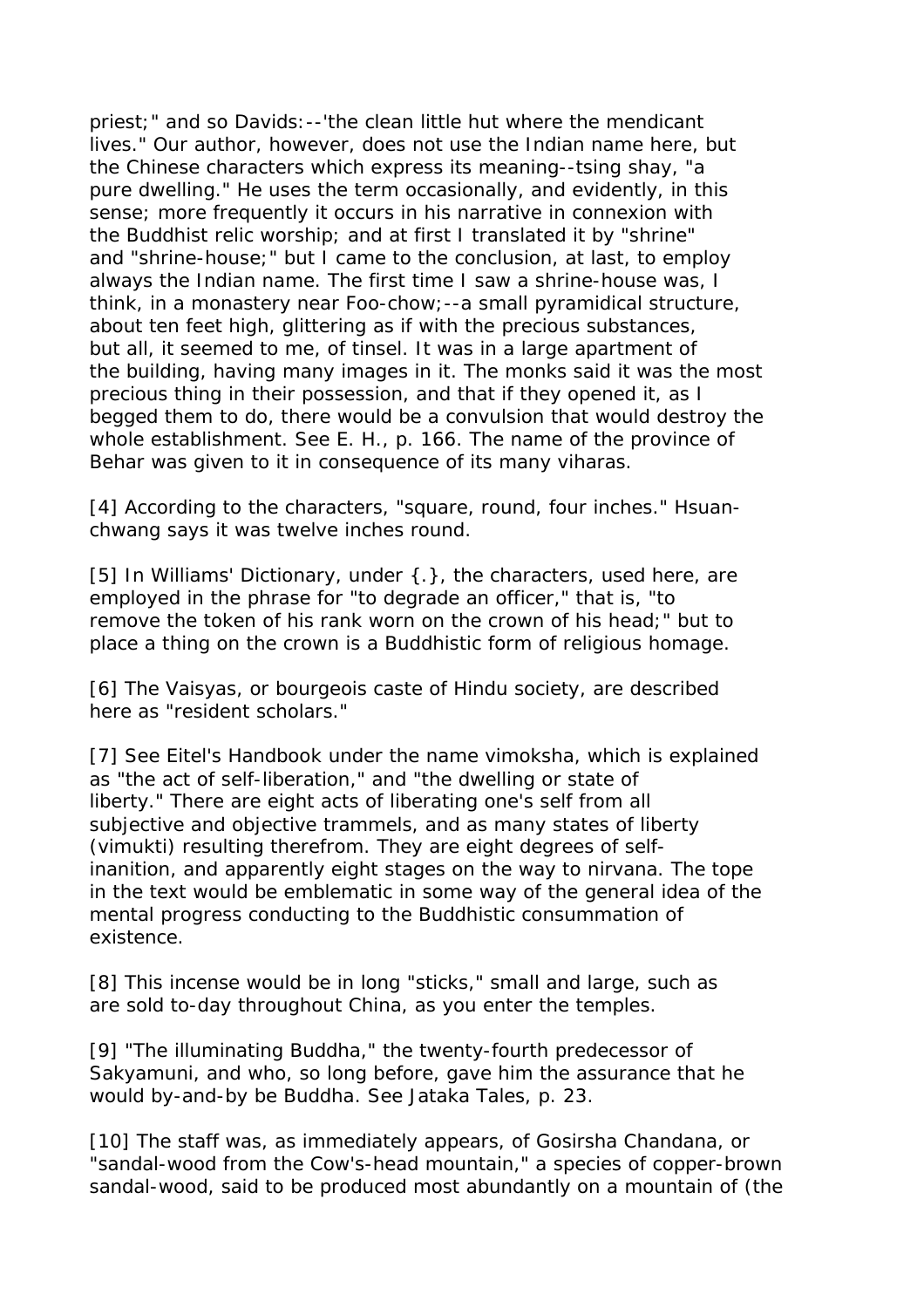fabulous continent) Ullarakuru, north of mount Meru, which resembles in shape the head of a cow (E. H., pp. 42, 43). It is called a "pewter staff" from having on it a head and rings and pewter. See Watters, "China Review," viii, pp. 227, 228, and Williams' Dictionary, under {.}.

[11] Or Sanghati, the double or composite robe, part of a monk's attire, reaching from the shoulders to the knees, and fastened round the waist (E. H., p. 118).

[12] These were the "marks and beauties" on the person of a supreme Buddha. The rishi Kala Devala saw them on the body of the infant Sakya prince to the number of 328, those on the teeth, which had not yet come out, being visible to his spirit-like eyes (M. B., pp. 148, 149).

[13] Probably="all Buddhas."

[14] The number may appear too great. But see what is said on the size of topes in chapter iii, note 4.

[15] In Singhalese, Pase Buddhas; called also Nidana Buddhas, and Pratyeka Jinas, and explained by "individually intelligent," "completely intelligent," "intelligent as regards the nidanas." This, says Eitel (pp. 96, 97), is "a degree of saintship unknown to primitive Buddhism, denoting automats in ascetic life who attain to Buddhaship 'individually,' that is, without a teacher, and without being able to save others. As the ideal hermit, the Pratyeka Buddha is compared with the rhinoceros khadga that lives lonely in the wilderness. He is also called Nidana Buddha, as having mastered the twelve nidanas (the twelve links in the everlasting chain of cause and effect in the whole range of existence, the understanding of which solves the riddle of life, revealing the inanity of all forms of existence, and preparing the mind for nirvana). He is also compared to a horse, which, crossing a river, almost buries its body under the water, without, however, touching the bottom of the river. Thus in crossing samsara he 'suppresses the errors of life and thought, and the effects of habit and passion, without attaining to absolute perfection.'" Whether these Buddhas were unknown, as Eitel says, to primitive Buddhism, may be doubted. See Davids' Hibbert Lectures, p. 146.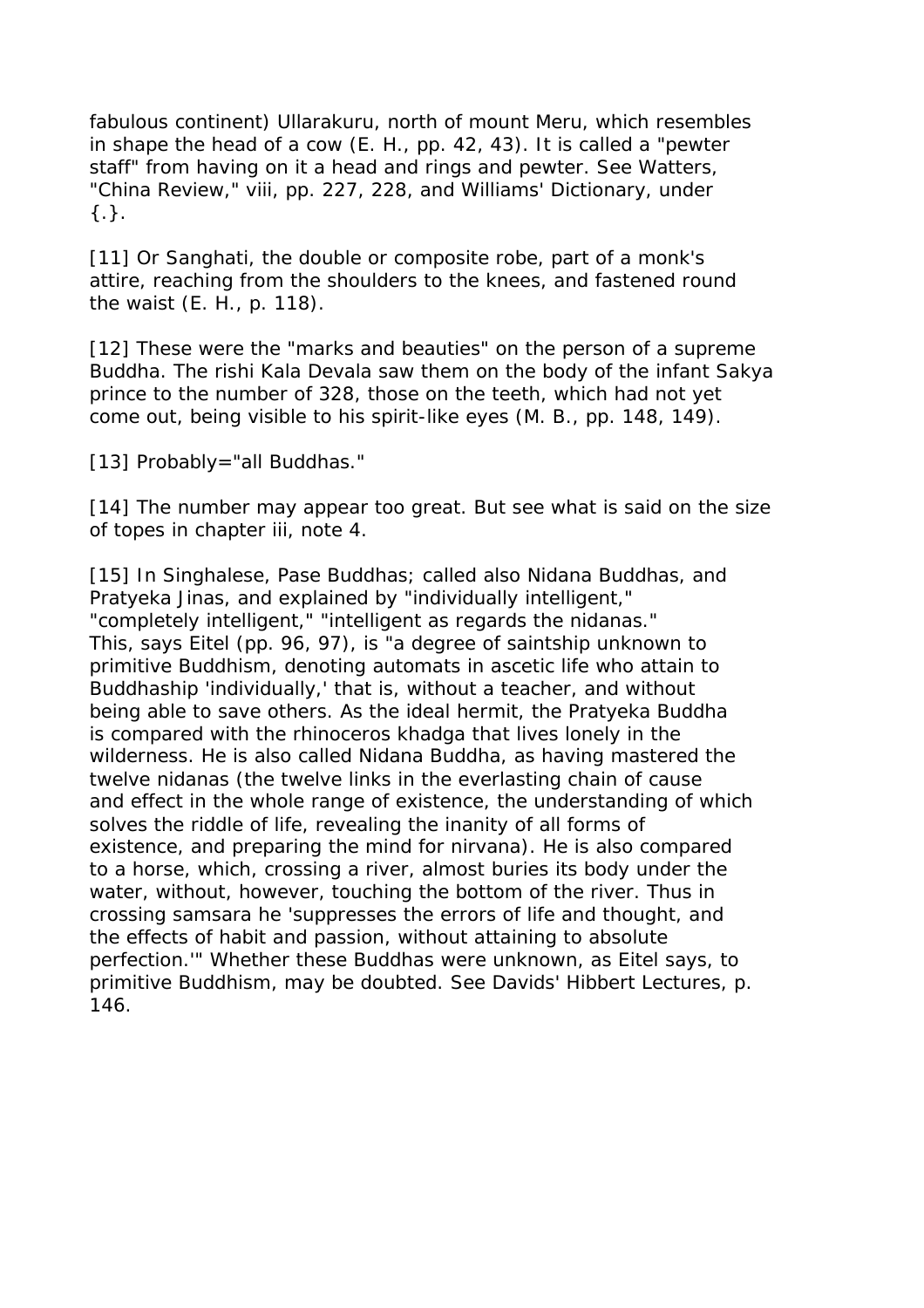# CHAPTER XIV

## DEATH OF HWUY-KING IN THE LITTLE SNOWY MOUNTAINS. LO-E. POHNA. CROSSING THE INDUS TO THE EAST.

Having stayed there till the third month of winter, Fa-hien and the two others $\frac{1}{2}$  proceeding southwards, crossed the Little Snowy mountains $\left[\frac{1}{2}\right]$  On them the snow lies accumulated both winter and summer. On the north (side) of the mountains, in the shade, they suddenly encountered a cold wind which made them shiver and become unable to speak. Hwuy-king could not go any farther. A white froth came from his mouth, and he said to Fa-hien, "I cannot live any longer. Do you immediately go away, that we do not all die here;" and with these words he died  $\frac{1}{2}$  Fa-hien stroked the corpse, and cried out piteously, "Our original plan has failed;--it is fate $\frac{1}{b}$  What can we do?" He then again exerted himself, and they succeeded in crossing to the south of the range, and arrived in the kingdom of Lo-e $\frac{1}{2}$  where there were nearly three thousand monks, students of both the mahayana and hinayana. Here they stayed for the summer retreat,  $\frac{1}{2}$  and when that was over, they went on to the south, and ten days' journey brought them to the kingdom of Poh-na,  $\mathbf{F}$  where there are also more than three thousand monks, all students of the hinayana. Proceeding from this place for three days, they again crossed the Indus, where the country on each side was low and level.  $\equiv$ 

## **NOTES**

[1] These must have been Tao-ching and Hwuy-king.

[2] Probably the Safeid Koh, and on the way to the Kohat pass.

[3] All the texts have Kwuy-king. See chapter xii, note 13.

[4] A very natural exclamation, but out of place and inconsistent from the lips of Fa-hien. The Chinese character {.}, which he employed, may be rendered rightly by "fate" or "destiny;" but the fate is not unintelligent. The term implies a factor, or fa-tor, and supposes the ordination of Heaven or God. A Confucian idea for the moment overcame his Buddhism.

[5] Lo-e, or Rohi, is a name for Afghanistan; but only a portion of it can be here intended.

[6] We are now therefore in 404.

[7] No doubt the present district of Bannu, in the Lieutenant-Governorship of the Punjab, between 32d 10s and 33d 15s N. lat., and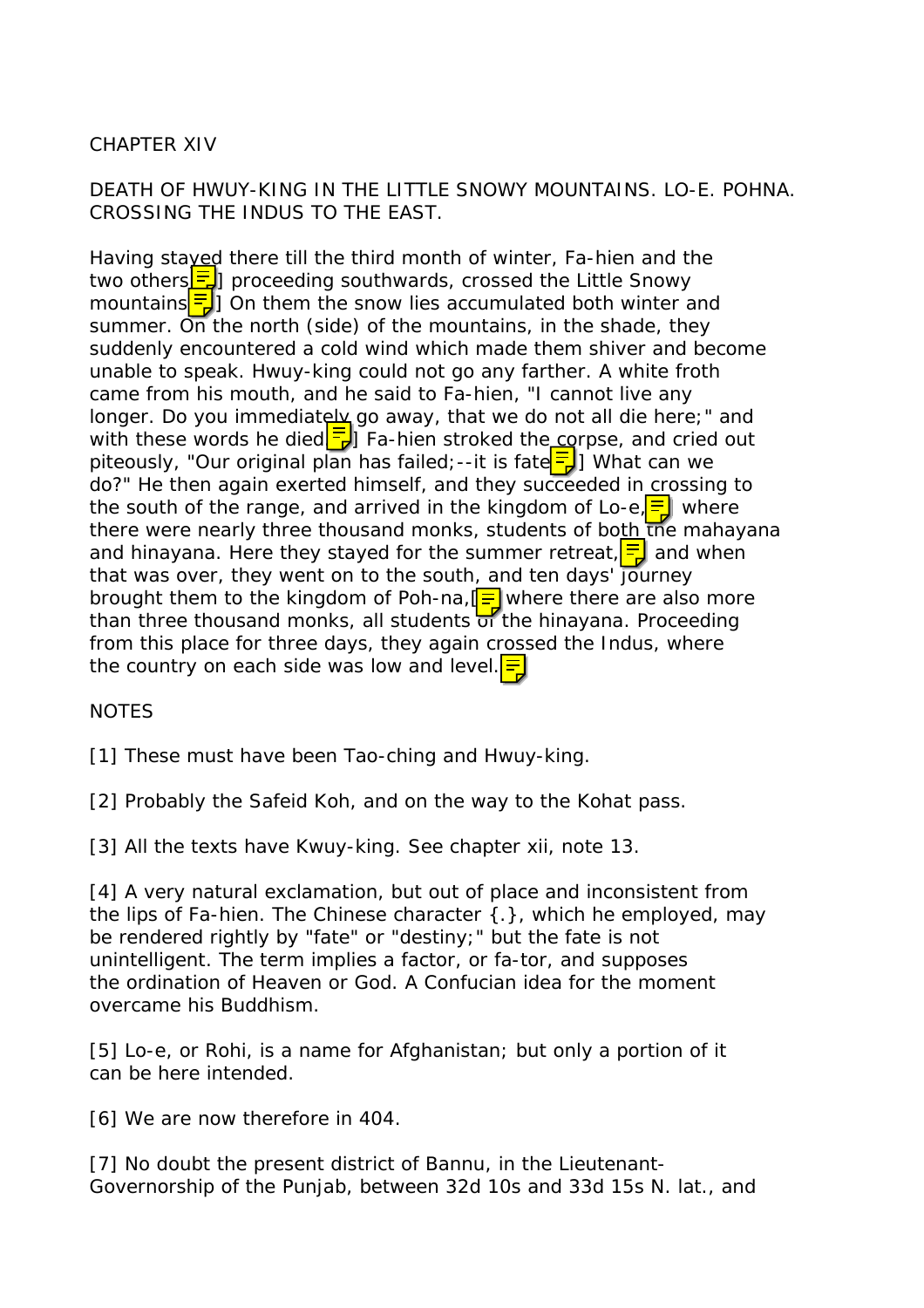70d 26s and 72d E. lon. See Hunter's Gazetteer of India, i, p. 393.

[8] They had then crossed the Indus before. They had done so, indeed, twice; first, from north to south, at Skardo or east of it; and second, as described in chapter vii.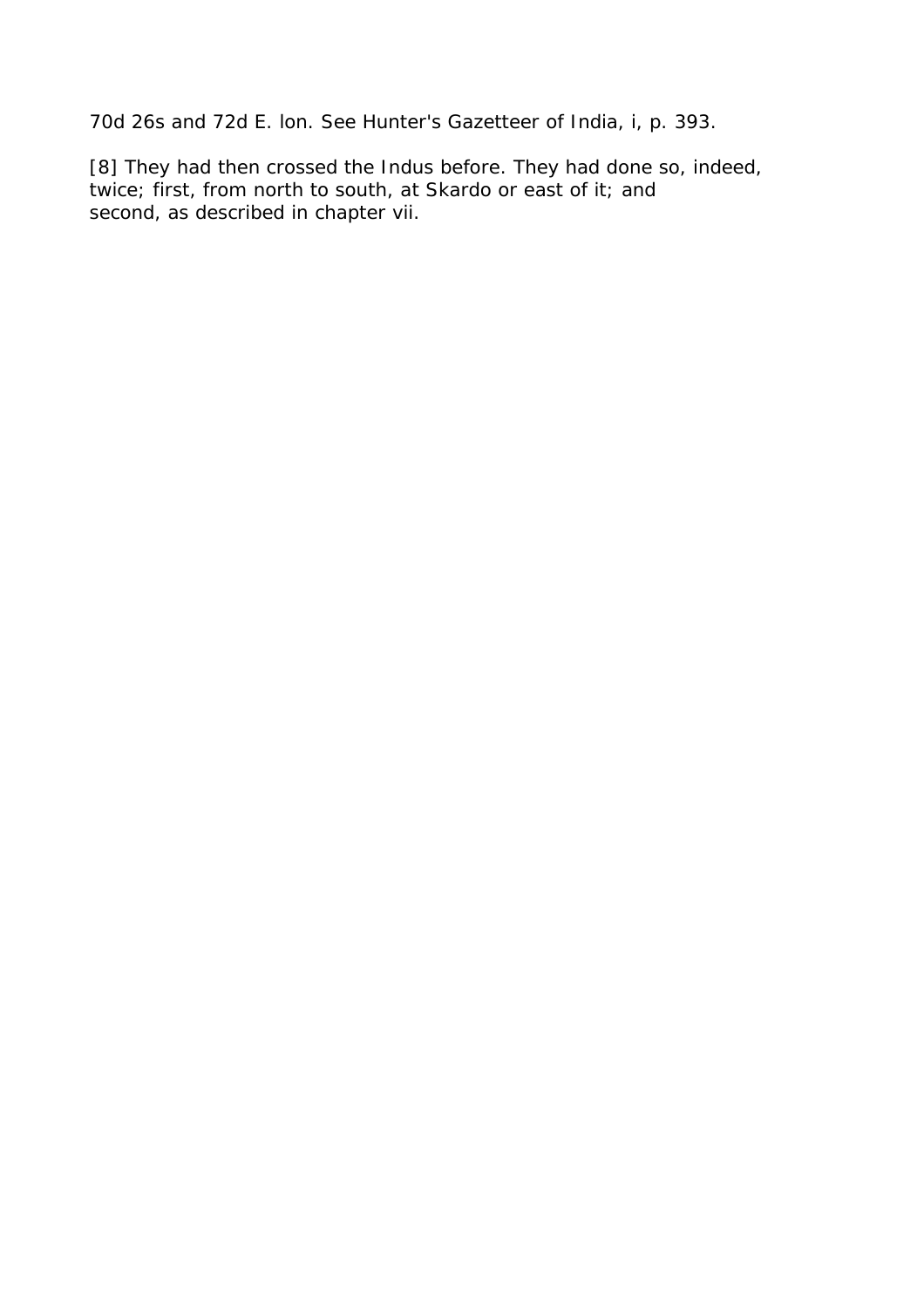# CHAPTER XV

## BHIDA. SYMPATHY OF MONKS WITH THE PILGRIMS.

After they had crossed the river, there was a country named Pet'oo,[1] where Buddhism was very flourishing, and (the monks) studied both the mahayana and hinayana. When they saw their fellow-disciples from Ts'in passing along, they were moved with great pity and sympathy, and expressed themselves thus: "How is it that these men from a border-land should have learned to become monks,[2] and come for the sake of our doctrines from such a distance in search of the Law of Buddha?" They supplied them with what they needed, and treated them in accordance with the rules of the Law.

### NOTES

[1] Bhida. Eitel says, "The present Punjab;" i.e. it was a portion of that.

[2] "To come forth from their families;" that is, to become celibates, and adopt the tonsure.

#### CHAPTER XVI

#### ON TO MATHURA OR MUTTRA. CONDITION AND CUSTOMS OF CENTRAL INDIA; OF THE MONKS, VIHARAS, AND MONASTERIES.

From this place they travelled south-east, passing by a succession of very many monasteries, with a multitude of monks, who might be counted by myriads. After passing all these places, they came to a country named Ma-t'aou-lo.[1] They still followed the course of the P'oo-na[2] river, on the banks of which, left and right, there were twenty monasteries, which might contain three thousand monks; and (here) the Law of Buddha was still more flourishing. Everywhere, from the Sandy Desert, in all the countries of India, the kings had been firm believers in that Law. When they make their offerings to a community of monks, they take off their royal caps, and along with their relatives and ministers, supply them with food with their own hands. That done, (the king) has a carpet spread for himself on the ground, and sits down in front of the chairman;--they dare not presume to sit on couches in front of the community. The laws and ways, according to which the kings presented their offerings when Buddha was in the world, have been handed down to the present day.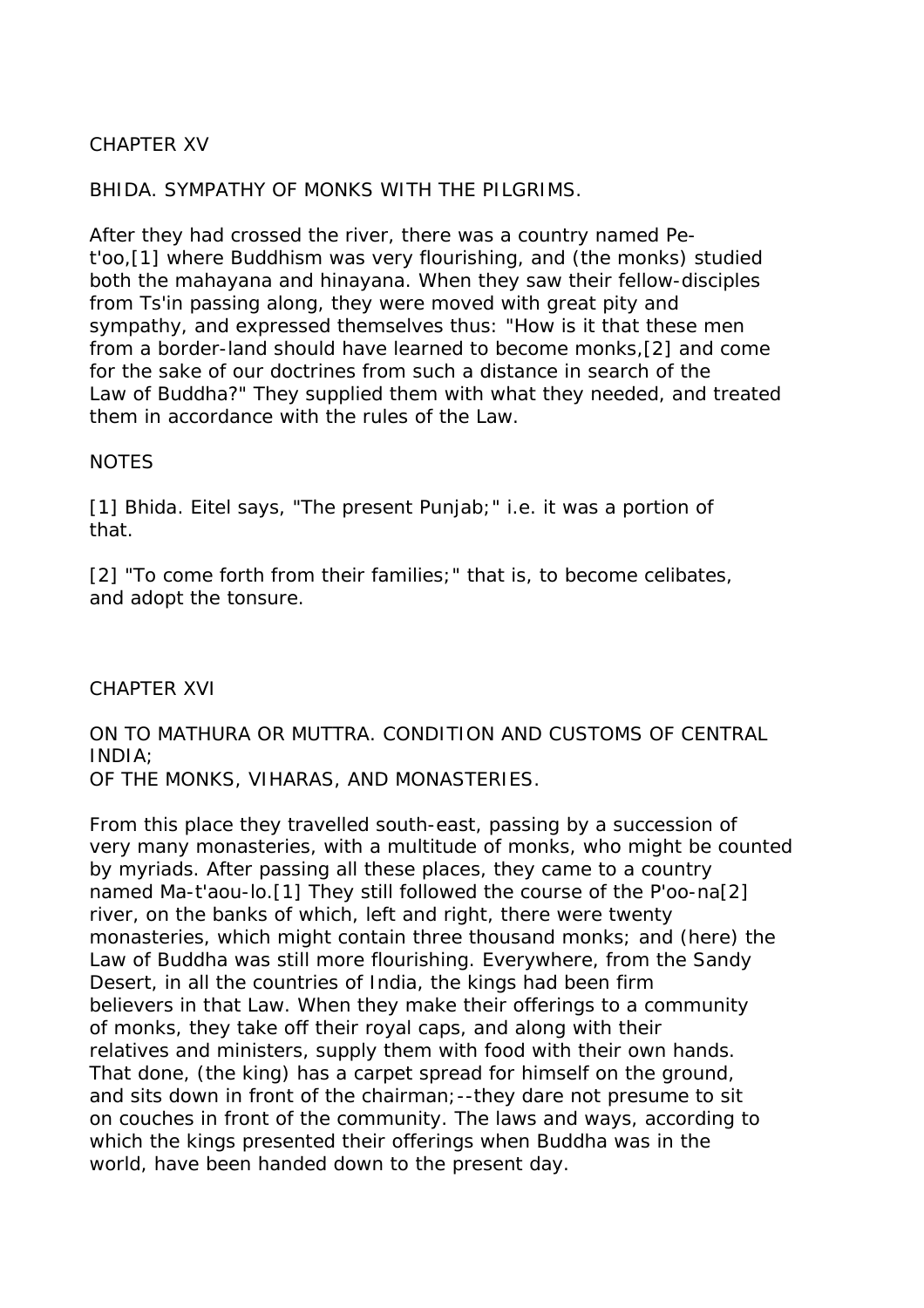All south from this is named the Middle Kingdom.[3] In it the cold and heat are finely tempered, and there is neither hoarfrost nor snow. The people are numerous and happy; they have not to register their households, or attend to any magistrates and their rules; only those who cultivate the royal land have to pay (a portion of) the grain from it. If they want to go, they go; if they want to stay on, they stay. The king governs without decapitation or (other) corporal punishments. Criminals are simply fined, lightly or heavily, according to the circumstances (of each case). Even in cases of repeated attempts at wicked rebellion, they only have their right hands cut off. The king's body-guards and attendants all have salaries. Throughout the whole country the people do not kill any living creature, nor drink intoxicating liquor, nor eat onions or garlic. The only exception is that of the Chandalas.[4] That is the name for those who are (held to be) wicked men, and live apart from others. When they enter the gate of a city or a market-place, they strike a piece of wood to make themselves known, so that men know and avoid them, and do not come into contact with them. In that country they do not keep pigs and fowls, and do not sell live cattle; in the markets there are no butchers' shops and no dealers in intoxicating drink. In buying and selling commodities they use cowries.<sup>[5]</sup> Only the Chandalas are fishermen and hunters, and sell flesh meat.

After Buddha attained to pari-nirvana,[6] the kings of the various countries and the heads of the Vaisyas[7] built viharas for the priests, and endowed them with fields, houses, gardens, and orchards, along with the resident populations and their cattle, the grants being engraved on plates of metal,[8] so that afterwards they were handed down from king to king, without any daring to annul them, and they remain even to the present time.

The regular business of the monks is to perform acts of meritorious virtue, and to recite their Sutras and sit wrapt in meditation. When stranger monks arrive (at any monastery), the old residents meet and receive them, carry for them their clothes and alms-bowl, give them water to wash their feet, oil with which to anoint them, and the liquid food permitted out of the regular hours.[9] When (the stranger) has enjoyed a very brief rest, they further ask the number of years that he has been a monk, after which he receives a sleeping apartment with its appurtenances, according to his regular order, and everything is done for him which the rules prescribe.[10]

Where a community of monks resides, they erect topes to Sariputtra,[11] to Maha-maudgalyayana,[12] and to Ananda,[13] and also topes (in honour) of the Abhidharma, the Vinaya, and the Sutras. A month after the (annual season of) rest, the families which are looking out for blessing stimulate one another[14] to make offerings to the monks, and send round to them the liquid food which may be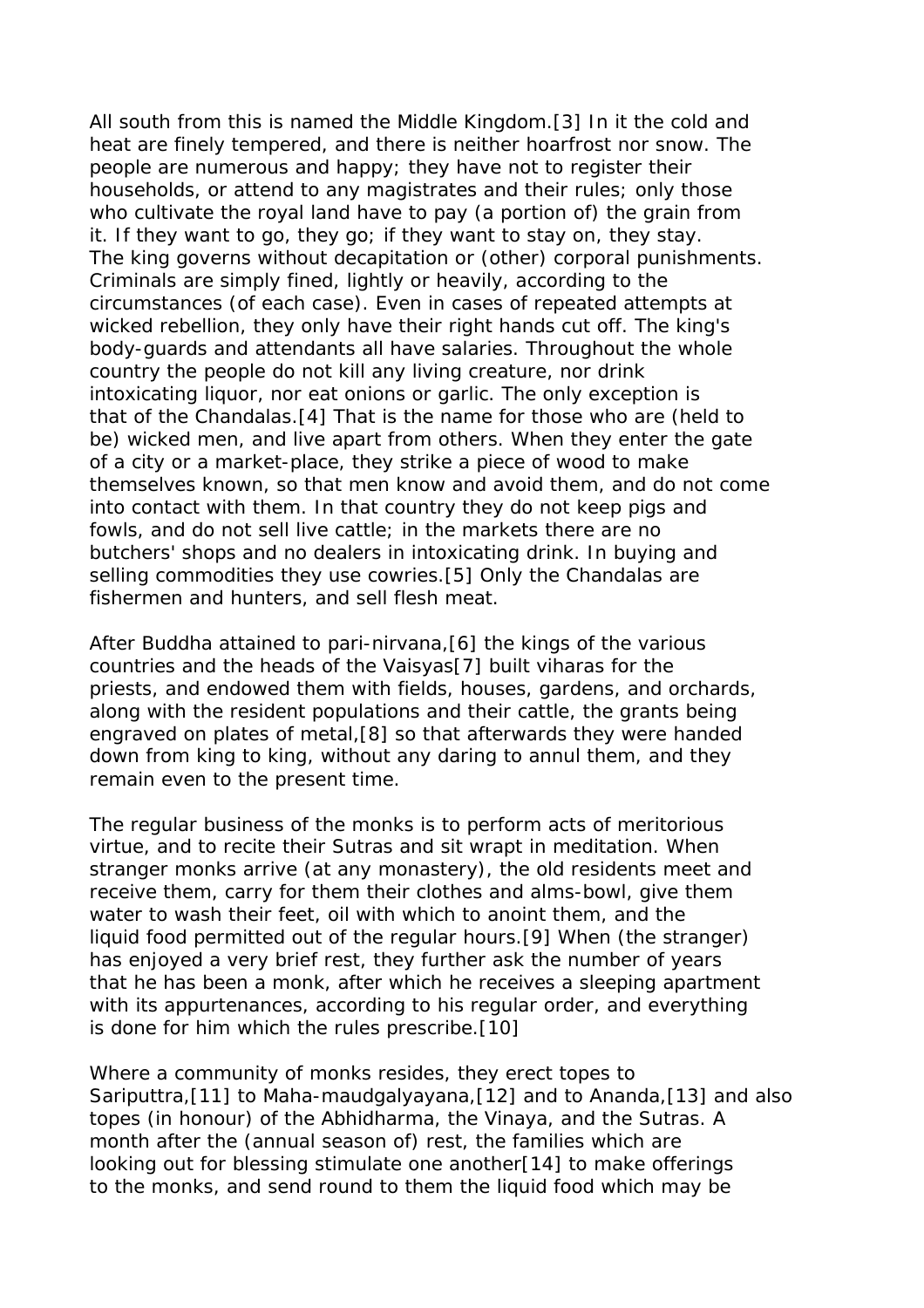taken out of the ordinary hours. All the monks come together in a great assembly, and preach the Law;[15] after which offerings are presented at the tope of Sariputtra, with all kinds of flowers and incense. All through the night lamps are kept burning, and skilful musicians are employed to perform.[16]

When Sariputtra was a great Brahman, he went to Buddha, and begged (to be permitted) to quit his family (and become a monk). The great Mugalan and the great Kasyapa[17] also did the same. The bhikshunis[18] for the most part make their offerings at the tope of Ananda, because it was he who requested the World-honoured one to allow females to quit their families (and become nuns). The Sramaneras[19] mostly make their offerings to Rahula.[20] The professors of the Abhidharma make their offerings to it; those of the Vinaya to it. Every year there is one such offering, and each class has its own day for it. Students of the mahayana present offerings to the Prajna-paramita,[21] to Manjusri,[22] and to Kwan-she-yin.[23] When the monks have done receiving their annual tribute (from the harvests),[24] the Heads of the Vaisyas and all the Brahmans bring clothes and other such articles as the monks require for use, and distribute among them. The monks, having received them, also proceed to give portions to one another. From the nirvana of Buddha,[25] the forms of ceremony, laws, and rules, practised by the sacred communities, have been handed down from one generation to another without interruption.

From the place where (the travellers) crossed the Indus to Southern India, and on to the Southern Sea, a distance of forty or fifty thousand le, all is level plain. There are no large hills with streams (among them); there are simply the waters of the rivers.

#### **NOTES**

[1] Muttra, "the peacock city;" lat. 27d 30s N., lon. 77d 43s E. (Hunter); the birthplace of Krishna, whose emblem is the peacock.

[2] This must be the Jumna, or Yamuna. Why it is called, as here, the P'oo-na has yet to be explained.

[3] In Pali, Majjhima-desa, "the Middle Country." See Davids' "Buddhist Birth Stories," page 61, note.

[4] Eitel (pp. 145, 6) says, "The name Chandalas is explained by 'butchers,' 'wicked men,' and those who carry 'the awful flag,' to warn off their betters; --the lowest and most despised caste of India, members of which, however, when converted, were admitted even into the ranks of the priesthood."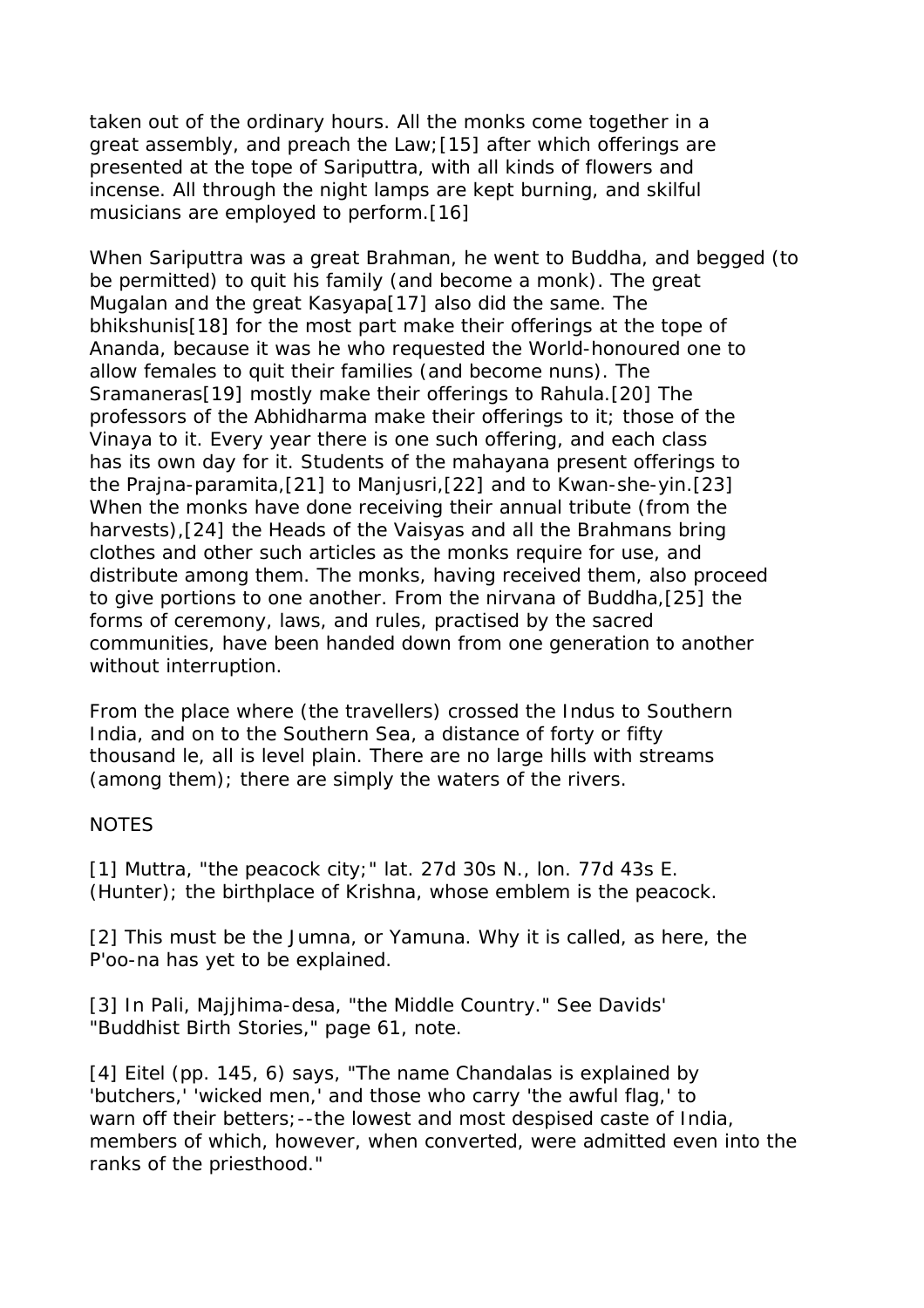[5] "Cowries;" {.} {.}, not "shells and ivory," as one might suppose; but cowries alone, the second term entering into the name from the marks inside the edge of the shell, resembling "the teeth of fishes."

[6] See chapter xii, note 3, Buddha's pari-nirvana is equivalent to Buddha's death.

[7] See chapter xiii, note 6. The order of the characters is different here, but with the same meaning.

[8] See the preparation of such a deed of grant in a special case, as related in chapter xxxix. No doubt in Fa-hien's time, and long before and after it, it was the custom to engrave such deeds on plates of metal.

[9] "No monk can eat solid food except between sunrise and noon," and total abstinence from intoxicating drinks is obligatory (Davids' Manual, p. 163). Food eaten at any other part of the day is called vikala, and forbidden; but a weary traveller might receive unseasonable refreshment, consisting, as Watters has shown (Ch. Rev. viii. 282), of honey, butter, treacle, and sesamum oil.

[10] The expression here is somewhat perplexing; but it occurs again in chapter xxxviii; and the meaning is clear. See Watters, Ch. Rev. viii. 282, 3. The rules are given at length in the Sacred Books of the East, vol. xx, p. 272 and foll., and p. 279 and foll.

[11] Sariputtra (Singh. Seriyut) was one of the principal disciples of Buddha, and indeed the most learned and ingenious of them all, so that he obtained the title of  $\{.\}$   $\{.\}$ , "knowledge and wisdom." He is also called Buddha's "right-hand attendant." His name is derived from that of his mother Sarika, the wife of Tishya, a native of Nalanda. In Spence Hardy, he often appears under the name of Upatissa (Upatishya), derived from his father. Several Sastras are ascribed to him, and indeed the followers of the Abhidharma look on him as their founder. He died before Sakyamuni; but is to reappear as a future Buddha. Eitel, pp. 123, 124.

[12] Mugalan, the Singhalese name of this disciple, is more pronounceable. He also was one of the principal disciples, called Buddha's "left-hand attendant." He was distinguished for his power of vision, and his magical powers. The name in the text is derived from the former attribute, and it was by the latter that he took up an artist to Tushita to get a view of Sakyamuni, and so make a statue of him. (Compare the similar story in chap. vi.) He went to hell, and released his mother. He also died before Sakyamuni, and is to reappear as Buddha. Eitel, p. 65.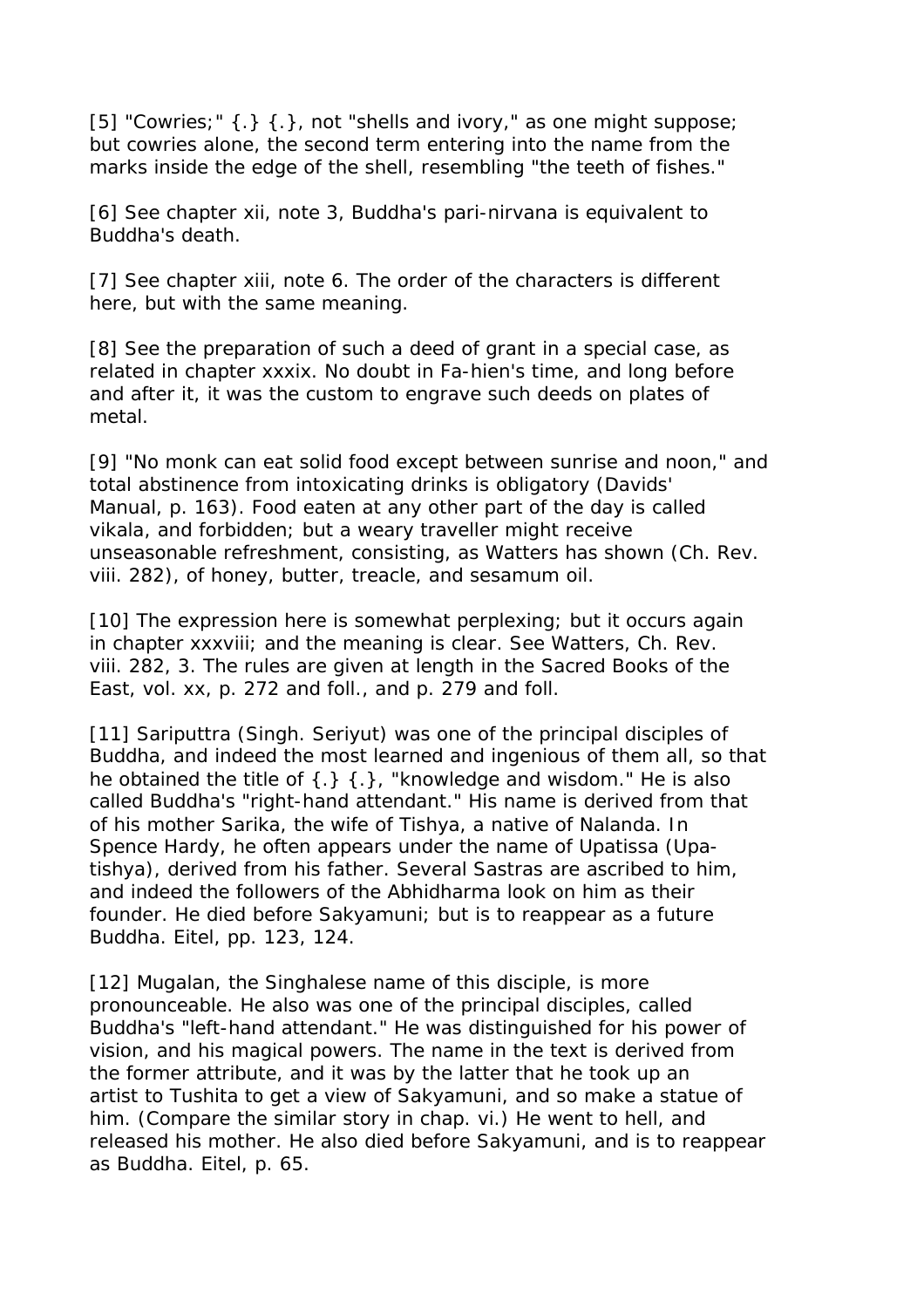[13] See chapter xii, note 2.

[14] A passage rather difficult to construe. The "families" would be those more devout than their neighbours.

[15] One rarely hears this preaching in China. It struck me most as I once heard it at Osaka in Japan. There was a pulpit in a large hall of the temple, and the audience sat around on the matted floor. One priest took the pulpit after another; and the hearers nodded their heads occasionally, and indicated their sympathy now and then by an audible "h'm," which reminded me of Carlyle's description of meetings of "The Ironsides" of Cromwell.

[16] This last statement is wanting in the Chinese editions.

[17] There was a Kasyapa Buddha, anterior to Sakyamuni. But this Mahakasyapa was a Brahman of Magadha, who was converted by Buddha, and became one of his disciples. He took the lead after Sakyamuni's death, convoked and directed the first synod, from which his title of Aryasthavira is derived. As the first compiler of the Canon, he is considered the fountain of Chinese orthodoxy, and counted as the first patriarch. He also is to be reborn as Buddha. Eitel, p. 64.

[18] The bhikshunis are the female monks or nuns, subject to the same rules as the bhikshus, and also to special ordinances of restraint. See Hardy's E. M., chap. 17. See also Sacred Books of the East, vol. xx, p. 321.

[19] The Sramaneras are the novices, male or female, who have vowed to observe the Shikshapada, or ten commandments. Fa-hien was himself one of them from his childhood. Having heard the Trisharana, or threefold formula of Refuge,--"I take refuge in Buddha; the Law; the Church,- the novice undertakes to observe the ten precepts that forbid --(1) destroying life; (2) stealing; (3) impurity; (4) lying; (5) intoxicating drinks; (6) eating after midday; (7) dancing, singing, music, and stage-plays; (8) garlands, scents, unguents, and ornaments; (9) high or broad couches; (10) receiving gold or silver." Davids' Manual, p. 160; Hardy's E. M., pp. 23, 24.

[20] The eldest son of Sakyamuni by Yasodhara. Converted to Buddhism, he followed his father as an attendant; and after Buddha's death became the founder of a philosophical realistic school (vaibhashika). He is now revered as the patron saint of all novices, and is to be reborn as the eldest son of every future Buddha. Eitel, p. 101. His mother also is to be reborn as Buddha.

[21] There are six (sometimes increased to ten) paramitas, "means of passing to nirvana:--Charity; morality; patience; energy; tranquil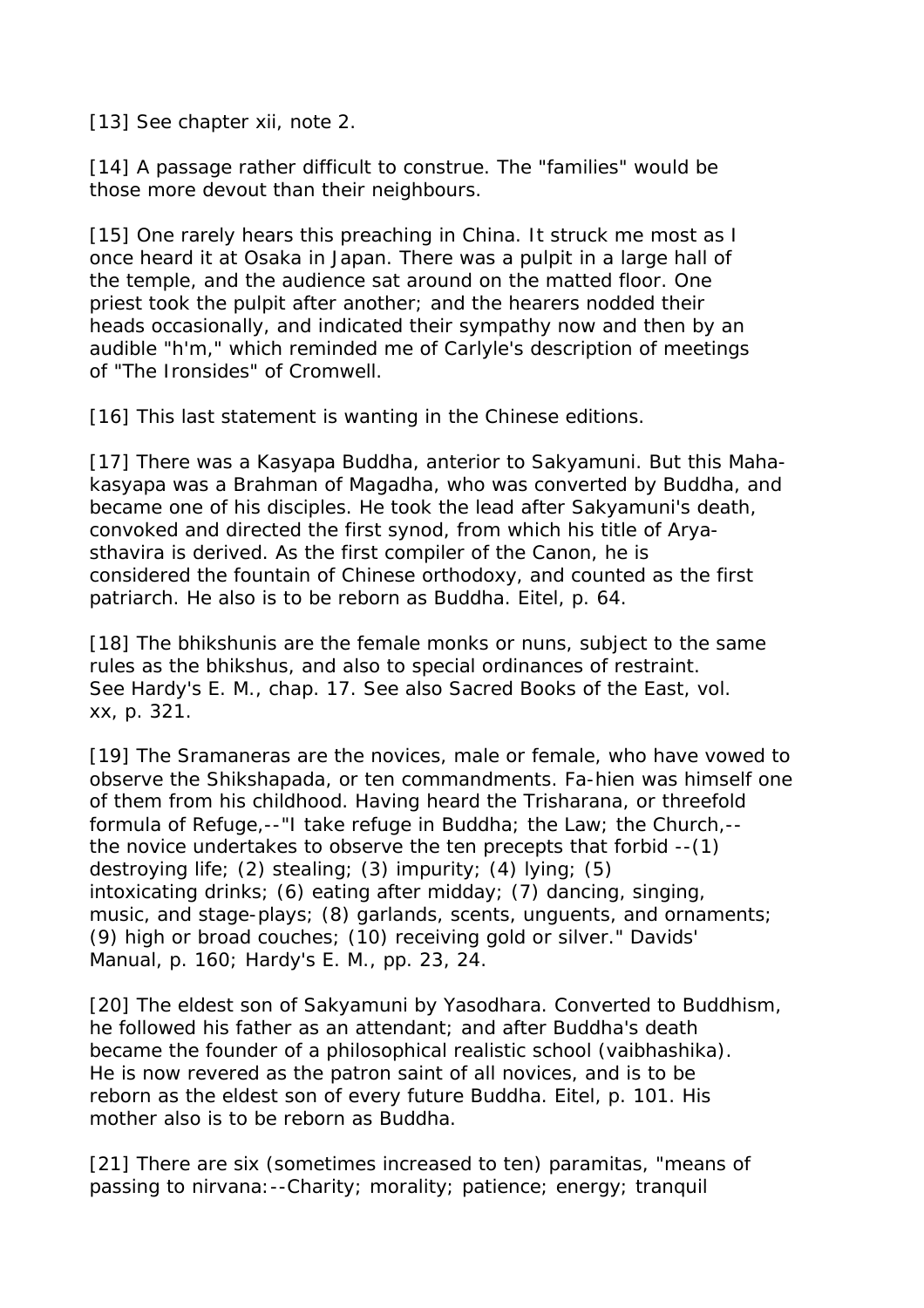contemplation; wisdom (prajna); made up to ten by use of the proper means; science; pious vows; and force of purpose. But it is only prajna which carries men across the samsara to the shores of nirvana." Eitel, p. 90.

[22] According to Eitel (pp. 71, 72), "A famous Bodhisattva, now specially worshipped in Shan-se, whose antecedents are a hopeless jumble of history and fable. Fa-hien found him here worshipped by followers of the mahayana school; but Hsuan-chwang connects his worship with the yogachara or tantra-magic school. The mahayana school regard him as the apotheosis of perfect wisdom. His most common titles are Mahamati, "Great wisdom," and Kumara-raja, "King of teaching, with a thousand arms and a hundred alms-bowls."

[23] Kwan-she-yin and the dogmas about him or her are as great a mystery as Manjusri. The Chinese name is a mistranslation of the Sanskrit name Avalokitesvra, "On-looking Sovereign," or even "Onlooking Self-Existent," and means "Regarding or Looking on the sounds of the world,"="Hearer of Prayer." Originally, and still in Thibet, Avalokitesvara had only male attributes, but in China and Japan (Kwannon), this deity (such popularly she is) is represented as a woman, "Kwan-yin, the greatly gentle, with a thousand arms and a thousand eyes;" and has her principal seat in the island of P'oo-t'oo, on the China coast, which is a regular place of pilgrimage. To the worshippers of whom Fa-hien speaks, Kwan-she-yin would only be Avalokitesvara. How he was converted into the "goddess of mercy," and her worship took the place which it now has in China, is a difficult inquiry, which would take much time and space, and not be brought after all, so far as I see, to a satisfactory conclusion. See Eitel's Handbook, pp. 18-20, and his Three Lectures on Buddhism (third edition), pp. 124-131. I was talking on the subject once with an intelligent Chinese gentleman, when he remarked, "Have you not much the same thing in Europe in the worship of Mary?"

[24] Compare what is said in chap. v.

[25] This nirvana of Buddha must be--not his death, but his attaining to Buddhaship.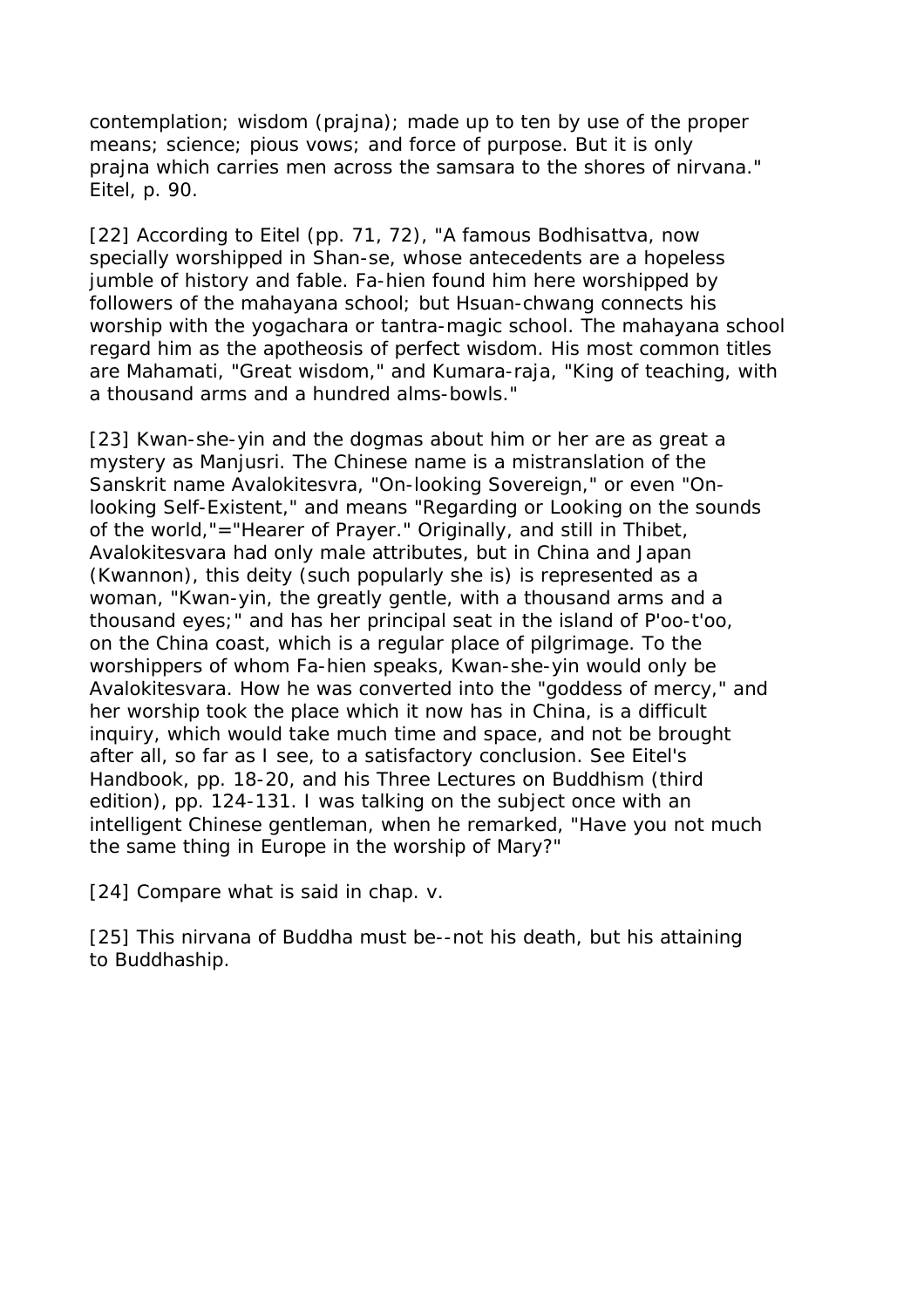### CHAPTER XVII

SANKASYA. BUDDHA'S ASCENT TO AND DESCENT FROM THE TRAYASTRIMSAS HEAVEN, AND OTHER LEGENDS.

From this they proceeded south-east for eighteen yojanas, and found themselves in a kingdom called Sankasya,[1] at the place where Buddha came down, after ascending to the Trayastrimsas heaven,[2] and there preaching for three months his Law for the benefit of his mother.[3] Buddha had gone up to this heaven by his supernatural power,[4] without letting his disciples know; but seven days before the completion (of the three months) he laid aside his invisibility,[4] and Anuruddha,[5] with his heavenly eyes,[5] saw the World-honoured one, and immediately said to the honoured one, the great Mugalan, "Do you go and salute the World-honoured one." Mugalan forthwith went, and with head and face did homage at (Buddha's) feet. They then saluted and questioned each other, and when this was over, Buddha said to Mugalan, "Seven days after this I will go down to Jambudvipa;" and thereupon Mugalan returned. At this time the great kings of eight countries with their ministers and people, not having seen Buddha for a long time, were all thirstily looking up for him, and had collected in clouds in this kingdom to wait for the World-honoured one.

Then the bhikshuni Utpala[6] thought in her heart, "To-day the kings, with their ministers and people, will all be meeting (and welcoming) Buddha. I am (but) a woman; how shall I succeed in being the first to see him?"[7] Buddha immediately, by his spirit-like power, changed her into the appearance of a holy Chakravartti[8] king, and she was the foremost of all in doing reverence to him.

As Buddha descended from his position aloft in the Trayastrimsas heaven, when he was coming down, there were made to appear three flights of precious steps. Buddha was on the middle flight, the steps of which were composed of the seven precious substances. The king of Brahma-loka[9] also made a flight of silver steps appear on the right side, (where he was seen) attending with a white chowry in his hand. Sakra, Ruler of Devas, made (a flight of) steps of purple gold on the left side, (where he was seen) attending and holding an umbrella of the seven precious substances. An innumerable multitude of the devas followed Buddha in his descent. When he was come down, the three flights all disappeared in the ground, excepting seven steps, which continued to be visible. Afterwards king Asoka, wishing to know where their ends rested, sent men to dig and see. They went down to the yellow springs[10] without reaching the bottom of the steps, and from this the king received an increase to his reverence and faith, and built a vihara over the steps, with a standing image, sixteen cubits in height, right over the middle flight. Behind the vihara he erected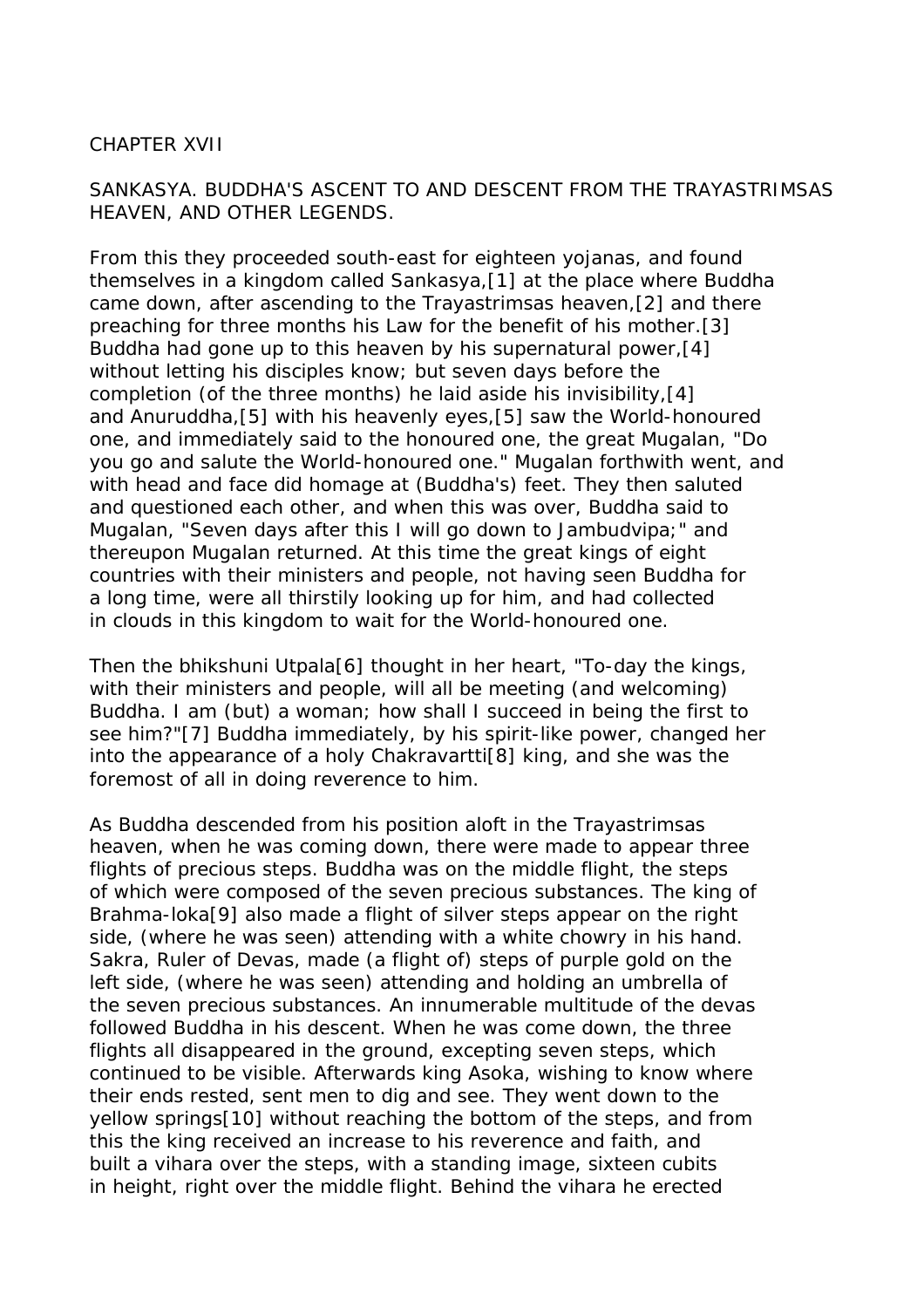a stone pillar, about fifty cubits high,[11] with a lion on the top of it.[12] Let into the pillar, on each of its four sides,[13] there is an image of Buddha, inside and out[14] shining and transparent, and pure as it were of /lapis lazuli/. Some teachers of another doctrine[15] once disputed with the Sramanas about (the right to) this as a place of residence, and the latter were having the worst of the argument, when they took an oath on both sides on the condition that, if the place did indeed belong to the Sramanas, there should be some marvellous attestation of it. When these words had been spoken, the lion on the top gave a great roar, thus giving the proof; on which their opponents were frightened, bowed to the decision, and withdrew.

Through Buddha having for three months partaken of the food of heaven, his body emitted a heavenly fragrance, unlike that of an ordinary man. He went immediately and bathed; and afterwards, at the spot where he did so, a bathing-house was built, which is still existing. At the place where the bhikshuni Utpala was the first to do reverence to Buddha, a tope has now been built.

At the places where Buddha, when he was in the world, cut his hair and nails, topes are erected; and where the three Buddhas[16] that preceded Sakyamuni Buddha and he himself sat; where they walked,[17] and where images of their persons were made. At all these places topes were made, and are still existing. At the place where Sakra, Ruler of the Devas, and the king of the Brahma-loka followed Buddha down (from the Trayastrimsas heaven) they have also raised a tope.

At this place the monks and nuns may be a thousand, who all receive their food from the common store, and pursue their studies, some of the mahayana and some of the hinayana. Where they live, there is a white-eared dragon, which acts the part of danapati to the community of these monks, causing abundant harvests in the country, and the enriching rains to come in season, without the occurrence of any calamities, so that the monks enjoy their repose and ease. In gratitude for its kindness, they have made for it a dragon-house, with a carpet for it to sit on, and appointed for it a diet of blessing, which they present for its nourishment. Every day they set apart three of their number to go to its house, and eat there. Whenever the summer retreat is ended, the dragon straightway changes its form, and appears as a small snake,[18] with white spots at the side of its ears. As soon as the monks recognise it, they fill a copper vessel with cream, into which they put the creature, and then carry it round from the one who has the highest seat (at their tables) to him who has the lowest, when it appears as if saluting them. When it has been taken round, immediately it disappeared; and every year it thus comes forth once. The country is very productive, and the people are prosperous, and happy beyond comparison. When people of other countries come to it, they are exceedingly attentive to them all, and supply them with what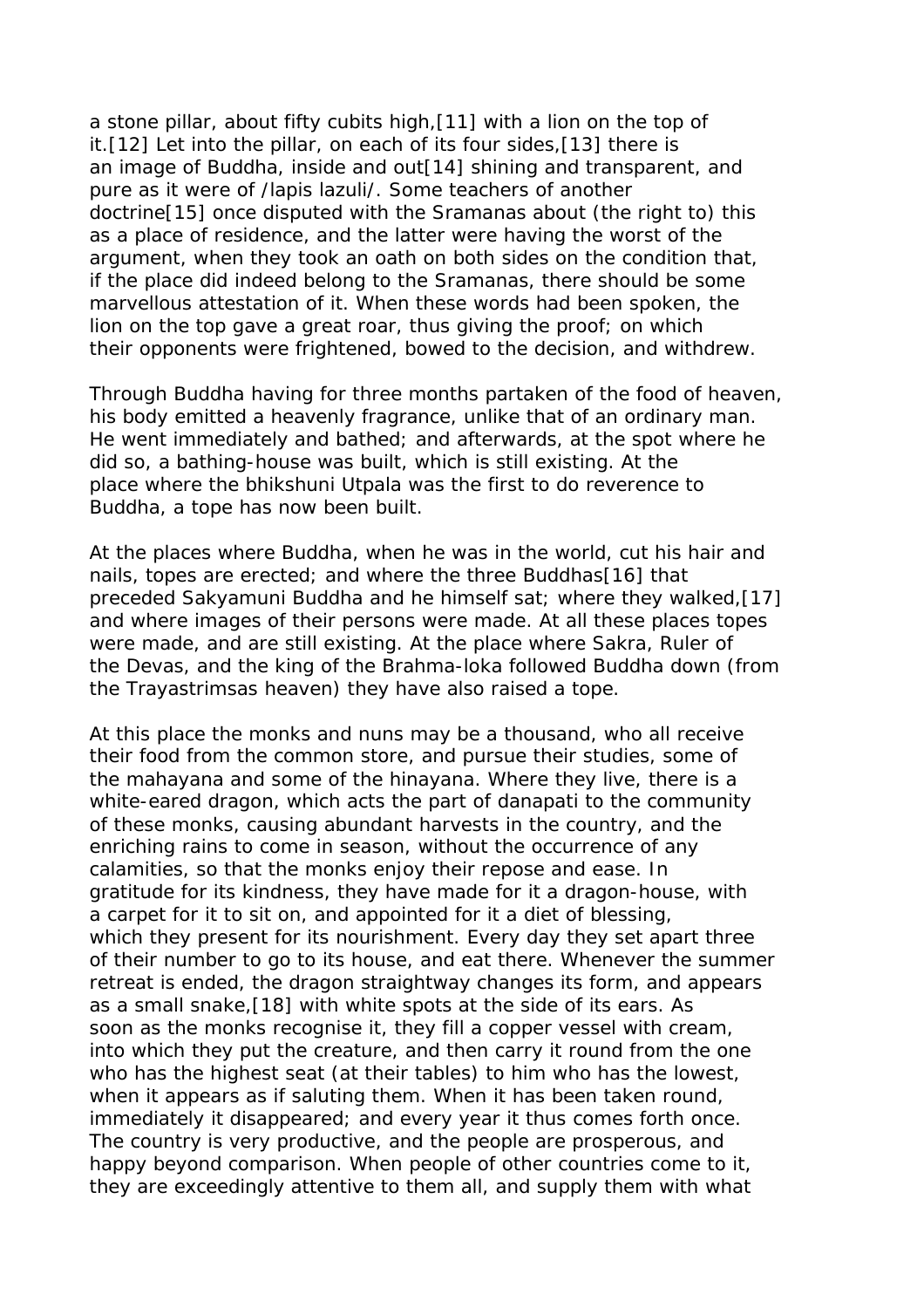they need.

Fifty yojanas north-west from the monastery there is another, called "The Great Heap."[19] Great Heap was the name of a wicked demon, who was converted by Buddha, and men subsequently at this place reared a vihara. When it was being made over to an Arhat by pouring water on his hands,[20] some drops fell on the ground. They are still on the spot, and however they may be brushed away and removed, they continue to be visible, and cannot be made to disappear.

At this place there is also a tope to Buddha, where a good spirit constantly keeps (all about it) swept and watered, without any labour of man being required. A king of corrupt views once said, "Since you are able to do this, I will lead a multitude of troops and reside there till the dirt and filth has increased and accumulated, and (see) whether you can cleanse it away or not." The spirit thereupon raised a great wind, which blew (the filth away), and made the place pure.

At this place there are a hundred small topes, at which a man may keep counting a whole day without being able to know (their exact number). If he be firmly bent on knowing it, he will place a man by the side of each tope. When this is done, proceeding to count the number of men, whether they be many or few, he will not get to know (the number).[21]

There is a monastery, containing perhaps 600 or 700 monks, in which there is a place where a Pratyeka Buddha used to take his food. The nirvana ground (where he was burned[22] after death) is as large as a carriage wheel; and while grass grows all around, on this spot there is none. The ground also where he dried his clothes produces no grass, but the impression of them, where they lay on it, continues to the present day.

## **NOTES**

[1] The name is still remaining in Samkassam, a village forty-five miles northwest of Canouge, lat. 27d 3s N., lon. 79d 50s E.

[2] The heaven of Indra or Sakya, meaning "the heaven of thirty-three classes," a name which has been explained both historically and mythologically. "The description of it," says Eitel, p. 148, "tallies in all respects with the Svarga of Brahmanic mythology. It is situated between the four peaks of the Meru, and consists of thirty-two cities of devas, eight one each of the four corners of the mountain. Indra's capital of Bellevue is in the centre. There he is enthroned, with a thousand heads and a thousand eyes, and four arms grasping the vajra, with his wife and 119,000 concubines. There he receives the monthly reports of the four Maharajas, concerning the progress of good and evil in the world," &c. &c.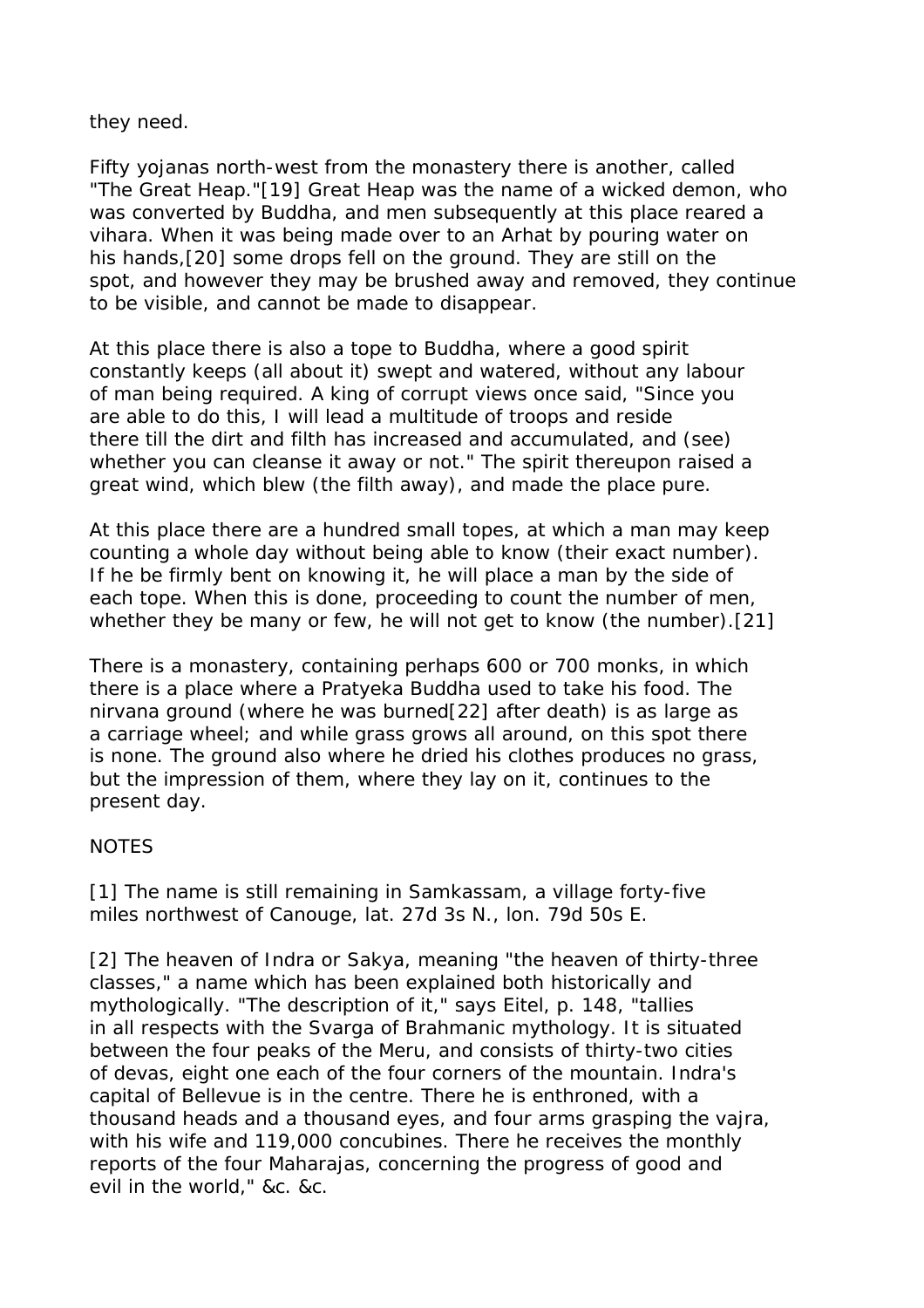[3] Buddha's mother, Maya and Mahamaya, the /mater immaculata/ of the Buddhists, died seven days after his birth. Eitel says, "Reborn in Tushita, she was visited there by her son and converted." The Tushita heaven was a more likely place to find her than the Trayastrimsas; but was the former a part of the latter? Hardy gives a long account of Buddha's visit to the Trayastrimsas (M. B., pp. 298-302), which he calls Tawutisa, and speaks of his mother (Matru) in it, who had now become a deva by the changing of her sex.

[4] Compare the account of the Arhat's conveyance of the artist to the Tushita heaven in chap. v. The first expression here is more comprehensive.

[5] Anuruddha was a first cousin of Sakyamuni, being the son of his uncle Amritodana. He is often mentioned in the account we have of Buddha's last moments. His special gift was the divyachakshus or "heavenly eye," the first of the six abhijnas or "supernatural talents," the faculty of comprehending in one instantaneous view, or by intuition, all beings in all worlds. "He could see," says Hardy, M. B., p. 232, "all things in 100,000 sakvalas as plainly as a mustard seed held in the hand."

[6] Eitel gives the name Utpala with the same Chinese phonetisation as in the text, but not as the name of any bhikshuni. The Sanskrit word, however, is explained by "blue lotus flowers;" and Hsuan-chwang calls her the nun "Lotus-flower colour  $({.} }$   $({.} })$   $({.} })$   $({.} })$  : "--the same as Hardy's Upulwan and Uppalawarna.

[7] Perhaps we should read here "to see Buddha," and then ascribe the transformation to the nun herself. It depends on the punctuation which view we adopt; and in the structure of the passage, there is nothing to indicate that the stop should be made before or after "Buddha." And the one view is as reasonable, or rather as unreasonable, as the other.

[8] "A holy king who turns the wheel;" that is, the military conqueror and monarch of the whole or part of a universe. "The symbol," says Eitel (p. 142) "of such a king is the chakra or wheel, for when he ascends the throne, a chakra falls from heaven, indicating by its material (gold, silver, copper, or iron) the extent and character of his reign. The office, however, of the highest Chakravartti, who hurls his wheel among his enemies, is inferior to the peaceful mission of a Buddha, who meekly turns the wheel of the Law, and conquers every universe by his teaching."

[9] This was Brahma, the first person of the Brahmanical Trimurti, adopted by Buddhism, but placed in an inferior position, and surpassed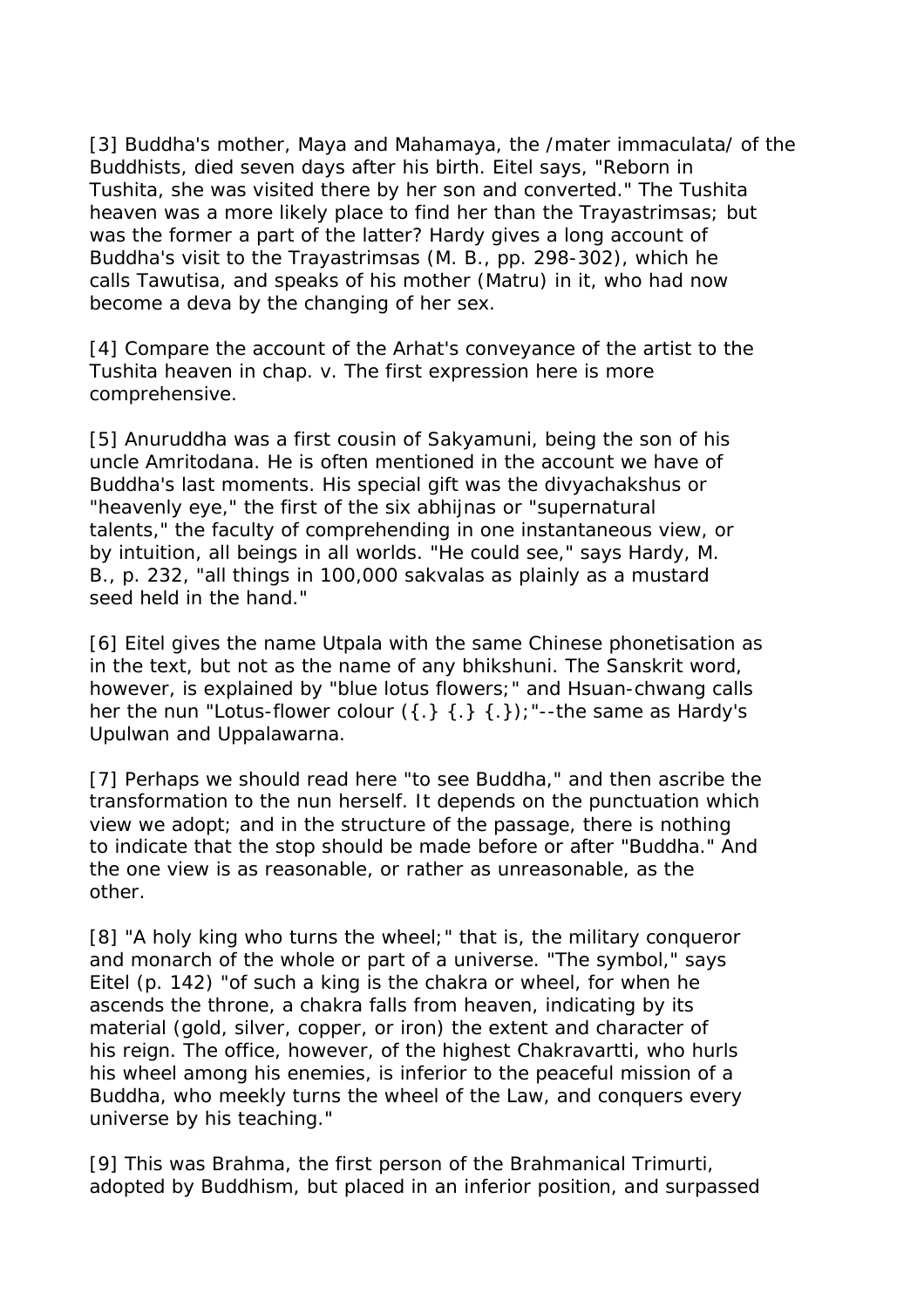by every Buddhist saint who attains to bodhi.

[10] A common name for the earth below, where, on digging, water is found.

[11] The height is given as thirty chow, the chow being the distance from the elbow to the finger-tip, which is variously estimated.

[12] A note of Mr. Beal says on this: -- "General Cunningham, who visited the spot (1862), found a pillar, evidently of the age of Asoka, with a well-carved elephant on the top, which, however, was minus trunk and tail. He supposes this to be the pillar seen by Fa-hien, who mistook the top of it for a lion. It is possible such a mistake may have been made, as in the account of one of the pillars at Sravasti, Fa-hien says an ox formed the capital, whilst Hsuan-chwang calls it an elephant (P. 19, Arch. Survey)."

[13] That is, in niches on the sides. The pillar or column must have been square.

[14] Equivalent to "all through."

[15] Has always been translated "heretical teachers;" but I eschew the terms /heresy/ and /heretical/. The parties would not be Buddhists of any creed or school, but Brahmans or of some other false doctrine, as Fa-hien deemed it. The Chinese term means "outside" or "foreign;"--in Pali, anna-titthiya, = "those belonging to another school."

[16] These three predecessors of Sakyamuni were the three Buddhas of the present or Maha-bhadra Kalpa, of which he was the fourth, and Maitreya is to be the fifth and last. They were: (1) Krakuchanda (Pali, Kakusanda), "he who readily solves all doubts;" a scion of the Kasyapa family. Human life reached in his time 40,000 years, and so many persons were converted by him. (2) Kanakamuni (Pali, Konagamana), "body radiant with the colour of pure gold;" of the same family. Human life reached in his time 30,000 years, and so many persons were converted by him. (3) Kasyapa (Pali, Kassapa), "swallower of light." Human life reached in his time 20,000 years, and so many persons were converted by him. See Eitel, under the several names; Hardy's M. B., pp. 95-97; and Davids' "Buddhist Birth Stories," p. 51.

[17] That is, walked in meditation. Such places are called Chankramana (Pali, Chankama); promenades or corridors connected with a monastery, made sometimes with costly stones, for the purpose of peripatetic meditation. The "sitting" would be not because of weariness or for rest, but for meditation. E. H., p. 144.

[18] The character in my Corean copy is {.}, which must be a mistake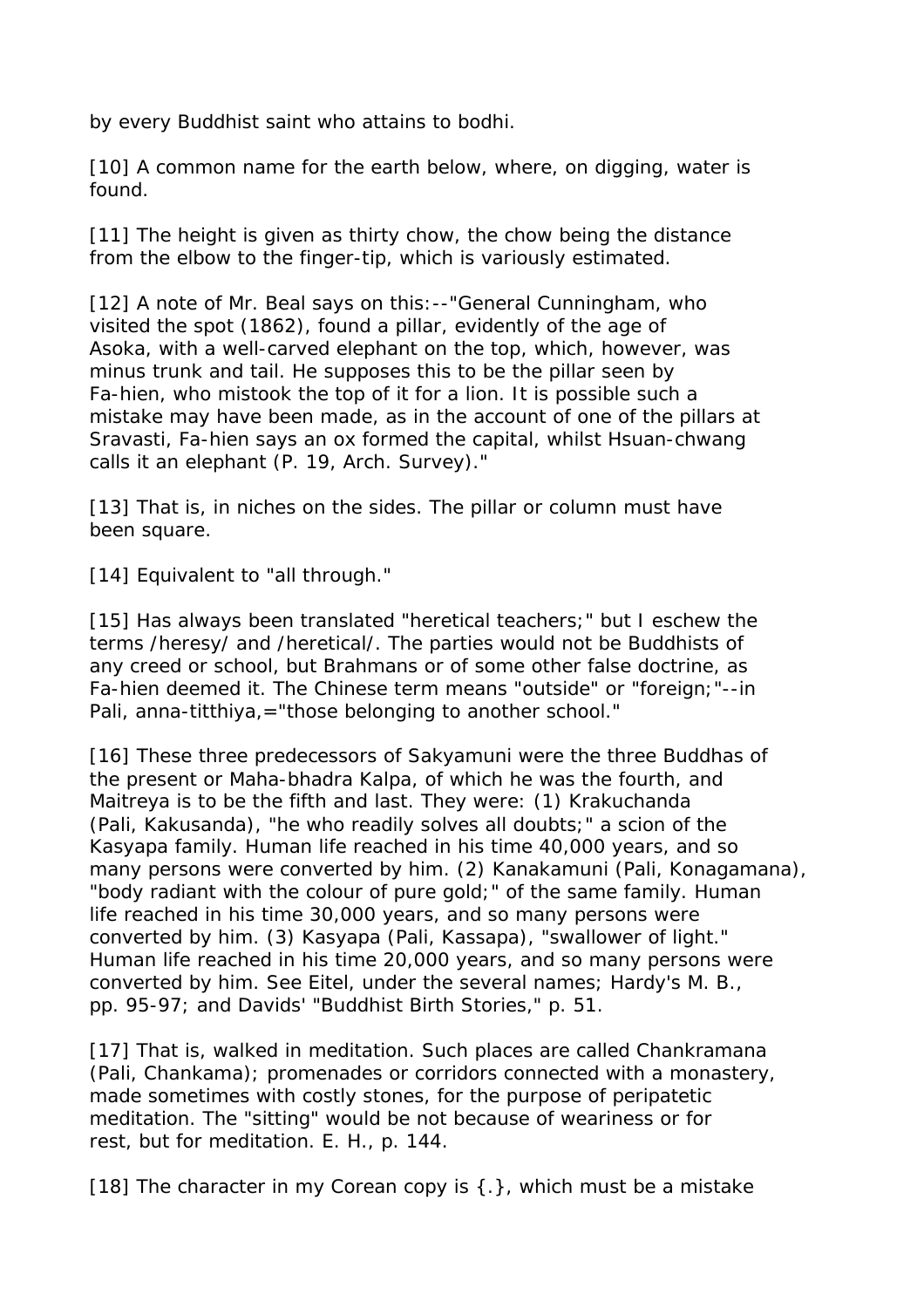for the {.} of the Chinese editions. Otherwise, the meaning would be "a small medusa."

[19] The reading here seems to me a great improvement on that of the Chinese editions, which means "Fire Limit." Buddha, it is said, {.} converted this demon, which Chinese character Beal rendered at first by "in one of his incarnations;" and in his revised version he has "himself." The difference between Fa-hien's usage of {.} and {.} throughout his narrative is quite marked. {.} always refers to the doings of Sakyamuni; {.}, "formerly," is often used of him and others in the sense of "in a former age or birth."

[20] See Hardy, M. B., p. 194:--"As a token of the giving over of the garden, the king poured water upon the hands of Buddha; and from this time it became one of the principal residences of the sage."

[21] This would seem to be absurd; but the writer evidently intended to convey the idea that there was something mysterious about the number of the topes.

[22] This seems to be the meaning. The bodies of the monks are all burned. Hardy's E. M., pp. 322-324.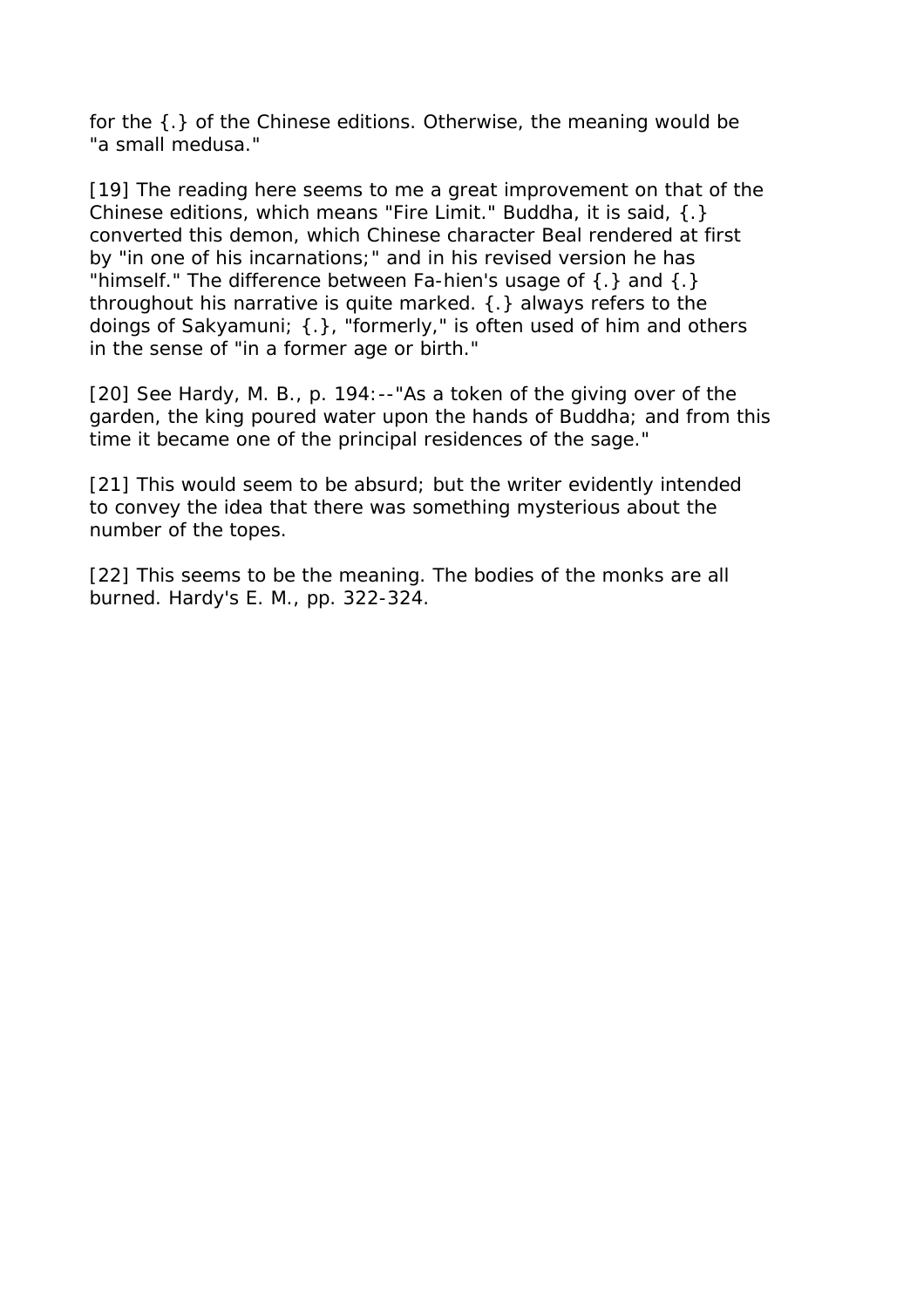# CHAPTER XVIII

## KANYAKUBJA, OR CANOUGE. BUDDHA'S PREACHING.

Fa-hien stayed at the Dragon vihara till after the summer retreat,[1] and then, travelling to the south-east for seven yojanas, he arrived at the city of Kanyakubja,[2] lying along the Ganges.[3] There are two monasteries in it, the inmates of which are students of the hinayana. At a distance from the city of six or seven le, on the west, on the northern bank of the Ganges, is a place where Buddha preached the Law to his disciples. It has been handed down that his subjects of discourse were such as "The bitterness and vanity (of life) as impermanent and uncertain," and that "The body is as a bubble or foam on the water." At this spot a tope was erected, and still exists.

Having crossed the Ganges, and gone south for three yojanas, (the travellers) arrived at a village named A-le,[4] containing places where Buddha preached the Law, where he sat, and where he walked, at all of which topes have been built.

### **NOTES**

[1] We are now, probably, in 405.

[2] Canouge, the latitude and longitude of which have been given in a previous note. The Sanskrit name means "the city of humpbacked maidens;" with reference to the legend of the hundred daughters of king Brahma-datta, who were made deformed by the curse of the rishi Maha-vriksha, whose overtures they had refused. E. H., p. 51.

[3] Ganga, explained by "Blessed water," and "Come from heaven to earth."

[4] This village (the Chinese editions read "forest") has hardly been clearly identified.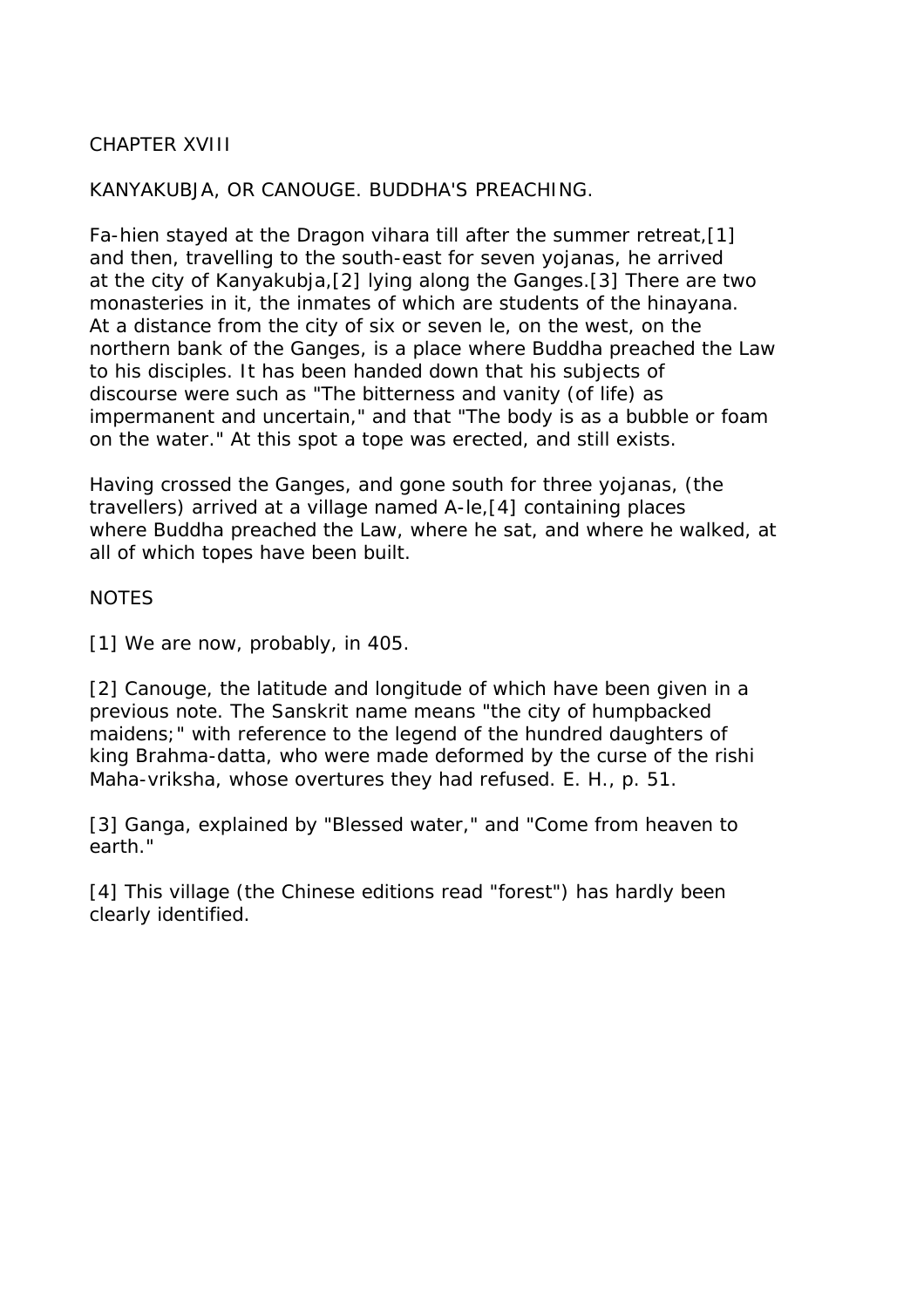# CHAPTER XIX

### SHA-CHE. LEGEND OF BUDDHA'S DANTA-KASHTHA.

Going on from this to the south-east for three yojanas, they came to the great kingdom of Sha-che.[1] As you go out of the city of Sha-che by the southern gate, on the east of the road (is the place) where Buddha, after he had chewed his willow branch,[2] stuck it in the ground, when it forthwith grew up seven cubits, (at which height it remained) neither increasing nor diminishing. The Brahmans with their contrary doctrines[3] became angry and jealous. Sometimes they cut the tree down, sometimes they plucked it up, and cast it to a distance, but it grew again on the same spot as at first. Here also is the place where the four Buddhas walked and sat, and at which a tope was built that is still existing.

#### **NOTES**

[1] Sha-che should probably be Sha-khe, making Cunningham's identification of the name with the present Saket still more likely. The change of {.} into {.} is slight; and, indeed, the Khang-hsi dictionary thinks the two characters should be but one and the same.

[2] This was, no doubt, what was called the danta-kashtha, or "dental" wood," mostly a bit of the /ficus Indicus/ or banyan tree, which the monk chews every morning to cleanse his teeth, and for the purpose of health generally. The Chinese, not having the banyan, have used, or at least Fa-hien used, Yang ({.}, the general name for the willow) instead of it.

[3] Are two classes of opponents, or only one, intended here, so that we should read "all the unbelievers and Brahmans," or "heretics and Brahmans?" I think the Brahmans were also "the unbelievers" and "heretics," having  $\{\cdot\}$   $\{\cdot\}$ , views and ways outside of, and opposed to, Buddha's.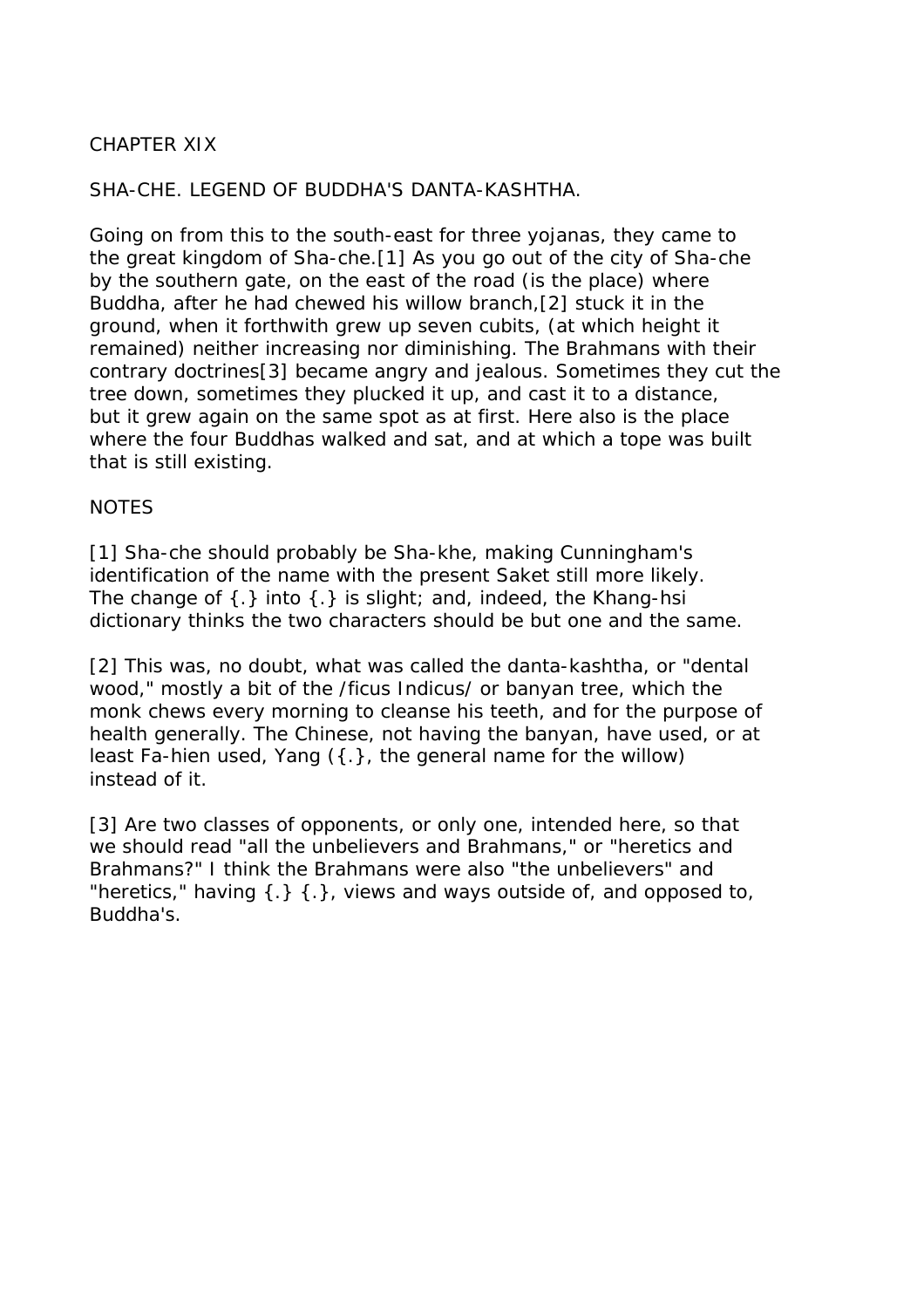#### CHAPTER XX

KOSALA AND SRAVASTI. THE JETAVANA VIHARA AND OTHER MEMORIALS AND LEGENDS OF BUDDHA. SYMPATHY OF THE MONKS WITH THE PILGRIMS.

Going on from this to the south, for eight yojanas, (the travellers) came to the city of Sravasti[1] in the kingdom of Kosala,[2] in which the inhabitants were few and far between, amounting in all (only) to a few more than two hundred families; the city where king Prasenajit[3] ruled, and the place of the old vihara of Maha-prajapti;[4] of the well and walls of (the house of) the (Vaisya) head Sudatta;[5] and where the Angulimalya[6] became an Arhat, and his body was (afterwards) burned on his attaining to pari-nirvana. At all these places topes were subsequently erected, which are still existing in the city. The Brahmans, with their contrary doctrine, became full of hatred and envy in their hearts, and wished to destroy them, but there came from the heavens such a storm of crashing thunder and flashing lightning that they were not able in the end to effect their purpose.

As you go out from the city by the south gate, and 1,200 paces from it, the (Vaisya) head Sudatta built a vihara, facing the south; and when the door was open, on each side of it there was a stone pillar, with the figure of a wheel on the top of that on the left, and the figure of an ox on the top of that on the right. On the left and right of the building the ponds of water clear and pure, the thickets of trees always luxuriant, and the numerous flowers of various hues, constituted a lovely scene, the whole forming what is called the Jetavana vihara.[7]

When Buddha went up to the Trayastrimsas heaven,[8] and preached the Law for the benefit of his mother, (after he had been absent for) ninety days, Prasenajit, longing to see him, caused an image of him to be carved in Gosirsha Chandana wood,[9] and put in the place where he usually sat. When Buddha on his return entered the vihara, Buddha said to it, "Return to your seat. After I have attained to pari-nirvana, you will serve as a pattern to the four classes of my disciples,"[10] and on this the image returned to its seat. This was the very first of all the images (of Buddha), and that which men subsequently copied. Buddha then removed, and dwelt in a small vihara on the south side (of the other), a different place from that containing the image, and twenty paces distant from it.

The Jetavana vihara was originally of seven storeys. The kings and people of the countries around vied with one another in their offerings, hanging up about it silken streamers and canopies, scattering flowers, burning incense, and lighting lamps, so as to make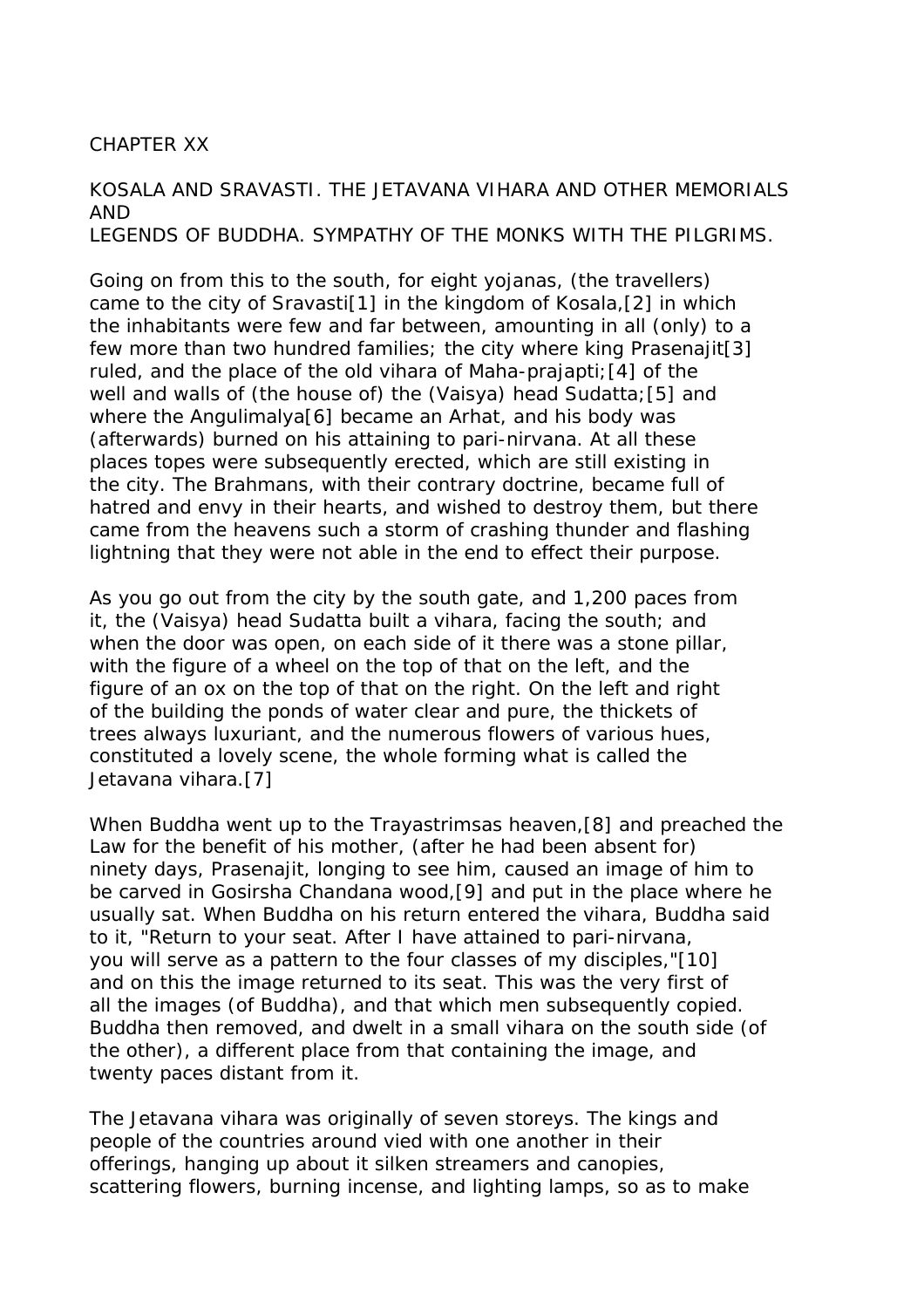the night as bright as the day. This they did day after day without ceasing. (It happened that) a rat, carrying in its mouth the wick of a lamp, set one of the streamers or canopies on fire, which caught the vihara, and the seven storeys were all consumed. The kings, with their officers and people, were all very sad and distressed, supposing that the sandal-wood image had been burned; but lo! after four or five days, when the door of a small vihara on the east was opened, there was immediately seen the original image. They were all greatly rejoiced, and co-operated in restoring the vihara. When they had succeeded in completing two storeys, they removed the image back to its former place.

When Fa-hien and Tao-ching first arrived at the Jetavana monastery, and thought how the World-honoured one had formerly resided there for twenty-five years, painful reflections arose in their minds. Born in a border-land, along with their like-minded friends, they had travelled through so many kingdoms; some of those friends had returned (to their own land), and some had (died), proving the impermanence and uncertainty of life; and to-day they saw the place where Buddha had lived now unoccupied by him. They were melancholy through their pain of heart, and the crowd of monks came out, and asked them from what kingdom they were come. "We are come," they replied, "from the land of Han." "Strange," said the monks with a sigh, "that men of a border country should be able to come here in search of our Law!" Then they said to one another, "During all the time that we, preceptors and monks,[11] have succeeded to one another, we have never seen men of Han, followers of our system, arrive here."

Four le to the north-west of the vihara there is a grove called "The Getting of Eyes." Formerly there were five hundred blind men, who lived here in order that they might be near the vihara.[12] Buddha preached his Law to them, and they all got back their eyesight. Full of joy, they stuck their staves in the earth, and with their heads and faces on the ground, did reverence. The staves immediately began to grow, and they grew to be great. People made much of them, and no one dared to cut them down, so that they came to form a grove. It was in this way that it got its name, and most of the Jetavana monks, after they had taken their midday meal, went to the grove, and sat there in meditation.

Six or seven le north-east from the Jetavana, mother Vaisakha[13] built another vihara, to which she invited Buddha and his monks, and which is still existing.

To each of the great residences for monks at the Jetavana vihara there were two gates, one facing the east and the other facing the north. The park (containing the whole) was the space of ground which the (Vaisya) head Sudatta purchased by covering it with gold coins. The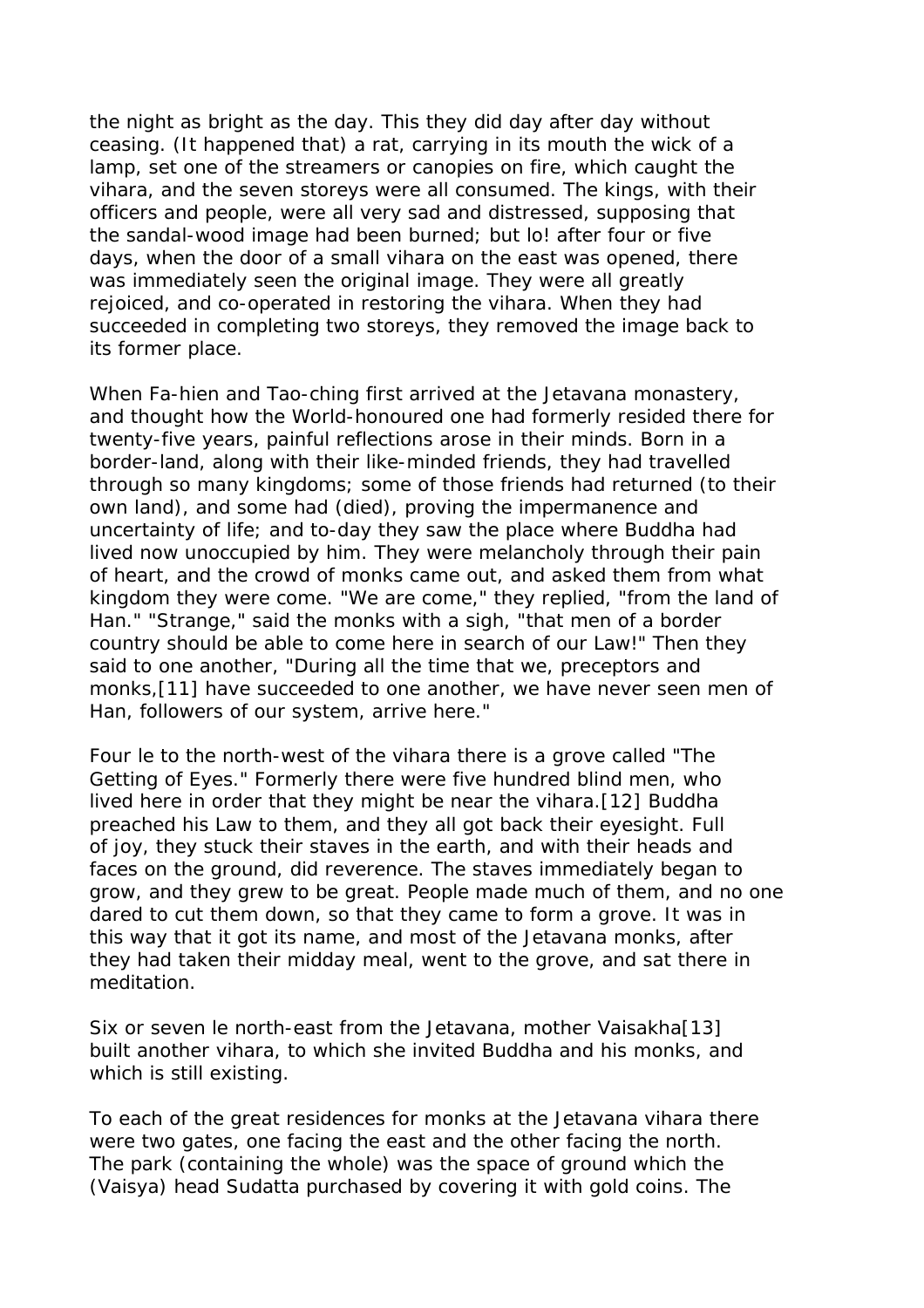vihara was exactly in the centre. Here Buddha lived for a longer time than at any other place, preaching his Law and converting men. At the places where he walked and sat they also (subsequently) reared topes, each having its particular name; and here was the place where Sundari[14] murdered a person and then falsely charged Buddha (with the crime). Outside the east gate of the Jetavana, at a distance of seventy paces to the north, on the west of the road, Buddha held a discussion with the (advocates of the) ninety-six schemes of erroneous doctrine, when the king and his great officers, the householders, and people were all assembled in crowds to hear it. Then a woman belonging to one of the erroneous systems, by name Chanchamana,[15] prompted by the envious hatred in her heart, and having put on (extra) clothes in front of her person, so as to give her the appearance of being with child, falsely accused Buddha before all the assembly of having acted unlawfully (towards her). On this, Sakra, Ruler of Devas, changed himself and some devas into white mice, which bit through the strings about her waist; and when this was done, the (extra) clothes which she wore dropt down on the ground. The earth at the same time was rent, and she went (down) alive into hell.[16] (This) also is the place where Devadatta,[17] trying with empoisoned claws to injure Buddha, went down alive into hell. Men subsequently set up marks to distinguish where both these events took place.

Further, at the place where the discussion took place, they reared a vihara rather more than sixty cubits high, having in it an image of Buddha in a sitting posture. On the east of the road there was a devalaya[18] of (one of) the contrary systems, called "The Shadow Covered," right opposite the vihara on the place of discussion, with (only) the road between them, and also rather more than sixty cubits high. The reason why it was called "The Shadow Covered" was this:-- When the sun was in the west, the shadow of the vihara of the Worldhonoured one fell on the devalaya of a contrary system; but when the sun was in the east, the shadow of that devalaya was diverted to the north, and never fell on the vihara of Buddha. The mal-believers regularly employed men to watch their devalaya, to sweep and water (all about it), to burn incense, light the lamps, and present offerings; but in the morning the lamps were found to have been suddenly removed, and in the vihara of Buddha. The Brahmans were indignant, and said, "Those Sramanas take out lamps and use them for their own service of Buddha, but we will not stop our service for you!"[19] On that night the Brahmans themselves kept watch, when they saw the deva spirits which they served take the lamps and go three times round the vihara of Buddha and present offerings. After this ministration to Buddha they suddenly disappeared. The Brahmans thereupon knowing how great was the spiritual power of Buddha, forthwith left their families, and became monks.[20] It has been handed down, that, near the time when these things occurred, around the Jetavana vihara there were ninety-eight monasteries, in all of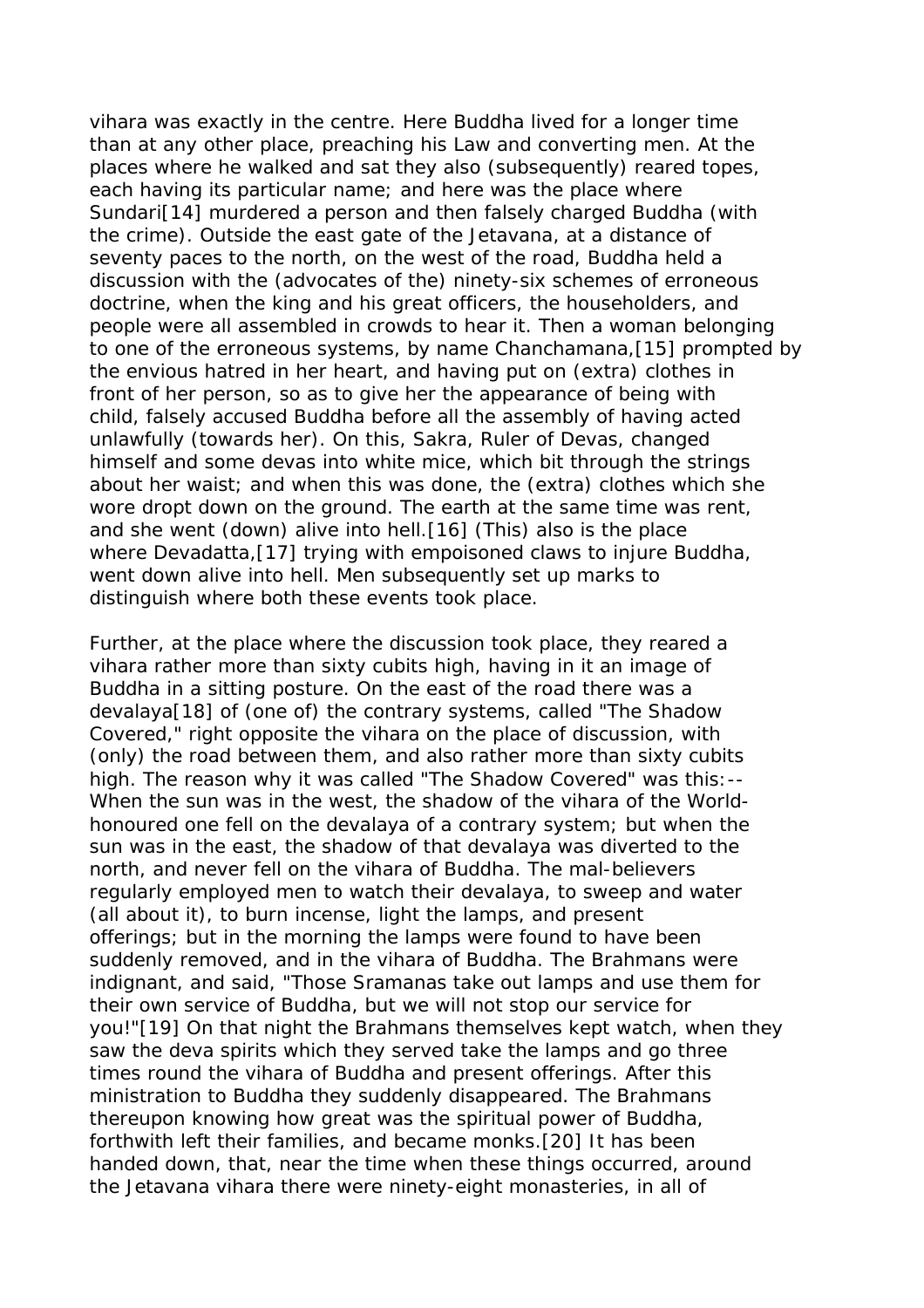which there were monks residing, excepting only in one place which was vacant. In this Middle Kingdom[21] there are ninety-six[21] sorts of views, erroneous and different from our system, all of which recognise this world and the future world[22] (and the connexion between them). Each had its multitude of followers, and they all beg their food: only they do not carry the alms-bowl. They also, moreover, seek (to acquire) the blessing (of good deeds) on unfrequented ways, setting up on the road-side houses of charity, where rooms, couches, beds, and food and drink are supplied to travellers, and also to monks, coming and going as guests, the only difference being in the time (for which those parties remain).

There are also companies of the followers of Devadatta still existing. They regularly make offerings to the three previous Buddhas, but not to Sakyamuni Buddha.

Four le south-east from the city of Sravasti, a tope has been erected at the place where the World-honoured one encountered king Virudhaha,[23] when he wished to attack the kingdom of Shay-e,[23] and took his stand before him at the side of the road.[24]

### **NOTES**

[1] In Singhalese, Sewet; here evidently the capital of Kosala. It is placed by Cunningham (Archaeological Survey) on the south bank of the Rapti, about fifty-eight miles north of Ayodya or Oude. There are still the ruins of a great town, the name being Sahet Mahat. It was in this town, or in its neighbourhood, that Sakyamuni spent many years of his life after he became Buddha.

[2] There were two Indian kingdoms of this name, a southern and a northern. This was the northern, a part of the present Oudh.

[3] In Singhalese, Pase-nadi, meaning "leader of the victorious army." He was one of the earliest converts and chief patrons of Sakyamuni. Eitel calls him (p. 95) one of the originators of Buddhist idolatory, because of the statue which is mentioned in this chapter. See Hardy's M. B., pp. 283, 284, et al.

[4] Explained by "Path of Love," and "Lord of Life." Prajapati was aunt and nurse of Sakyamuni, the first woman admitted to the monkhood, and the first superior of the first Buddhistic convent. She is yet to become a Buddha.

[5] Sudatta, meaning "almsgiver," was the original name of Anathapindika (or Pindada), a wealthy householder, or Vaisya head, of Sravasti, famous for his liberality (Hardy, Anepidu). Of his old house, only the well and walls remained at the time of Fa-hien's visit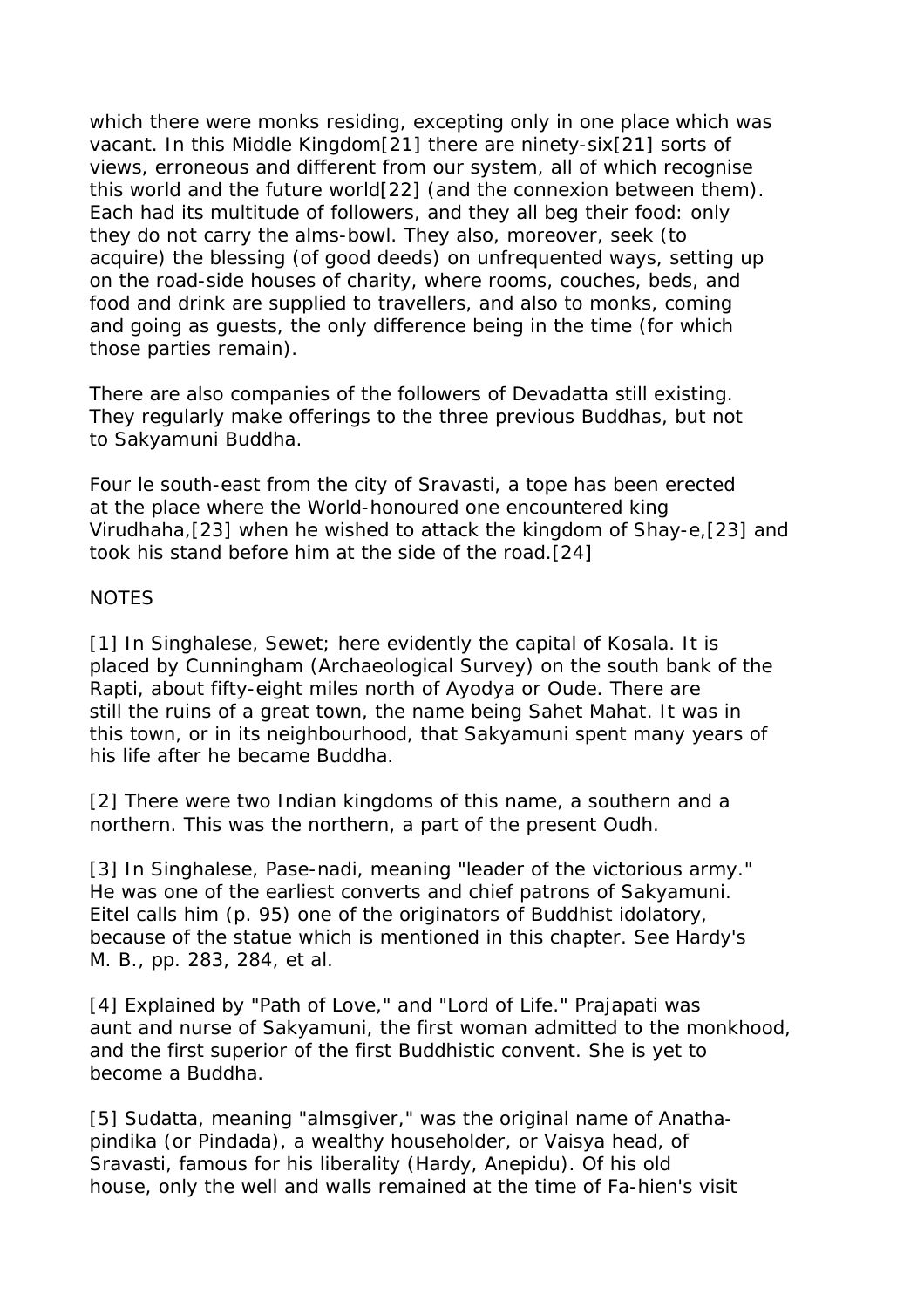to Sravasti.

[6] The Angulimalya were a sect or set of Sivaitic fanatics, who made assassination a religious act. The one of them here mentioned had joined them by the force of circumstances. Being converted by Buddha, he became a monk; but when it is said in the text that he "got the Tao," or doctrine, I think that expression implies more than his conversion, and is equivalent to his becoming an Arhat. His name in Pali is Angulimala. That he did become an Arhat is clear from his autobiographical poem in the "Songs of the Theras."

[7] Eitel (p. 37) says: --"A noted vihara in the suburbs of Sravasti, erected in a park which Anatha-pindika bought of prince Jeta, the son of Prasenajit. Sakyamuni made this place his favourite residence for many years. Most of the Sutras (authentic and supposititious) date from this spot."

[8] See chapter xvii.

[9] See chapter xiii.

[10] Arya, meaning "honourable," "venerable," is a title given only to those who have mastered the four spiritual truths:--(1) that "misery" is a necessary condition of all sentient existence; this is duhkha: (2) that the "accumulation" of misery is caused by the passions; this is samudaya: (3) that the "extinction" of passion is possible; this is nirodha: and (4) that the "path" leads to the extinction of passion; which is marga. According to their attainment of these truths, the Aryas, or followers of Buddha, are distinguished into four classes,-- Srotapannas, Sakridagamins, Anagamins, and Arhats. E. H., p. 14.

[11] This is the first time that Fa-hien employs the name Ho-shang  $\{\cdot\}$ {.}, which is now popularly used in China for all Buddhist monks without distinction of rank or office. It is the representative of the Sanskrit term Upadhyaya, "explained," says Eitel (p. 155) by "a self-taught teacher," or by "he who knows what is sinful and what is not sinful," with the note, "In India the vernacular of this term is  $\{\cdot\}$   $\{\cdot\}$  (? munshee [? Bronze]); in Kustana and Kashgar they say  $\{\cdot\}$ {.} (hwa-shay); and from the latter term are derived the Chinese synonyms,  $\{.\}$   $\{.\}$  (ho-shay) and  $\{.\}$   $\{.\}$  (ho-shang)." The Indian term was originally a designation for those who teach only a part of the Vedas, the Vedangas. Adopted by Buddhists of Central Asia, it was made to signify the priests of the older ritual, in distinction from the Lamas. In China it has been used first as a synonym for  $\{.\}$   $\{.\}$ , monks engaged in popular teaching (teachers of the Law), in distinction from  $\{\cdot\}$   $\{\cdot\}$ , disciplinists, and  $\{\cdot\}$   $\{\cdot\}$ , contemplative philosophers (meditationists); then it was used to designate the abbots of monasteries. But it is now popularly applied to all Buddhist monks. In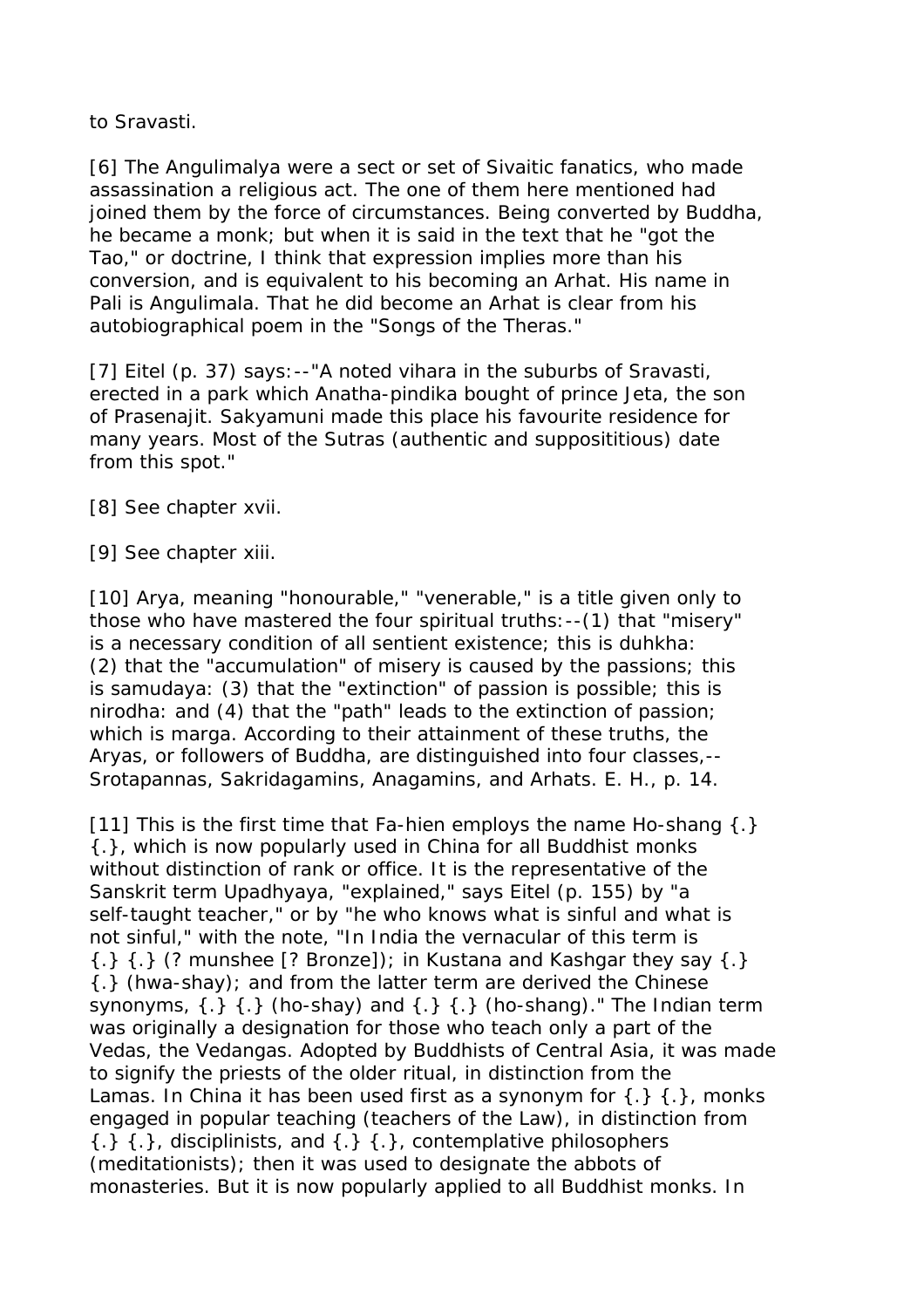the text there seems to be implied some distinction between the "teachers" and the "ho-shang;"--probably, the Pali Akariya and Upagghaya; see Sacred Books of the East, vol. xiii, Vinaya Texts, pp. 178, 179.

[12] It might be added, "as depending on it," in order to bring out the full meaning of the {.} in the text. If I recollect aright, the help of the police had to be called in at Hong Kong in its early years, to keep the approaches to the Cathedral free from the number of beggars, who squatted down there during service, hoping that the hearers would come out with softened hearts, and disposed to be charitable. I found the popular tutelary temples in Peking and other places, and the path up Mount T'ai in Shan-lung similarly frequented.

[13] The wife of Anatha-pindika, and who became "mother superior" of many nunneries. See her history in M. B., pp. 220-227. I am surprised it does not end with the statement that she is to become a Buddha.

[14] See E. H., p. 136. Hsuan-chwang does not give the name of this murderer; see in Julien's "Vie et Voyages de Hiouen-thsang," p. 125,-- "a heretical Brahman killed a woman and calumniated Buddha." See also the fuller account in Beal's "Records of Western Countries," pp. 7, 8, where the murder is committed by several Brahmacharins. In this passage Beal makes Sundari to be the name of the murdered person (a harlot). But the text cannot be so construed.

[15] Eitel (p. 144) calls her Chancha; in Singhalese, Chinchi. See the story about her, M. B., pp. 275-277.

[16] "Earth's prison," or "one of Earth's prisons." It was the Avichi naraka to which she went, the last of the eight hot prisons, where the culprits die, and are born again in uninterrupted succession (such being the meaning of Avichi), though not without hope of final redemption. E. H. p. 21.

[17] Devadatta was brother of Ananda, and a near relative therefore of Sakyamuni. He was the deadly enemy, however, of the latter. He had become so in an earlier state of existence, and the hatred continued in every successive birth, through which they reappeared in the world. See the accounts of him, and of his various devices against Buddha, and his own destruction at the last, in M. B., pp. 315-321, 326-330; and still better, in the Sacred Books of the East, vol. xx, Vinaya Texts, pp. 233-265. For the particular attempt referred to in the text, see "The Life of the Buddha," p. 107. When he was engulphed, and the flames were around him, he cried out to Buddha to save him, and we are told that he is expected yet to appear as a Buddha under the name of Devaraja, in a universe called Deva-soppana. E. H., p. 39.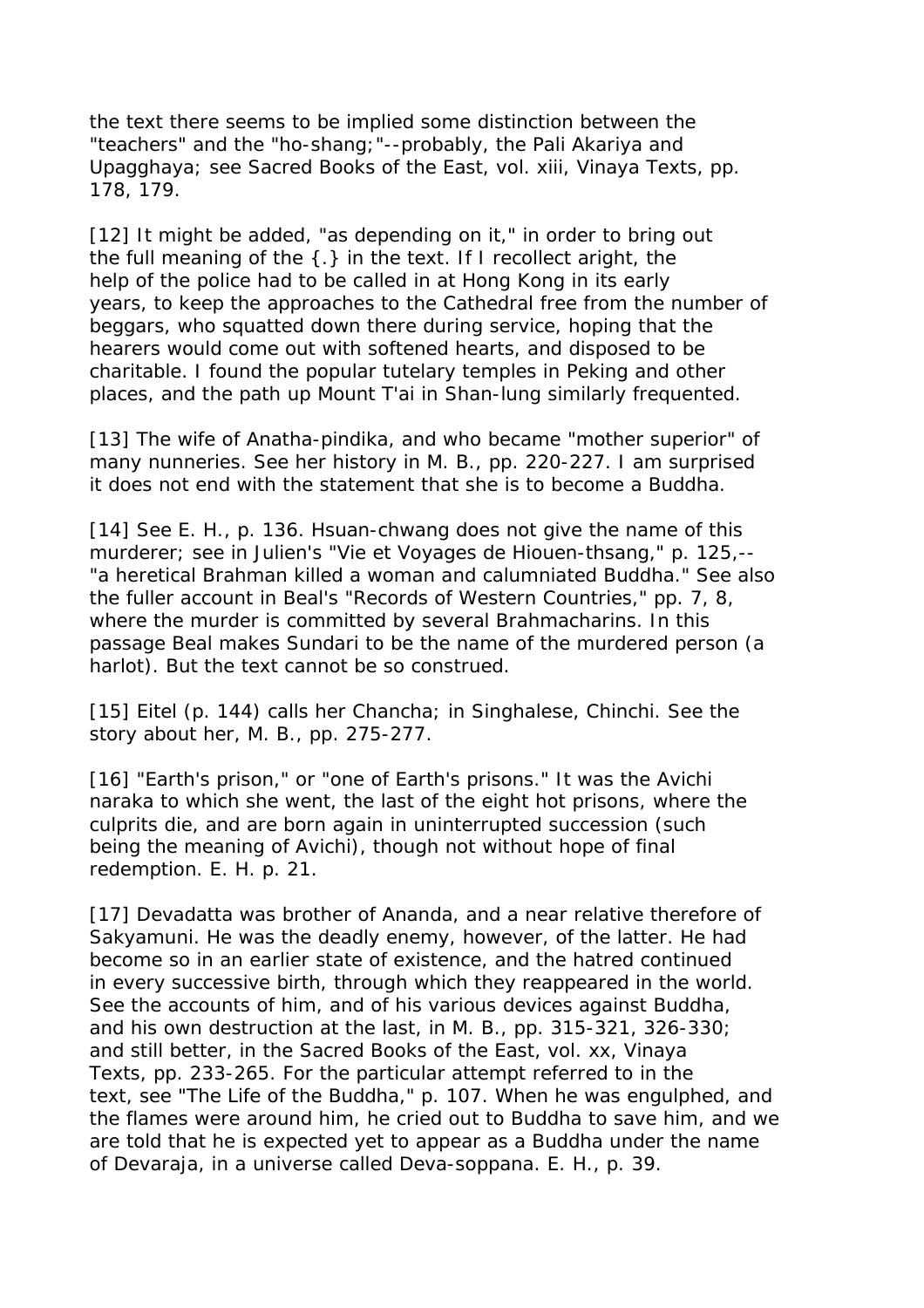[18] "A devalaya  $({.} }$   $({.} }$  or  ${.}$   $({.} }$   $({.} })$ , a place in which a deva is worshipped,--a general name for all Brahmanical temples" (Eitel, p. 30). We read in the Khang-hsi dictionary under {.}, that when Kasyapa Matanga came to the Western Regions, with his Classics or Sutras, he was lodged in the Court of State-Ceremonial, and that afterwards there was built for him "The Court of the White-horse"  $({.} 3,{.} 3,{.} 1)$ , and in consequence the name of Sze {.} came to be given to all Buddhistic temples. Fa-hien, however, applies this term only to Brahmanical temples.

[19] Their speech was somewhat unconnected, but natural enough in the circumstances. Compare the whole account with the narrative in I Samuel v. about the Ark and Dagon, that "twice-battered god of Palestine."

[20] "Entered the doctrine or path." Three stages in the Buddhistic life are indicated by Fa-hien:--"entering it," as here, by becoming monks  $({.} {.} {.} )$ ; "getting it," by becoming Arhats  $({.} {.} {.} {.} )$ ; and "completing it," by becoming Buddha  $({.}~;~;~).$ 

[21] It is not quite clear whether the author had in mind here Central India as a whole, which I think he had, or only Kosala, the part of it where he then was. In the older teaching, there were only thirty-two sects, but there may have been three subdivisions of each. See Rhys Davids' "Buddhism," pp. 98, 99.

[22] This mention of "the future world" is an important difference between the Corean and Chinese texts. The want of it in the latter has been a stumbling-block in the way of all previous translators. Remusat says in a note that "the heretics limited themselves to speak of the duties of man in his actual life without connecting it by the notion that the metempsychosis with the anterior periods of existence through which he had passed." But this is just the opposite of what Fa-hien's meaning was, according to our Corean text. The notion of "the metempsychosis" was just that in which all the ninety-six erroneous systems agreed among themselves and with Buddhism. If he had wished to say what the French sinologue thinks he does say, moreover, he would probably have written  $\{.\}$   $\{.\}$   $\{.\}$   $\{.\}$   $\{.\}$ . Let me add, however, that the connexion which Buddhism holds between the past world (including the present) and the future is not that of a metempsychosis, or transmigration of souls, for it does not appear to admit any separate existence of the soul. Adhering to its own phraseology of "the wheel," I would call its doctrine that of "The Transrotation of Births." See Rhys Davids' third Hibbert Lecture.

[23] Or, more according to the phonetisation of the text, Vaidurya. He was king of Kosala, the son and successor of Prasenajit, and the destroyer of Kapilavastu, the city of the Sakya family. His hostility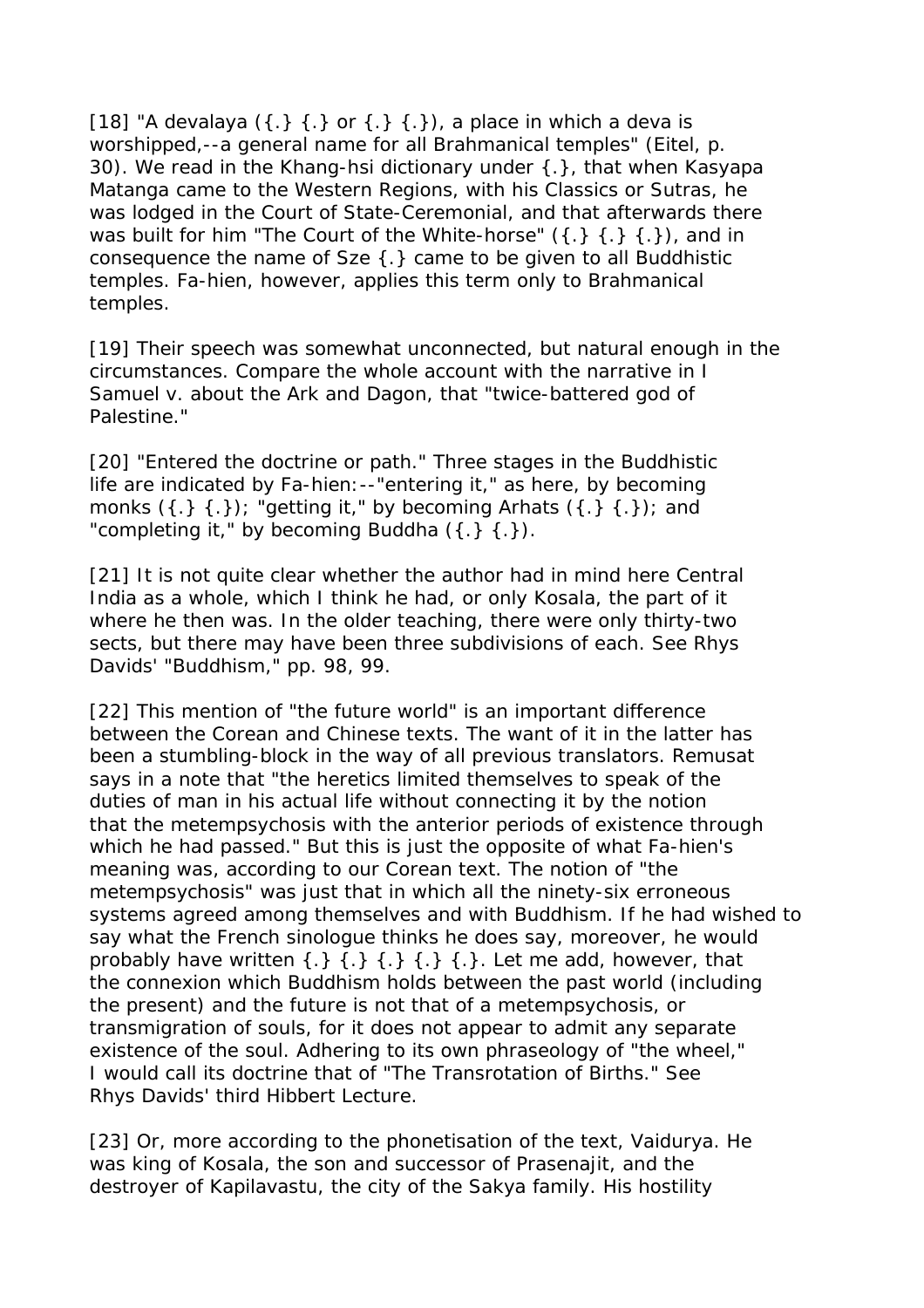to the Sakyas is sufficiently established, and it may be considered as certain that the name Shay-e, which, according to Julien's "Methode," p. 89, may be read Chia-e, is the same as Kia-e  $({.}~;~;~;~).$  one of the phonetisations of Kapilavastu, as given by Eitel.

[24] This would be the interview in the "Life of the Buddha" in Trubner's Oriental Series, p. 116, when Virudhaha on his march found Buddha under an old sakotato tree. It afforded him no shade; but he told the king that the thought of the danger of "his relatives and kindred made it shady." The king was moved to sympathy for the time, and went back to Sravasti; but the destruction of Kapilavastu was only postponed for a short space, and Buddha himself acknowledged it to be inevitable in the connexion of cause and effect.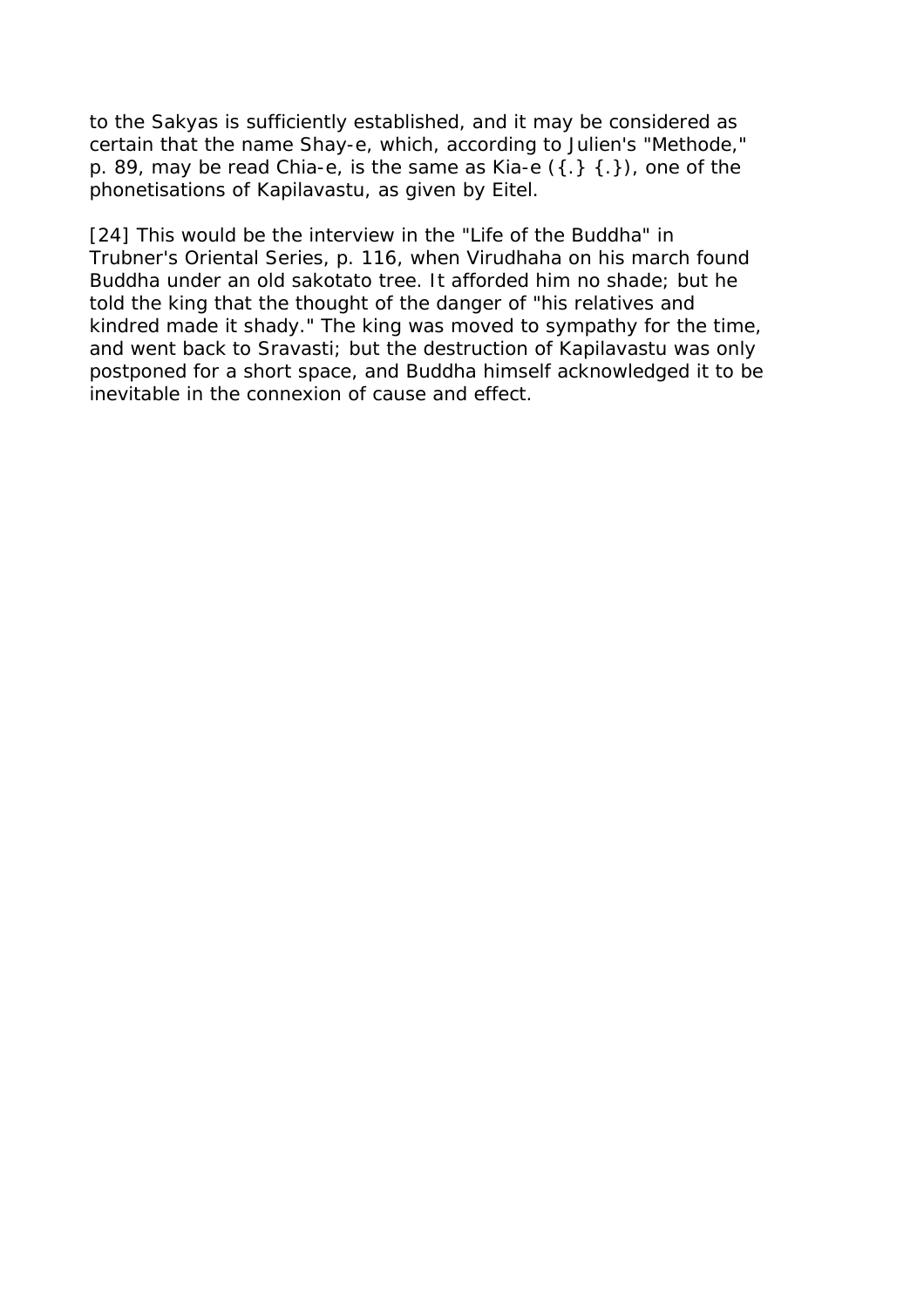# CHAPTER XXI

## THE THREE PREDECESSORS OF SAKYAMUNI IN THE BUDDHASHIP.

Fifty le to the west of the city bring (the traveller) to a town named Too-wei,[1] the birthplace of Kasyapa Buddha.[1] At the place where he and his father met,[2] and at that where he attained to pari-nirvana, topes were erected. Over the entire relic of the whole body of him, the Kasyapa Tathagata,[3] a great tope was also erected.

Going on south-east from the city of Sravasti for twelve yojanas, (the travellers) came to a town named Na-pei-kea,[4] the birthplace of Krakuchanda Buddha. At the place where he and his father met, and at that where he attained to pari-nirvana, topes were erected. Going north from here less than a yojana, they came to a town which had been the birthplace of Kanakamuni Buddha. At the place where he and his father met, and where he attained to pari-nirvana, topes were erected.

## **NOTES**

[1] Identified, as Beal says, by Cunningham with Tadwa, a village nine miles to the west of Sahara-mahat. The birthplace of Kasyapa Buddha is generally thought to have been Benares. According to a calculation of Remusat, from his birth to A.D. 1832 there were 1,992,859 years!

[2] It seems to be necessary to have a meeting between every Buddha and his father. One at least is ascribed to Sakyamuni and his father (real or supposed) Suddhodana.

[3] This is the highest epithet given to every supreme Buddha; in Chinese {.} {.}, meaning, as Eitel, p. 147 says, "/Sic profectus sum/." It is equivalent to "Rightful Buddha, the true successor in the Supreme Buddha Line." Hardy concludes his account of the Kasyapa Buddha (M. B., p. 97) with the following sentence:--"After his body was burnt, the bones still remained in their usual position, presenting the appearance of a perfect skeleton; and the whole of the inhabitants of Jambudvipa, assembling together, erected a dagoba over his relics one yojana in height!"

[4] Na-pei-kea or Nabhiga is not mentioned elsewhere. Eitel says this Buddha was born at the city of Gan-ho  $({.} \} {.} \} {.})$  and Hardy gives his birthplace as Mekhala. It may be possible, by means of Sanskrit, to reconcile these statements.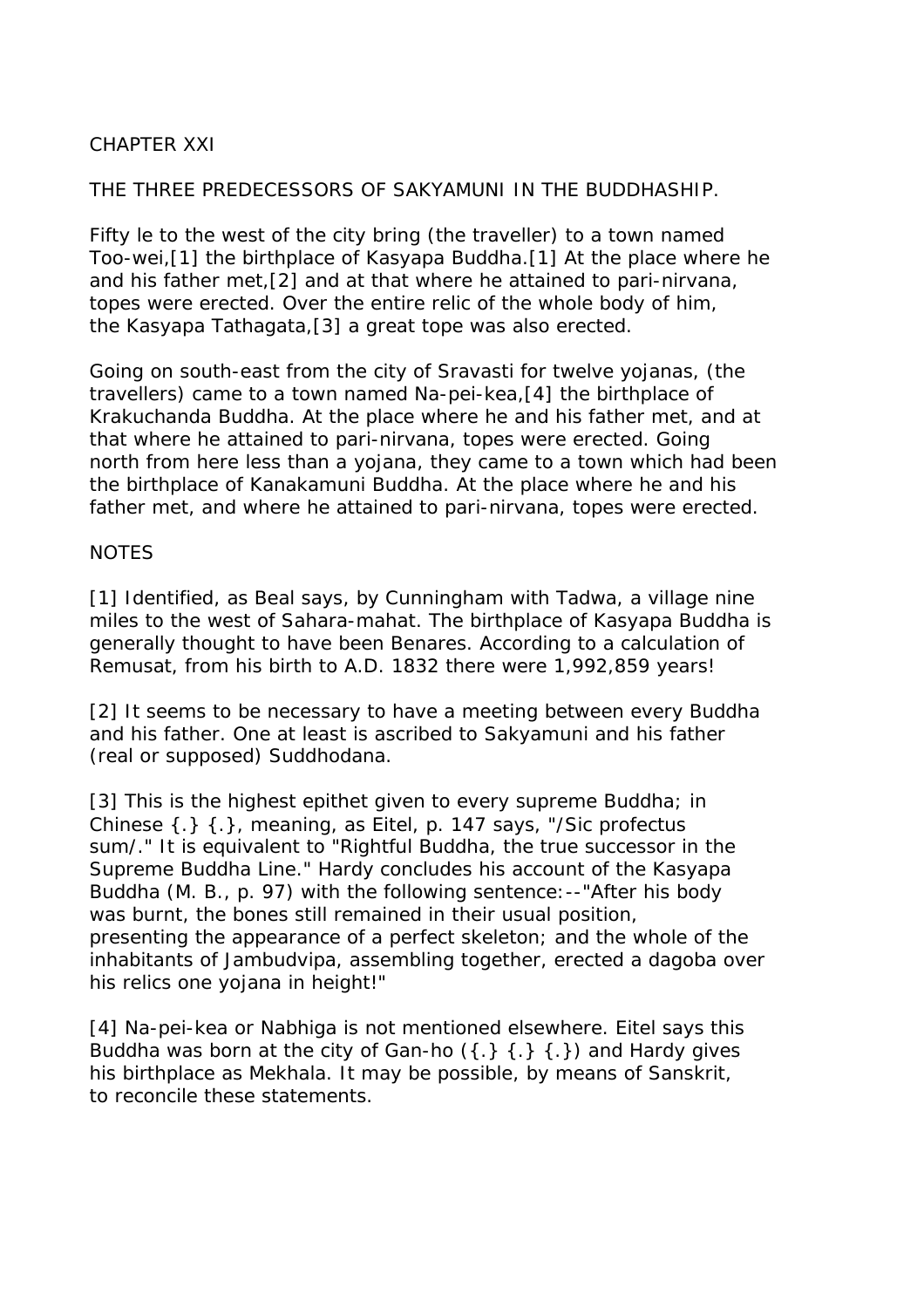# CHAPTER XXII

# KAPILAVASTU. ITS DESOLATION. LEGENDS OF BUDDHA'S BIRTH, AND OTHER INCIDENTS IN CONNEXION WITH IT.

Less than a yojana to the east from this brought them to the city of Kapilavastu;[1] but in it there was neither king nor people. All was mound and desolation. Of inhabitants there were only some monks and a score or two of families of the common people. At the spot where stood the old palace of king Suddhodana[2] there have been made images of the prince (his eldest son) and his mother;[3] and at the places where that son appeared mounted on a white elephant when he entered his mother's womb,[4] and where he turned his carriage round on seeing the sick man after he had gone out of the city by the eastern gate,[5] topes have been erected. The places (were also pointed out)[6] where (the rishi) A-e[7] inspected the marks (of Buddhaship on the body) of the heir-apparent (when an infant); where, when he was in company with Nanda and others, on the elephant being struck down and drawn to one side, he tossed it away;[8] where he shot an arrow to the south-east, and it went a distance of thirty le, then entering the ground and making a spring to come forth, which men subsequently fashioned into a well from which travellers might drink;[9] where, after he had attained to Wisdom, Buddha returned and saw the king, his father;[10] where five hundred Sakyas quitted their families and did reverence to Upali[11] while the earth shook and moved in six different ways; where Buddha preached his Law to the devas, and the four deva kings and others kept the four doors (of the hall), so that (even) the king, his father, could not enter;[12] where Buddha sat under a nyagrodha tree, which is still standing,[13] with his face to the east, and (his aunt) Maja-prajapati presented him with a Sanghali;[14] and (where) king Vaidurya slew the seed of Sakya, and they all in dying became Srotapannas.[15] A tope was erected at this last place, which is still existing.

Several le north-east from the city was the king's field, where the heir-apparent sat under a tree, and looked at the ploughers.[16]

Fifty le east from the city was a garden, named Lumbini,[17] where the queen entered the pond and bathed. Having come forth from the pond on the northern bank, after (walking) twenty paces, she lifted up her hand, laid hold of a branch of a tree, and, with her face to the east, gave birth to the heir-apparent.[18] When he fell to the ground, he (immediately) walked seven paces. Two dragon-kings (appeared) and washed his body. At the place where they did so, there was immediately formed a well, and from it, as well as from the above pond, where (the queen) bathed,[19] the monks (even) now constantly take the water, and drink it.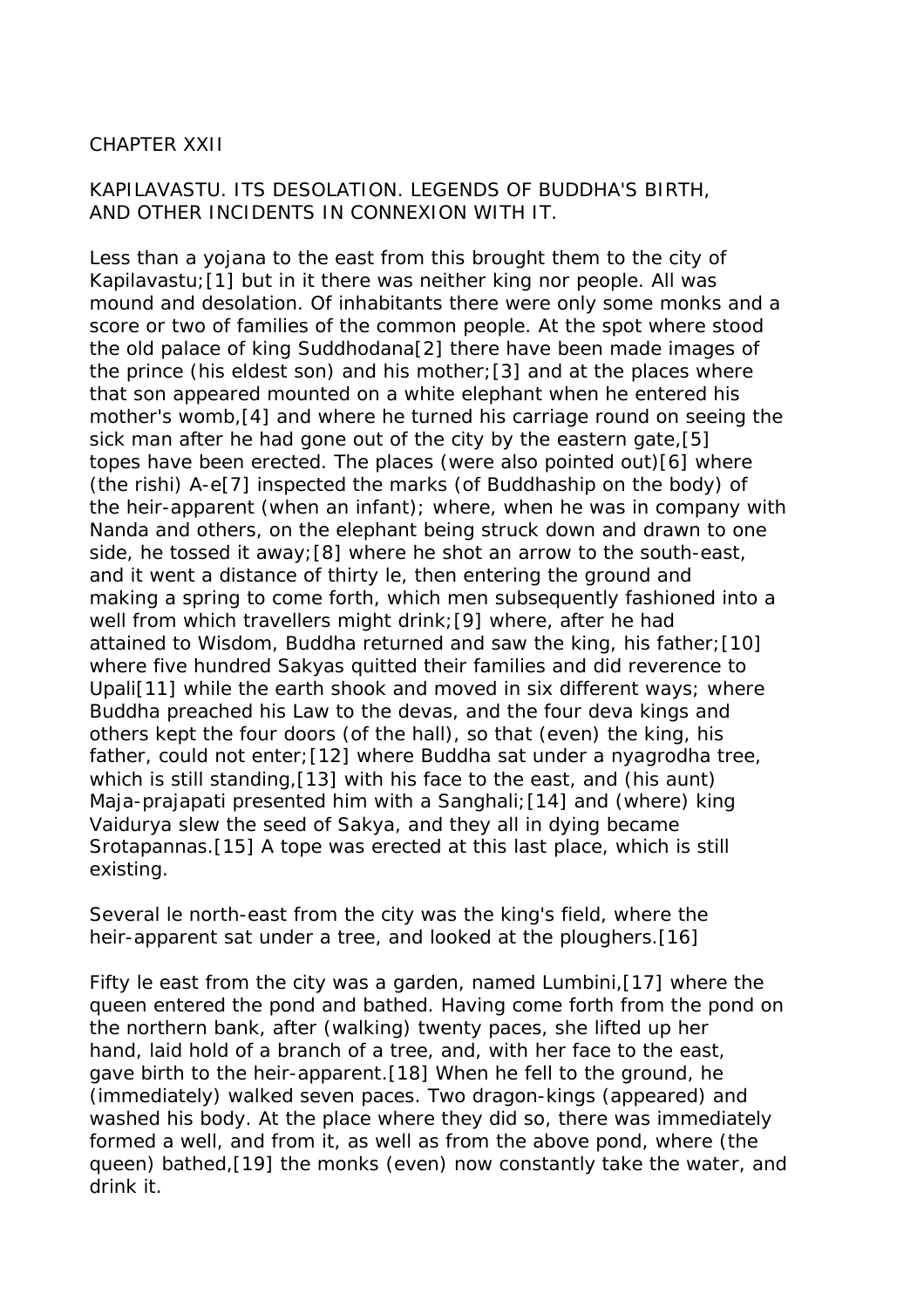There are four places of regular and fixed occurrence (in the history of) all Buddhas:--first, the place where they attained to perfect Wisdom (and became Buddha); second, the place where they turned the wheel of the Law;[20] third, the place where they preached the Law, discoursed of righteousness, and discomfited (the advocates of) erroneous doctrines; and fourth, the place where they came down, after going up to the Trayatrimsas heaven to preach the Law for the benefit of their mothers. Other places in connexion with them became remarkable, according to the manifestations which were made at them at particular times.

The country of Kapilavastu is a great scene of empty desolation. The inhabitants are few and far between. On the roads people have to be on their guard against white elephants[21] and lions, and should not travel incautiously.

## **NOTES**

[1] Kapilavastu, "the city of beautiful virtue," was the birthplace of Sakyamuni, but was destroyed, as intimated in the notes on last chapter, during his lifetime. It was situated a short distance northwest of the present Goruckpoor, lat. 26d 46s N., lon. 83d 19s E. Davids says (Manual, p. 25), "It was on the banks of the river Rohini, the modern Kohana, about 100 miles north-west of the city of Benares."

[2] The father, or supposed father, of Sakyamuni. He is here called "the king white and pure"  $({).}$   ${).}$   ${).}$  A more common appellation is "the king of pure rice"  $({.} } , {{.} } , {{.} } , {{.} }$ " but the character  ${.}$ , or "rice," must be a mistake for  $\{\cdot\}$ , "Brahman," and the appellation= "Pure Brahman king."

[3] The "eldest son," or "prince" was Sakyamuni, and his mother had no other son. For "his mother," see chap. xvii, note 3. She was a daughter of Anjana or Anusakya, king of the neighbouring country of Koli, and Yasodhara, an aunt of Suddhodana. There appear to have been various intermarriages between the royal houses of Kapila and Koli.

[4] In "The Life of the Buddha," p. 15, we read that "Buddha was now in the Tushita heaven, and knowing that his time was come (the time for his last rebirth in the course of which he would become Buddha), he made the necessary examinations; and having decided that Maha-maya was the right mother, in the midnight watch he entered her womb under the appearance of an elephant." See M. B., pp. 140-143, and, still better, Rhys Davids' "Birth Stories," pp. 58-63.

[5] In Hardy's M. B., pp. 154, 155, we read, "As the prince (Siddhartha, the first name given to Sakyamuni; see Eitel, under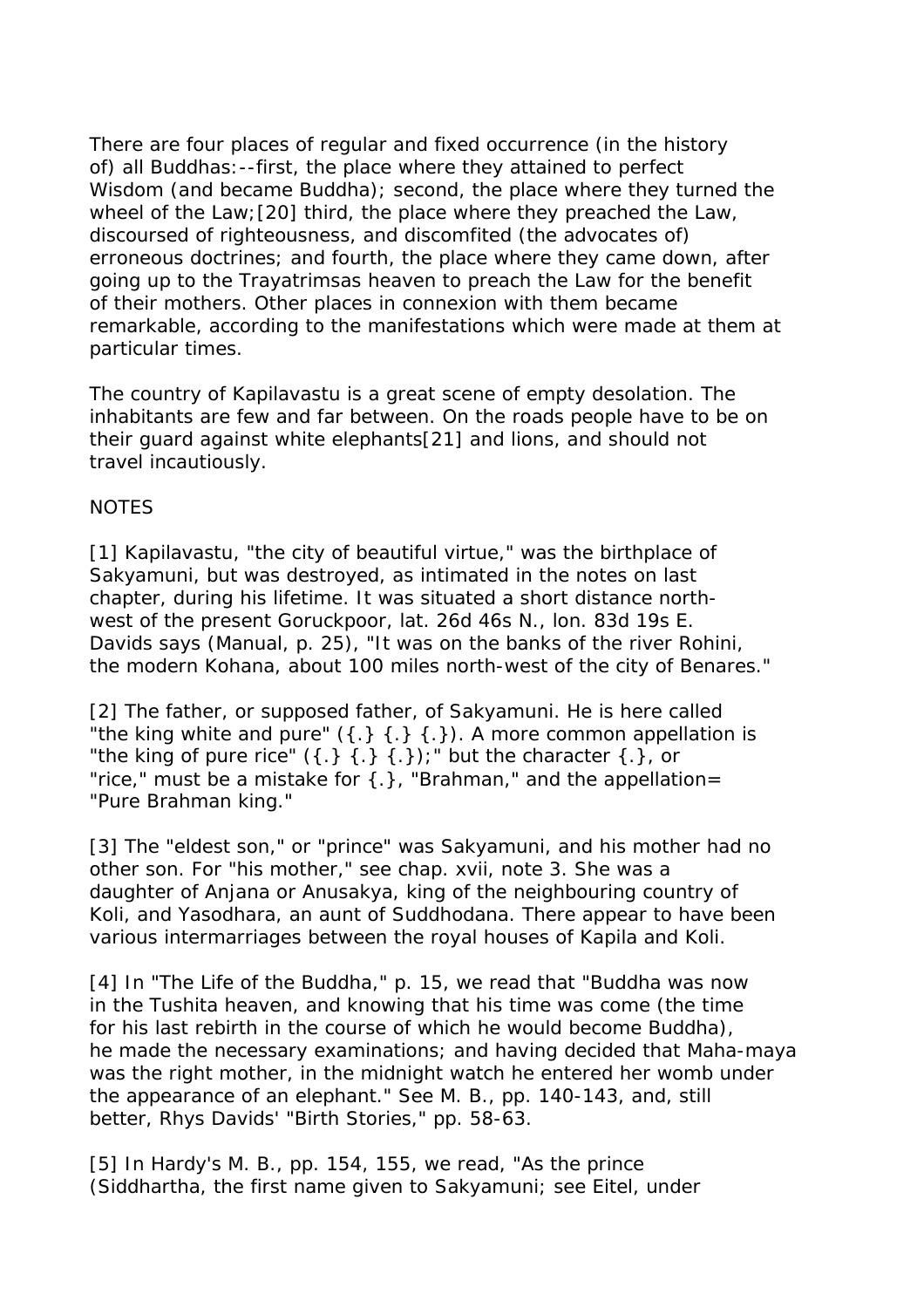Sarvarthasiddha) was one day passing along, he saw a deva under the appearance of a leper, full of sores, with a body like a water-vessel, and legs like the pestle for pounding rice; and when he learned from his charioteer what it was that he saw, be became agitated, and returned at once to the palace." See also Rhys Davids' "Buddhism," p. 29.

[6] This is an addition of my own, instead of "There are also topes erected at the following spots," of former translators. Fa-hien does not say that there were memorial topes at all these places.

[7] Asita; see Eitel, p. 15. He is called in Pali Kala Devala, and had been a minister of Suddhodana's father.

[8] In "The Life of Buddha" we read that the Lichchhavis of Vaisali had sent to the young prince a very fine elephant; but when it was near Kapilavastu, Devadatta, out of envy, killed it with a blow of his fist. Nanda (not Ananda, but a half-brother of Siddhartha), coming that way, saw the carcase lying on the road, and pulled it on one side; but the Bodhisattva, seeing it there, took it by the tail, and tossed it over seven fences and ditches, when the force of its fall made a great ditch. I suspect that the characters in the column have been disarranged, and that we should read  $\{.\}$   $\{.\}$   $\{.\}$   $\{.\}$   $\{.\}$   $\{.\}$ {.} {.}. Buddha, that is Siddhartha, was at this time only ten years old.

[9] The young Sakyas were shooting when the prince thus surpassed them all. He was then seventeen.

[10] This was not the night when he finally fled from Kapilavastu, and as he was leaving the palace, perceiving his sleeping father, and said, "Father, though I love thee, yet a fear possesses me, and I may not stay;"--The Life of the Buddha, p. 25. Most probably it was that related in M. B., pp. 199-204. See "Buddhist Birth Stories," pp. 120- 127.

[11] They did this, I suppose, to show their humility, for Upali was only a Sudra by birth, and had been a barber; so from the first did Buddhism assert its superiority to the conditions of rank and caste. Upali was distinguished by his knowledge of the rules of discipline, and praised on that account by Buddha. He was one of the three leaders of the first synod, and the principal compiler of the original Vinaya books.

[12] I have not met with the particulars of this preaching.

[13] Meaning, as explained in Chinese, "a tree without knots;" the /ficus Indica/. See Rhys Davids' note, Manual, p. 39, where he says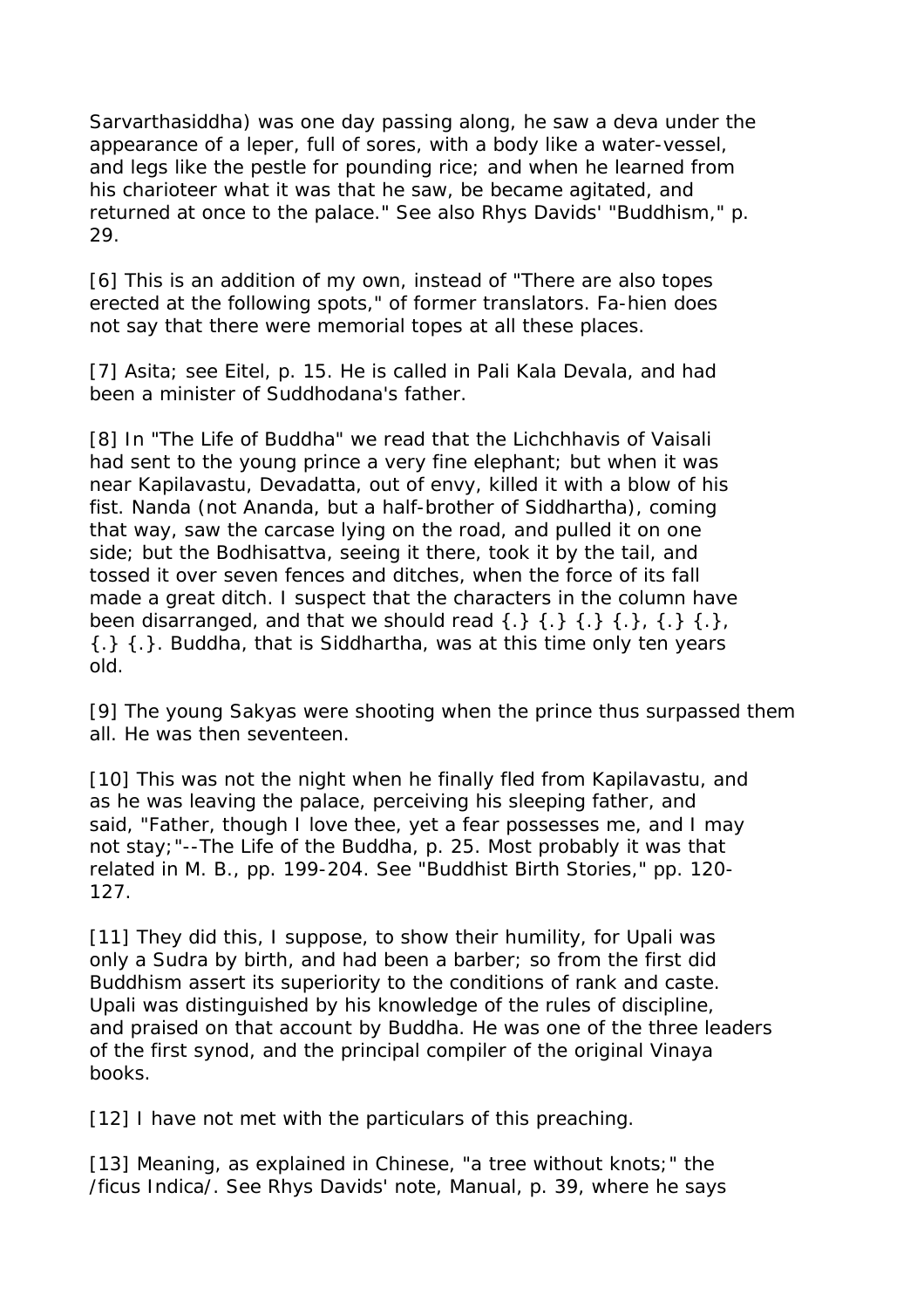that a branch of one of these trees was taken from Buddha Gaya to Anuradhapura in Ceylon in the middle of the third century B.C, and is still growing there, the oldest historical tree in the world.

[14] See chap. xiii, note 11. I have not met with the account of this presentation. See the long account of Prajapati in M. B., pp. 306-315.

[15] See chap. xx, note 10. The Srotapannas are the first class of saints, who are not to be reborn in a lower sphere, but attain to nirvana after having been reborn seven times consecutively as men or devas. The Chinese editions state there were "1000" of the Sakya seed. The general account is that they were 500, all maidens, who refused to take their place in king Vaidurya's harem, and were in consequence taken to a pond, and had their hands and feet cut off. There Buddha came to them, had their wounds dressed, and preached to them the Law. They died in the faith, and were reborn in the region of the four Great Kings. Thence they came back and visited Buddha at Jetavana in the night, and there they obtained the reward of Srotapanna. "The Life of the Buddha," p. 121.

[16] See the account of this event in M. B., p. 150. The account of it reminds me of the ploughing by the sovereign, which has been an institution in China from the earliest times. But there we have no magic and no extravagance.

[17] "The place of Liberation;" see chap. xiii, note 7.

[18] See the accounts of this event in M. B., pp. 145, 146; "The Life" of the Buddha," pp. 15, 16; and "Buddhist Birth Stories," p. 66.

[19] There is difficulty in construing the text of this last statement. Mr. Beal had, no doubt inadvertently, omitted it in his first translation. In his revised version he gives for it, I cannot say happily, "As well as at the pool, the water of which came down from above for washing (the child)."

[20] See chap. xvii, note 8. See also Davids' Manual, p. 45. The latter says, that "to turn the wheel of the Law" means "to set rolling the royal chariot wheel of a universal empire of truth and righteousness;" but he admits that this is more grandiloquent than the phraseology was in the ears of Buddhists. I prefer the words quoted from Eitel in the note referred to. "They turned" is probably equivalent to "They began to turn."

[21] Fa-hien does not say that he himself saw any of these white elephants, nor does he speak of the lions as of any particular colour. We shall find by-and-by, in a note further on, that, to make them appear more terrible, they are spoken of as "black."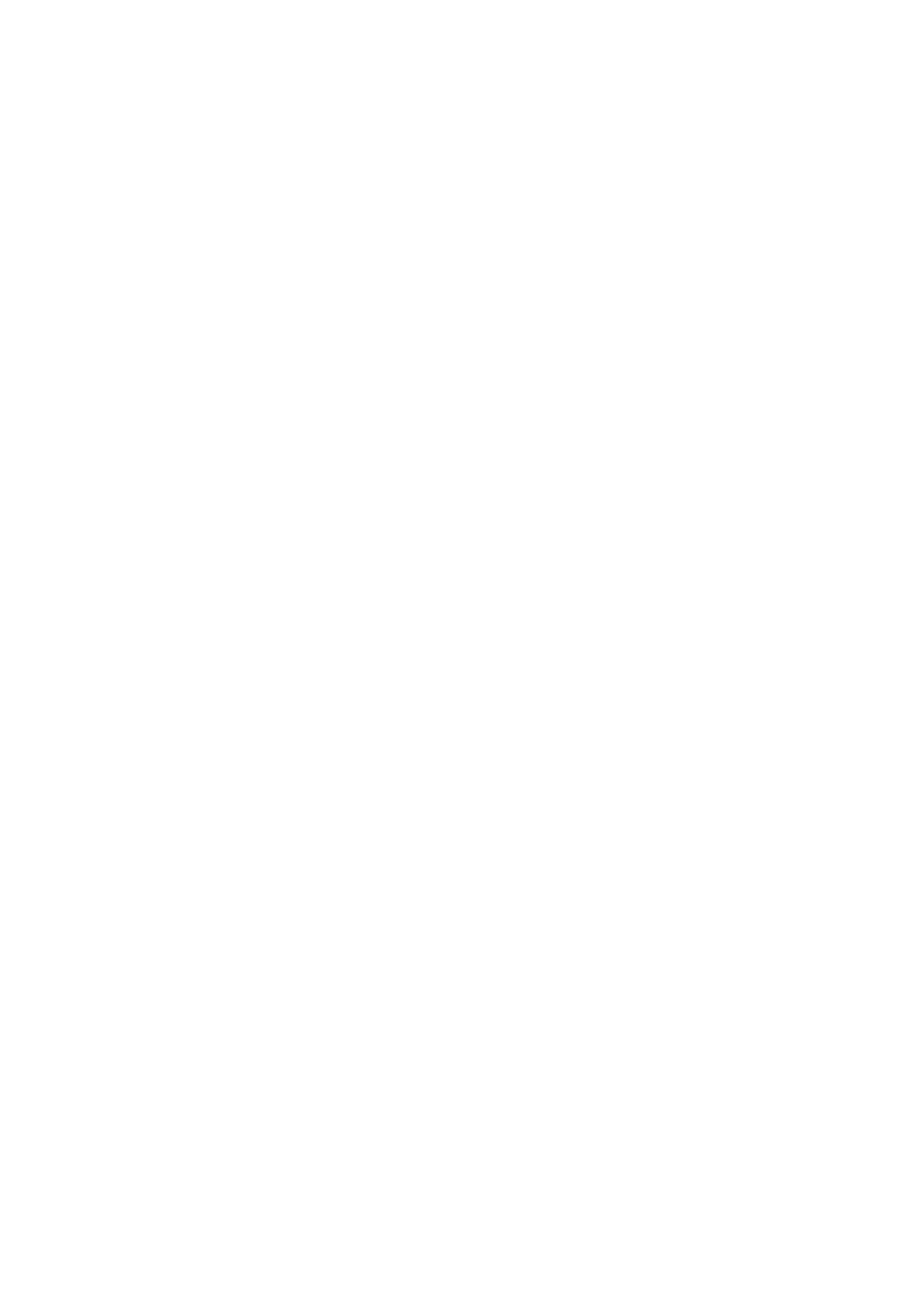## CHAPTER XXIII

## RAMA, AND ITS TOPE.

East from Buddha's birthplace, and at a distance of five yojanas, there is a kingdom called Rama.[1] The king of this country, having obtained one portion of the relics of Buddha's body,[2] returned with it and built over it a tope, named the Rama tope. By the side of it there was a pool, and in the pool a dragon, which constantly kept watch over (the tope), and presented offerings to it day and night. When king Asoka came forth into the world, he wished to destroy the eight topes (over the relics), and to build (instead of them) 84,000 topes.[3] After he had thrown down the seven (others), he wished next to destroy this tope. But then the dragon showed itself, took the king into its palace;[4] and when he had seen all the things provided for offerings, it said to him, "If you are able with your offerings to exceed these, you can destroy the tope, and take it all away. I will not contend with you." The king, however, knew that such appliances for offerings were not to be had anywhere in the world, and thereupon returned (without carrying out his purpose).

(Afterwards), the ground all about became overgrown with vegetation, and there was nobody to sprinkle and sweep (about the tope); but a herd of elephants came regularly, which brought water with their trunks to water the ground, and various kinds of flowers and incense, which they presented at the tope. (Once) there came from one of the kingdoms a devotee[5] to worship at the tope. When he encountered the elephants he was greatly alarmed, and screened himself among the trees; but when he saw them go through with the offerings in the most proper manner, the thought filled him with great sadness--that there should be no monastery here, (the inmates of which) might serve the tope, but the elephants have to do the watering and sweeping. Forthwith he gave up the great prohibitions (by which he was bound),[6] and resumed the status of a Sramanera.[7] With his own hands he cleared away the grass and trees, put the place in good order, and made it pure and clean. By the power of his exhortations, he prevailed on the king of the country to form a residence for monks; and when that was done, he became head of the monastery. At the present day there are monks residing in it. This event is of recent occurrence; but in all the succession from that time till now, there has always been a Sramanera head of the establishment.

### **NOTES**

[1] Rama or Ramagrama, between Kapilavastu and Kusanagara.

[2] See the account of the eightfold division of the relics of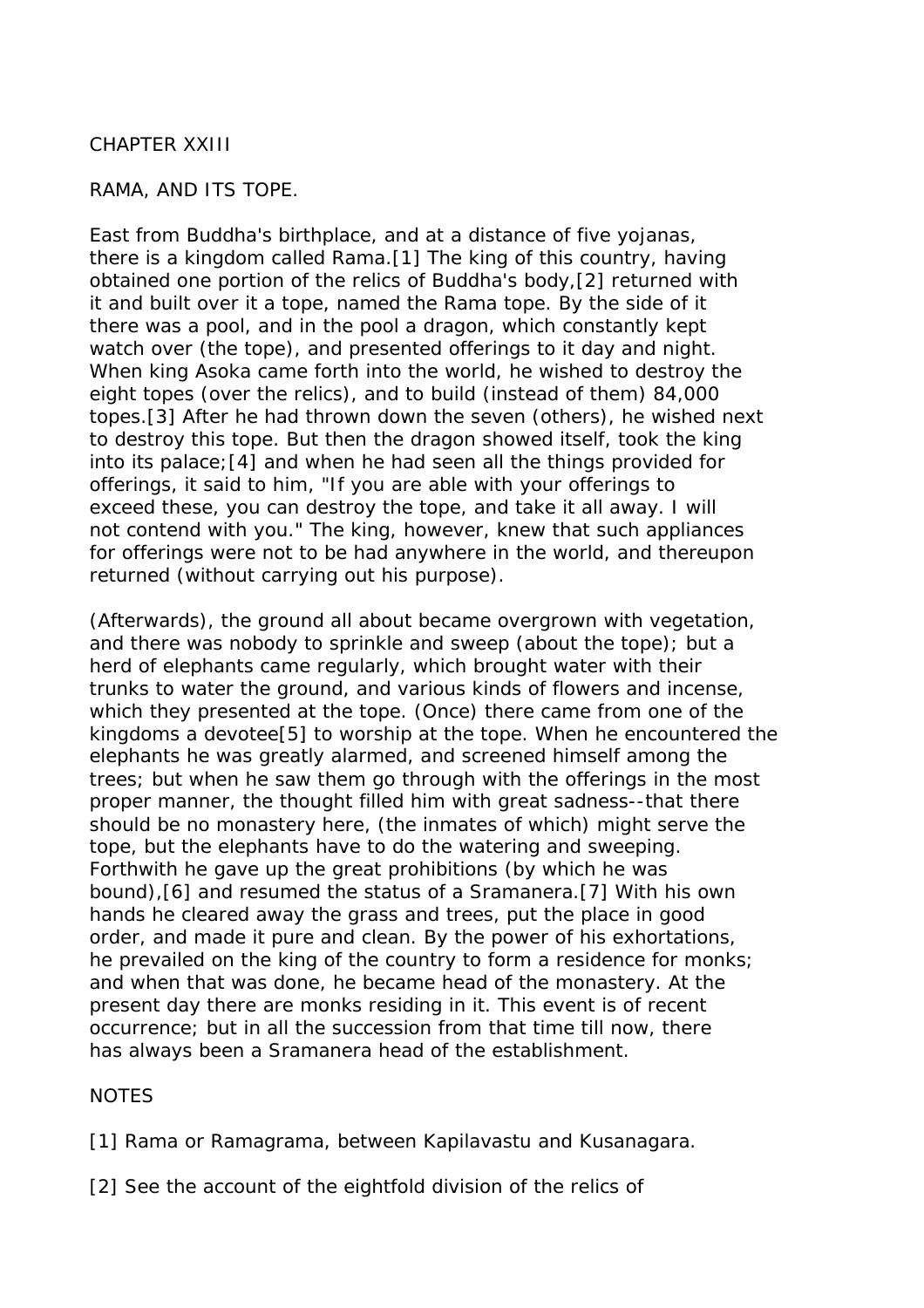Buddha's body in the Sacred Books of the East, vol. xi, Buddhist Suttas, pp. 133-136.

[3] The bones of the human body are supposed to consist of 84,000 atoms, and hence the legend of Asoka's wish to build 84,000 topes, one over each atom of Sakyamuni's skeleton.

[4] Fa-hien, it appears to me, intended his readers to understand that the naga-guardian had a palace of his own, inside or underneath the pool or tank.

[5] It stands out on the narrative as a whole that we have not here "some pilgrims," but one devotee.

[6] What the "great prohibitions" which the devotee now gave up were we cannot tell. Being what he was, a monk of more than ordinary ascetical habits, he may have undertaken peculiar and difficult vows.

[7] The Sramanera, or in Chinese Shamei. See chap. xvi, note 19.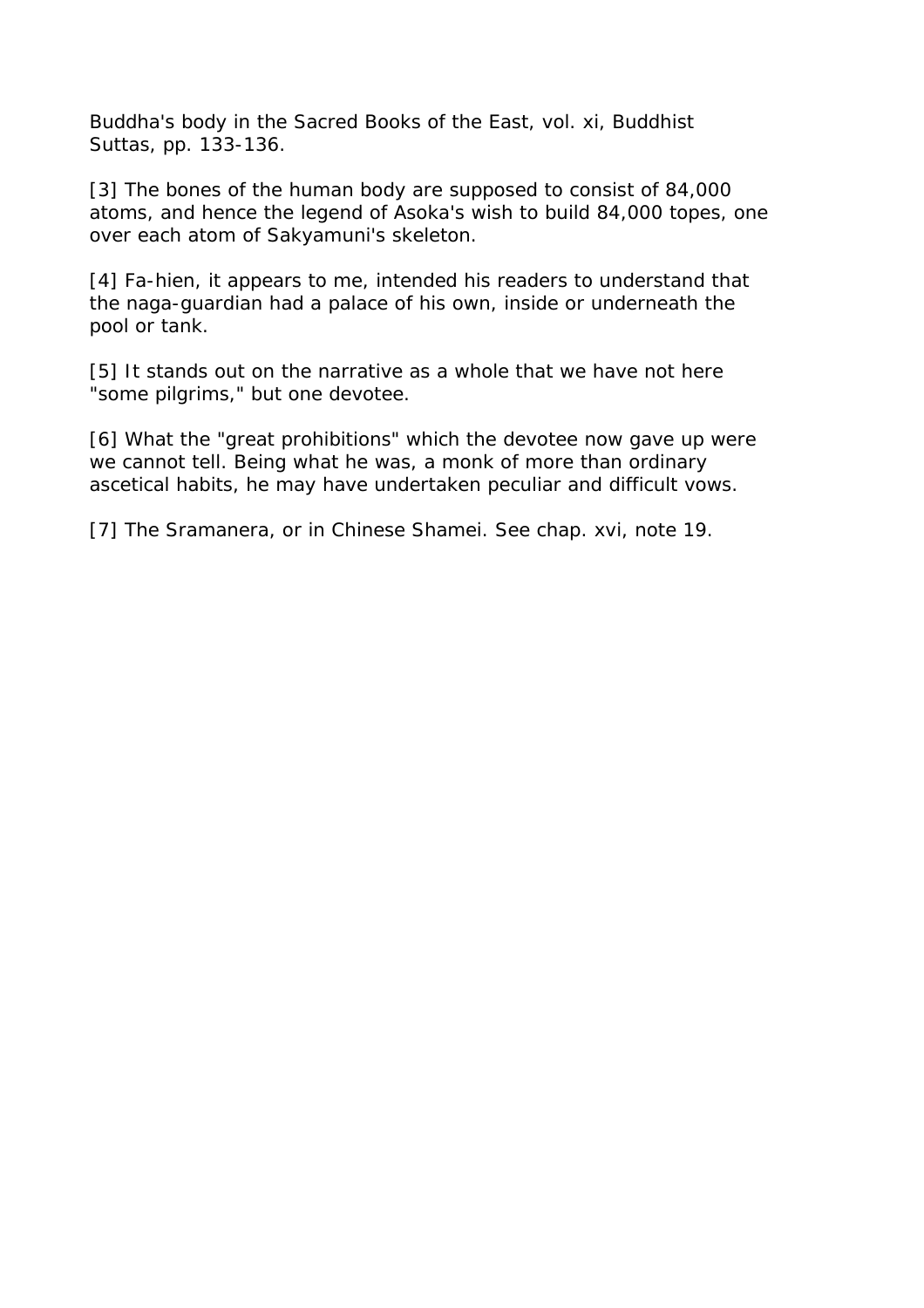## CHAPTER XXIV

WHERE BUDDHA FINALLY RENOUNCED THE WORLD, AND WHERE HE DIED.

East from here four yojanas, there is the place where the heirapparent sent back Chandaka, with his white horse;[1] and there also a tope was erected.

Four yojanas to the east from this, (the travellers) came to the Charcoal tope,[2] where there is also a monastery.

Going on twelve yojanas, still to the east, they came to the city of Kusanagara,[3] on the north of which, between two trees,[4] on the bank of the Nairanjana[5] river, is the place where the World-honoured one, with his head to the north, attained to pari-nirvana (and died). There also are the places where Subhadra,[6] the last (of his converts), attained to Wisdom (and became an Arhat); where in his coffin of gold they made offerings to the World-honoured one for seven days,[7] where the Vajrapani laid aside his golden club,[8] and where the eight kings[9] divided the relics (of the burnt body):--at all these places were built topes and monasteries, all of which are now existing.

In the city the inhabitants are few and far between, comprising only the families belonging to the (different) societies of monks.

Going from this to the south-east for twelve yojanas, they came to the place where the Lichchhavis[10] wished to follow Buddha to (the place of) his pari-nirvana, and where, when he would not listen to them and they kept cleaving to him, unwilling to go away, he made to appear a large and deep ditch which they could not cross over, and gave them his alms-bowl, as a pledge of his regard, (thus) sending them back to their families. There a stone pillar was erected with an account of this event engraved upon it.

# **NOTES**

[1] This was on the night when Sakyamuni finally left his palace and family to fulfil the course to which he felt that he was called. Chandaka, in Pali Channa, was the prince's charioteer, and in sympathy with him. So also was the white horse Kanthaka (Kanthakanam Asvaraja), which neighed his delight till the devas heard him. See M. B., pp. 158-161, and Davids' Manual, pp. 32, 33. According to "Buddhist Birth Stories," p. 87, the noble horse never returned to the city, but died of grief at being left by his master, to be reborn immediately in the Trayastrimsas heaven as the deva Kanthaka!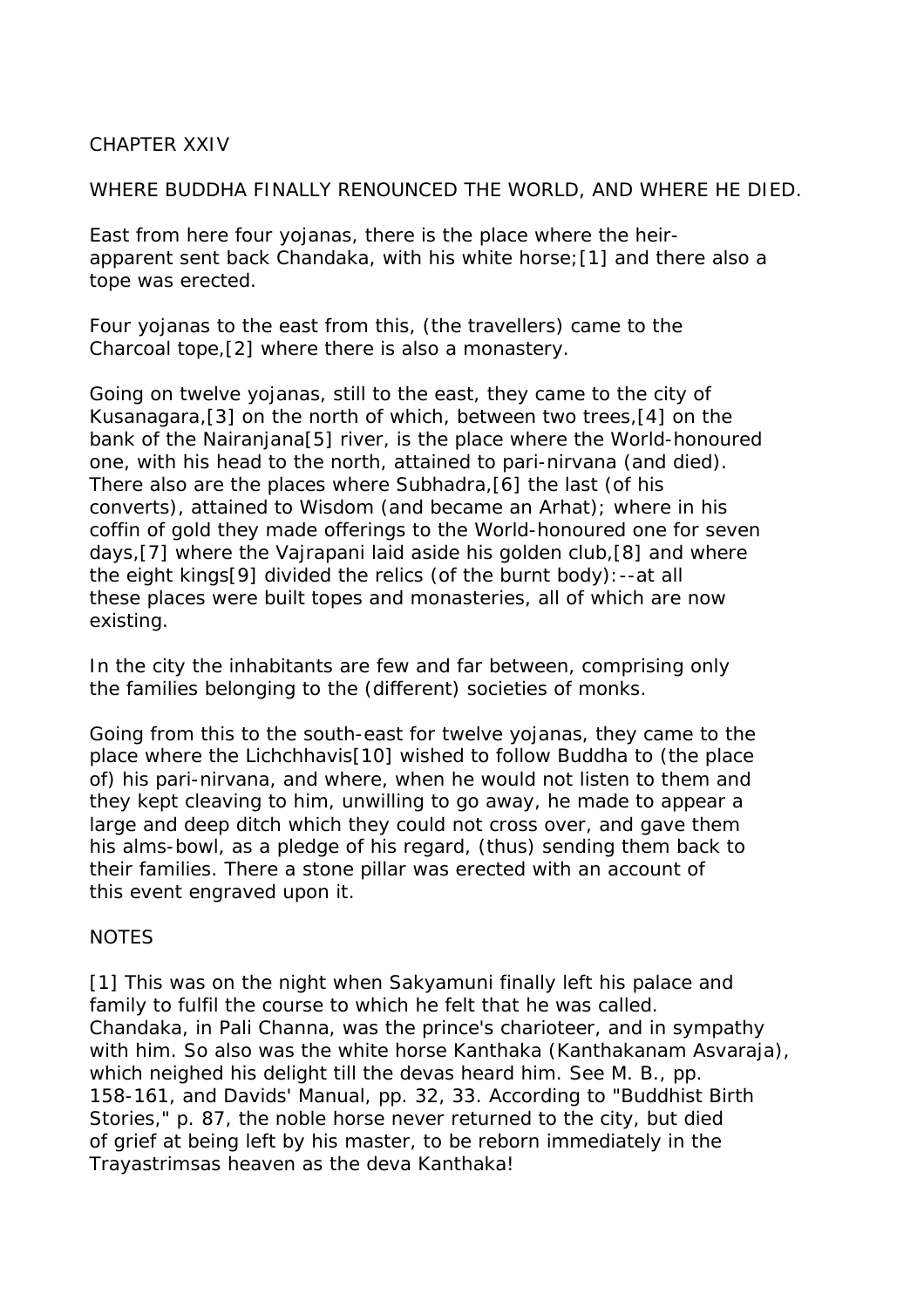[2] Beal and Giles call this the "Ashes" tope. I also would have preferred to call it so; but the Chinese character is  $\{\cdot\}$ , not  $\{\cdot\}$ . Remusat has "la tour des charbons." It was over the place of Buddha's cremation.

[3] In Pali Kusinara. It got its name from the Kusa grass (the /poa cynosuroides/); and its ruins are still extant, near Kusiah, 180 N.W. from Patna; "about," says Davids, "120 miles N.N.E. of Benares, and 80 miles due east of Kapilavastu."

[4] The Sala tree, the /Shorea robusta/, which yields the famous teak wood.

[5] Confounded, according to Eitel, even by Hsuan-chwang, with the Hiranyavati, which flows past the city on the south.

[6] A Brahman of Benares, said to have been 120 years old, who came to learn from Buddha the very night he died. Ananda would have repulsed him; but Buddha ordered him to be introduced; and then putting aside the ingenious but unimportant question which he propounded, preached to him the Law. The Brahman was converted and attained at once to Arhatship. Eitel says that he attained to nirvana a few moments before Sakyamuni; but see the full account of him and his conversion in "Buddhist Suttas," p. 103-110.

[7] Thus treating the dead Buddha as if he had been a Chakravartti king. Hardy's M. B., p. 347, says:--"For the place of cremation, the princes (of Kusinara) offered their own coronation-hall, which was decorated with the utmost magnificence, and the body was deposited in a golden sarcophagus." See the account of a cremation which Fa-hien witnessed in Ceylon, chap. xxxix.

[8] The name Vajrapani is explained as "he who holds in his hand the diamond club (or pestle=sceptre)," which is one of the many names of Indra or Sakra. He therefore, that great protector of Buddhism, would seem to be intended here; but the difficulty with me is that neither in Hardy nor Rockhill, nor any other writer, have I met with any manifestation of himself made by Indra on this occasion. The princes of Kusanagara were called mallas, "strong or mighty heroes;" so also were those of Pava and Vaisali; and a question arises whether the language may not refer to some story which Fa-hien had heard,- something which they did on this great occasion. Vajrapani is also explained as meaning "the diamond mighty hero;" but the epithet of "diamond" is not so applicable to them as to Indra. The clause may hereafter obtain more elucidation.

[9] Of Kusanagara, Pava, Vaisali, and other kingdoms. Kings, princes, brahmans,--each wanted the whole relic; but they agreed to an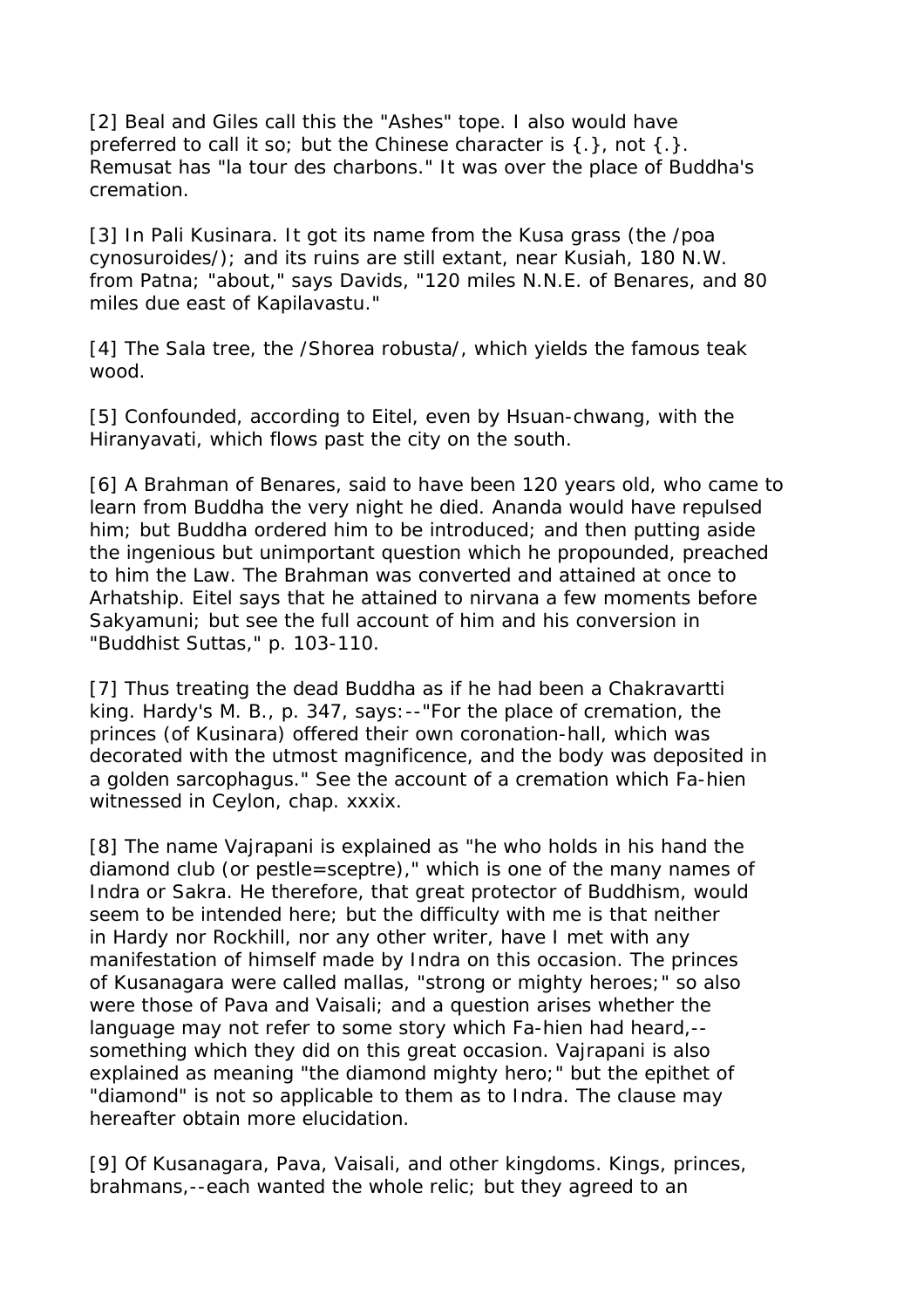eightfold division at the suggestion of the brahman Drona.

[10] These "strong heroes" were the chiefs of Vaisali, a kingdom and city, with an oligarchical constitution. They embraced Buddhism early, and were noted for their peculiar attachment to Buddha. The second synod was held at Vaisali, as related in the next chapter. The ruins of the city still exist at Bassahar, north of Patna, the same, I suppose, as Besarh, twenty miles north of Hajipur. See Beal's Revised Version, p. lii.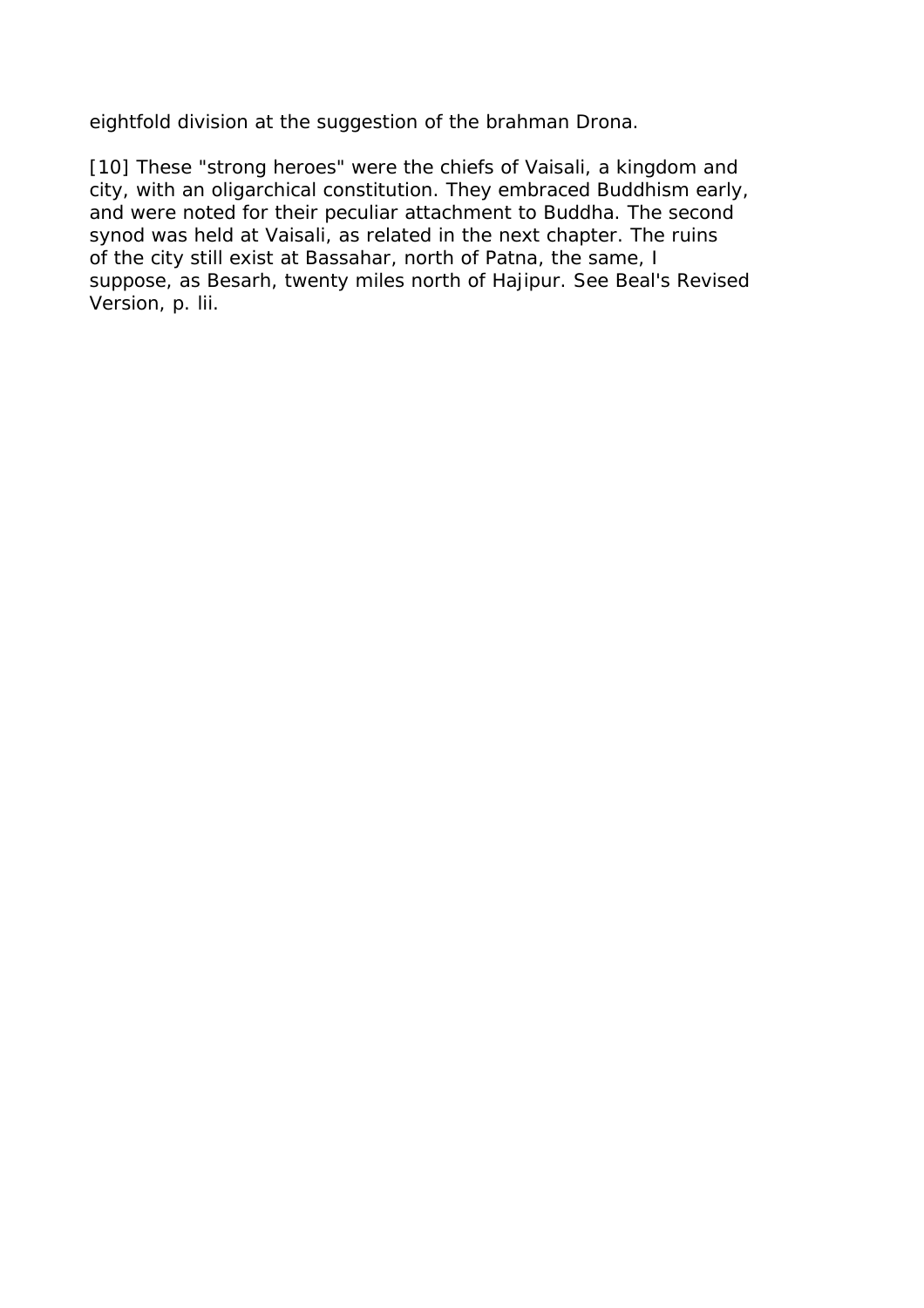CHAPTER XXV

VAISALI. THE TOPE CALLED "WEAPONS LAID DOWN." THE COUNCIL OF VAISALI.

East from this city ten yojanas, (the travellers) came to the kingdom of Vaisali. North of the city so named is a large forest, having in it the double-galleried vihara[1] where Buddha dwelt, and the tope over half the body of Ananda.[2] Inside the city the woman Ambapali[3] built a vihara in honour of Buddha, which is now standing as it was at first. Three le south of the city, on the west of the road, (is the) garden (which) the same Ambapali presented to Buddha, in which he might reside. When Buddha was about to attain to his pari-nirvana, as he was quitting the city by the west gate, he turned round, and, beholding the city on his right, said to them, "Here I have taken my last walk."[4] Men subsequently built a tope at this spot.

Three le north-west of the city there is a tope called, "Bows and weapons laid down." The reason why it got that name was this:--The inferior wife of a king, whose country lay along the river Ganges, brought forth from her womb a ball of flesh. The superior wife, jealous of the other, said, "You have brought forth a thing of evil omen," and immediately it was put into a box of wood and thrown into the river. Farther down the stream another king was walking and looking about, when he saw the wooden box (floating) in the water. (He had it brought to him), opened it, and found a thousand little boys, upright and complete, and each one different from the others. He took them and had them brought up. They grew tall and large, and very daring, and strong, crushing all opposition in every expedition which they undertook. By and by they attacked the kingdom of their real father, who became in consequence greatly distressed and sad. His inferior wife asked what it was that made him so, and he replied, "That king has a thousand sons, daring and strong beyond compare, and he wishes with them to attack my kingdom; this is what makes me sad." The wife said, "You need not be sad and sorrowful. Only make a high gallery on the wall of the city on the east; and when the thieves come, I shall be able to make them retire." The king did as she said; and when the enemies came, she said to them from the tower, "You are my sons; why are you acting so unnaturally and rebelliously?" They replied, "If you do not believe me," she said, "look, all of you, towards me, and open your mouths." She then pressed her breasts with her two hands, and each sent forth 500 jets of milk, which fell into the mouths of the thousand sons. The thieves (thus) knew that she was their mother, and laid down their bows and weapons.[5] The two kings, the fathers, thereupon fell into reflection, and both got to be Pratyeka Buddhas.[6] The tope of the two Pratyeka Buddhas is still existing.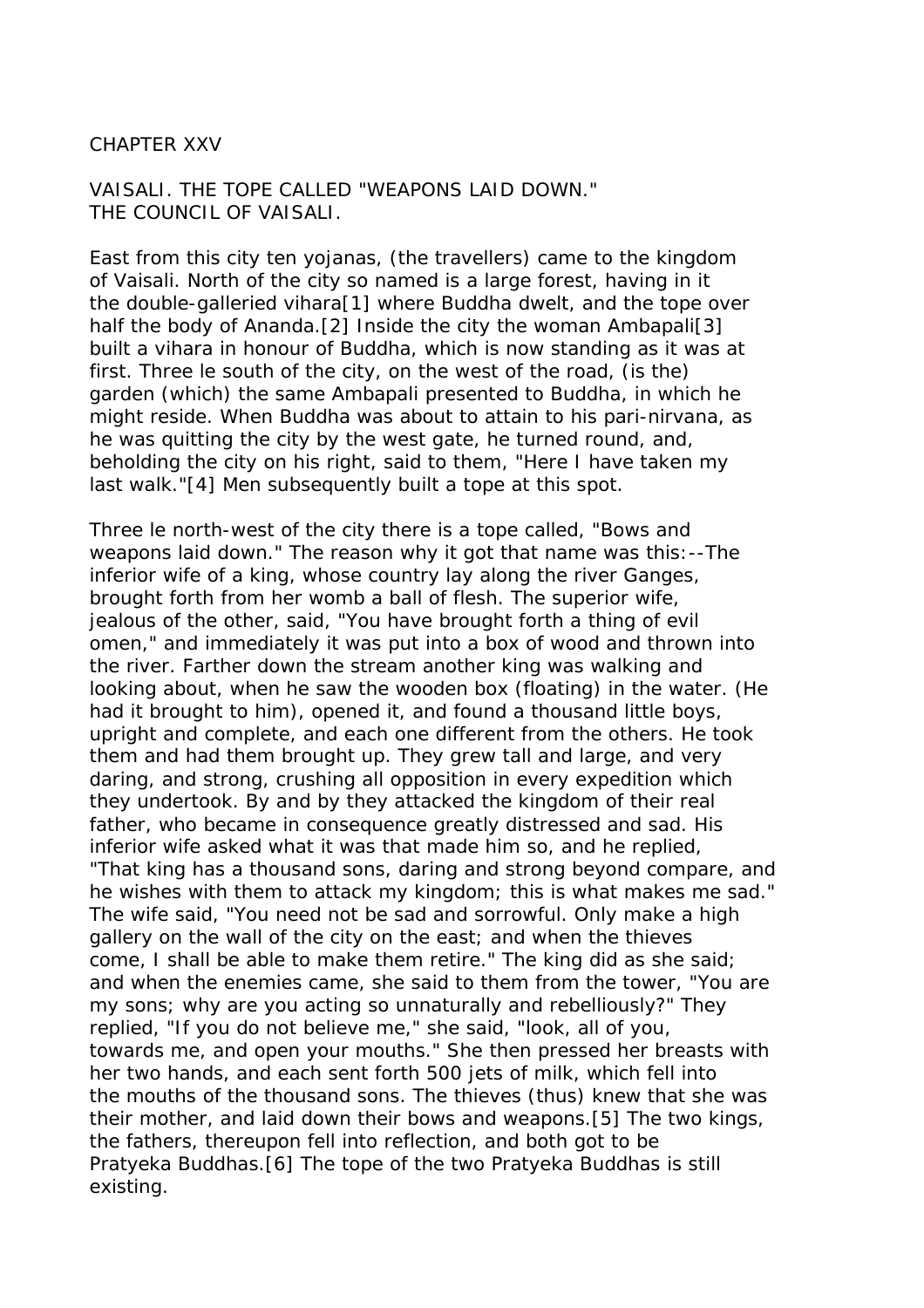In a subsequent age, when the World-honoured one had attained to perfect Wisdom (and become Buddha), he said to is disciples, "This is the place where I in a former age laid down my bow and weapons."[7] It was thus that subsequently men got to know (the fact), and raised the tope on this spot, which in this way received its name. The thousand little boys were the thousand Buddhas of this Bhadra-kalpa.[8]

It was by the side of the "Weapons-laid-down" tope that Buddha, having given up the idea of living longer, said to Ananda, "In three months from this I will attain to pavi-nirvana;" and king Mara[9] had so fascinated and stupefied Ananda, that he was not able to ask Buddha to remain longer in this world.

Three or four le east from this place there is a tope (commemorating the following occurrence):--A hundred years after the pari-nirvana of Buddha, some Bhikshus of Vaisali went wrong in the matter of the disciplinary rules in ten particulars, and appealed for their justification to what they said were the words of Buddha. Hereupon the Arhats and Bhikshus observant of the rules, to the number in all of 700 monks, examined afresh and collated the collection of disciplinary books.[10] Subsequently men built at this place the tope (in question), which is still existing.

### **NOTES**

[1] It is difficult to tell what was the peculiar form of this vihara from which it gets its name; something about the construction of its door, or cupboards, or galleries.

[2] See the explanation of this in the next chapter.

[3] Ambapali, Amrapali, or Amradarika, "the quardian of the Amra (probably the mango) tree," is famous in Buddhist annals. See the account of her in M. B., pp. 456-8. She was a courtesan. She had been in many narakas or hells, was 100,000 times a female beggar, and 10,000 times a prostitute; but maintaining perfect continence during the period of Kasyapa Buddha, Sakyamuni's predecessor, she had been born a devi, and finally appeared in earth under an Amra tree in Vaisali. There again she fell into her old ways, and had a son by king Bimbisara; but she was won over by Buddha to virtue and chastity, renounced the world, and attained to the state of an Arhat. See the earliest account of Ambapali's presentation of the garden in "Buddhist Suttas," pp. 30-33, and the note there from Bishop Bigandet on pp. 33, 34.

[4] Beal gives, "In this place I have performed the last religious act of my earthly career;" Giles, "This is the last place I shall visit;"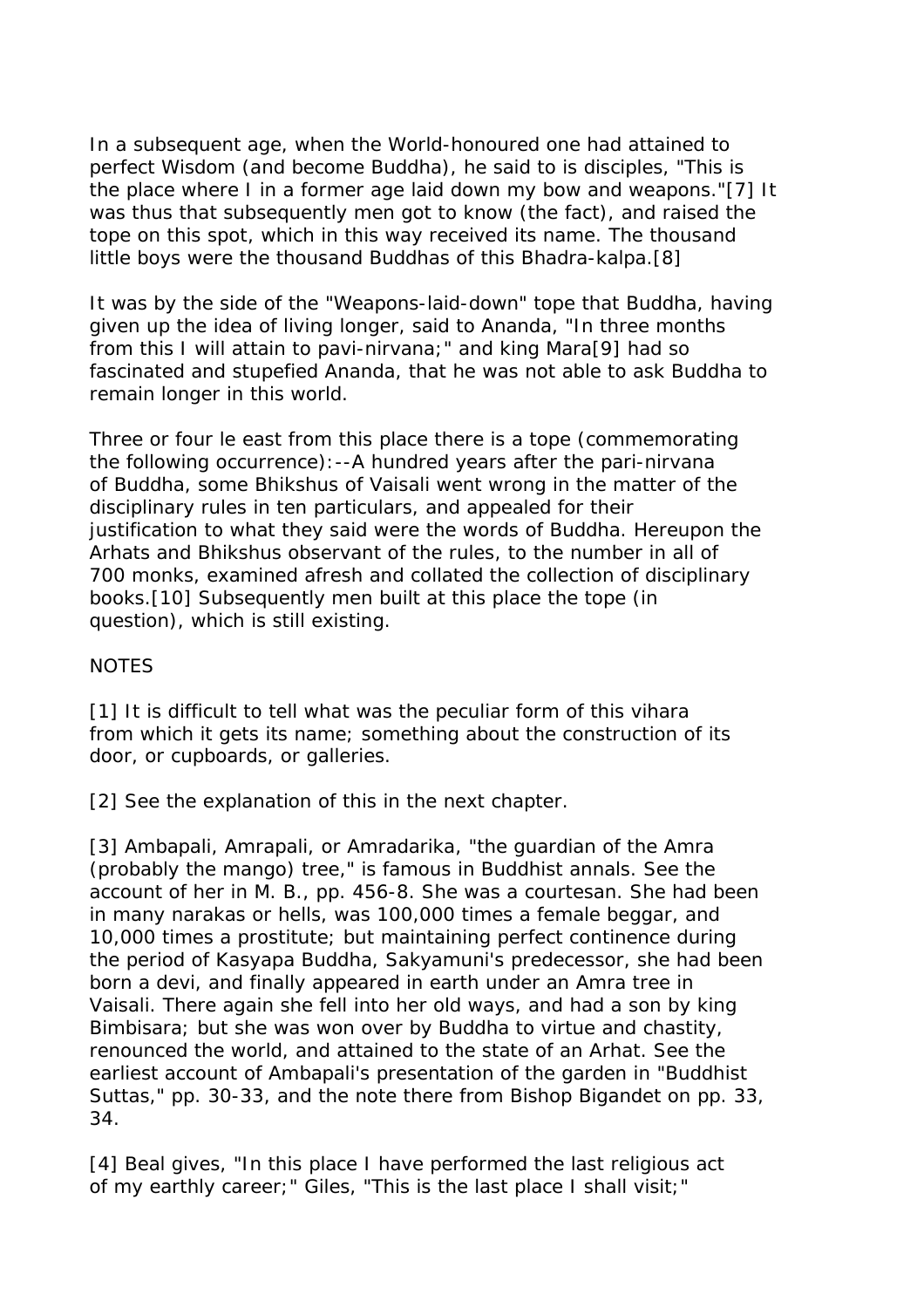Remusat, "C'est un lieu ou je reviendrai bien longtemps apres ceci." Perhaps the "walk" to which Buddha referred had been for meditation.

[5] See the account of this legend in the note in M. B., pp. 235, 236, different, but not less absurd. The first part of Fa-hien's narrative will have sent the thoughts of some of my readers to the exposure of the infant Moses, as related in Exodus. [Certainly did.--JB.]

[6] See chap. xiii, note 14.

[7] Thus Sakyamuni had been one of the thousand little boys who floated in the box in the Ganges. How long back the former age was we cannot tell. I suppose the tope of the two fathers who became Pratyeka Buddhas had been built like the one commemorating the laying down of weapons after Buddha had told his disciples of the strange events in the past.

[8] Bhadra-kalpa, "the Kalpa of worthies or sages." "This," says Eitel, p. 22, "is a designation for a Kalpa of stability, so called because 1000 Buddhas appear in the course of it. Our present period is a Bhadra-kalpa, and four Buddhas have already appeared. It is to last 236 million years, but over 151 millions have already elapsed."

[9] "The king of demons." The name Mara is explained by "the murderer," "the destroyer of virtue," and similar appellations. "He is," says Eitel, "the personification of lust, the god of love, sin, and death, the arch-enemy of goodness, residing in the heaven Paranirmita Vasavartin on the top of the Kamadhatu. He assumes different forms, especially monstrous ones, to tempt or frighten the saints, or sends his daughters, or inspires wicked men like Devadatta or the Nirgranthas to do his work. He is often represented with 100 arms, and riding on an elephant." The oldest form of the legend in this paragraph is in "Buddhist Suttas," Sacred Books of the East, vol. xi, pp. 41-55, where Buddha says that, if Ananda had asked him thrice, he would have postponed his death.

[10] Or the Vinaya-pitaka. The meeting referred to was an important one, and is generally spoken of as the second Great Council of the Buddhist Church. See, on the formation of the Buddhist Canon, Hardy's E. M., chap. xviii, and the last chapter of Davids' Manual, on the History of the Order. The first Council was that held at Rajagriha, shortly after Buddha's death, under the presidency of Kasyapa;--say about B.C. 410. The second was that spoken of here;--say about B.C. 300. In Davids' Manual (p. 216) we find the ten points of discipline, in which the heretics (I can use that term here) claimed at least indulgence. Two meetings were held to consider and discuss them. At the former the orthodox party barely succeeded in carrying their condemnation of the laxer monks; and a second and larger meeting, of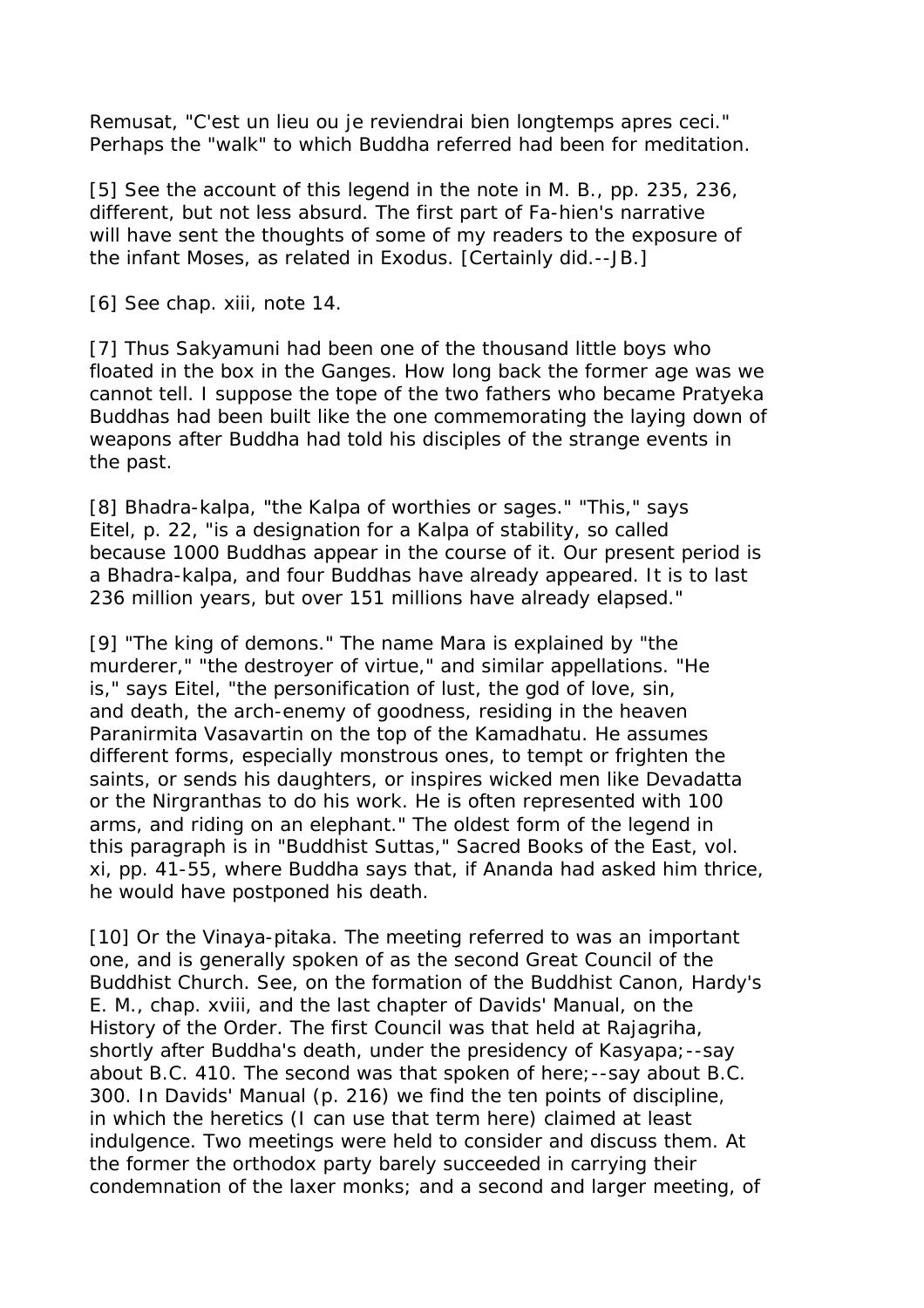which Fa-hien speaks, was held in consequence, and a more emphatic condemnation passed. At the same time all the books and subjects of discipline seem to have undergone a careful revision.

The Corean text is clearer than the Chinese as to those who composed the Council,--the Arhats and orthodox monks. The leader among them was a Yasas, or Yasada, or Yedsaputtra, who had been a disciple of Ananda, and must therefore have been a very old man.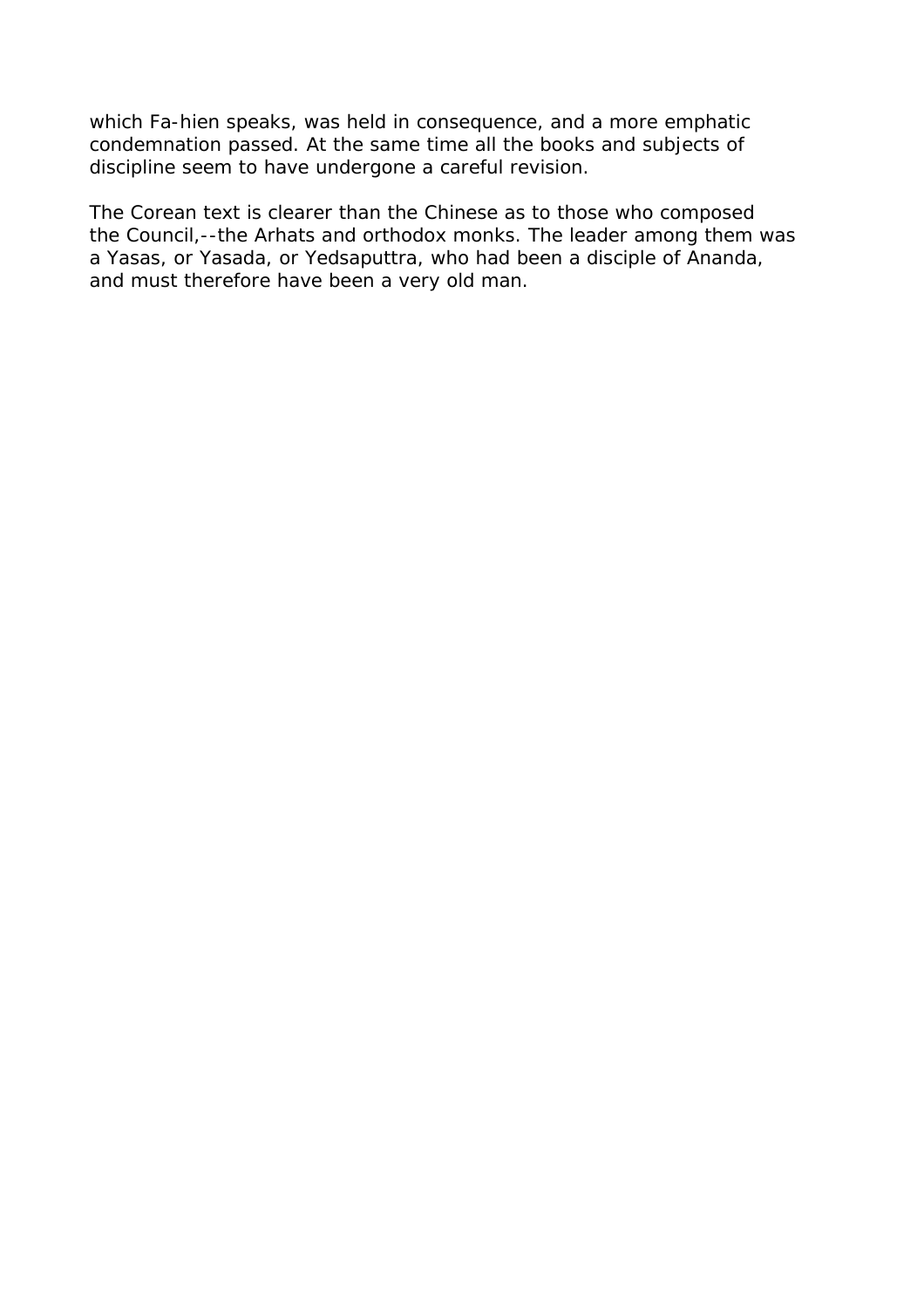# CHAPTER XXVI

## REMARKABLE DEATH OF ANANDA.

Four yojanas on from this place to the east brought the travellers to the confluence of the five rivers.[1] When Ananda was going from Magadha<sup>[2]</sup> to Vaisali, wishing his pari-nirvana to take place (there), the devas informed king Ajatasatru[3] of it, and the king immediately pursued him, in his own grand carriage, with a body of soldiers, and had reached the river. (On the other hand), the Lichchhavis of Vaisali had heard that Amanda was coming (to their city), and they on their part came to meet him. (In this way), they all arrived together at the river, and Ananda considered that, if he went forward, king Ajatasatru would be very angry, while, if he went back, the Lichchhavis would resent his conduct. He thereupon in the very middle of the river burnt his body in a fiery ecstasy of Samadhi,[4] and his pari-nirvana was attained. He divided his body (also) into two, (leaving) the half of it on each bank; so that each of the two kings got one half as a (sacred) relic, and took it back (to his own capital), and there raised a tope over it.

### **NOTES**

[1] This spot does not appear to have been identified. It could not be far from Patna.

[2] Magadha was for some time the headquarters of Buddhism; the holy land, covered with viharas; a fact perpetuated, as has been observed in a previous note, in the name of the present Behar, the southern portion of which corresponds to the ancient kingdom of Magadha.

[3] In Singhalese, Ajasat. See the account of his conversion in M. B., pp. 321-326. He was the son of king Bimbisara, who was one of the first royal converts to Buddhism. Ajasat murdered his father, or at least wrought his death; and was at first opposed to Sakyamuni, and a favourer of Devadatta. When converted, he became famous for his liberality in almsgiving.

[4] Eitel has a long article (pp. 114, 115) on the meaning of Samadhi, which is one of the seven sections of wisdom (bodhyanga). Hardy defines it as meaning "perfect tranquillity;" Turnour, as "meditative abstraction;" Burnouf, as "self-control;" and Edkins, as "ecstatic reverie." "Samadhi," says Eitel, "signifies the highest pitch of abstract, ecstatic meditation; a state of absolute indifference to all influences from within or without; a state of torpor of both the material and spiritual forces of vitality; a sort of terrestrial nirvana, consistently culminating in total destruction of life." He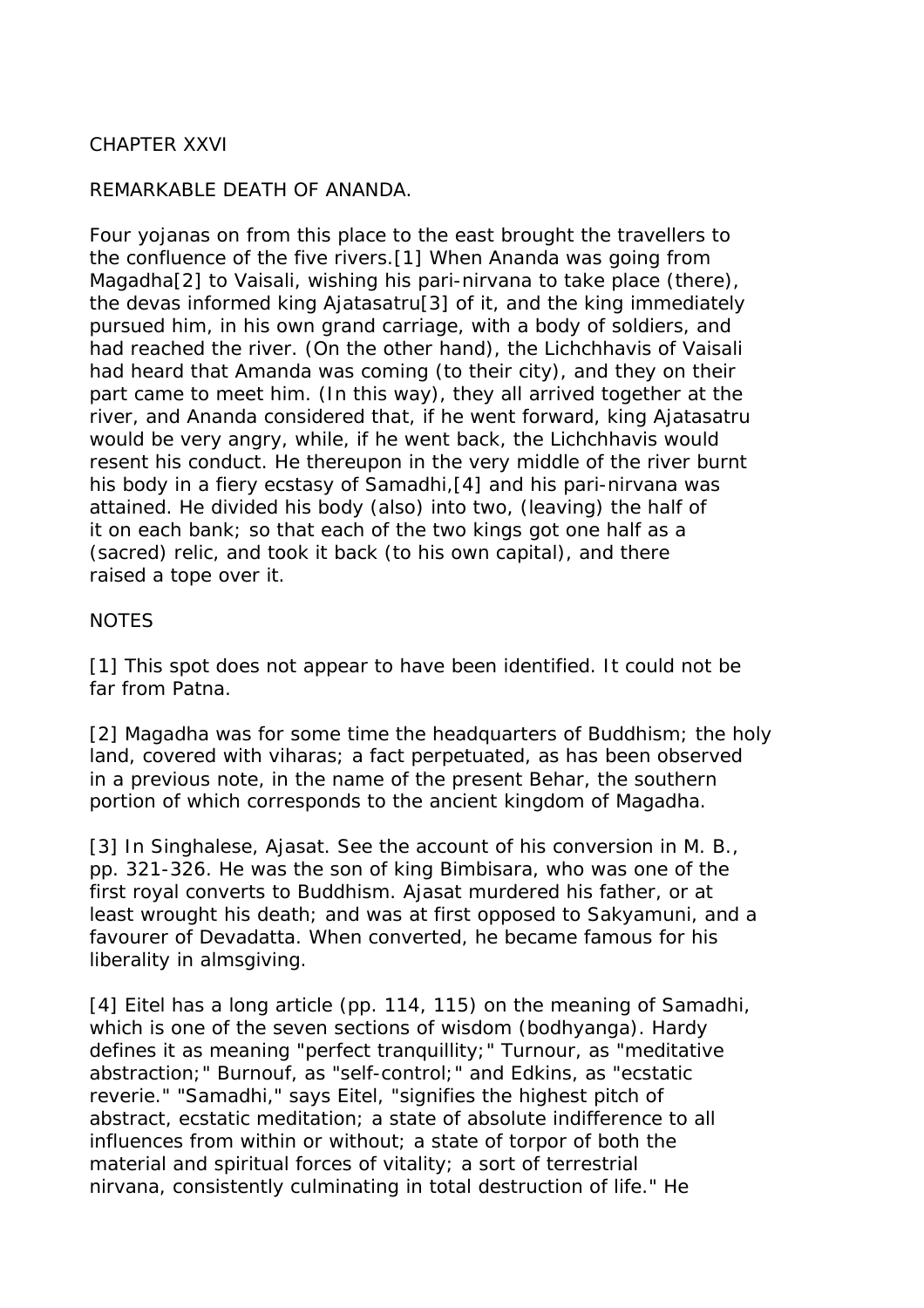then quotes apparently the language of the text, "He consumed his body by Agni (the fire of) Samadhi," and says it is "a common expression for the effects of such ecstatic, ultra-mystic self-annihilation." All this is simply "a darkening of counsel by words without knowledge." Some facts concerning the death of Ananda are hidden beneath the darkness of the phraseology, which it is impossible for us to ascertain. By or in Samadhi he burns his body in the very middle of the river, and then he divides the relic of the burnt body into two parts (for so evidently Fa-hien intended his narration to be taken), and leaves one half on each bank. The account of Ananda's death in Nien-ch'ang's "History of Buddha and the Patriarchs" is much more extravagant. Crowds of men and devas are brought together to witness it. The body is divided into four parts. One is conveyed to the Tushita heaven; a second, to the palace of a certain Naga king; a third is given to Ajatasatru; and the fourth to the Lichchhavis. What it all really means I cannot tell.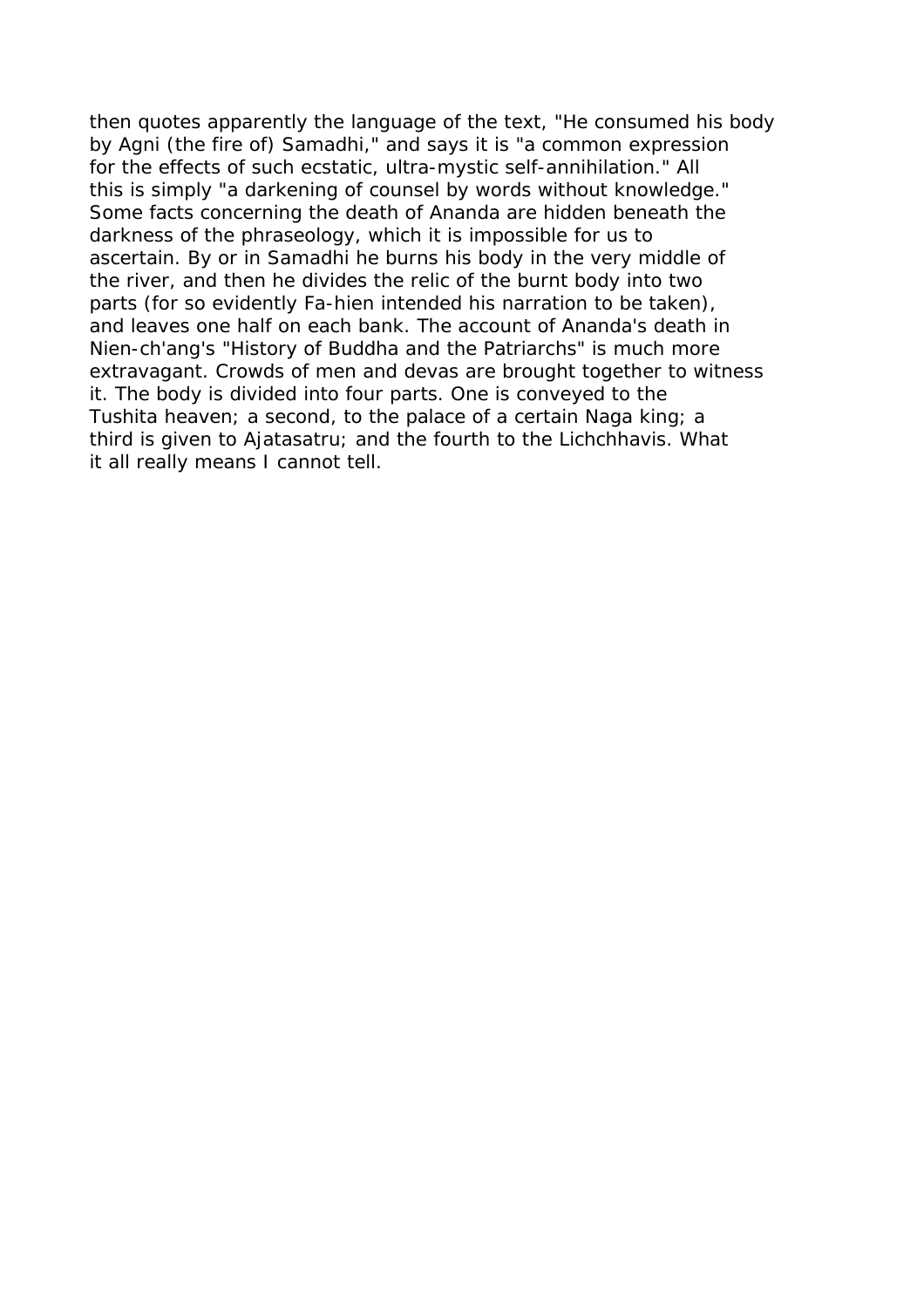## CHAPTER XXVII

PATALIPUTTRA OR PATNA, IN MAGADHA. KING ASOKA'S SPIRIT-BUILT PALACE AND HALLS. THE BUDDHIST BRAHMAN, RADHA-SAMI. DISPENSARIES AND HOSPITALS.

Having crossed the river, and descended south for a yojana, (the travellers) came to the town of Pataliputtra,[1] in the kingdom of Magadha, the city where king Asoka[2] ruled. The royal palace and halls in the midst of the city, which exist now as of old, were all made by spirits which he employed, and which piled up the stones, reared the walls and gates, and executed the elegant carving and inlaid sculpture-work,--in a way which no human hands of this world could accomplish.

King Asoka had a younger brother who had attained to be an Arhat, and resided on Gridhra-kuta[3] hill, finding his delight in solitude and quiet. The king, who sincerely reverenced him, wished and begged him (to come and live) in his family, where he could supply all his wants. The other, however, through his delight in the stillness of the mountain, was unwilling to accept the invitation, on which the king said to him, "Only accept my invitation, and I will make a hill for you inside the city." Accordingly, he provided the materials of a feast, called to him the spirits, and announced to them, "To-morrow you will all receive my invitation; but as there are no mats for you to sit on, let each one bring (his own seat)." Next day the spirits came, each one bringing with him a great rock, (like) a wall, four or five paces square, (for a seat). When their sitting was over, the king made them form a hill with the large stones piled on one another, and also at the foot of the hill, with five large square stones, to make an apartment, which might be more than thirty cubits long, twenty cubits wide, and more than ten cubits high.

In this city there had resided a great Brahman,[4] named Radhasami,[5] a professor of the mahayana, of clear discernment and much wisdom, who understood everything, living by himself in spotless purity. The king of the country honoured and reverenced him, and served him as his teacher. If he went to inquire for and greet him, the king did not presume to sit down alongside of him; and if, in his love and reverence, he took hold of his hand, as soon as he let it go, the Brahman made haste to pour water on it and wash it. He might be more than fifty years old, and all the kingdom looked up to him. By means of this one man, the Law of Buddha was widely made known, and the followers of other doctrines did not find it in their power to persecute the body of monks in any way.

By the side of the tope of Asoka, there has been made a mahayana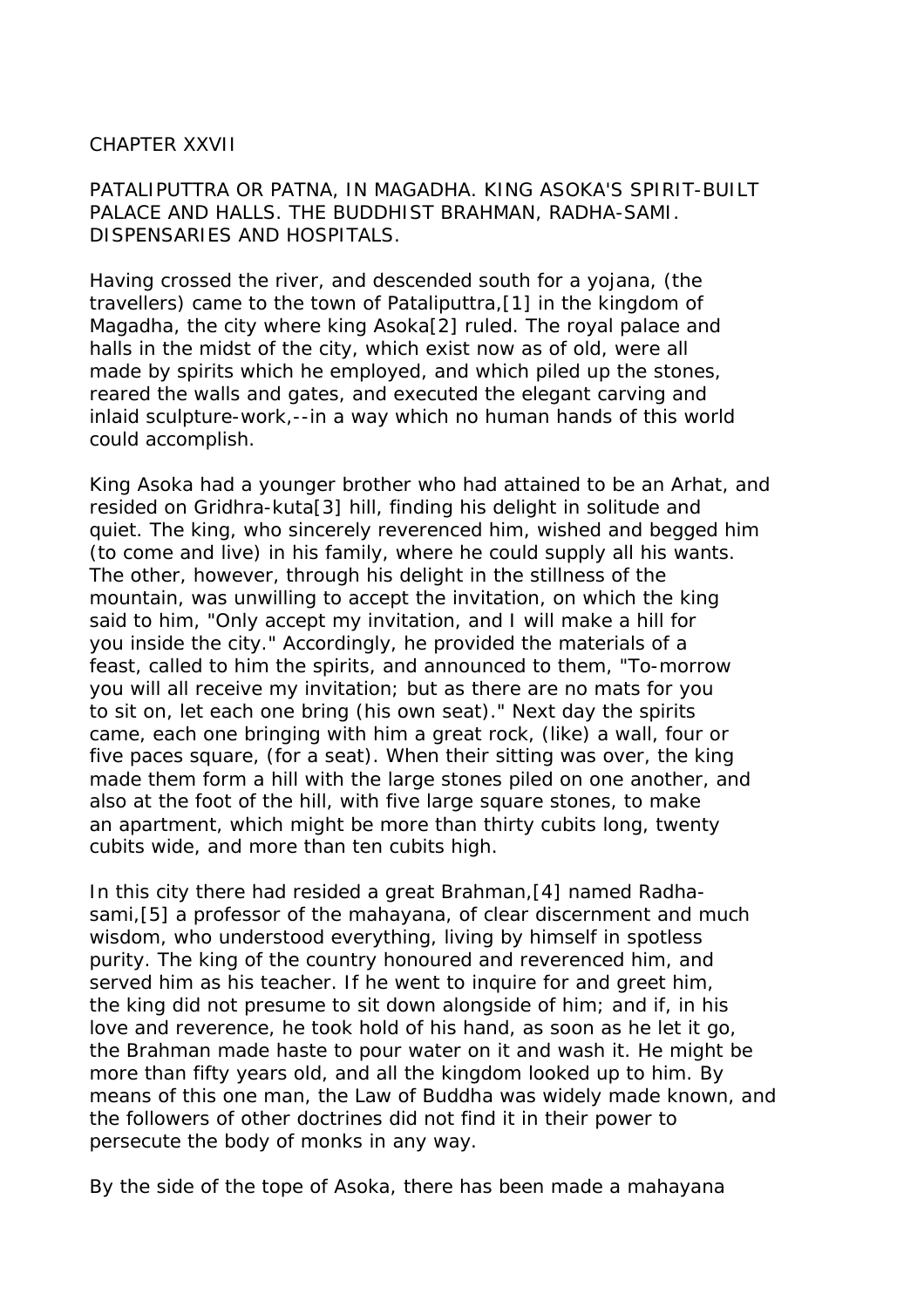monastery, very grand and beautiful; there is also a hinayana one; the two together containing six or seven hundred monks. The rules of demeanour and the scholastic arrangements[6] in them are worthy of observation.

Shamans of the highest virtue from all quarters, and students, inquirers wishing to find out truth and the grounds of it, all resort to these monasteries. There also resides in this monastery a Brahman teacher, whose name also is Manjusri,[7] whom the Shamans of greatest virtue in the kingdom, and the mahayana Bhikshus honour and look up to.

The cities and towns of this country are the greatest of all in the Middle Kingdom. The inhabitants are rich and prosperous, and vie with one another in the practice of benevolence and righteousness. Every year on the eighth day of the second month they celebrate a procession of images. They make a four-wheeled car, and on it erect a structure of four storeys by means of bamboos tied together. This is supported by a king-post, with poles and lances slanting from it, and is rather more than twenty cubits high, having the shape of a tope. White and silk-like cloth of hair[8] is wrapped all round it, which is then painted in various colours. They make figures of devas, with gold, silver, and lapis lazuli grandly blended and having silken streamers and canopies hung out over them. On the four sides are niches, with a Buddha seated in each, and a Bodhisattva standing in attendance on him. There may be twenty cars, all grand and imposing, but each one different from the others. On the day mentioned, the monks and laity within the borders all come together; they have singers and skilful musicians; they pay their devotion with flowers and incense. The Brahmans come and invite the Buddhas to enter the city. These do so in order, and remain two nights in it. All through the night they keep lamps burning, have skilful music, and present offerings. This is the practice in all the other kingdoms as well. The Heads of the Vaisya families in them establish in the cities houses for dispensing charity and medicines. All the poor and destitute in the country, orphans, widowers, and childless men, maimed people and cripples, and all who are diseased, go to those houses, and are provided with every kind of help, and doctors examine their diseases. They get the food and medicines which their cases require, and are made to feel at ease; and when they are better, they go away of themselves.

When king Asoka destroyed the seven topes, (intending) to make eightyfour thousand,[9] the first which he made was the great tope, more than three le to the south of this city. In front of this there is a footprint of Buddha, where a vihara has been built. The door of it faces the north, and on the south of it there is a stone pillar, fourteen or fifteen cubits in circumference, and more than thirty cubits high, on which there is an inscription, saying, "Asoka gave the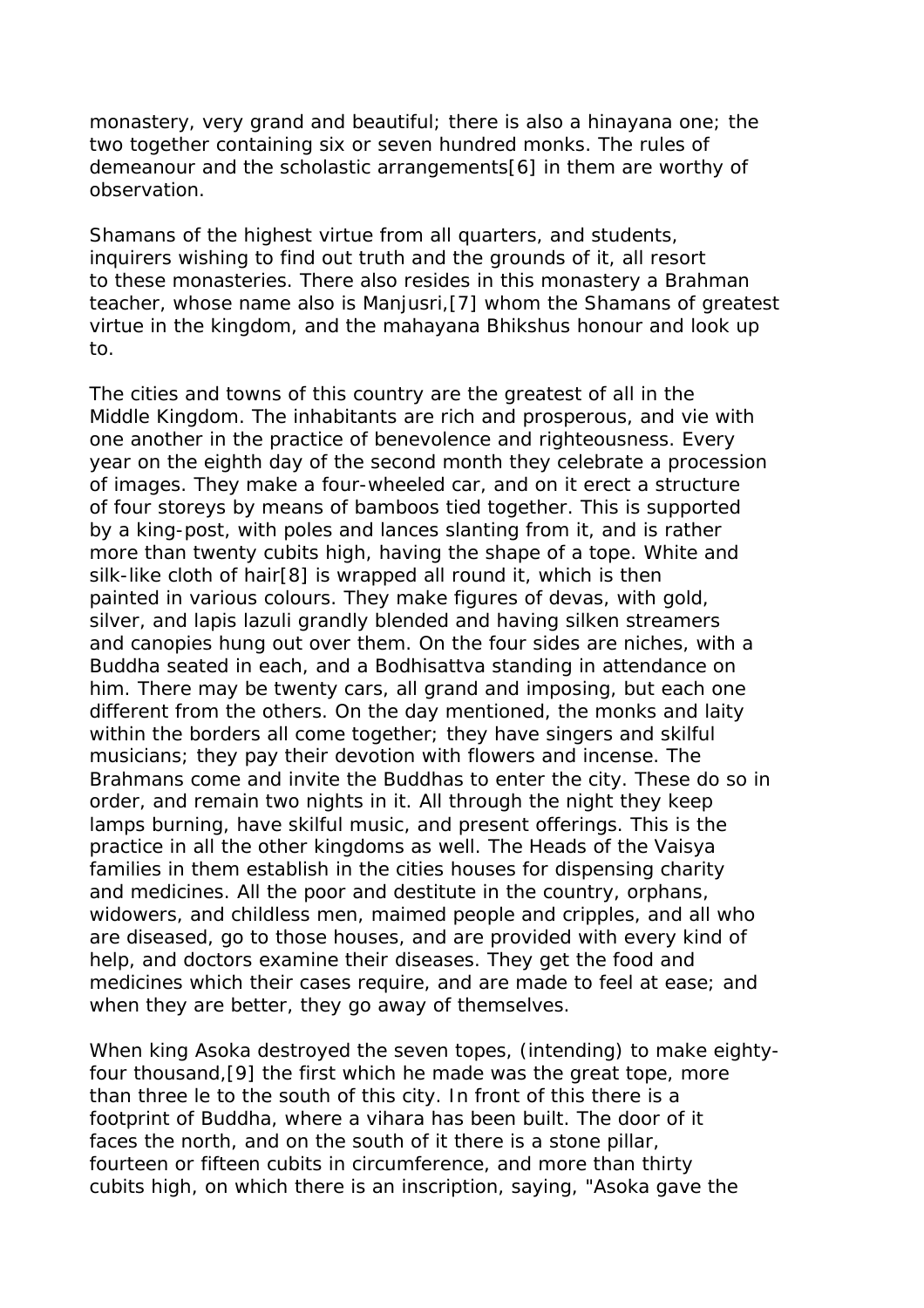jambudvipa to the general body of all the monks, and then redeemed it from them with money. This he did three times."[10] North from the tope 300 or 400 paces, king Asoka built the city of Ne-le.[11] In it there is a stone pillar, which also is more than thirty feet high, with a lion on the top of it. On the pillar there is an inscription recording the things which led to the building of Ne-le, with the number of the year, the day, and the month.

# **NOTES**

[1] The modern Patna, lat. 25d 28s N., lon. 85d 15s E. The Sanskrit name means "The city of flowers." It is the Indian Florence.

[2] See chap. x, note 3. Asoka transferred his court from Rajagriha to Pataliputtra, and there, in the eighteenth year of his reign, he convoked the third Great Synod,--according, at least, to southern Buddhism. It must have been held a few years before B.C. 250; Eitel says in 246.

[3] "The Vulture-hill;" so called because Mara, according to Buddhist tradition, once assumed the form of a vulture on it to interrupt the meditation of Ananda; or, more probably, because it was a resort of vultures. It was near Rajagriha, the earlier capital of Asoka, so that Fa-hien connects a legend of it with his account of Patna. It abounded in caverns, and was famous as a resort of ascetics.

[4] A Brahman by cast, but a Buddhist in faith.

[5] So, by the help of Julien's "Methode," I transliterate the Chinese characters {.} {.} {.} {.}. Beal gives Radhasvami, his Chinese text having a {.} between {.} and {.}. I suppose the name was Radhasvami or Radhasami.

 $[6]$   $\{.\}$   $\{.\}$ , the names of two kinds of schools, often occurring in the Li Ki and Mencius. Why should there not have been schools in those monasteries in India as there were in China? Fa-hien himself grew up with other boys in a monastery, and no doubt had to "go to school." And the next sentence shows us there might be schools for more advanced students as well as for the Sramaneras.

[7] See chap. xvi, note 22. It is perhaps with reference to the famous Bodhisattva that the Brahman here is said to be "also" named Manjusri.

[8] ? Cashmere cloth.

[9] See chap. xxiii, note 3.

[10] We wish that we had more particulars of this great transaction,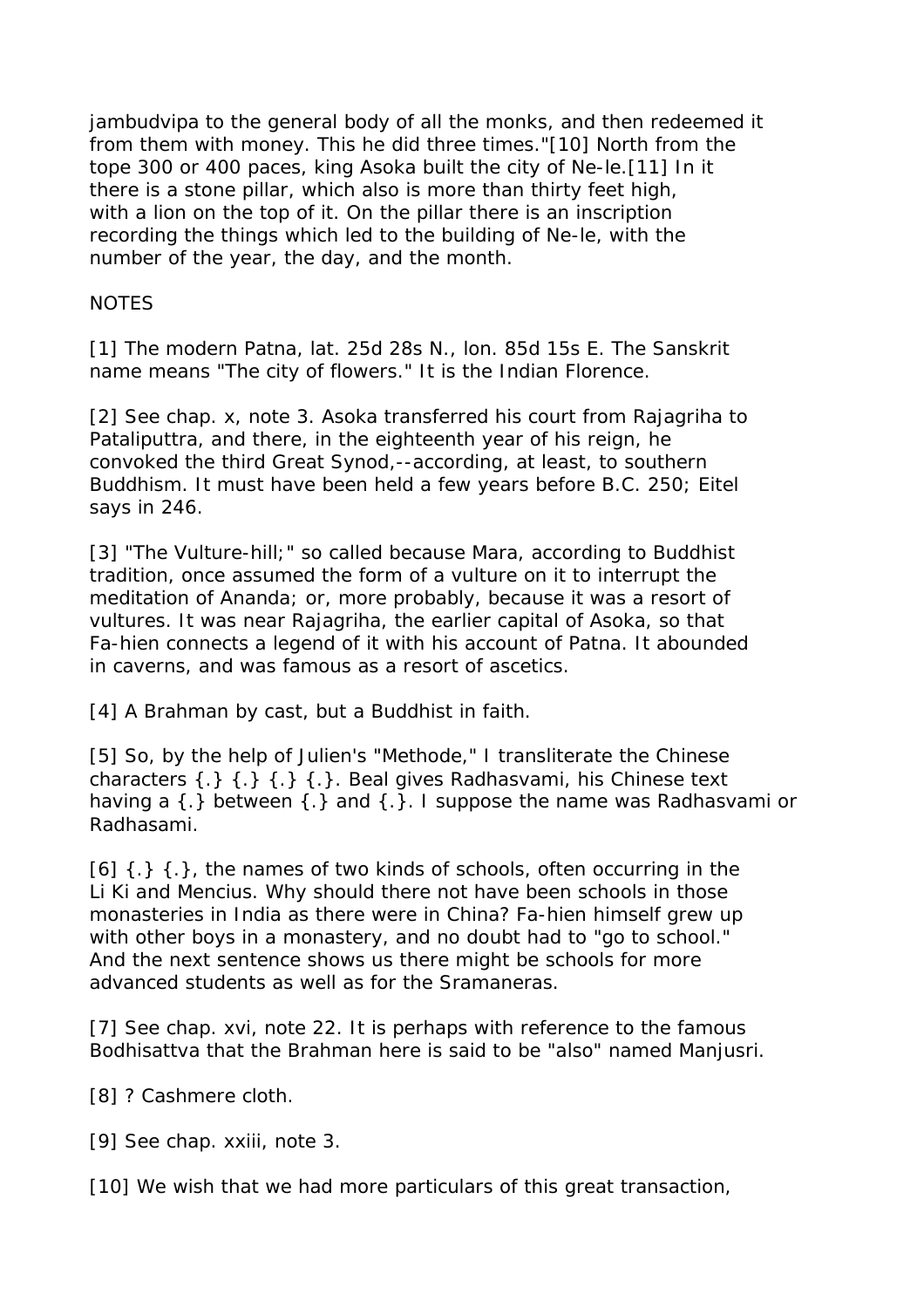and that we knew what value in money Asoka set on the whole world. It is to be observed that he gave it to the monks, and did not receive it from them. Their right was from him, and he bought it back. He was the only "Power" that was.

[11] We know nothing more of Ne-le. It could only have been a small place; an outpost for the defence of Pataliputtra.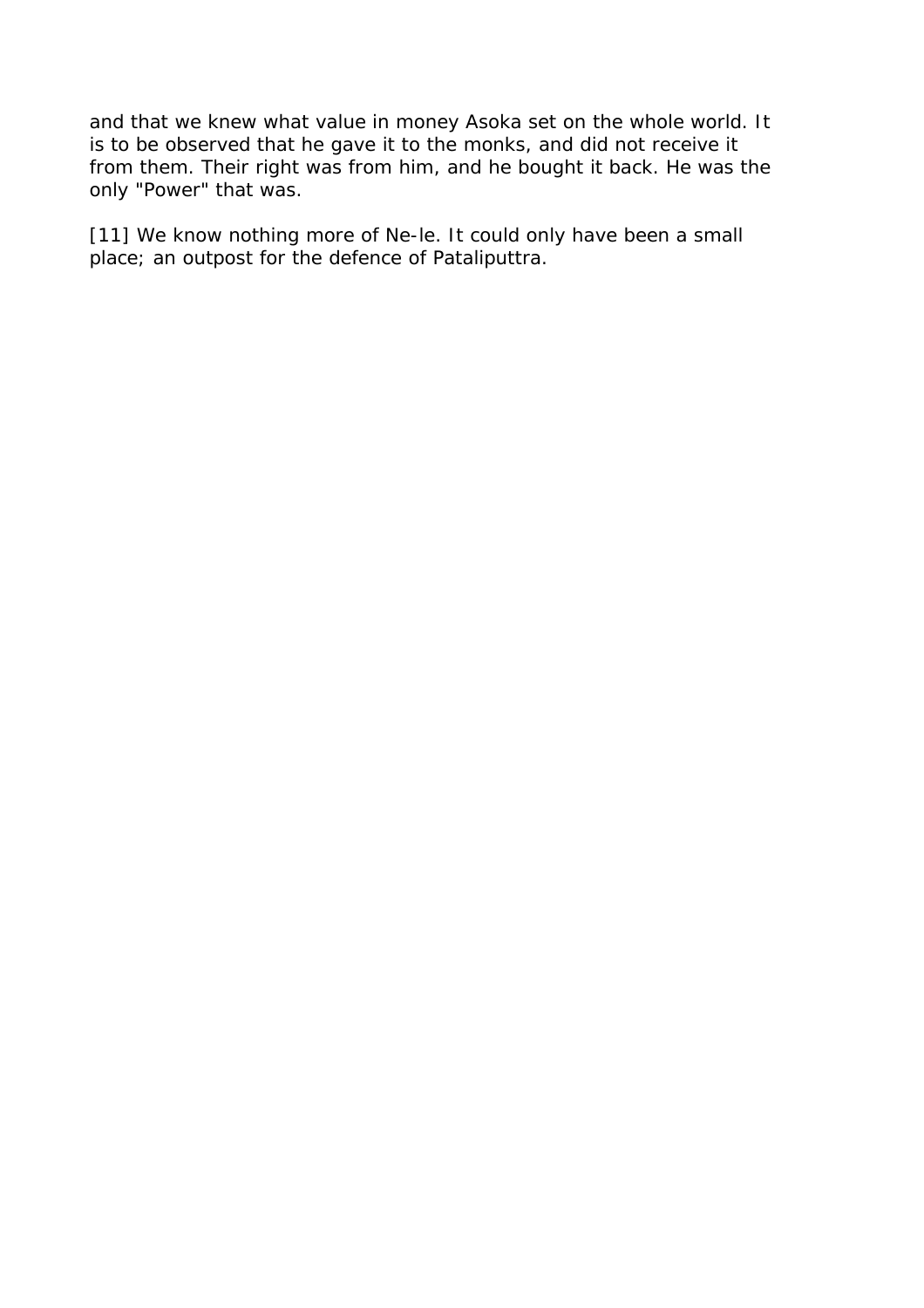# CHAPTER XXVIII

# RAJAGRIHA, NEW AND OLD. LEGENDS AND INCIDENTS CONNECTED WITH IT.

(The travellers) went on from this to the south-east for nine yojanas, and came to a small solitary rocky hill,[1] at the head or end of which[2] was an apartment of stone, facing the south,--the place where Buddha sat, when Sakra, Ruler of Devas, brought the deva-musician, Pancha-(sikha),[3] to give pleasure to him by playing on his lute. Sakra then asked Buddha about forty-two subjects, tracing (the questions) out with his finger one by one on the rock.[4] The prints of his tracing are still there; and here also there is a monastery.

A yojana south-west from this place brought them to the village of Nala, [5] where Sariputtra [6] was born, and to which also he returned, and attained here his pari-nirvana. Over the spot (where his body was burned) there was built a tope, which is still in existence.

Another yojana to the west brought them to New Rajagriha,[7]--the new city which was built by king Ajatasatru. There were two monasteries in it. Three hundred paces outside the west gate, king Ajatasatru, having obtained one portion of the relics of Buddha, built (over them) a tope, high, large, grand, and beautiful. Leaving the city by the south gate, and proceeding south four le, one enters a valley, and comes to a circular space formed by five hills, which stand all round it, and have the appearance of the suburban wall of a city. Here was the old city of king Bimbisara; from east to west about five or six le, and from north to south seven or eight. It was here that Sariputtra and Maudgalyayana first saw Upasena; [8] that the Nirgrantha[9] made a pit of fire and poisoned the rice, and then invited Buddha (to eat with him); that king Ajatasatru made a black elephant intoxicated with liquor, wishing him to injure Buddha;[10] and that at the north-east corner of the city in a (large) curving (space) Jivaka built a vihara in the garden of Ambapali,[11] and invited Buddha with his 1250 disciples to it, that he might there make his offerings to support them. (These places) are still there as of old, but inside the city all is emptiness and desolation; no man dwells in it.

### NOTES

[1] Called by Hsuan-chwang Indra-sila-guha, or "The cavern of Indra." It has been identified with a hill near the village of Giryek, on the bank of the Panchana river, about thirty-six miles from Gaya. The hill terminates in two peaks overhanging the river, and it is the more northern and higher of these which Fa-hien had in mind. It bears an oblong terrace covered with the ruins of several buildings, especially of a vihara.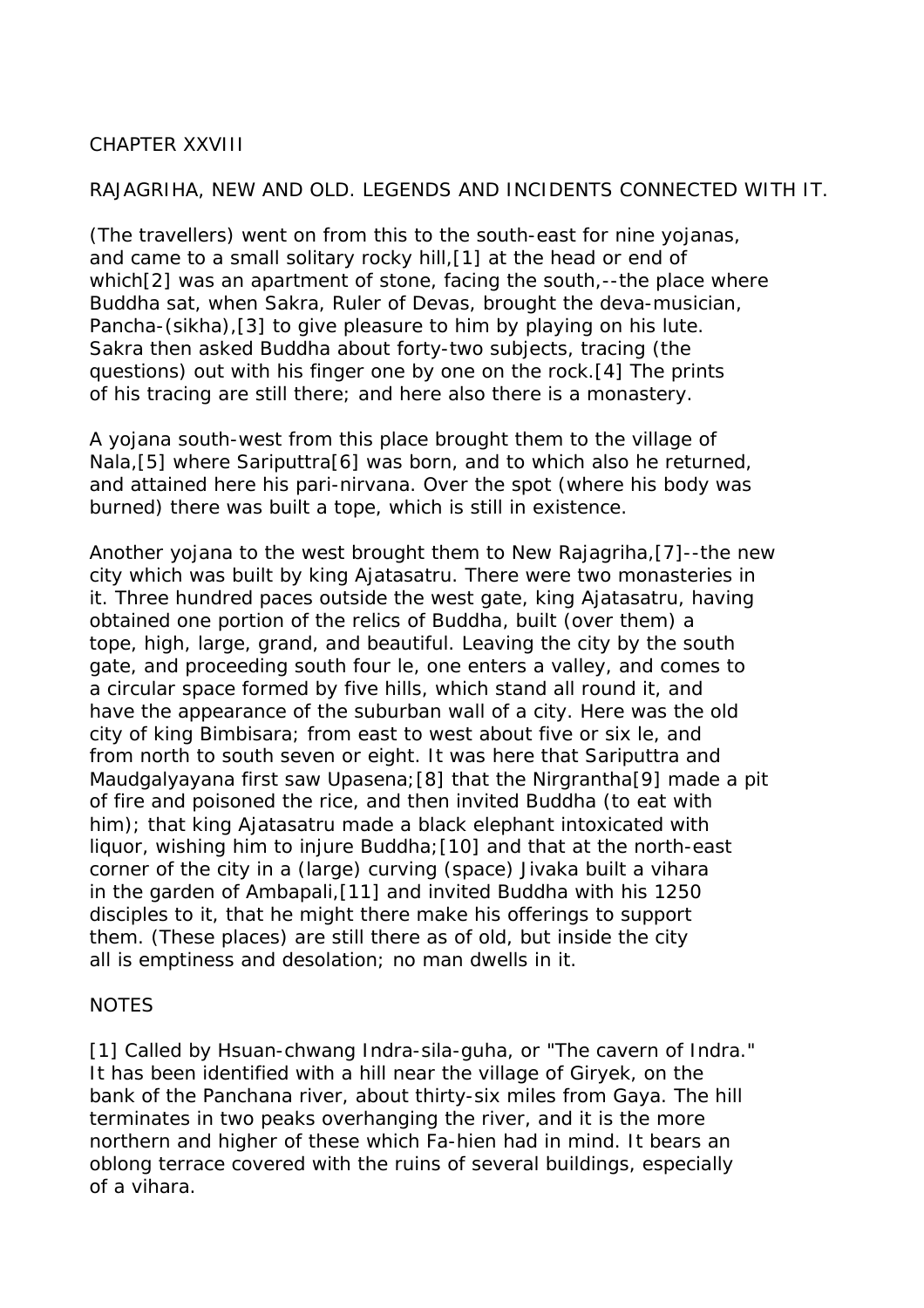[2] This does not mean the top or summit of the hill, but its "headland," where it ended at the river.

[3] See the account of this visit of Sakra in M. B., pp. 288-290. It is from Hardy that we are able to complete here the name of the musician, which appears in Fa-hien as only Pancha, or "Five." His harp or lute, we are told, was "twelve miles long."

[4] Hardy (M. B., pp. 288, 289) makes the subjects only thirteen, which are still to be found in one of the Sutras ("the Dik-Sanga, in the Sakra-prasna Sutra"). Whether it was Sakra who wrote his questions, or Buddha who wrote the answers, depends on the punctuation. It seems better to make Sakra the writer.

[5] Or Nalanda; identified with the present Baragong. A grand monastery was subsequently built at it, famous by the residence for five years of Hsuan-chwang.

[6] See chap. xvi, note 11. There is some doubt as to the statement that Nala was his birthplace.

[7] The city of "Royal Palaces;" "the residence of the Magadha kings from Bimbisara to Asoka, the first metropolis of Buddhism, at the foot of the Gridhrakuta mountains. Here the first synod assembled within a year after Sakyamuni's death. Its ruins are still extant at the village of Rajghir, sixteen miles S.W. of Behar, and form an object of pilgrimage to the Jains (E. H., p. 100)." It is called New Rajagriha to distinguish it from Kusagarapura, a few miles from it, the old residence of the kings. Eitel says it was built by Bimbisara, while Fa-hien ascribes it to Ajatasatru. I suppose the son finished what the father had begun.

[8] One of the five first followers of Sakyamuni. He is also called Asvajit; in Pali Assaji; but Asvajit seems to be a military title= "Master or trainer of horses." The two more famous disciples met him, not to lead him, but to be directed by him, to Buddha. See Sacred Books of the East, vol. xiii, Vinaya Texts, pp. 144-147.

[9] One of the six Tirthyas (Tirthakas="erroneous teachers;" M. B., pp. 290-292, but I have not found the particulars of the attempts on Buddha's life referred to by Fa-hien), or Brahmanical opponents of Buddha. He was an ascetic, one of the Jnati clan, and is therefore called Nirgranthajnati. He taught a system of fatalism, condemned the use of clothes, and thought he could subdue all passions by fasting. He had a body of followers, who called themselves by his name (Eitel, pp. 84, 85), and were the forerunners of the Jains.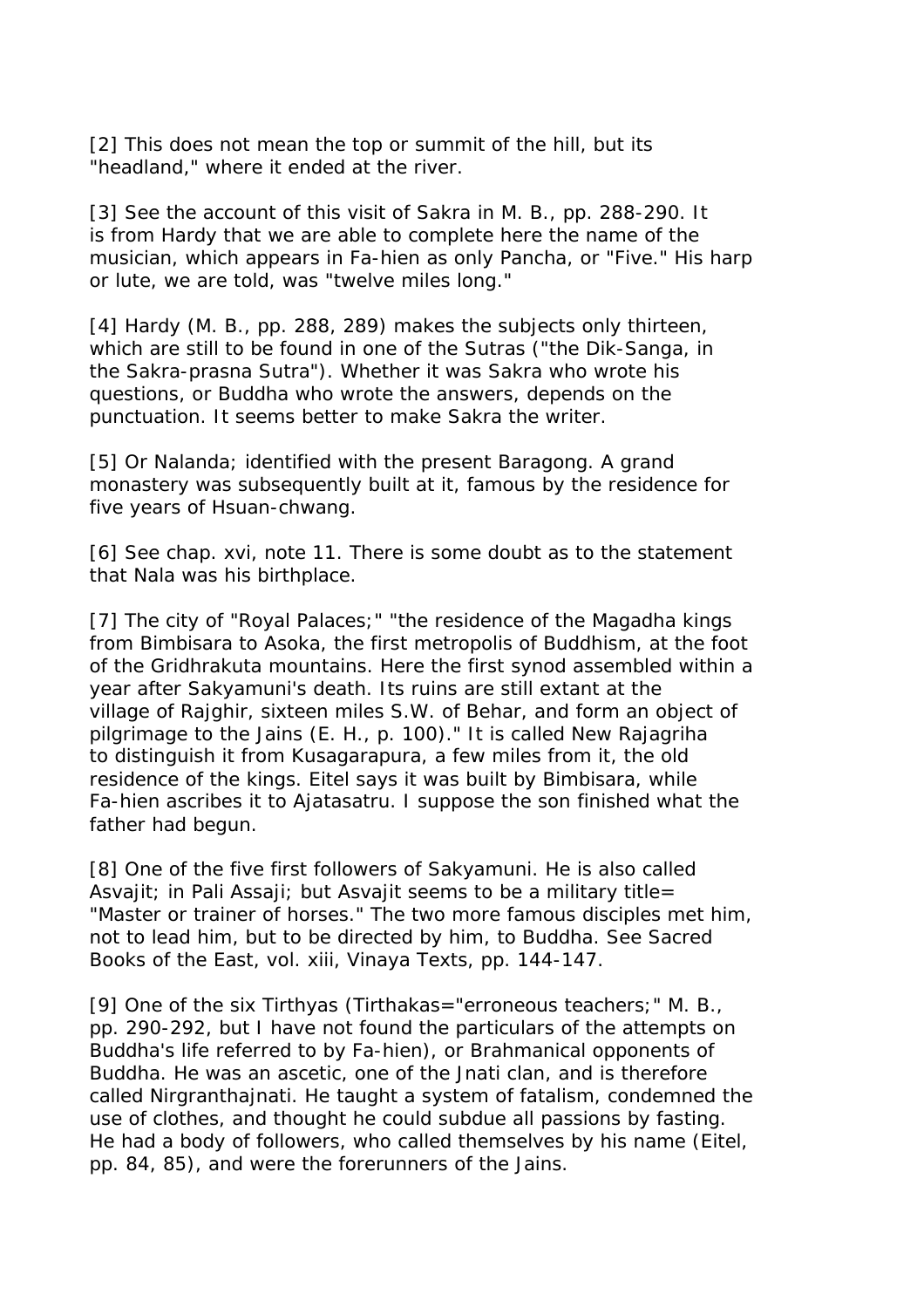[10] The king was moved to this by Devadatta. Of course the elephant disappointed them, and did homage to Sakyamuni. See Sacred Books of the East, vol. xx, Vinaya Texts, p. 247.

[11] See chap. xxv, note 3. Jivaka was Ambapali's son by king Bimbisara, and devoted himself to the practice of medicine. See the account of him in the Sacred Books of the East, vol. xvii, Vinaya Texts, pp. 171-194.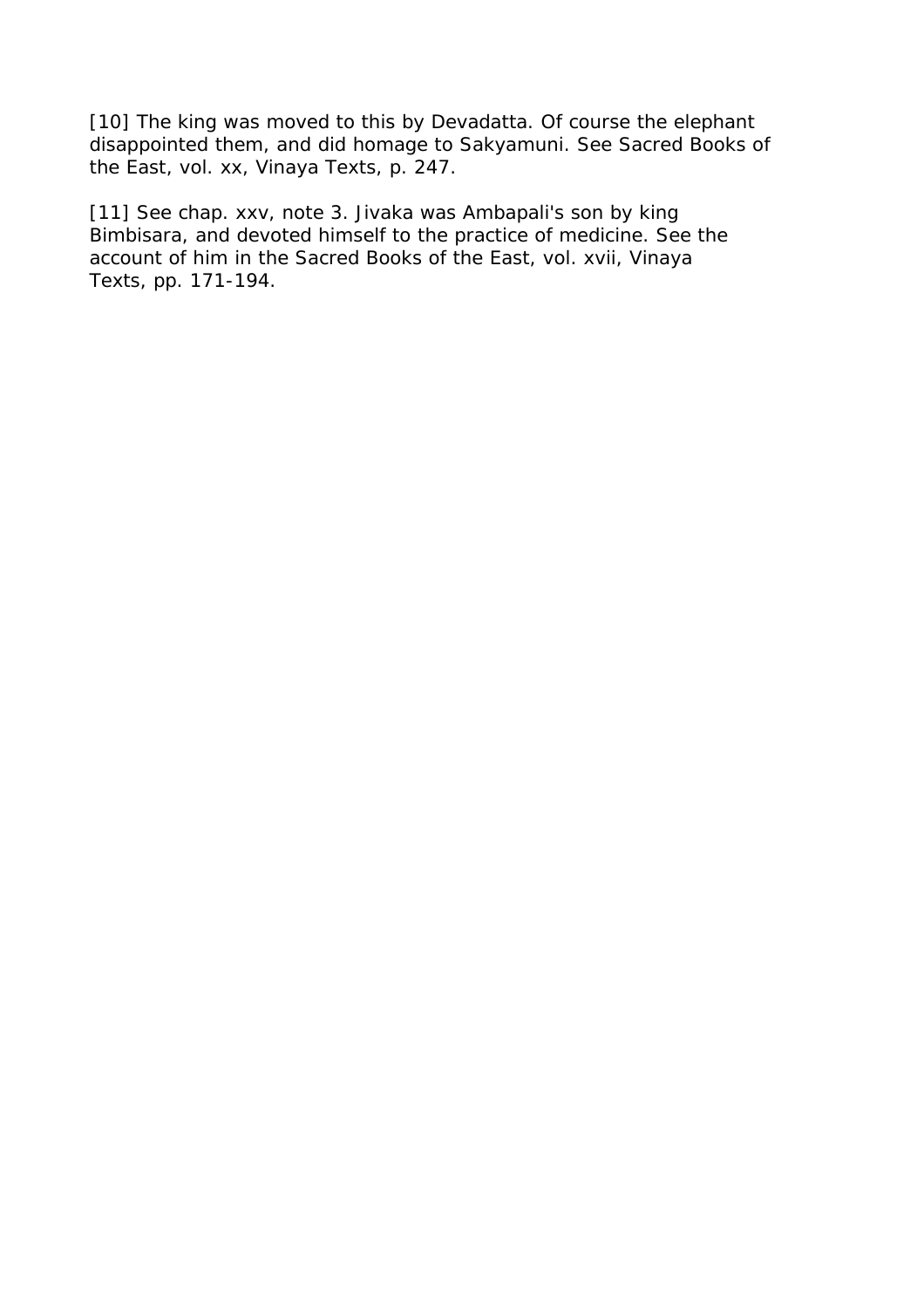## CHAPTER XXIX

# GRIDHRA-KUTA HILL, AND LEGENDS. FA-HIEN PASSES A NIGHT ON IT. HIS REFLECTIONS.

Entering the valley, and keeping along the mountains on the southeast, after ascending fifteen le, (the travellers) came to mount Gridhra-kuta.[1] Three le before you reach the top, there is a cavern in the rocks, facing the south, in which Buddha sat in meditation. Thirty paces to the north-west there is another, where Ananda was sitting in meditation, when the deva Mara Pisuna,[2] having assumed the form of a large vulture, took his place in front of the cavern, and frightened the disciple. Then Buddha, by his mysterious, supernatural power, made a cleft in the rock, introduced his hand, and stroked Ananda's shoulder, so that his fear immediately passed away. The footprints of the bird and the cleft for (Buddha's) hand are still there, and hence comes the name of "The Hill of the Vulture Cavern."

In front of the cavern there are the places where the four Buddhas sat. There are caverns also of the Arhats, one where each sat and meditated, amounting to several hundred in all. At the place where in front of his rocky apartment Buddha was walking from east to west (in meditation), and Devadatta, from among the beetling cliffs on the north of the mountain, threw a rock across, and hurt Buddha's toes,[3] the rock is still there.[4]

The hall where Buddha preached his Law has been destroyed, and only the foundations of the brick walls remain. On this hill the peak is beautifully green, and rises grandly up; it is the highest of all the five hills. In the New City Fa-hien bought incense-(sticks), flowers, oil and lamps, and hired two bhikshus, long resident (at the place), to carry them (to the peak). When he himself got to it, he made his offerings with the flowers and incense, and lighted the lamps when the darkness began to come on. He felt melancholy, but restrained his tears and said, "Here Buddha delivered the Surangama (Sutra).[5] I, Fa-hien, was born when I could not meet with Buddha; and now I only see the footprints which he has left, and the place where he lived, and nothing more." With this, in front of the rock cavern, he chanted the Surangama Sutra, remained there over the night, and then returned towards the New City.[6]

**NOTES** 

[1] See chap. xxviii, note 1.

[2] See chap. xxy, note 9. Pisuna is a name given to Mara, and signifies "sinful lust."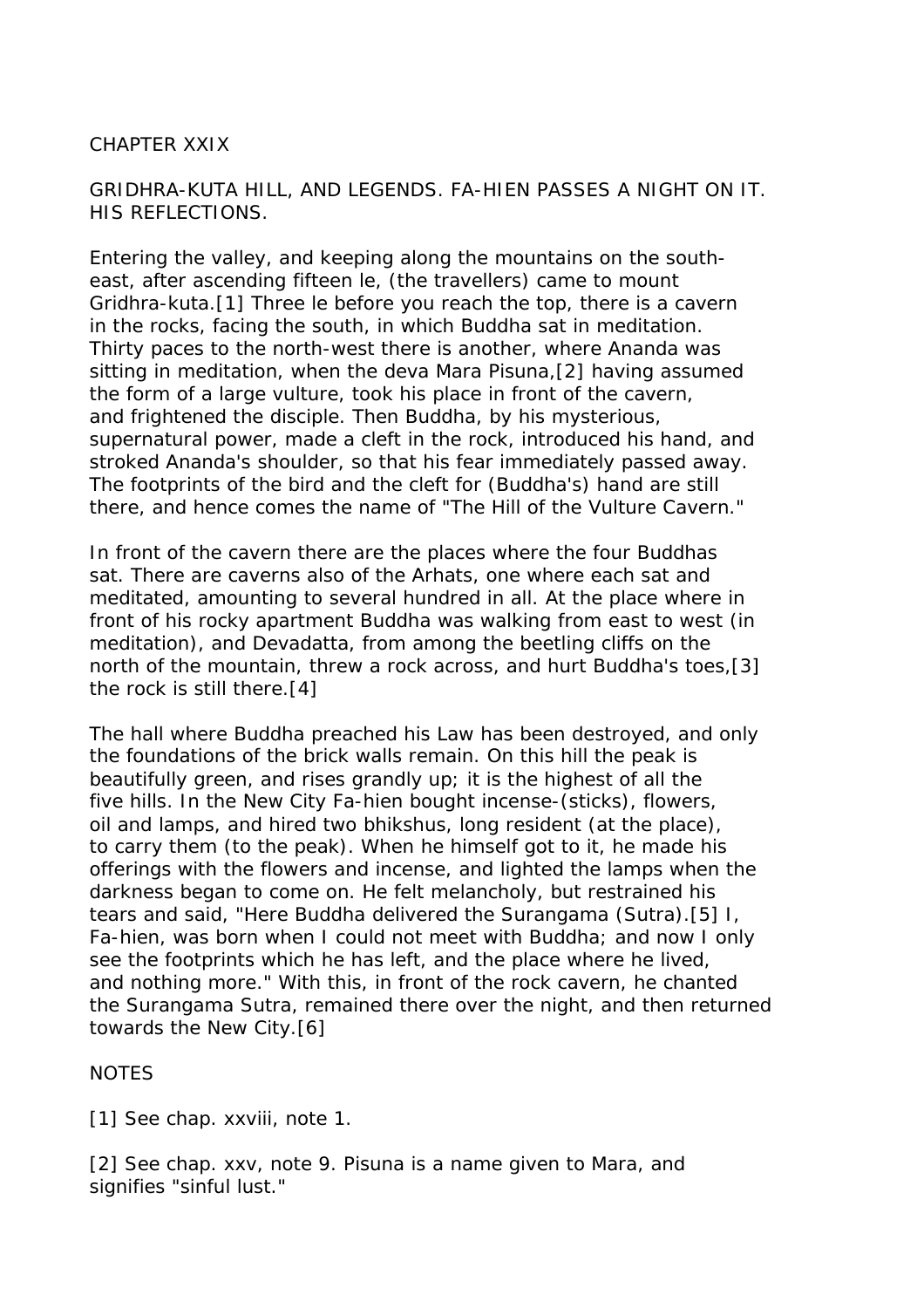[3] See M. B., p. 320. Hardy says that Devadatta's attempt was "by the help of a machine;" but the oldest account in the Sacred Books of the East, vol. xx, Vinaya Texts, p. 245, agrees with what Fa-hien implies that he threw the rock with his own arm.

[4] And, as described by Hsuan-chwang, fourteen or fifteen cubits high, and thirty paces round.

[5] See Mr. Bunyiu Nanjio's "Catalogue of the Chinese Translation of the Buddhist Tripitaka," Sutra Pitaka, Nos. 399, 446. It was the former of these that came on this occasion to the thoughts and memory of Fa-hien.

[6] In a note (p. lx) to his revised version of our author, Mr. Beal says, "There is a full account of this perilous visit of Fa-hien, and how he was attacked by tigers, in the 'History of the High Priests.'" But "the high priests" merely means distinguished monks, "eminent monks," as Mr. Nanjio exactly renders the adjectival character. Nor was Fa-hien "attacked by tigers" on the peak. No "tigers" appear in the Memoir. "Two black lions" indeed crouched before him for a time this night, "licking their lips and waving their tails;" but their appearance was to "try," and not to attack him; and when they saw him resolute, they "drooped their heads, put down their tails, and prostrated themselves before him." This of course is not an historical account, but a legendary tribute to his bold perseverance.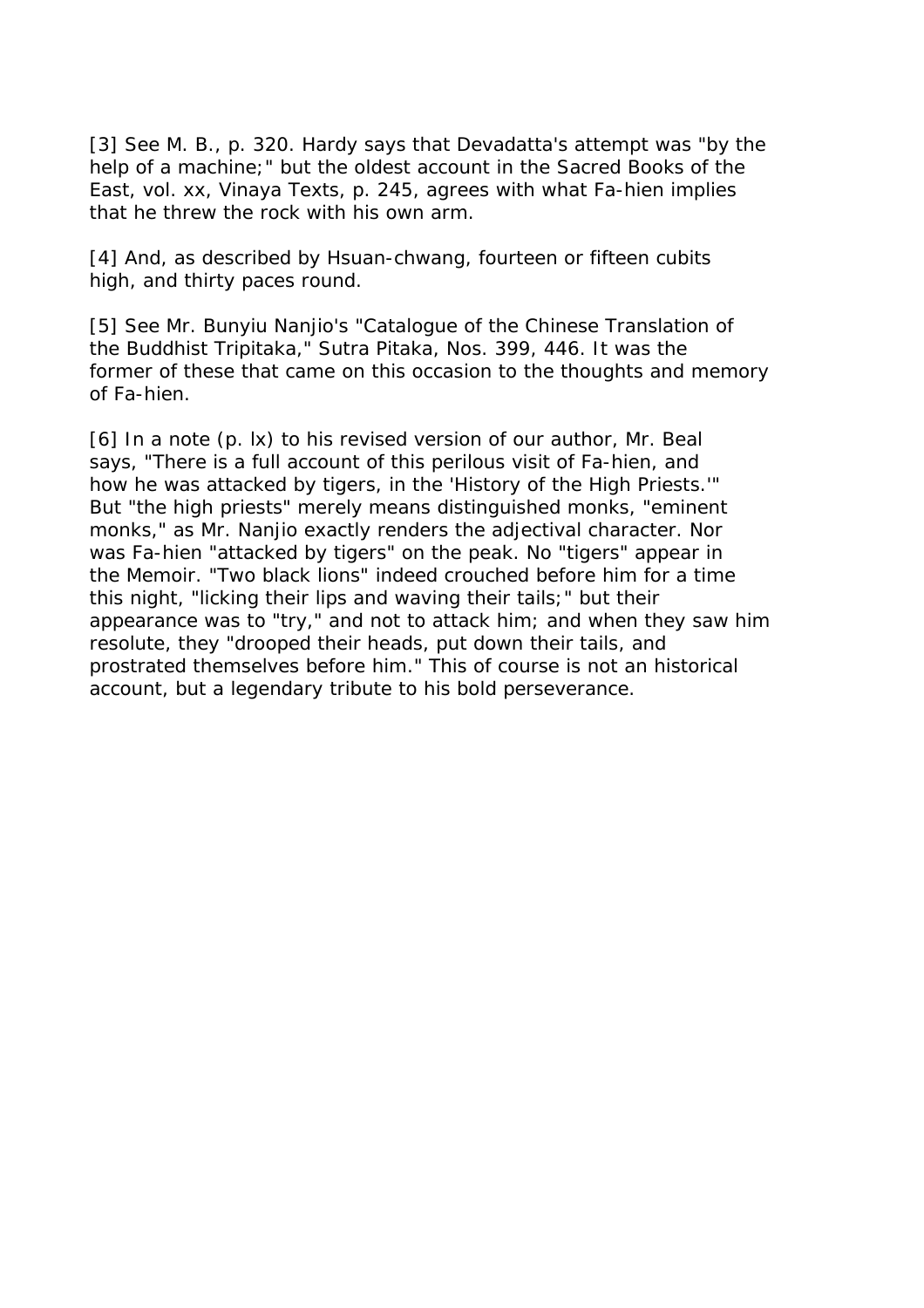### CHAPTER XXX

THE SRATAPARNA CAVE, OR CAVE OF THE FIRST COUNCIL. LEGENDS. SUICIDE OF A BHIKSHU.

Out from the old city, after walking over 300 paces, on the west of the road, (the travellers) found the Karanda Bamboo garden,[1] where the (old) vihara is still in existence, with a company of monks, who keep (the ground about it) swept and watered.

North of the vihara two or three le there was the Smasanam, which name means in Chinese "the field of graves into which the dead are thrown."[2]

As they kept along the mountain on the south, and went west for 300 paces, they found a dwelling among the rocks, named the Pippala cave,[3] in which Buddha regularly sat in meditation after taking his (midday) meal.

Going on still to the west for five or six le, on the north of the hill, in the shade, they found the cavern called Srataparna,[4] the place where, after the nirvana[5] of Buddha, 500 Arhats collected the Sutras. When they brought the Sutras forth, three lofty seats[6] had been prepared and grandly ornamented. Sariputtra occupied the one on the left, and Maudgalyayana that on the right. Of the number of five hundred one was wanting. Mahakasyapa was president (on the middle seat). Amanda was then outside the door, and could not get in.[7] At the place there was (subsequently) raised a tope, which is still existing.

Along (the sides of) the hill, there are also a very great many cells among the rocks, where the various Arhans sat and meditated. As you leave the old city on the north, and go down east for three le, there is the rock dwelling of Devadatta, and at a distance of fifty paces from it there is a large, square, black rock. Formerly there was a bhikshu, who, as he walked backwards and forwards upon it, thought with himself:--"This body[8] is impermanent, a thing of bitterness and vanity,[9] and which cannot be looked on as pure.[10] I am weary of this body, and troubled by it as an evil." With this he grasped a knife, and was about to kill himself. But he thought again:--"The World-honoured one laid down a prohibition against one's killing himself."[11] Further it occurred to him:--"Yes, he did; but I now only wish to kill three poisonous thieves."[12] Immediately with the knife he cut his throat. With the first gash into the flesh he attained the state of a Srotapanna;[13] when he had gone half through, he attained to be an Anagamin; [14] and when he had cut right through, he was an Arhat, and attained to pari-nirvana;[15] (and died).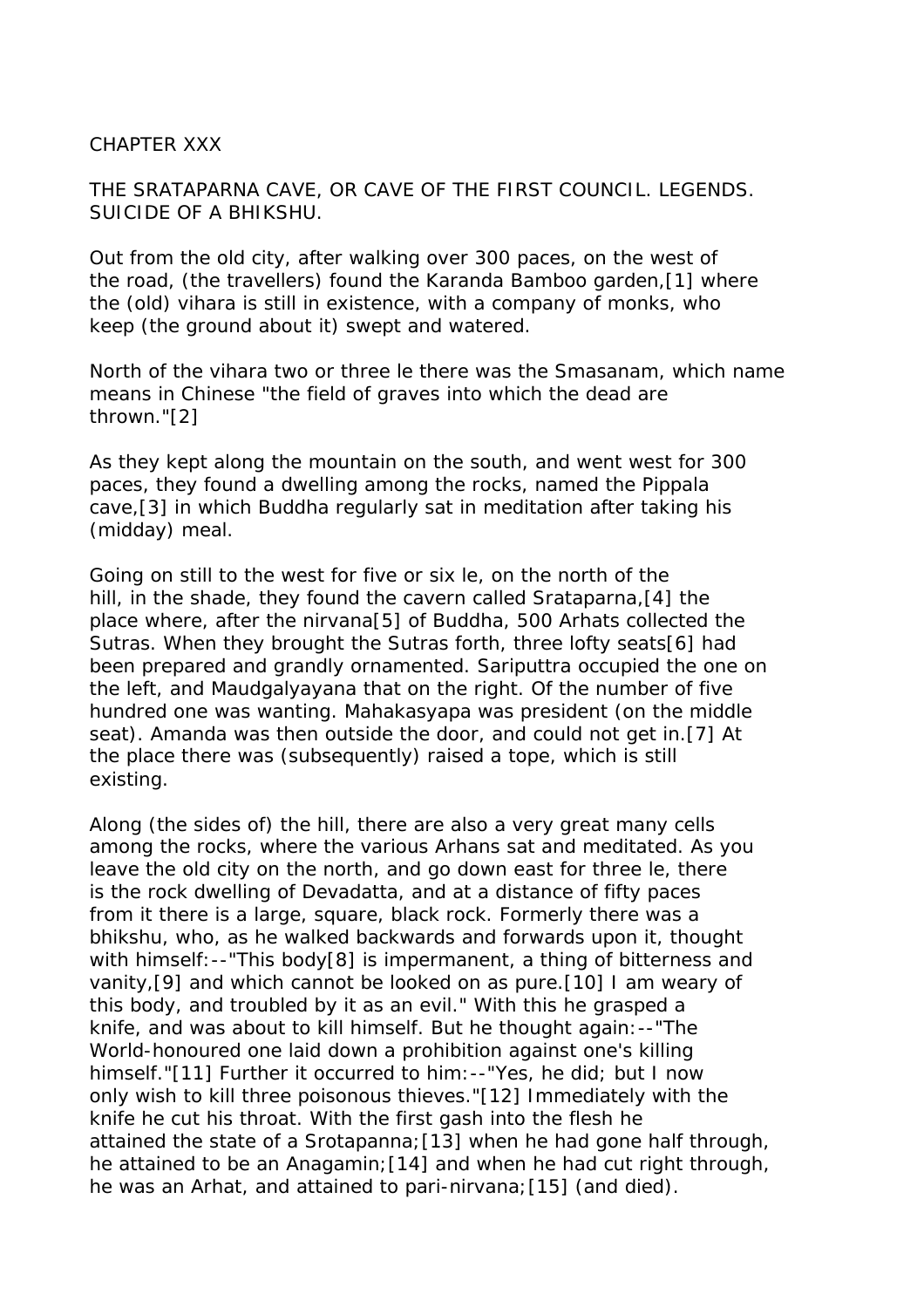## NOTES

[1] Karanda Venuvana; a park presented to Buddha by king Bimbisara, who also built a vihara in it. See the account of the transaction in M. B., p. 194. The place was called Karanda, from a creature so named, which awoke the king just as a snake was about to bite him, and thus saved his life. In Hardy the creature appears as a squirrel, but Eitel says that the Karanda is a bird of sweet voice, resembling a magpie, but herding in flocks; the /cuculus melanoleucus/. See "Buddhist Birth Stories," p. 118.

[2] The language here is rather contemptuous, as if our author had no sympathy with any other mode of disposing of the dead, but by his own Buddhistic method of cremation.

[3] The Chinese characters used for the name of this cavern serve also to name the pippala (peepul) tree, the /ficus religiosa/. They make us think that there was such a tree overshadowing the cave; but Fa-hien would hardly have neglected to mention such a circumstance.

[4] A very great place in the annals of Buddhism. The Council in the Srataparna cave did not come together fortuitously, but appears to have been convoked by the older members to settle the rules and doctrines of the order. The cave was prepared for the occasion by king Ajatasatru. From the expression about the "bringing forth of the King," it would seem that the Sutras or some of them had been already committed to writing. May not the meaning of King {.} here be extended to the Vinaya rules, as well as the Sutras, and mean "the standards" of the system generally? See Davids' Manual, chapter ix, and Sacred Books of the East, vol. xx, Vinaya Texts, pp. 370-385.

[5] So in the text, evidently for pari-nirvana.

[6] Instead of "high" seats, the Chinese texts have "vacant." The character for "prepared" denotes "spread;"--they were carpeted; perhaps, both cushioned and carpeted, being rugs spread on the ground, raised higher than the other places for seats.

[7] Did they not contrive to let him in, with some cachinnation, even in so august an assembly, that so important a member should have been shut out?

[8] "The life of this body" would, I think, fairly express the idea of the bhikshu.

[9] See the account of Buddha's preaching in chapter xviii.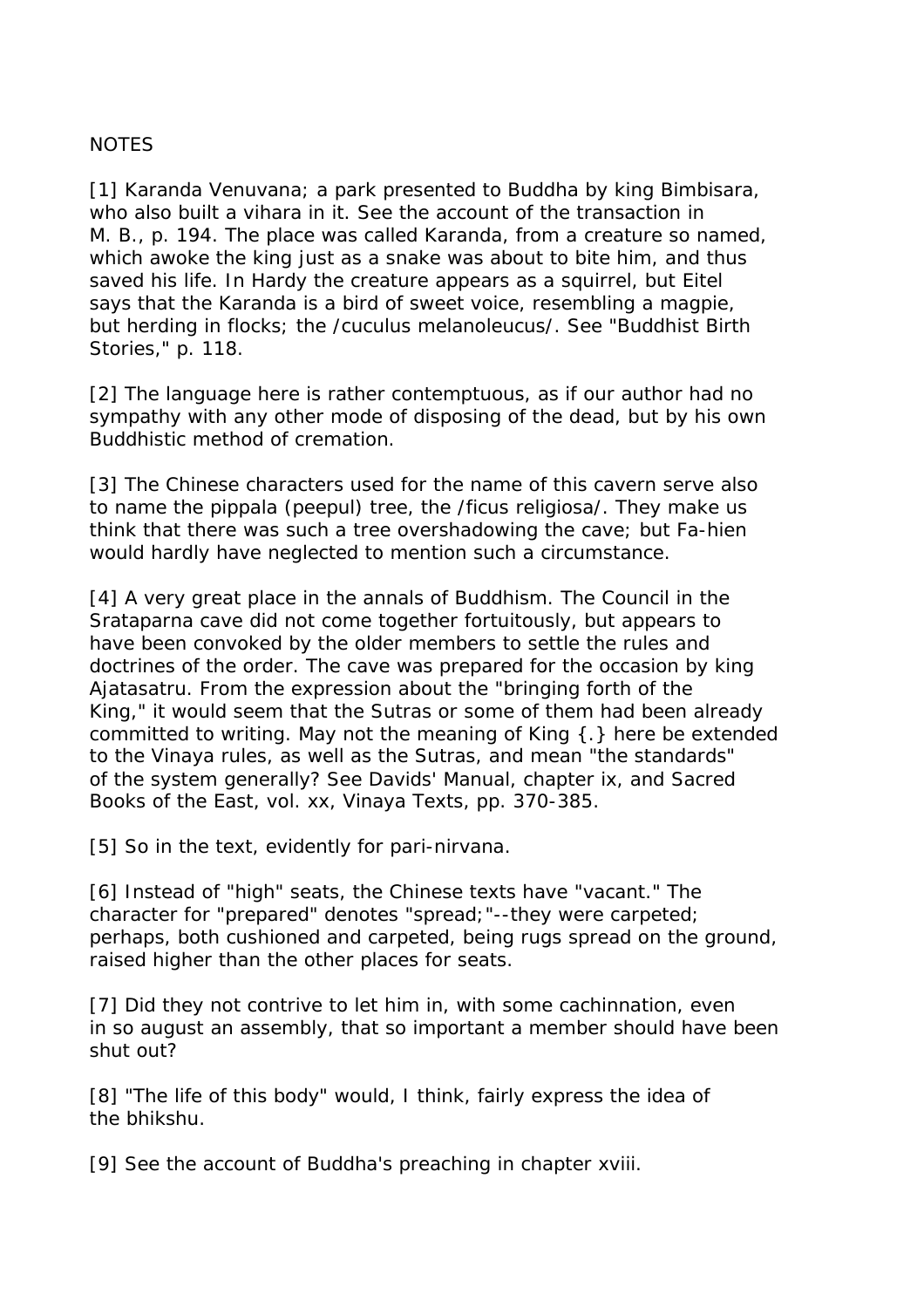[10] The sentiment of this clause is not easily caught.

[11] See E. M., p. 152:--"Buddha made a law forbidding the monks to commit suicide. He prohibited any one from discoursing on the miseries of life in such a manner as to cause desperation." See also M. B., pp. 464, 465.

[12] Beal says: --"Evil desire; hatred; ignorance."

[13] See chap. xx, note 10.

[14] The Anagamin belong to the third degree of Buddhistic saintship, the third class of Aryas, who are no more liable to be reborn as men, but are to be born once more as devas, when they will forthwith become Arhats, and attain to nirvana. E. H., pp. 8, 9.

[15] Our author expresses no opinion of his own on the act of this bhikshu. Must it not have been a good act, when it was attended, in the very act of performance, by such blessed consequences? But if Buddhism had not something better to show than what appears here, it would not attract the interest which it now does. The bhikshu was evidently rather out of his mind; and the verdict of a coroner's inquest of this nineteenth century would have pronounced that he killed himself "in a fit of insanity."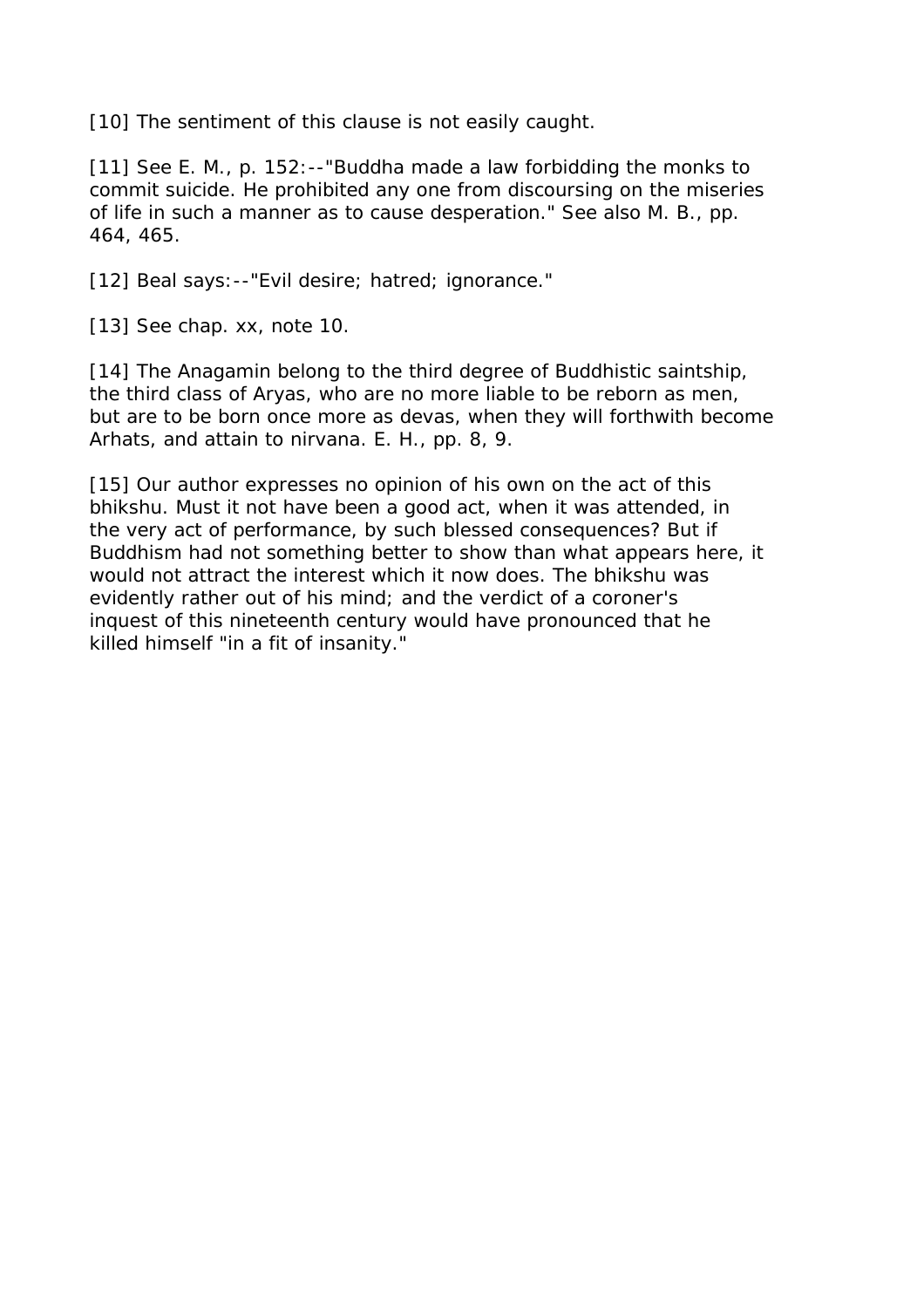### CHAPTER XXXI

## GAYA. SAKYAMUNI'S ATTAINING TO THE BUDDHASHIP; AND OTHER LEGENDS.

From this place, after travelling to the west for four yojanas, (the pilgrims) came to the city of Gaya;[1] but inside the city all was emptiness and desolation. Going on again to the south for twenty le, they arrived at the place where the Bodhisattva for six years practised with himself painful austerities. All around was forest.

Three le west from here they came to the place where, when Buddha had gone into the water to bathe, a deva bent down the branch of a tree, by means of which he succeeded in getting out of the pool.[2]

Two le north from this was the place where the Gramika girls presented to Buddha the rice-gruel made with milk;[3] and two le north from this (again) was the place where, seated on a rock under a great tree, and facing the east, he ate (the gruel). The tree and the rock are there at the present day. The rock may be six cubits in breadth and length, and rather more than two cubits in height. In Central India the cold and heat are so equally tempered that trees will live in it for several thousand and even for ten thousand years.

Half a yojana from this place to the north-east there was a cavern in the rocks, into which the Bodhisattva entered, and sat cross-legged with his face to the west. (As he did so), he said to himself, "If I am to attain to perfect wisdom (and become Buddha), let there be a supernatural attestation of it." On the wall of the rock there appeared immediately the shadow of a Buddha, rather more than three feet in length, which is still bright at the present day. At this moment heaven and earth were greatly moved, and devas in the air spoke plainly, "This is not the place where any Buddha of the past, or he that is to come, has attained, or will attain, to perfect Wisdom. Less than half a yojana from this to the south-west will bring you to the patra[4] tree, where all past Buddhas have attained, and all to come must attain, to perfect Wisdom." When they had spoken these words, they immediately led the way forwards to the place, singing as they did so. As they thus went away, the Bodhisattva arose and walked (after them). At a distance of thirty paces from the tree, a deva gave him the grass of lucky omen,[5] which he received and went on. After (he had proceeded) fifteen paces, 500 green birds came flying towards him, went round him thrice, and disappeared. The Bodhisattva went forward to the patra tree, placed the kusa grass at the foot of it, and sat down with his face to the east. Then king Mara sent three beautiful young ladies, who came from the north, to tempt him, while he himself came from the south to do the same. The Bodhisattva put his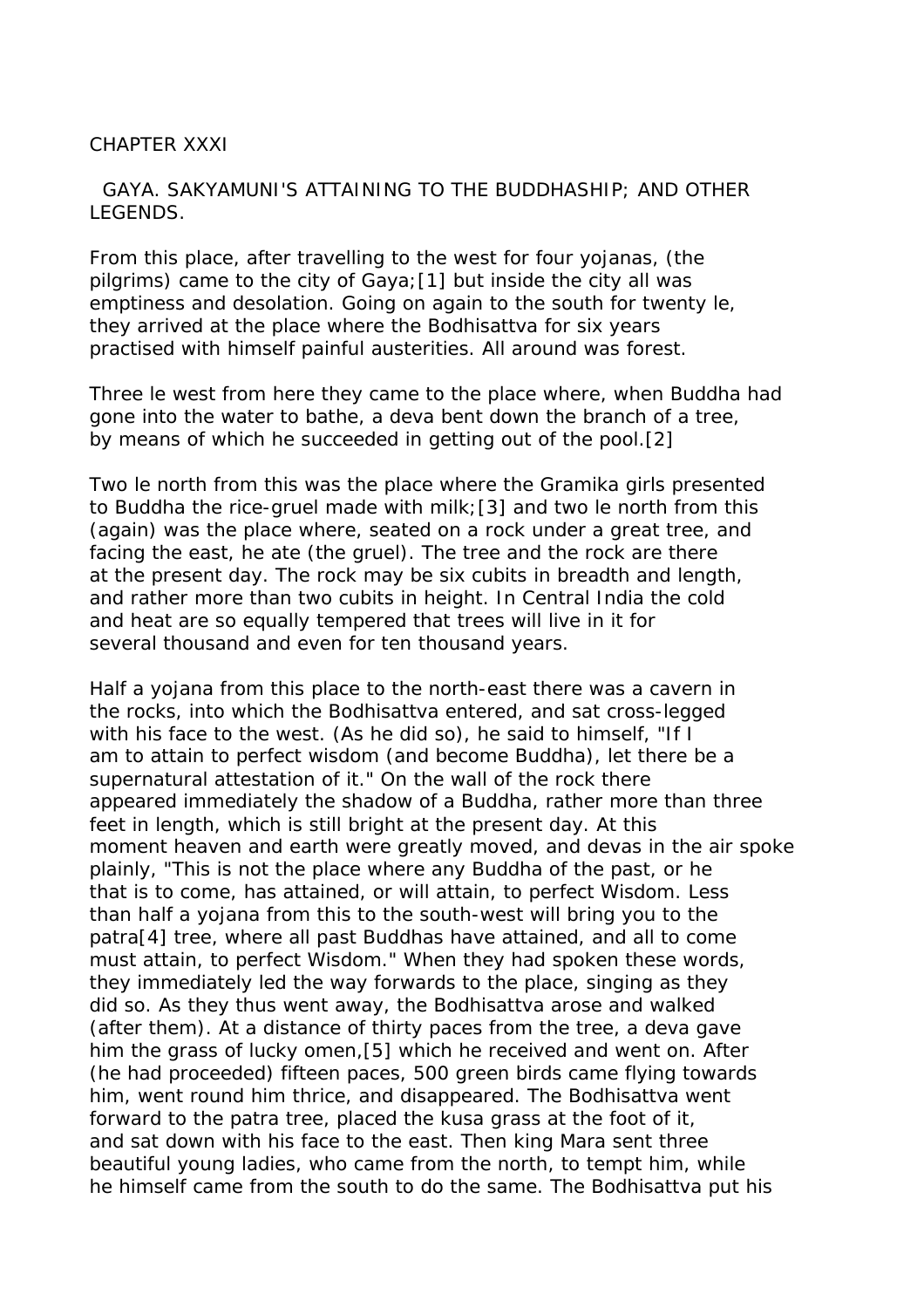toes down on the ground, and the demon soldiers retired and dispersed, and the three young ladies were changed into old (grand-)mothers.[6]

At the place mentioned above of the six years' painful austerities, and at all these other places, men subsequently reared topes and set up images, which all exist at the present day.

Where Buddha, after attaining to perfect wisdom, for seven days contemplated the tree, and experienced the joy of vimukti;[7] where, under the patra tree, he walked backwards and forwards from west to east for seven days; where the devas made a hall appear, composed of the seven precious substances, and presented offerings to him for seven days; where the blind dragon Muchilinda[8] encircled him for seven days; where he sat under the nyagrodha tree, on a square rock, with his face to the east, and Brahma-deva[9] came and made his request to him; where the four deva kings brought to him their almsbowls;[10] where the 500 merchants[11] presented to him the roasted flour and honey; and where he converted the brothers Kasyapa and their thousand disciples;[12]--at all these places topes were reared.

At the place where Buddha attained to perfect Wisdom, there are three monasteries, in all of which there are monks residing. The families of their people around supply the societies of these monks with an abundant sufficiency of what they require, so that there is no lack or stint.[13] The disciplinary rules are strictly observed by them. The laws regulating their demeanour in sitting, rising, and entering when the others are assembled, are those which have been practised by all the saints since Buddha was in the world down to the present day. The places of the four great topes have been fixed, and handed down without break, since Buddha attained to nirvana. Those four great topes are those at the places where Buddha was born; where he attained to Wisdom; where he (began to) move the wheel of his Law; and where he attained to pari-nirvana.

# **NOTES**

[1] Gaya, a city of Magadha, was north-west of the present Gayah (lat. 24d 47s N., lon. 85d 1s E). It was here that Sakyamuni lived for seven years, after quitting his family, until he attained to Buddhaship. The place is still frequented by pilgrims. E. H., p. 41.

[2] This is told so as to make us think that he was in danger of being drowned; but this does not appear in the only other account of the incident I have met with,--in "The Life of the Buddha," p. 31. And he was not yet Buddha, though he is here called so; unless indeed the narrative is confused, and the incidents do not follow in the order of time.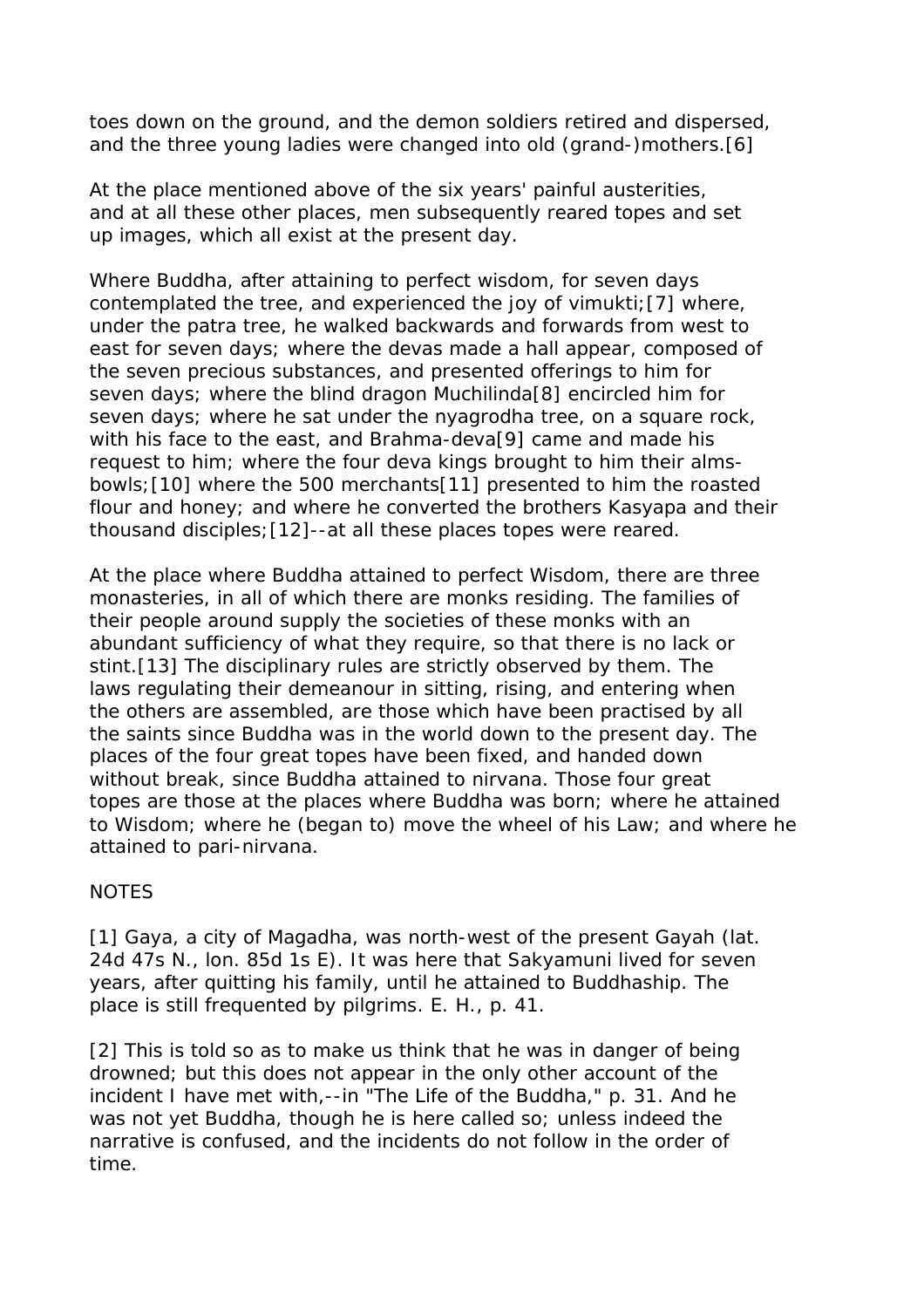[3] An incident similar to this is told, with many additions, in Hardy's M. B., pp. 166-168; "The Life of the Buddha," p. 30; and the "Buddhist Birth Stories," pp. 91, 92; but the name of the ministering girl or girls is different. I take Gramika from a note in Beal's revised version; it seems to me a happy solution of the difficulty caused by the  $\{\cdot\}$   $\{\cdot\}$  of Fa-hien.

[4] Called "the tree of leaves," and "the tree of reflection;" a palm tree, the /borassus flabellifera/, described as a tree which never loses its leaves. It is often confounded with the pippala. E. H., p. 92.

[5] The kusa grass, mentioned in a previous note.

[6] See the account of this contest with Mara in M. B., pp. 171-179, and "Buddhist Birth Stories," pp. 96-101.

[7] See chap. xiii, note 7.

[8] Called also Maha, or the Great Muchilinda. Eitel says: "A naga king, the tutelary deity of a lake near which Sakyamuni once sat for seven days absorbed in meditation, whilst the king guarded him." The account (p. 35) in "The Life of the Buddha" is:--"Buddha went to where lived the naga king Muchilinda, and he, wishing to preserve him from the sun and rain, wrapped his body seven times round him, and spread out his hood over his head; and there he remained seven days in thought." So also the Nidana Katha, in "Buddhist Birth Stories," p. 109.

[9] This was Brahma himself, though "king" is omitted. What he requested of the Buddha was that he would begin the preaching of his Law. Nidana Katha, p. 111.

[10] See chap. xii, note 10.

[11] The other accounts mention only two; but in M. B., p. 182, and the Nidana Katha, p. 110, these two have 500 well-laden waggons with them.

[12] These must not be confounded with Mahakasyapa of chap. xvi, note 17. They were three brothers, Uruvilva, Gaya, and Nadi-Kasyapa, up to this time holders of "erroneous" views, having 500, 300, and 200 disciples respectively. They became distinguished followers of Sakyamuni; and are--each of them--to become Buddha by-and-by. See the Nidana Katha, pp. 114, 115.

[13] This seems to be the meaning; but I do not wonder that some understand the sentence of the benevolence of the monkish population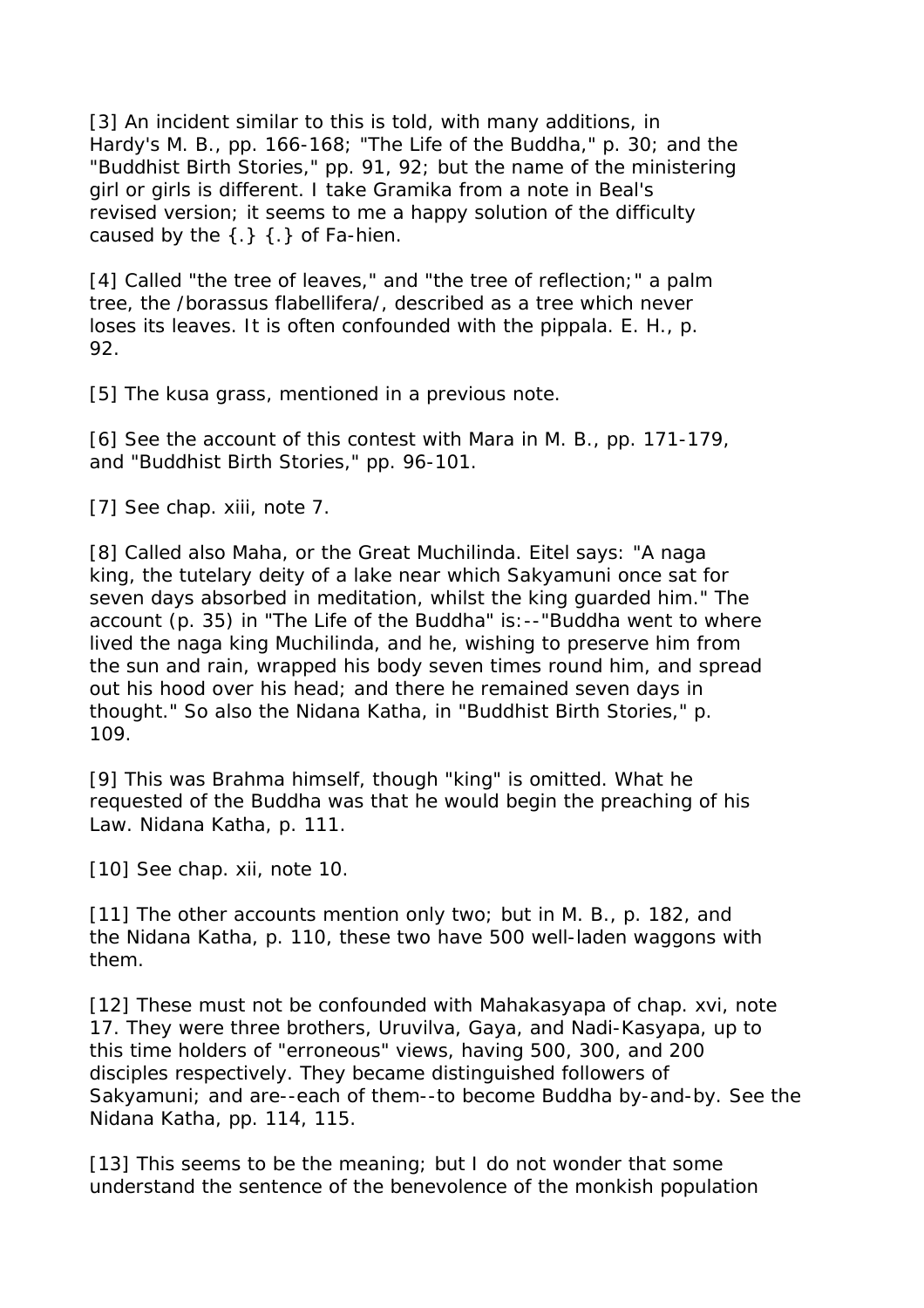to the travellers.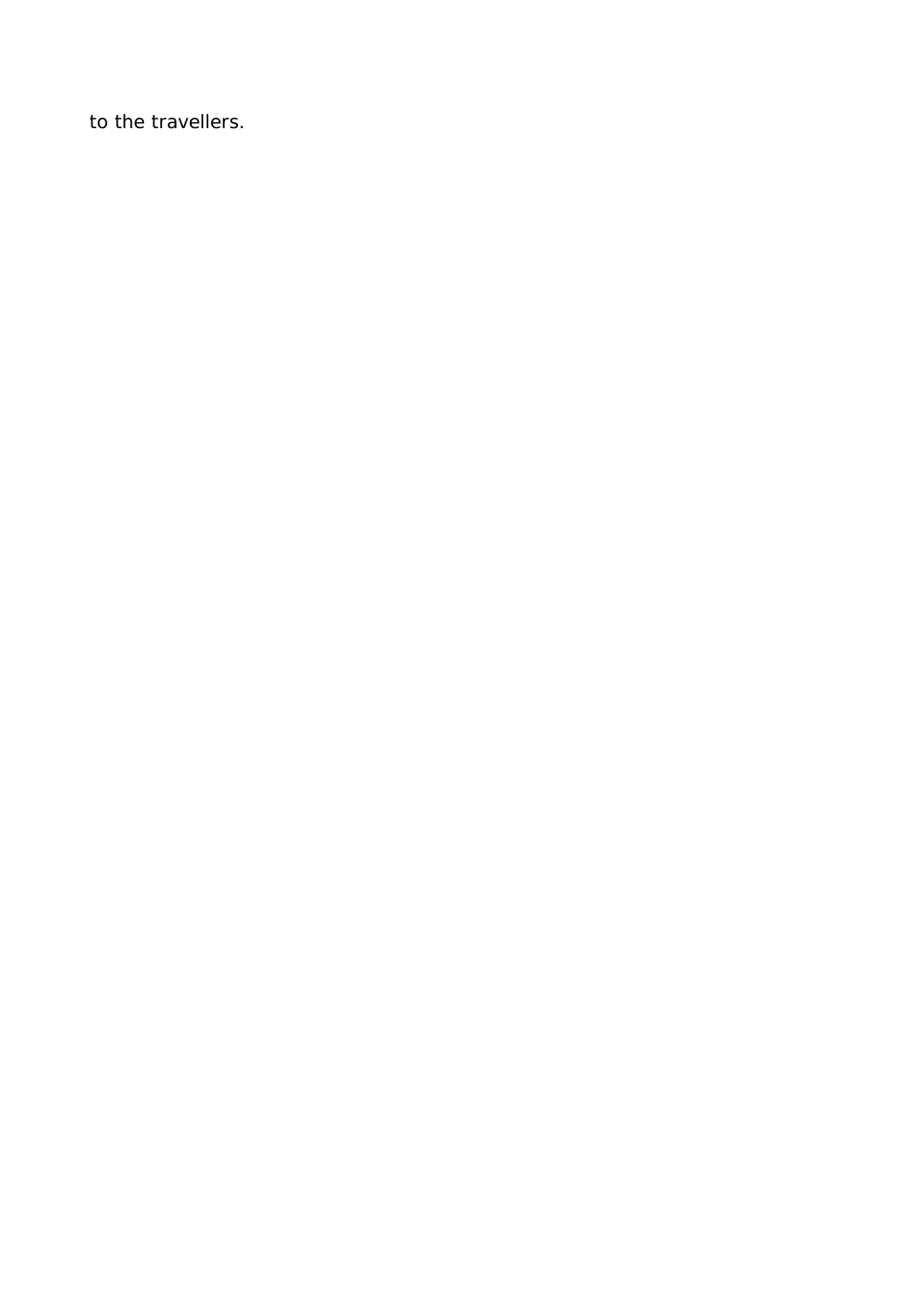### CHAPTER XXXII

#### LEGEND OF KING ASOKA IN A FORMER BIRTH, AND HIS NARAKA.

When king Asoka, in a former birth,[1] was a little boy and played on the road, he met Kasyapa Buddha walking. (The stranger) begged food, and the boy pleasantly took a handful of earth and gave it to him. The Buddha took the earth, and returned it to the ground on which he was walking; but because of this (the boy) received the recompense of becoming a king of the iron wheel,[2] to rule over Jambudvipa. (Once) when he was making a judicial tour of inspection through Jambudvipa, he saw, between the iron circuit of the two hills, a naraka[3] for the punishment of wicked men. Having thereupon asked his ministers what sort of a thing it was, they replied, "It belongs to Yama,[4] king of demons, for punishing wicked people." The king thought within himself: --"(Even) the king of demons is able to make a naraka in which to deal with wicked men; why should not I, who am the lord of men, make a naraka in which to deal with wicked men?" He forthwith asked his ministers who could make for him a naraka and preside over the punishment of wicked people in it. They replied that it was only a man of extreme wickedness who could make it; and the king thereupon sent officers to seek everywhere for (such) a bad man; and they saw by the side of a pond a man tall and strong, with a black countenance, yellow hair, and green eyes, hooking up the fish with his feet, while he called to him birds and beasts, and, when they came, then shot and killed them, so that not one escaped. Having got this man, they took him to the king, who secretly charged him, "You must make a square enclosure with high walls. Plant in it all kinds of flowers and fruits; make good ponds in it for bathing; make it grand and imposing in every way, so that men shall look to it with thirsting desire; make its gates strong and sure; and when any one enters, instantly seize him and punish him as a sinner, not allowing him to get out. Even if I should enter, punish me as a sinner in the same way, and do not let me go. I now appoint you master of that naraka."

Soon after this a bhikshu, pursuing his regular course of begging his food, entered the gate (of the place). When the lictors of the naraka saw him, they were about to subject him to their tortures; but he, frightened, begged them to allow him a moment in which to eat his midday meal. Immediately after, there came in another man, whom they thrust into a mortar and pounded till a red froth overflowed. As the bhikshu looked on, there came to him the thought of the impermanence, the painful suffering and insanity of this body, and how it is but as a bubble and as foam; and instantly he attained to Arhatship. Immediately after, the lictors seized him, and threw him into a caldron of boiling water. There was a look of joyful satisfaction, however, in the bhikshu's countenance. The fire was extinguished, and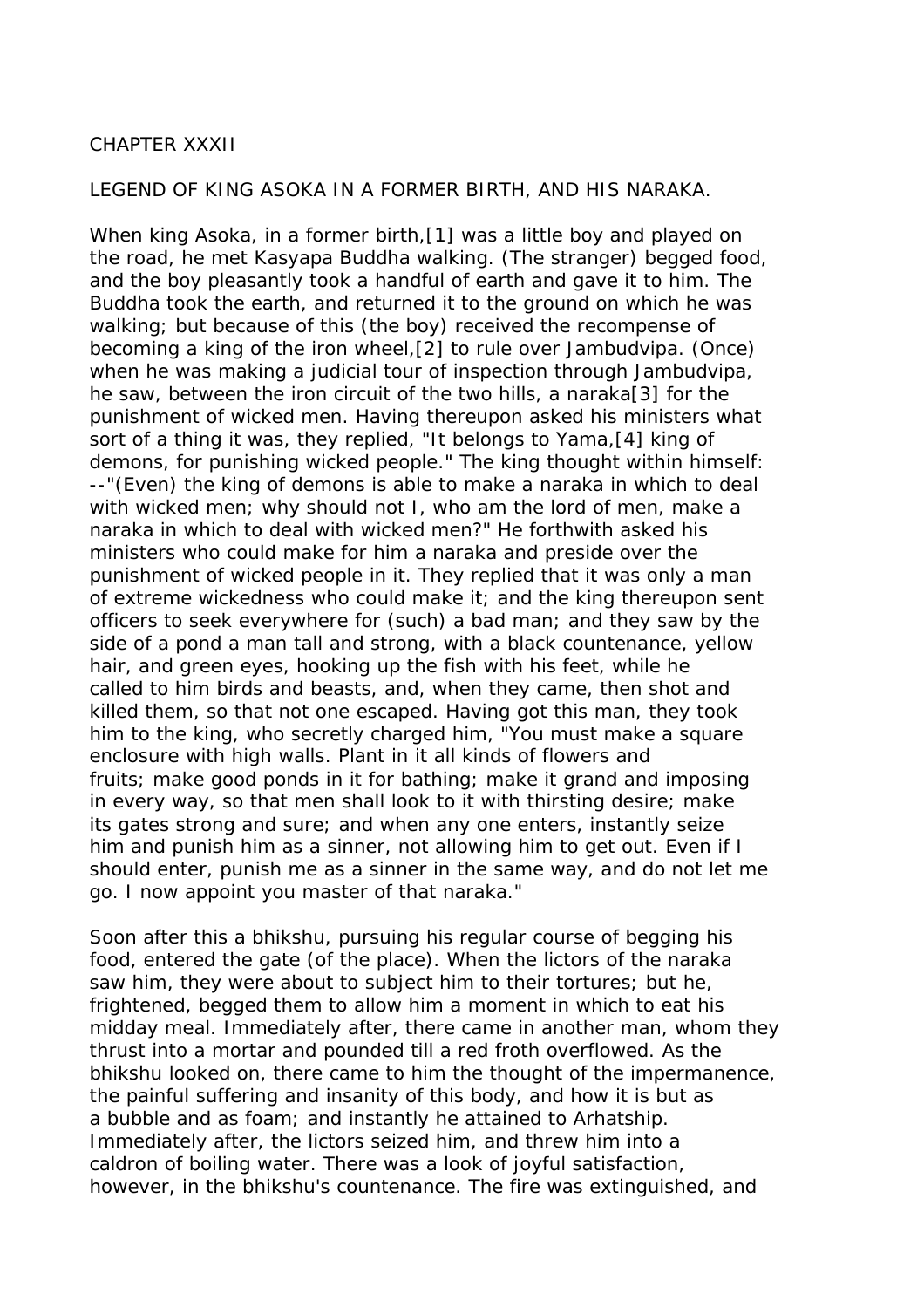the water became cold. In the middle (of the caldron) there rose up a lotus flower, with the bhikshu seated on it. The lictors at once went and reported to the king that there was a marvellous occurrence in the naraka, and wished him to go and see it; but the king said, "I formerly made such an agreement that now I dare not go (to the place)." The lictors said, "This is not a small matter. Your majesty ought to go quickly. Let your former agreement be altered." The king thereupon followed them, and entered (the naraka), when the bhikshu preached the Law to him, and he believed, and was made free.[5] Forthwith he demolished the naraka, and repented of all the evil which he had formerly done. From this time he believed in and honoured the Three Precious Ones, and constantly went to a patra tree, repenting under it, with self-reproach, of his errors, and accepting the eight rules of abstinence.[6]

The queen asked where the king was constantly going to, and the ministers replied that he was constantly to be seen under (such and such) a patra tree. She watched for a time when the king was not there, and then sent men to cut the tree down. When the king came, and saw what had been done, he swooned away with sorrow, and fell to the ground. His ministers sprinkled water on his face, and after a considerable time he revived. He then built all round (the stump) with bricks, and poured a hundred pitchers of cows' milk on the roots; and as he lay with his four limbs spread out on the ground, he took this oath, "If the tree do not live, I will never rise from this." When he had uttered this oath, the tree immediately began to grow from the roots, and it has continued to grow till now, when it is nearly 100 cubits in height.

# NOTES

[1] Here is an instance of  $\{\cdot\}$  used, as was pointed out in chap. ix, note 3, for a former age; and not merely a former time. Perhaps "a former birth" is the best translation. The Corean reading of Kasyapa Buddha is certainly preferable to the Chinese "Sakya Buddha."

[2] See chap. xvii, note 8.

[3] I prefer to retain the Sanskrit term here, instead of translating the Chinese text by "Earth's prison {.} {.}," or "a prison in the earth;" the name for which has been adopted generally by Christian missionaries in China for gehenna and hell.

[4] Eitel (p. 173) says: -- "Yama was originally the Aryan god of the dead, living in a heaven above the world, the regent of the south; but Brahmanism transferred his abode to hell. Both views have been retained by Buddhism." The Yama of the text is the "regent of the narakas, residing south of Jambudvipa, outside the Chakravalas (the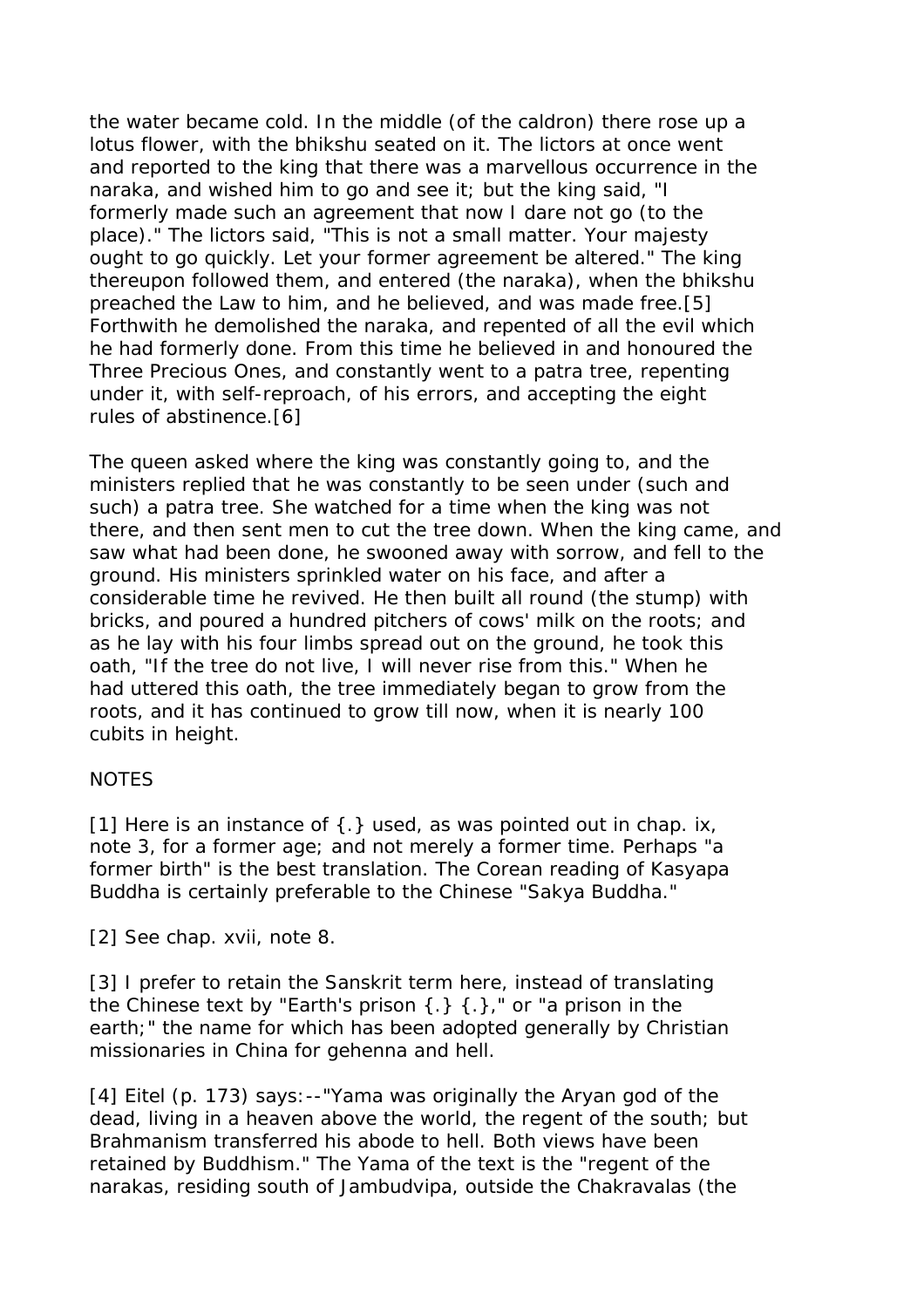double circuit of mountains above), in a palace built of brass and iron. He has a sister who controls all the female culprits, as he exclusively deals with the male sex. Three times, however, in every twenty-four hours, a demon pours boiling copper into Yama's mouth, and squeezes it down his throat, causing him unspeakable pain." Such, however, is the wonderful "transrotation of births," that when Yama's sins have been expiated, he is to be reborn as Buddha, under the name of "The Universal King."

[5] Or, "was loosed;" from the bonds, I suppose, of his various illusions.

[6] I have not met with this particular numerical category.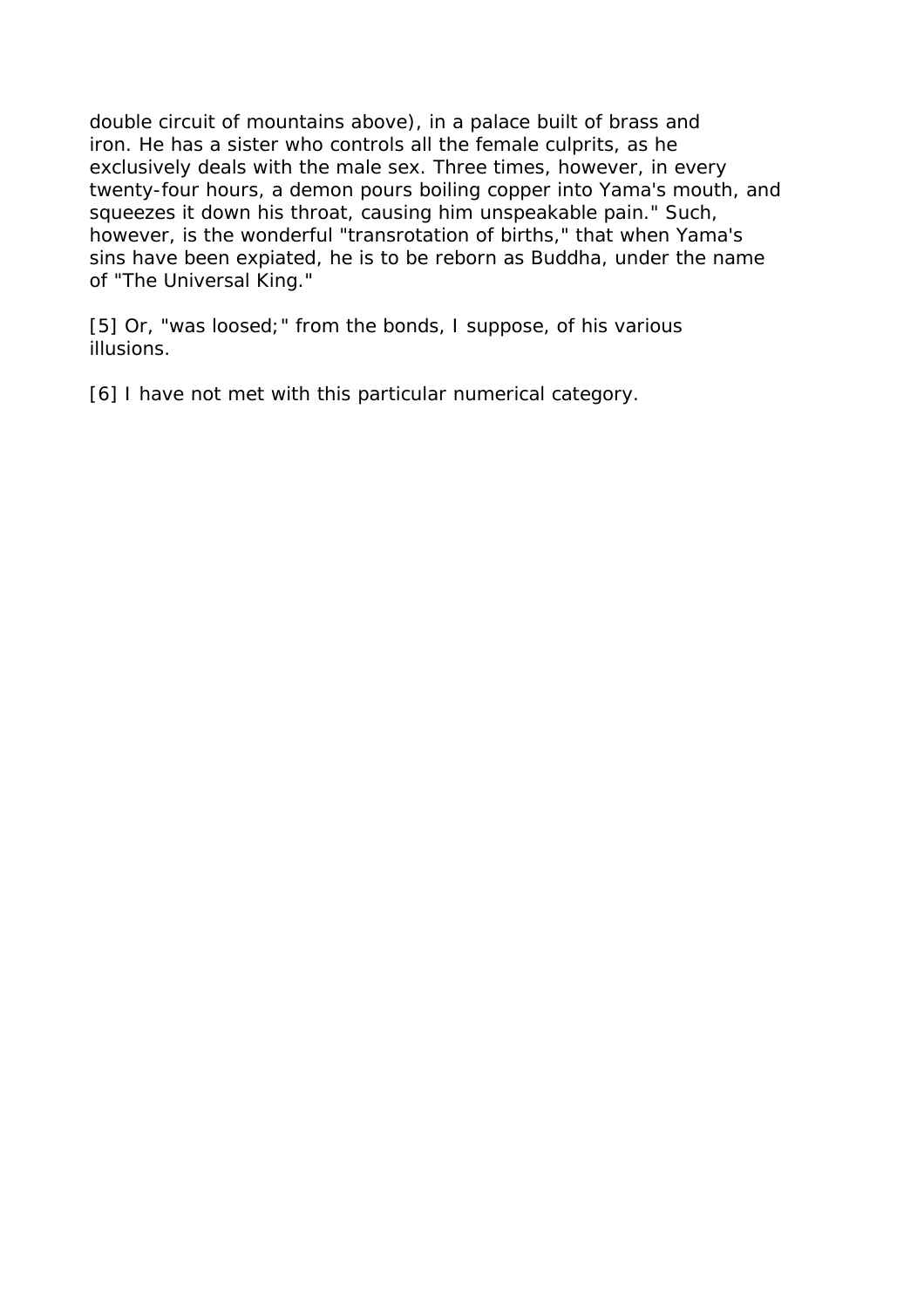# CHAPTER XXXIII

#### MOUNT GURUPADA, WHERE KASYAPA BUDDHA'S ENTIRE SKELETON IS.

(The travellers), going on from this three le to the south, came to a mountain named Gurupada,[1] inside which Mahakasyapa even now is. He made a cleft, and went down into it, though the place where he entered would not (now) admit a man. Having gone down very far, there was a hole on one side, and there the complete body of Kasyapa (still) abides. Outside the hole (at which he entered) is the earth with which he had washed his hands.[2] If the people living thereabouts have a sore on their heads, they plaster on it some of the earth from this, and feel immediately easier.[3] On this mountain, now as of old, there are Arhats abiding. Devotees of our Law from the various countries in that quarter go year by year to the mountain, and present offerings to Kasyapa; and to those whose hearts are strong in faith there come Arhats at night, and talk with them, discussing and explaining their doubts, and disappearing suddenly afterwards.

On this hill hazels grow luxuriously; and there are many lions, tigers, and wolves, so that people should not travel incautiously.

#### NOTES

[1] "Fowl's-foot hill," "with three peaks, resembling the foot of a chicken. It lies seven miles south-east of Gaya, and was the residence of Mahakasyapa, who is said to be still living inside this mountain." So Eitel says, p. 58; but this chapter does not say that Kasyapa is in the mountain alive, but that his body entire is in a recess or hole in it. Hardy (M. B., p. 97) says that after Kasyapa Buddha's body was burnt, the bones still remained in their usual position, presenting the appearance of a perfect skeleton. It is of him that the chapter speaks, and not of the famous disciple of Sakyamuni, who also is called Mahakasyapa. This will appear also on a comparison of Eitel's articles on "Mahakasyapa" and "Kasyapa Buddha."

[2] Was it a custom to wash the hands with "earth," as is often done with sand?

[3] This I conceive to be the meaning here.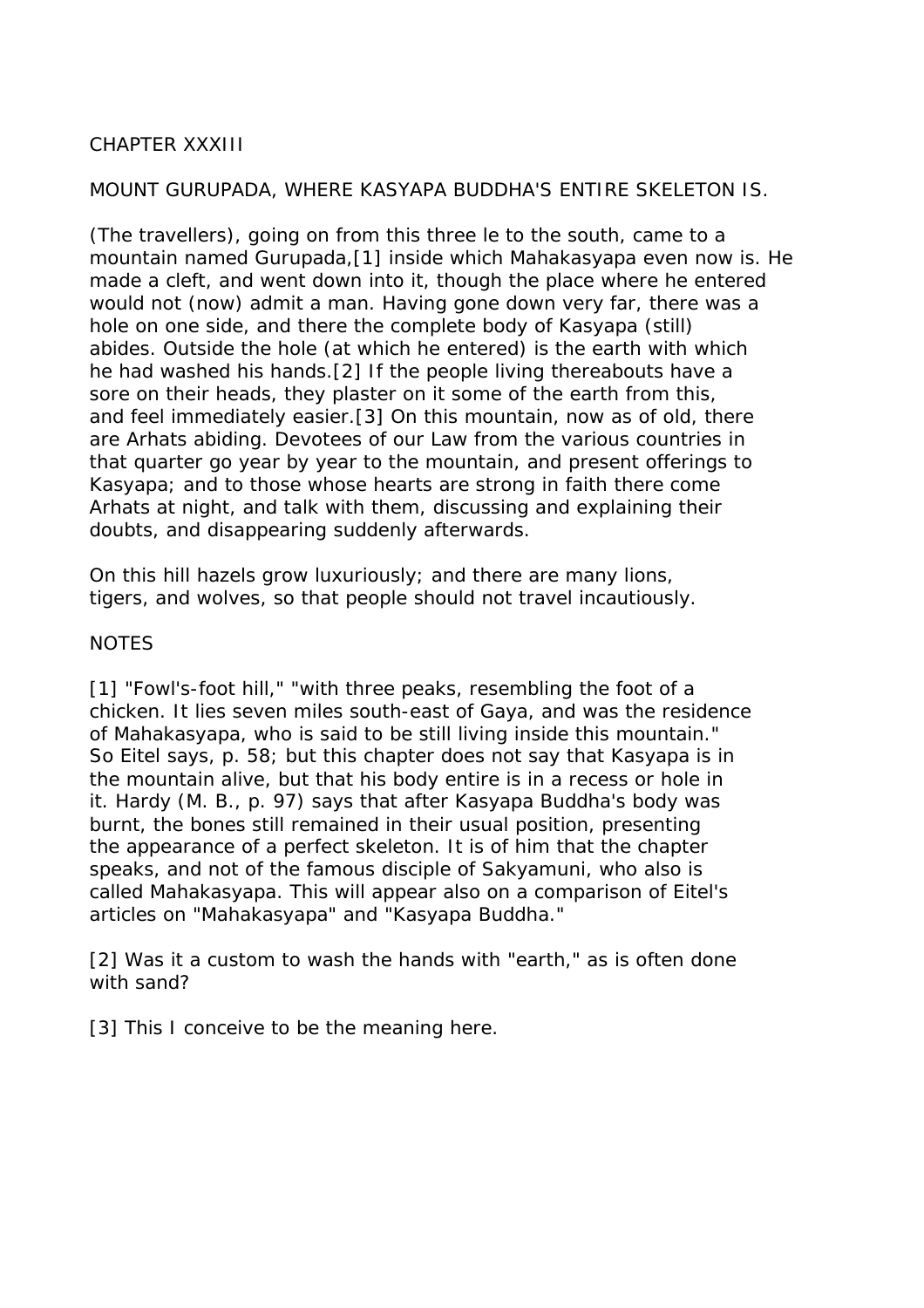#### CHAPTER XXXIV

## ON THE WAY BACK TO PATNA. VARANASI, OR BENARES. SAKYAMUNI'S FIRST DOINGS AFTER BECOMING BUDDHA.

Fa-hien[1] returned (from here) towards Pataliputtra,[2] keeping along the course of the Ganges and descending in the direction of the west. After going ten yojanas he found a vihara, named "The Wilderness,"--a place where Buddha had dwelt, and where there are monks now.

Pursuing the same course, and going still to the west, he arrived, after twelve yojanas, at the city of Varanasi[3] in the kingdom of Kasi. Rather more than ten le to the north-east of the city, he found the vihara in the park of "The rishi's Deer-wild."[4] In this park there formerly resided a Pratyeka Buddha,[5] with whom the deer were regularly in the habit of stopping for the night. When the Worldhonoured one was about to attain to perfect Wisdom, the devas sang in the sky, "The son of king Suddhodana, having quitted his family and studied the Path (of Wisdom),[6] will now in seven days become Buddha." The Pratyeka Buddha heard their words, and immediately attained to nirvana; and hence this place was named "The Park of the rishi's Deer-wild."[7] After the World-honoured one had attained to perfect Wisdom, men build the vihara in it.

Buddha wished to convert Kaundinya[8] and his four companions; but they, (being aware of his intention), said to one another, "This Sramana Gotama[9] for six years continued in the practice of painful austerities, eating daily (only) a single hemp-seed, and one grain of rice, without attaining to the Path (of Wisdom); how much less will he do so now that he has entered (again) among men, and is giving the reins to (the indulgence of) his body, his speech, and his thoughts! What has he to do with the Path (of Wisdom)? To-day, when he comes to us, let us be on our guard not to speak with him." At the places where the five men all rose up, and respectfully saluted (Buddha), when he came to them; where, sixty paces north from this, he sat with his face to the east, and first turned the wheel of the Law, converting Kaundinya and the four others; where, twenty paces further to the north, he delivered his prophecy concerning Maitreya;[10] and where, at a distance of fifty paces to the south, the dragon Elapattra[11] asked him, "When shall I get free from this naga body?"--at all these places topes were reared, and are still existing. In (the park) there are two monasteries, in both of which there are monks residing.

When you go north-west from the vihara of the Deer-wild park for thirteen yojanas, there is a kingdom named Kausambi.[12] Its vihara is named Ghochiravana[13]--a place where Buddha formerly resided. Now, as of old, there is a company of monks there, most of whom are students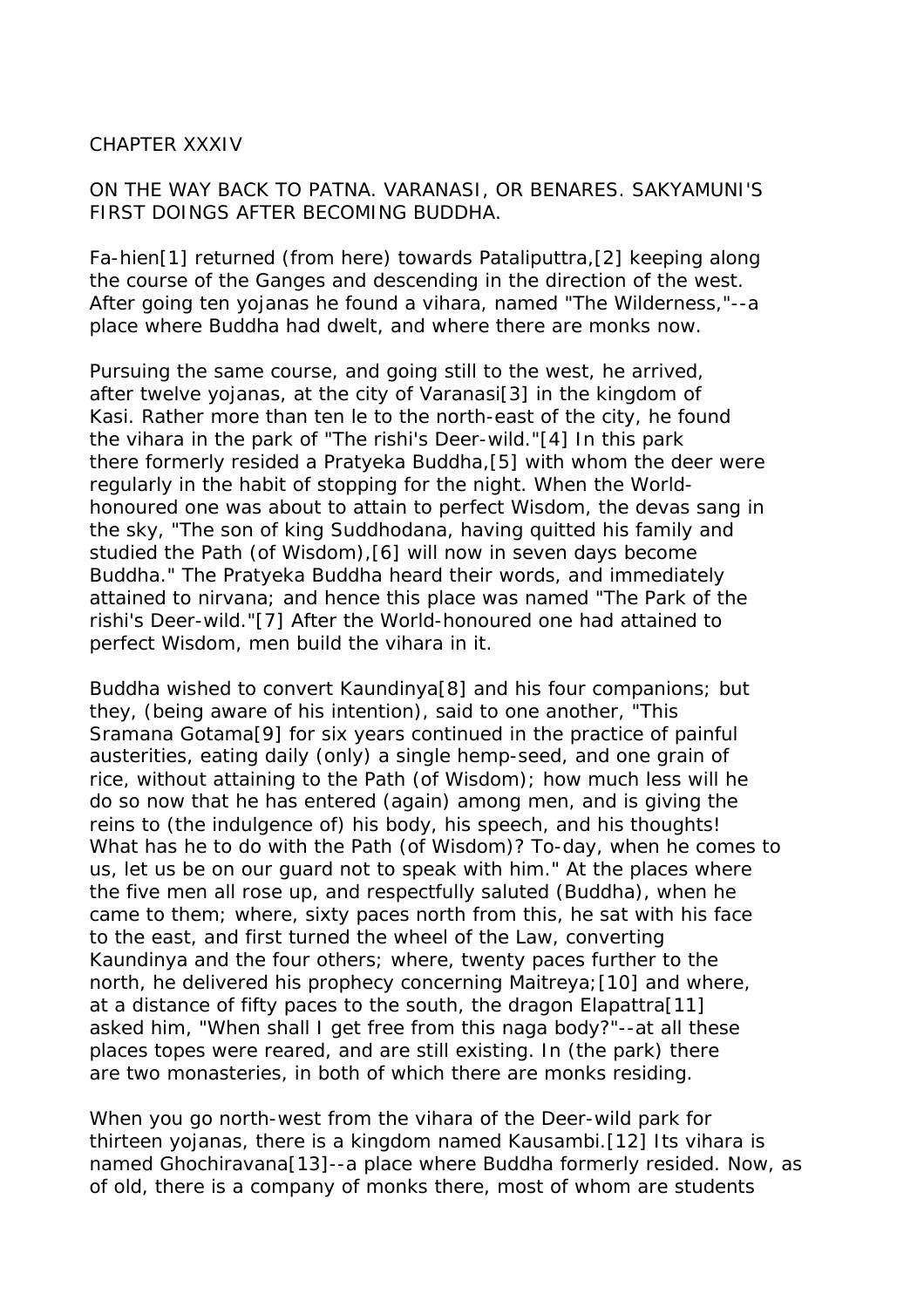of the hinayana.

East from (this), when you have travelled eight yojanas, is the place where Buddha converted[14] the evil demon. There, and where he walked (in meditation) and sat at the place which was his regular abode, there have been topes erected. There is also a monastery, which may contain more than a hundred monks.

### **NOTES**

[1] Fa-hien is here mentioned singly, as in the account of his visit to the cave on Gridhra-kuta. I think that Tao-ching may have remained at Patna after their first visit to it.

[2] See chap. xxvii, note 1.

[3] "The city surrounded by rivers;" the modern Benares, lat. 25d 23s N., lon. 83d 5s E.

[4] "The rishi," says Eitel, "is a man whose bodily frame has undergone a certain transformation by dint of meditation and ascetism, so that he is, for an indefinite period, exempt from decrepitude, age, and death. As this period is believed to extend far beyond the usual duration of human life, such persons are called, and popularly believed to be, immortals." Rishis are divided into various classes; and rishi-ism is spoken of as a seventh part of transrotation, and rishis are referred to as the seventh class of sentient beings. Taoism, as well as Buddhism, has its Seen jin.

[5] See chap. xiii, note 15.

[6] See chap. xxii, note 2.

[7] For another legend about this park, and the identification of "a fine wood" still existing, see note in Beal's first version, p. 135.

[8] A prince of Magadha and a maternal uncle of Sakyamuni, who gave him the name of Ajnata, meaning automat; and hence he often appears as Ajnata Kaundinya. He and his four friends had followed Sakyamuni into the Uruvilva desert, sympathising with him in the austerities he endured, and hoping that they would issue in his Buddhaship. They were not aware that that issue had come; which may show us that all the accounts in the thirty-first chapter are merely descriptions, by means of external imagery, of what had taken place internally. The kingdom of nirvana had come without observation. These friends knew it not; and they were offended by what they considered Sakyamuni's failure, and the course he was now pursuing. See the account of their conversion in M. B., p. 186.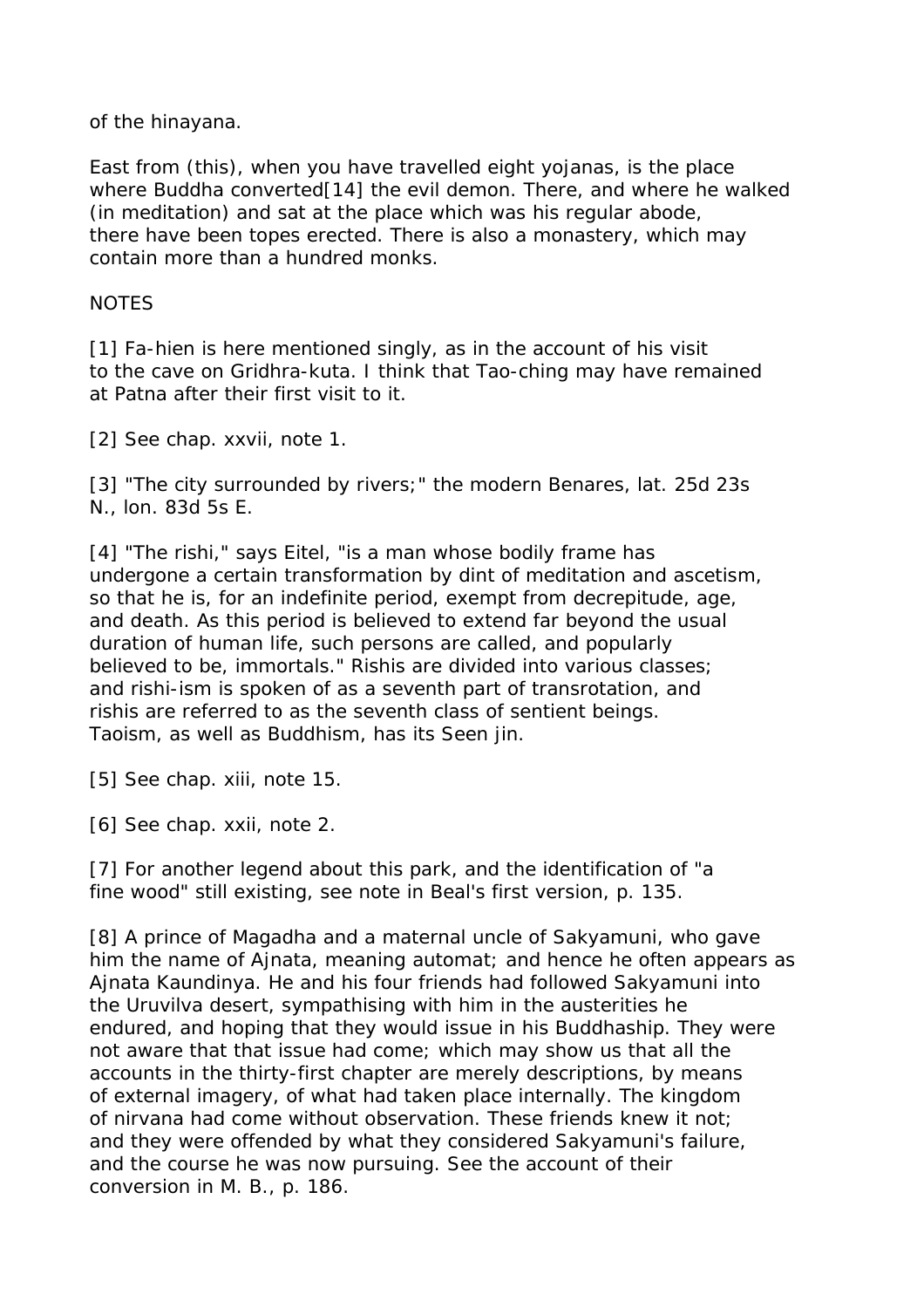[9] This is the only instance in Fa-hien's text where the Bodhisattva or Buddha is called by the surname "Gotama." For the most part our traveller uses Buddha as a proper name, though it properly means "The Enlightened." He uses also the combinations "Sakya Buddha,"="The Buddha of the Sakya tribe," and "Sakyamuni,"="The Sakya sage." This last is the most common designation of the Buddha in China, and to my mind best combines the characteristics of a descriptive and a proper name. Among other Buddhistic peoples "Gotama" and "Gotama Buddha" are the more frequent designations. It is not easy to account for the rise of the surname Gotama in the Sakya family, as Oldenberg acknowledges. He says that "the Sakyas, in accordance with the custom of Indian noble families, had borrowed it from one of the ancient Vedic bard families." Dr. Davids ("Buddhism," p. 27) says: "The family name was certainly Gautama," adding in a note, "It is a curious fact that Gautama is still the family name of the Rajput chiefs of Nagara, the village which has been identified with Kapilavastu." Dr. Eitel says that "Gautama was the sacerdotal name of the Sakya family, which counted the ancient rishi Gautama among its ancestors." When we proceed, however, to endeavour to trace the connexion of that Brahmanical rishi with the Sakya house, by means of 1323, 1468, 1469, and other historical works in Nanjio's Catalogue, we soon find that Indian histories have no surer foundation than the shifting sand;--see E. H., on the name Sakya, pp. 108, 109. We must be content for the present simply to accept Gotama as one of the surnames of the Buddha with whom we have to do.

[10] See chap. vi, note 5. It is there said that the prediction of Maitreya's succession to the Buddhaship was made to him in the Tushita heaven. Was there a repetition of it here in the Deer-park, or was a prediction now given concerning something else?

[11] Nothing seems to be known of this naga but what we read here.

[12] Identified by some with Kusia, near Kurrah (lat. 25d 41s N., lon. 81d 27s E.); by others with Kosam on the Jumna, thirty miles above Allahabad. See E. H., p. 55.

[13] Ghochira was the name of a Vaisya elder, or head, who presented a garden and vihara to Buddha. Hardy (M. B., p. 356) quotes a statement from a Singhalese authority that Sakyamuni resided here during the ninth year of his Buddhaship.

[14] Dr. Davids thinks this may refer to the striking and beautiful story of the conversion of the Yakkha Alavaka, as related in the Uragavagga, Alavakasutta, pp. 29-31 (Sacred Books of the East, vol. x, part ii).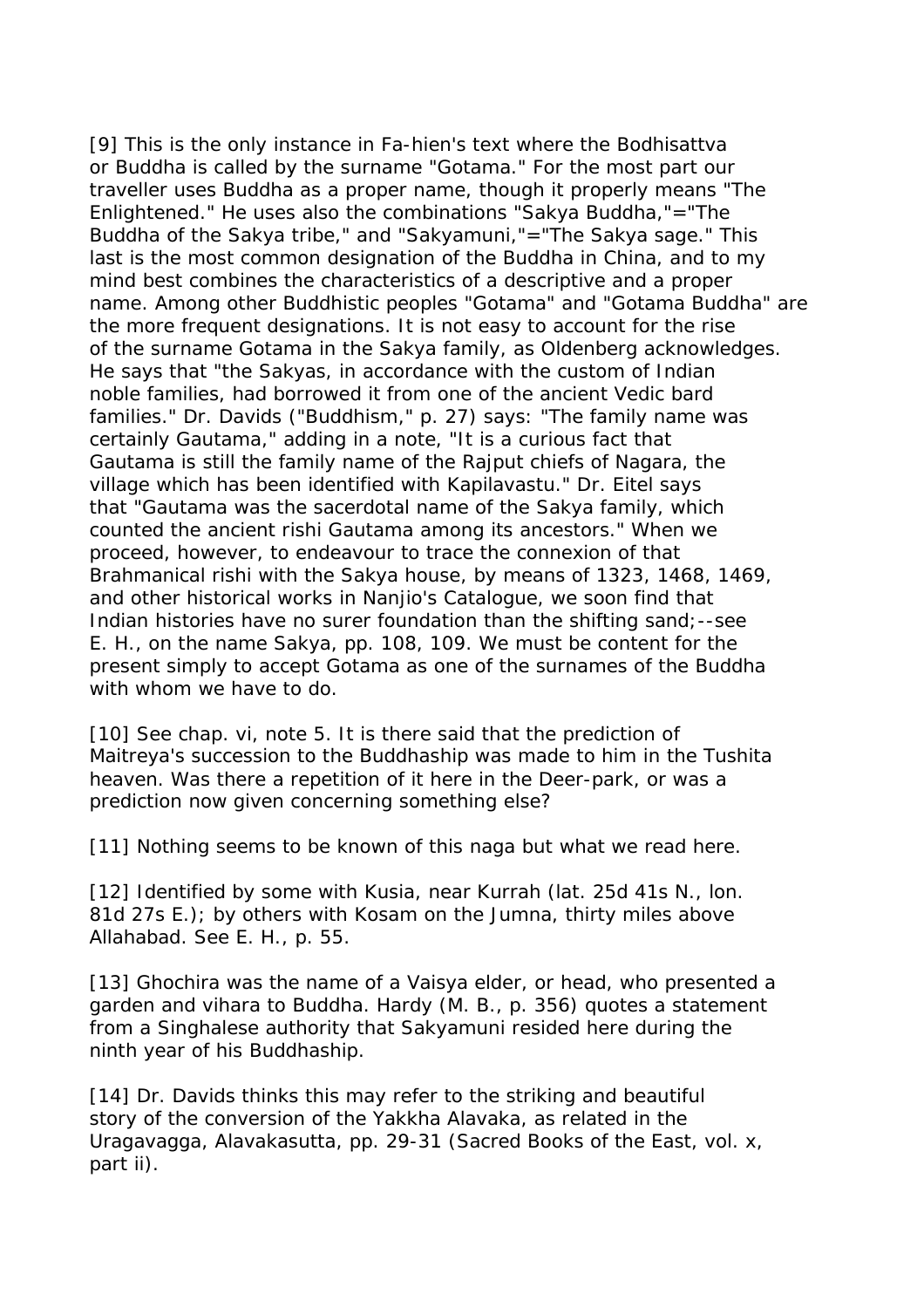#### CHAPTER XXXV

DAKSHINA, AND THE PIGEON MONASTERY.

South from this 200 yojanas, there is a country named Dakshina,[1] where there is a monastery (dedicated to) the bygone Kasyapa Buddha, and which has been hewn out from a large hill of rock. It consists in all of five storeys;--the lowest, having the form of an elephant, with 500 apartments in the rock; the second, having the form of a lion, with 400 apartments; the third, having the form of a horse, with 300 apartments; the fourth, having the form of an ox, with 200 apartments; and the fifth, having the form of a pigeon, with 100 apartments. At the very top there is a spring, the water of which, always in front of the apartments in the rock, goes round among the rooms, now circling, now curving, till in this way it arrives at the lowest storey, having followed the shape of the structure, and flows out there at the door. Everywhere in the apartments of the monks, the rock has been pierced so as to form windows for the admission of light, so that they are all bright, without any being left in darkness. At the four corners of the (tiers of) apartments, the rock has been hewn so as to form steps for ascending to the top (of each). The men of the present day, being of small size, and going up step by step, manage to get to the top; but in a former age, they did so at one step.[2] Because of this, the monastery is called Paravata, that being the Indian name for a pigeon. There are always Arhats residing in it.

The country about is (a tract of) uncultivated hillocks,[3] without inhabitants. At a very long distance from the hill there are villages, where the people all have bad and erroneous views, and do not know the Sramanas of the Law of Buddha, Brahmanas, or (devotees of) any of the other and different schools. The people of that country are constantly seeing men on the wing, who come and enter this monastery. On one occasion, when devotees of various countries came to perform their worship at it, the people of those villages said to them, "Why do you not fly? The devotees whom we have seen hereabouts all fly;" and the strangers answered, on the spur of the moment, "Our wings are not yet fully formed."

The kingdom of Dakshina is out of the way, and perilous to traverse. There are difficulties in connexion with the roads; but those who know how to manage such difficulties and wish to proceed should bring with them money and various articles, and give them to the king. He will then send men to escort them. These will (at different stages) pass them over to others, who will show them the shortest routes. Fa-hien, however, was after all unable to go there; but having received the (above) accounts from men of the country, he has narrated them.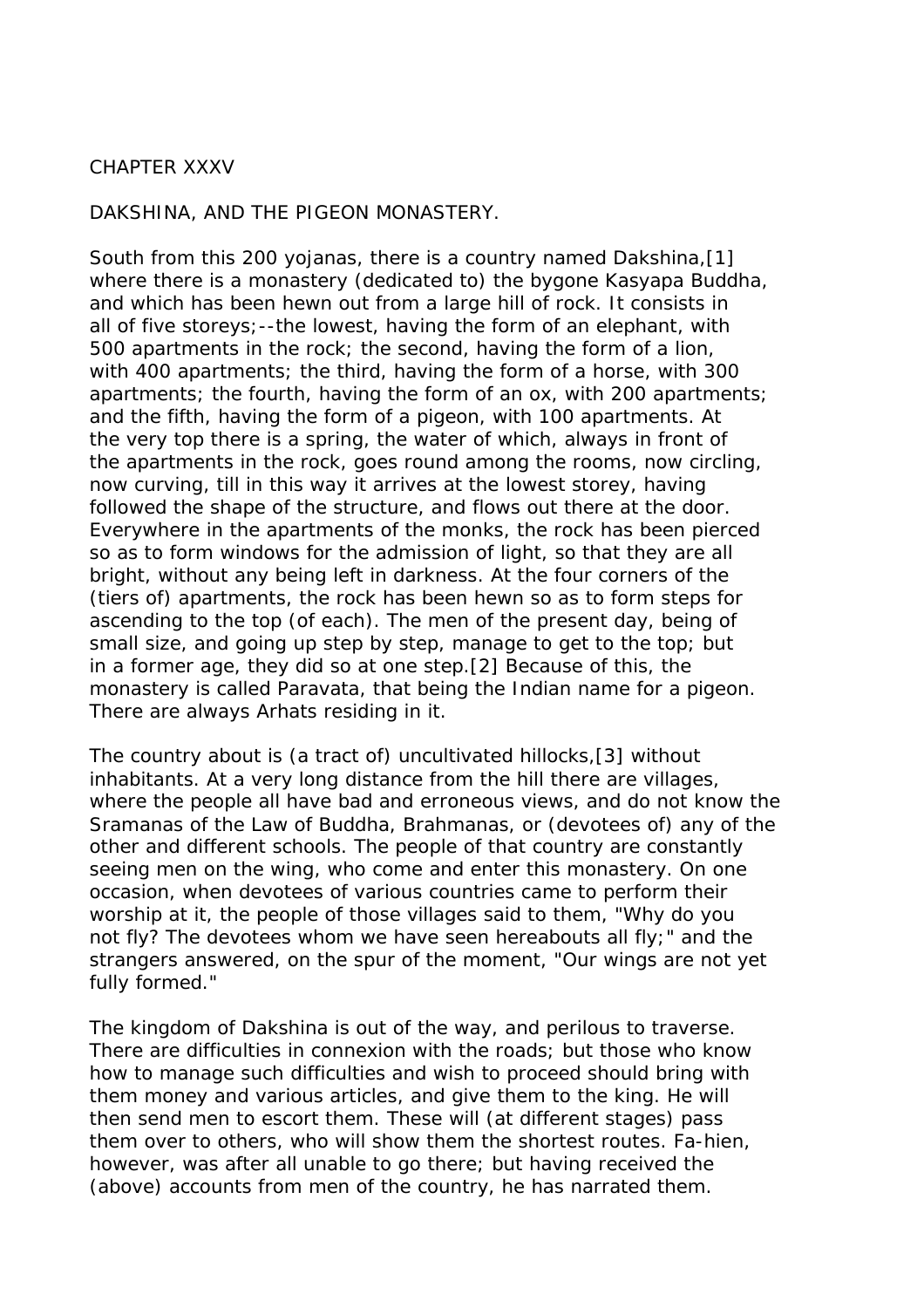# **NOTES**

[1] Said to be the ancient name of the Deccan. As to the various marvels in the chapter, it must be borne in mind that our author, as he tells us at the end, only gives them from hearsay. See "Buddhist Records of the Western World," vol. ii, pp. 214, 215, where the description, however, is very different.

[2] Compare the account of Buddha's great stride of fifteen yojanas in Ceylon, as related in chapter xxxviii.

[3] See the same phrase in the Books of the Later Han dynasty, the twenty-fourth Book of Biographies, p. 9b.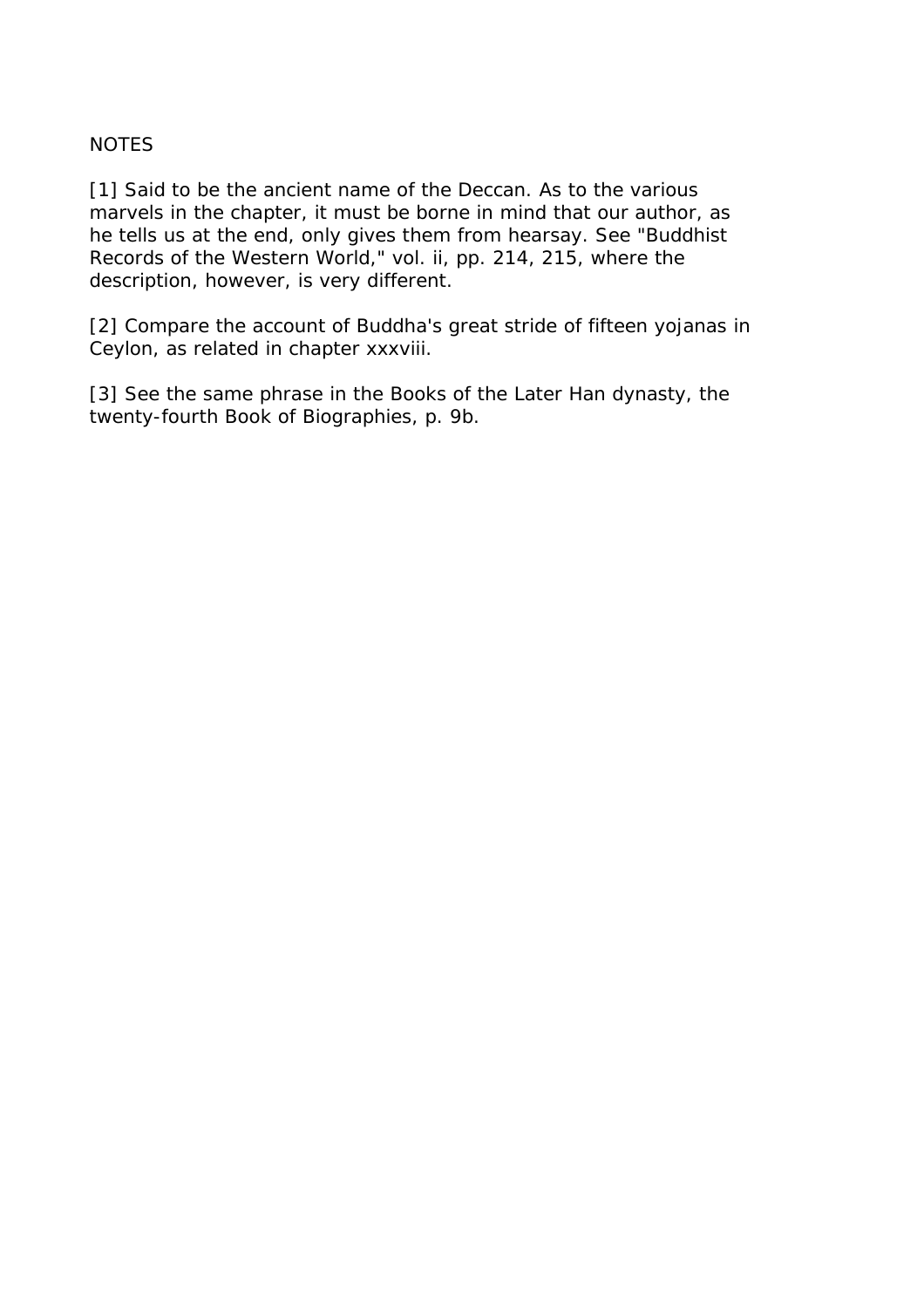# CHAPTER XXXVI

# IN PATNA. FA-HIEN'S LABOURS IN TRANSCRIPTION OF MANUSCRIPTS, AND INDIAN STUDIES FOR THREE YEARS.

From Varanasi (the travellers) went back east to Pataliputtra. Fa-hien's original object had been to search for (copies of) the Vinaya. In the various kingdoms of North India, however, he had found one master transmitting orally (the rules) to another, but no written copies which he could transcribe. He had therefore travelled far and come on to Central India. Here, in the mahayana monastery,[1] he found a copy of the Vinaya, containing the Mahasanghika[2] rules,--those which were observed in the first Great Council, while Buddha was still in the world. The original copy was handed down in the Jetavana vihara. As to the other eighteen schools,[3] each one has the views and decisions of its own masters. Those agree (with this) in the general meaning, but they have small and trivial differences, as when one opens and another shuts.[4] This copy (of the rules), however, is the most complete, with the fullest explanations.[5]

He further got a transcript of the rules in six or seven thousand gathas,[6] being the sarvastivadah[7] rules,--those which are observed by the communities of monks in the land of Ts'in; which also have all been handed down orally from master to master without being committed to writing. In the community here, moreover, we got the Samyuktabhidharma-hridaya-(sastra),[8] containing about six or seven thousand gathas; he also got a Sutra of 2500 gathas; one chapter of the Parinir-vana-vaipulya Sutra,[9] of about 5000 gathas; and the Mahasanghikah Abhidharma.

In consequence (of this success in his quest) Fa-hien stayed here for three years, learning Sanskrit books and the Sanskrit speech, and writing out the Vinaya rules. When Tao-ching arrived in the Central Kingdom, and saw the rules observed by the Sramanas, and the dignified demeanour in their societies which he remarked under all occurring circumstances, he sadly called to mind in what a mutilated and imperfect condition the rules were among the monkish communities in the land of Ts'in, and made the following aspiration:--"From this time forth till I come to the state of Buddha, let me not be born in a frontier land."[10] He remained accordingly (in India), and did not return (to the land of Han). Fa-hien, however, whose original purpose had been to secure the introduction of the complete Vinaya rules into the land of Han, returned there alone.

# NOTES

[1] Mentioned before in chapter xxvii.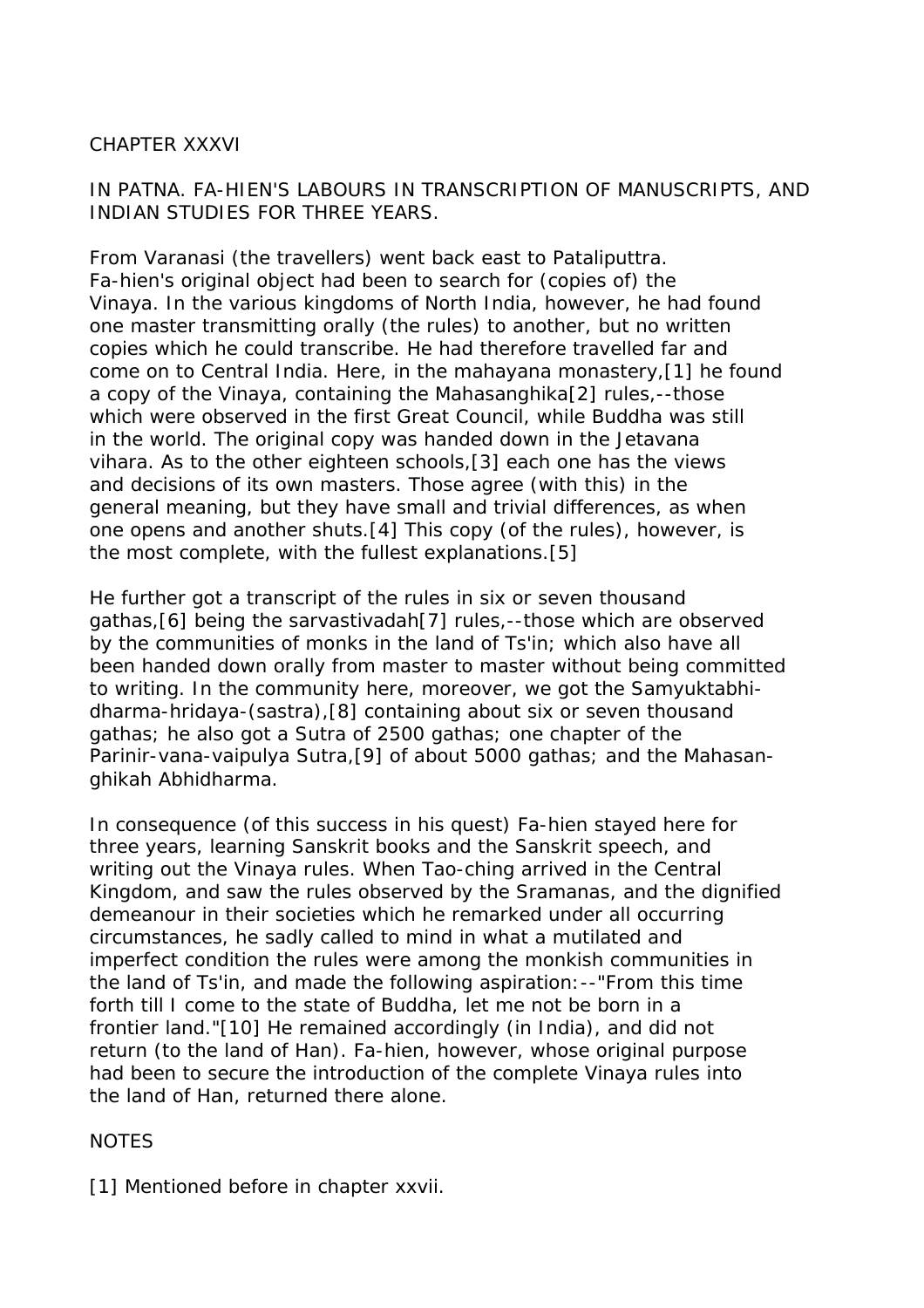[2] Mahasanghikah simply means "the Great Assembly," that is, of monks. When was this first assembly in the time of Sakyamuni held? It does not appear that the rules observed at it were written down at the time. The document found by Fa-hien would be a record of those rules; or rather a copy of that record. We must suppose that the original record had disappeared from the Jetavana vihara, or Fa-hien would probably have spoken of it when he was there, and copied it, if he had been allowed to do so.

[3] The eighteen pu {.}. Four times in this chapter the character called pu occurs, and in the first and two last instances it can only have the meaning, often belonging to it, of "copy." The second instance, however, is different. How should there be eighteen copies, all different from the original, and from one another, in minor matters? We are compelled to translate--"the eighteen schools," an expression well known in all Buddhist writings. See Rhys Davids' Manual, p. 218, and the authorities there quoted.

[4] This is equivalent to the "binding" and "loosing," "opening" and "shutting," which found their way into the New Testament, and the Christian Church, from the schools of the Jewish Rabbins.

[5] It was afterwards translated by Fa-hien into Chinese. See Nanjio's Catalogue of the Chinese Tripitaka, columns 400 and 401, and Nos. 1119 and 1150, columns 247 and 253.

[6] A gatha is a stanza, generally consisting, it has seemed to me, of a few, commonly of two, lines somewhat metrically arranged; but I do not know that its length is strictly defined.

[7] "A branch," says Eitel, "of the great vaibhashika school, asserting the reality of all visible phenomena, and claiming the authority of Rahula."

[8] See Nanjio's Catalogue, No. 1287. He does not mention it in his account of Fa-hien, who, he says, translated the Samyukta-pitaka Sutra.

[9] Probably Nanjio's Catalogue, No. 120; at any rate, connected with it.

[10] This then would be the consummation of the Sramana's being,--to get to be Buddha, the Buddha of his time in his Kalpa; and Tao-ching thought that he could attain to this consummation by a succession of births; and was likely to attain to it sooner by living only in India. If all this was not in his mind, he yet felt that each of his successive lives would be happier, if lived in India.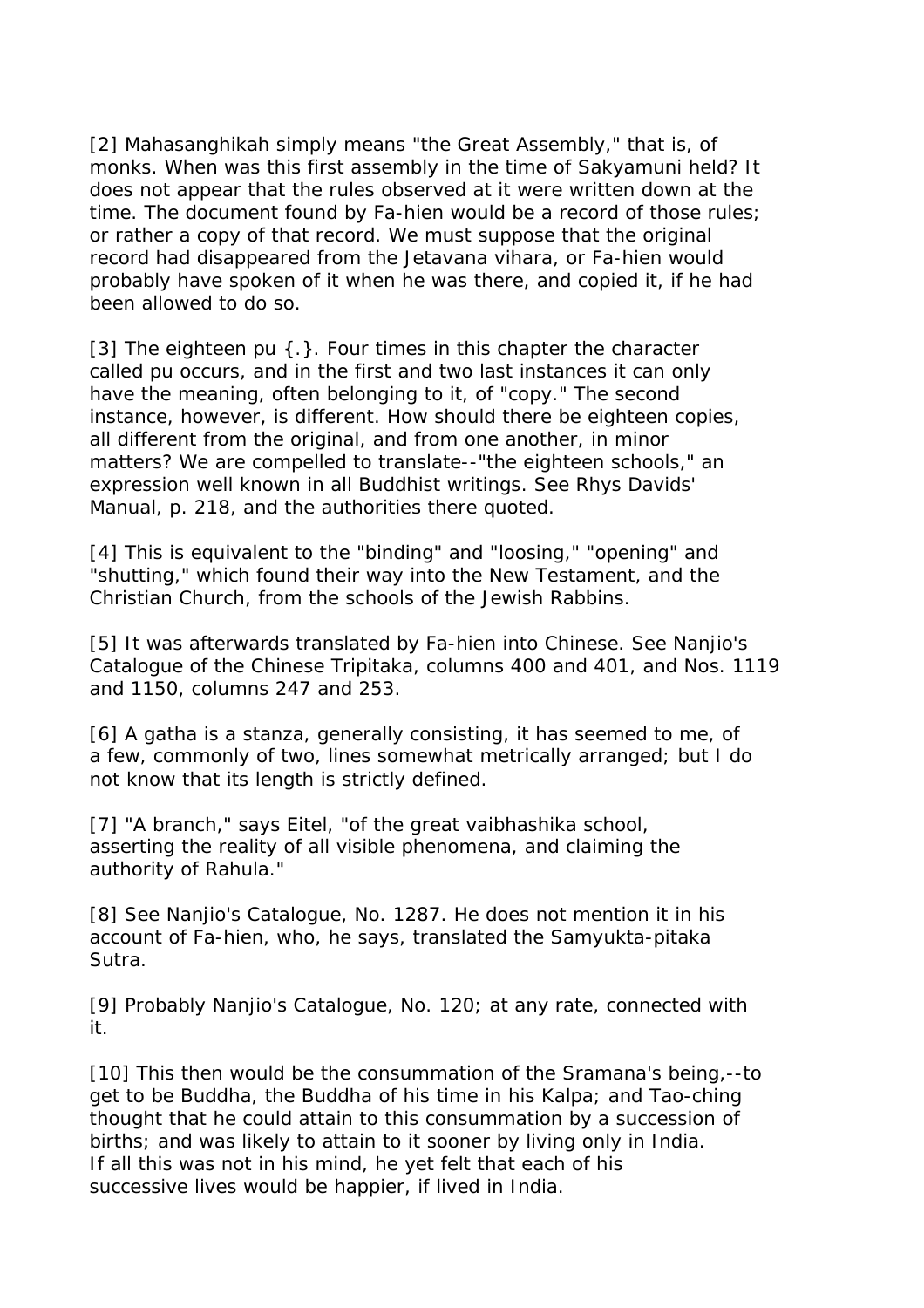# CHAPTER XXXVII

# TO CHAMPA AND TAMALIPTI. STAY AND LABOURS THERE FOR THREE YEARS. TAKES SHIP TO SINGHALA, OR CEYLON.

Following the course of the Ganges, and descending eastwards for eighteen yojanas, he found on the southern bank the great kingdom of Champa,[1] with topes reared at the places where Buddha walked in meditation by his vihara, and where he and the three Buddhas, his predecessors, sat. There were monks residing at them all. Continuing his journey east for nearly fifty yojanas, he came to the country of Tamalipti,[2] (the capital of which is) a seaport. In the country there are twenty-two monasteries, at all of which there are monks residing. The Law of Buddha is also flourishing in it. Here Fa-hien stayed two years, writing out his Sutras,[3] and drawing pictures of images.

After this he embarked in a large merchant-vessel, and went floating over the sea to the south-west. It was the beginning of winter, and the wind was favourable; and, after fourteen days, sailing day and night, they came to the country of Singhala.[4] The people said that it was distant (from Tamalipti) about 700 yojanas.

The kingdom is on a large island, extending from east to west fifty yojanas, and from north to south thirty. Left and right from it there are as many as 100 small islands, distant from one another ten, twenty, or even 200 le; but all subject to the large island. Most of them produce pearls and precious stones of various kinds; there is one which produces the pure and brilliant pearl,[5]--an island which would form a square of about ten le. The king employs men to watch and protect it, and requires three out of every ten such pearls, which the collectors find.

#### **NOTES**

[1] Probably the modern Champanagur, three miles west of Baglipoor, lat. 25d 14s N., lon. 56d 55s E.

[2] Then the principal emporium for the trade with Ceylon and China; the modern Tam-look, lat. 22d 17s N., lon. 88d 2s E.; near the mouth of the Hoogly.

[3] Perhaps Ching { . } is used here for any portions of the Tripitaka which he had obtained.

[4] "The Kingdom of the Lion," Ceylon. Singhala was the name of a merchant adventurer from India, to whom the founding of the kingdom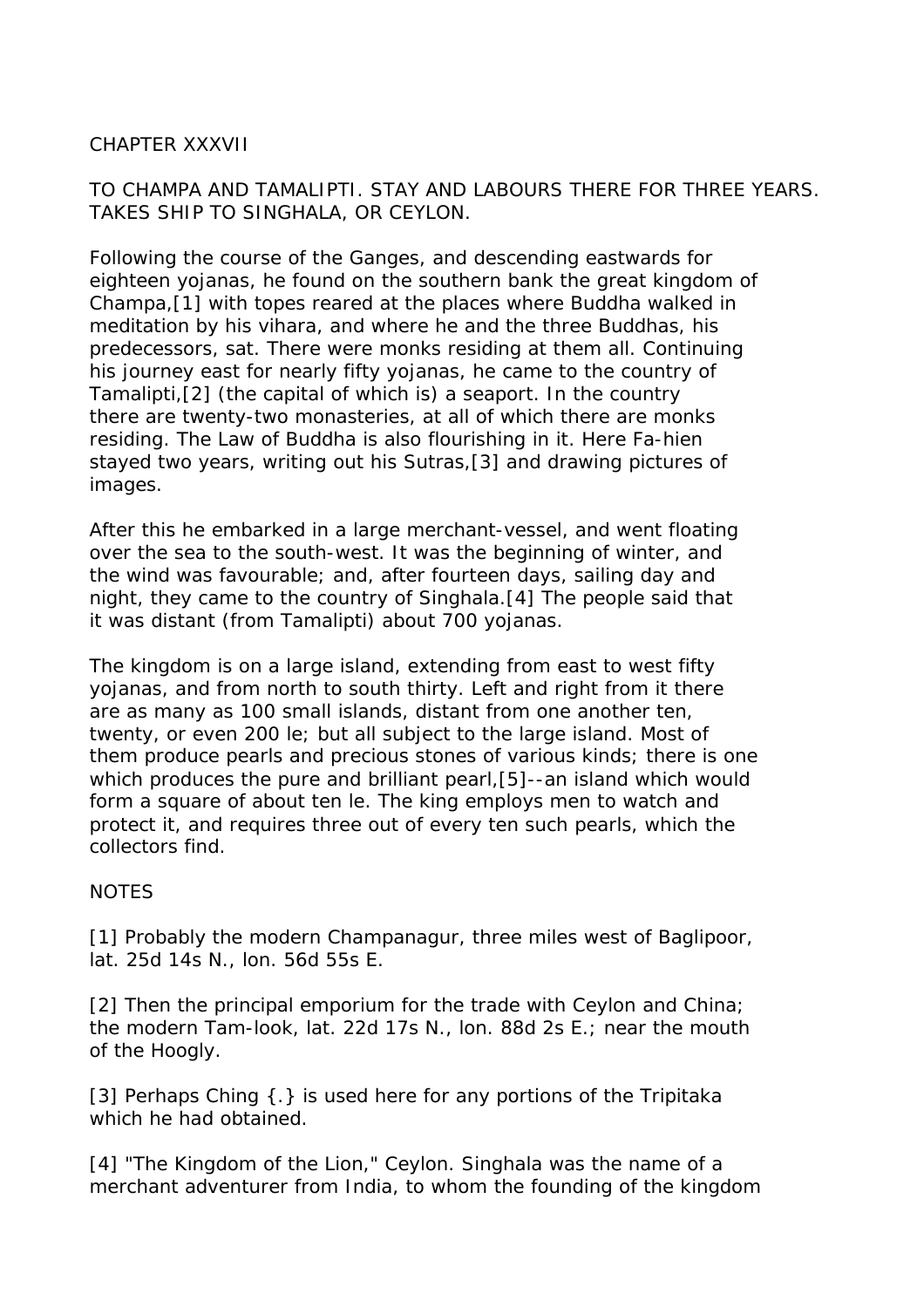was ascribed. His father was named Singha, "the Lion," which became the name of the country;--Singhala, or Singha-Kingdom, "the Country of the Lion."

[5] Called the mani pearl or bead. Mani is explained as meaning "free from stain," "bright and growing purer." It is a symbol of Buddha and of his Law. The most valuable rosaries are made of manis.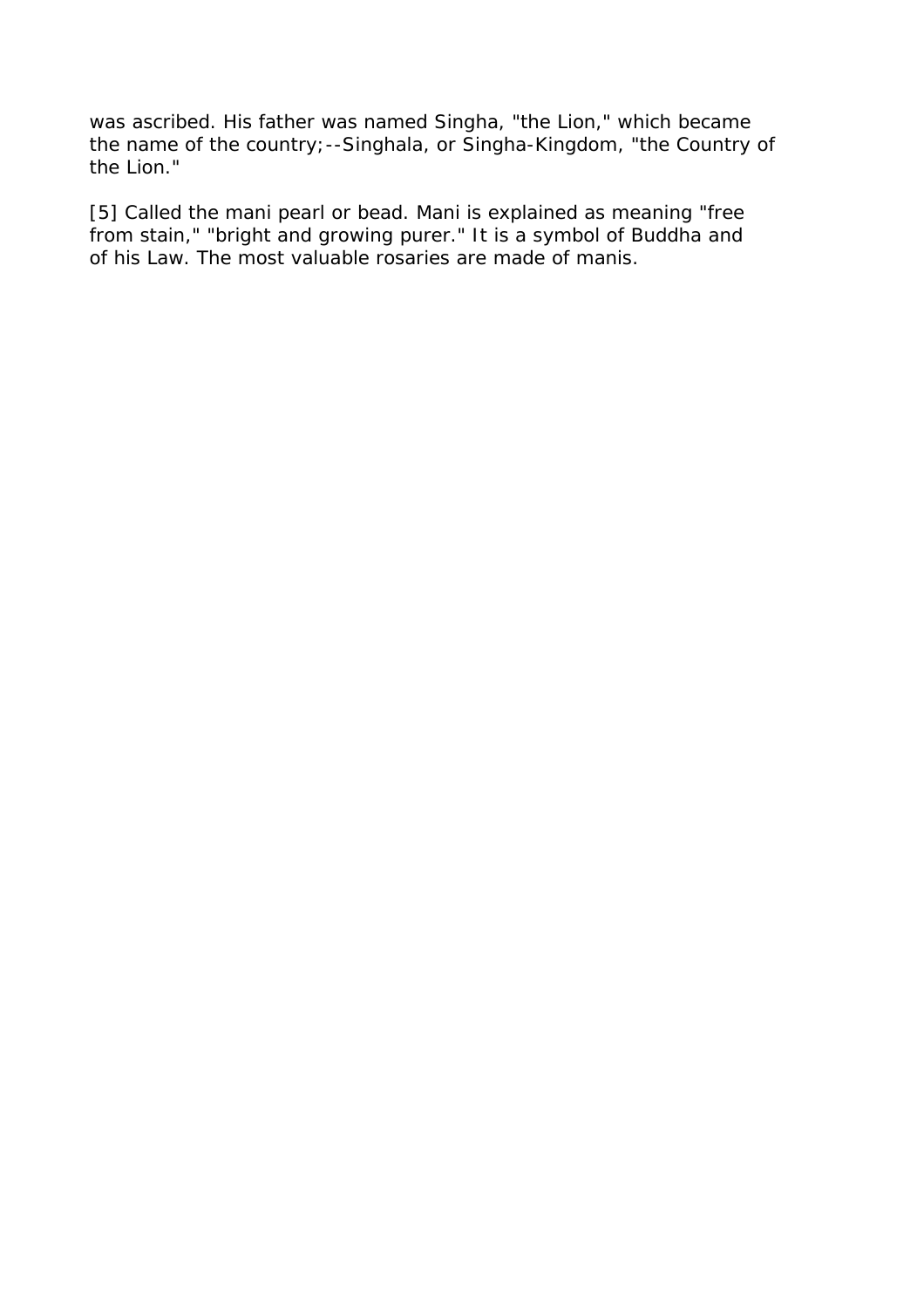#### CHAPTER XXXVIII

AT CEYLON. RISE OF THE KINGDOM. FEATS OF BUDDHA. TOPES AND MONASTERIES. STATUE OF BUDDHA IN JADE. BO TREE. FESTIVAL OF BUDDHA'S TOOTH.

The country originally had no human inhabitants,[1] but was occupied only by spirits and nagas, with which merchants of various countries carried on a trade. When the trafficking was taking place, the spirits did not show themselves. They simply set forth their precious commodities, with labels of the price attached to them; while the merchants made their purchases according to the price; and took the things away.

Through the coming and going of the merchants (in this way), when they went away, the people of (their) various countries heard how pleasant the land was, and flocked to it in numbers till it became a great nation. The (climate) is temperate and attractive, without any difference of summer and winter. The vegetation is always luxuriant. Cultivation proceeds whenever men think fit: there are no fixed seasons for it.

When Buddha came to this country,[2] wishing to transform the wicked nagas, by his supernatural power he planted one foot at the north of the royal city, and the other on the top of a mountain,[3] the two being fifteen yojanas apart. Over the footprint at the north of the city the king built a large tope, 400 cubits high, grandly adorned with gold and silver, and finished with a combination of all the precious substances. By the side of the top he further built a monastery, called the Abhayagiri,[4] where there are (now) five thousand monks. There is in it a hall of Buddha, adorned with carved and inlaid works of gold and silver, and rich in the seven precious substances, in which there is an image (of Buddha) in green jade, more than twenty cubits in height, glittering all over with those substances, and having an appearance of solemn dignity which words cannot express. In the palm of the right hand there is a priceless pearl. Several years had now elapsed since Fa-hien left the land of Han; the men with whom he had been in intercourse had all been of regions strange to him; his eyes had not rested on an old and familiar hill or river, plant or tree; his fellow-travellers, moreover, had been separated from him, some by death, and others flowing off in different directions; no face or shadow was now with him but his own, and a constant sadness was in his heart. Suddenly (one day), when by the side of this image of jade, he saw a merchant presenting as his offering a fan of white silk;[5] and the tears of sorrow involuntarily filled his eyes and fell down.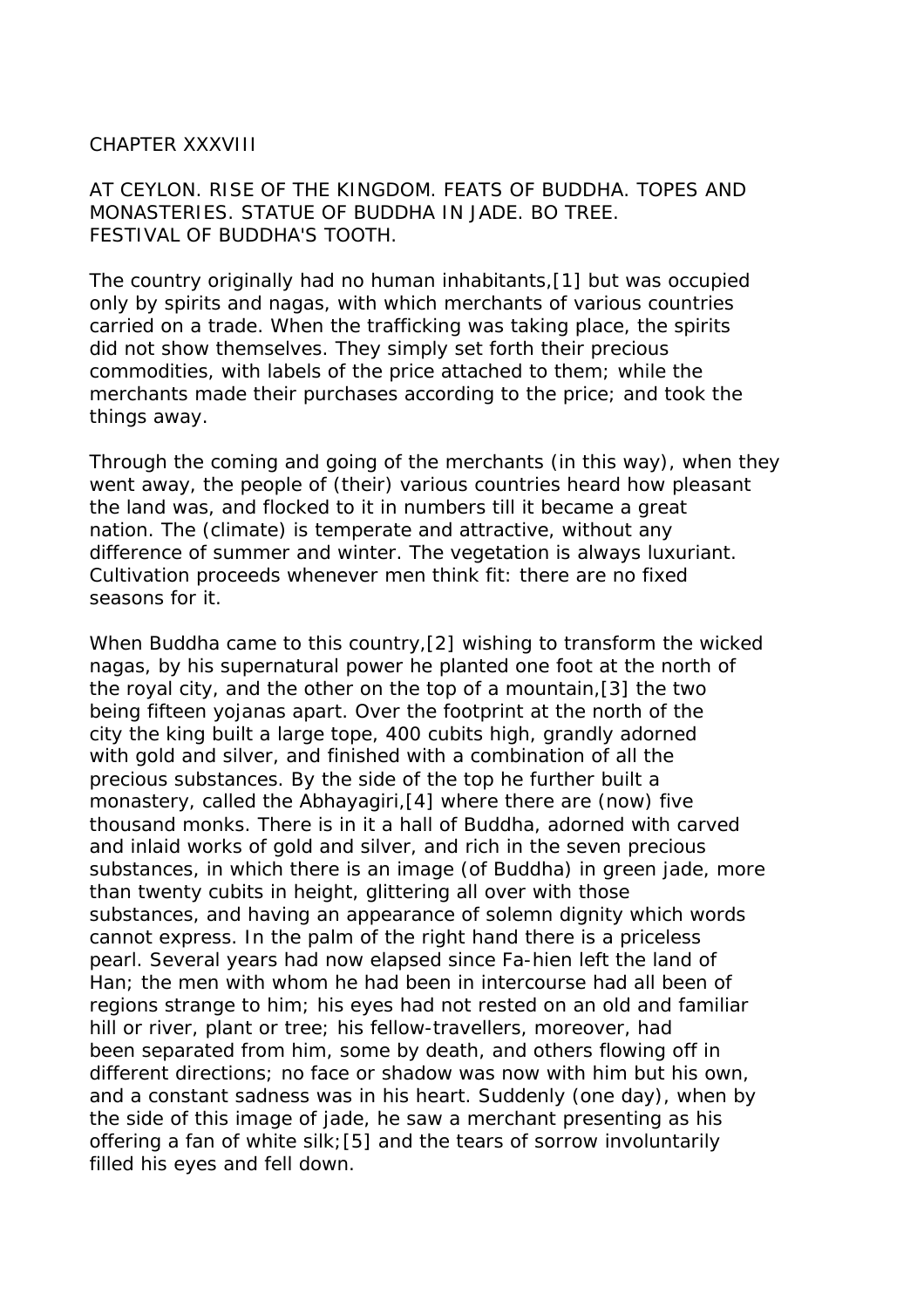A former king of the country had sent to Central India and got a slip of the patra tree,[6] which he planted by the side of the hall of Buddha, where a tree grew up to the height of about 200 cubits. As it bent on one side towards the south-east, the king, fearing it would fall, propped it with a post eight or nine spans round. The tree began to grow at the very heart of the prop, where it met (the trunk); (a shoot) pierced through the post, and went down to the ground, where it entered and formed roots, that rose (to the surface) and were about four spans round. Although the post was split in the middle, the outer portions kept hold (of the shoot), and people did not remove them. Beneath the tree there has been built a vihara, in which there is an image (of Buddha) seated, which the monks and commonalty reverence and look up to without ever becoming wearied. In the city there has been reared also the vihara of Buddha's tooth, on which, as well as on the other, the seven precious substances have been employed.

The king practises the Brahmanical purifications, and the sincerity of the faith and reverence of the population inside the city are also great. Since the establishment of government in the kingdom there has been no famine or scarcity, no revolution or disorder. In the treasuries of the monkish communities there are many precious stones, and the priceless manis. One of the kings (once) entered one of those treasuries, and when he looked all round and saw the priceless pearls, his covetous greed was excited, and he wished to take them to himself by force. In three days, however, he came to himself, and immediately went and bowed his head to the ground in the midst of the monks, to show his repentance of the evil thought. As a sequel to this, he informed the monks (of what had been in his mind), and desired them to make a regulation that from that day forth the king should not be allowed to enter the treasury and see (what it contained), and that no bhikshu should enter it till after he had been in orders for a period of full forty years.[7]

In the city there are many Vaisya elders and Sabaean[8] merchants, whose houses are stately and beautiful. The lanes and passages are kept in good order. At the heads of the four principal streets there have been built preaching halls, where, on the eighth, fourteenth, and fifteenth days of the month, they spread carpets, and set forth a pulpit, while the monks and commonalty from all quarters come together to hear the Law. The people say that in the kingdom there may be altogether sixty thousand monks, who get their food from their common stores. The king, besides, prepares elsewhere in the city a common supply of food for five or six thousand more. When any want, they take their great bowls, and go (to the place of distribution), and take as much as the vessels will hold, all returning with them full.

The tooth of Buddha is always brought forth in the middle of the third month. Ten days beforehand the king grandly caparisons a large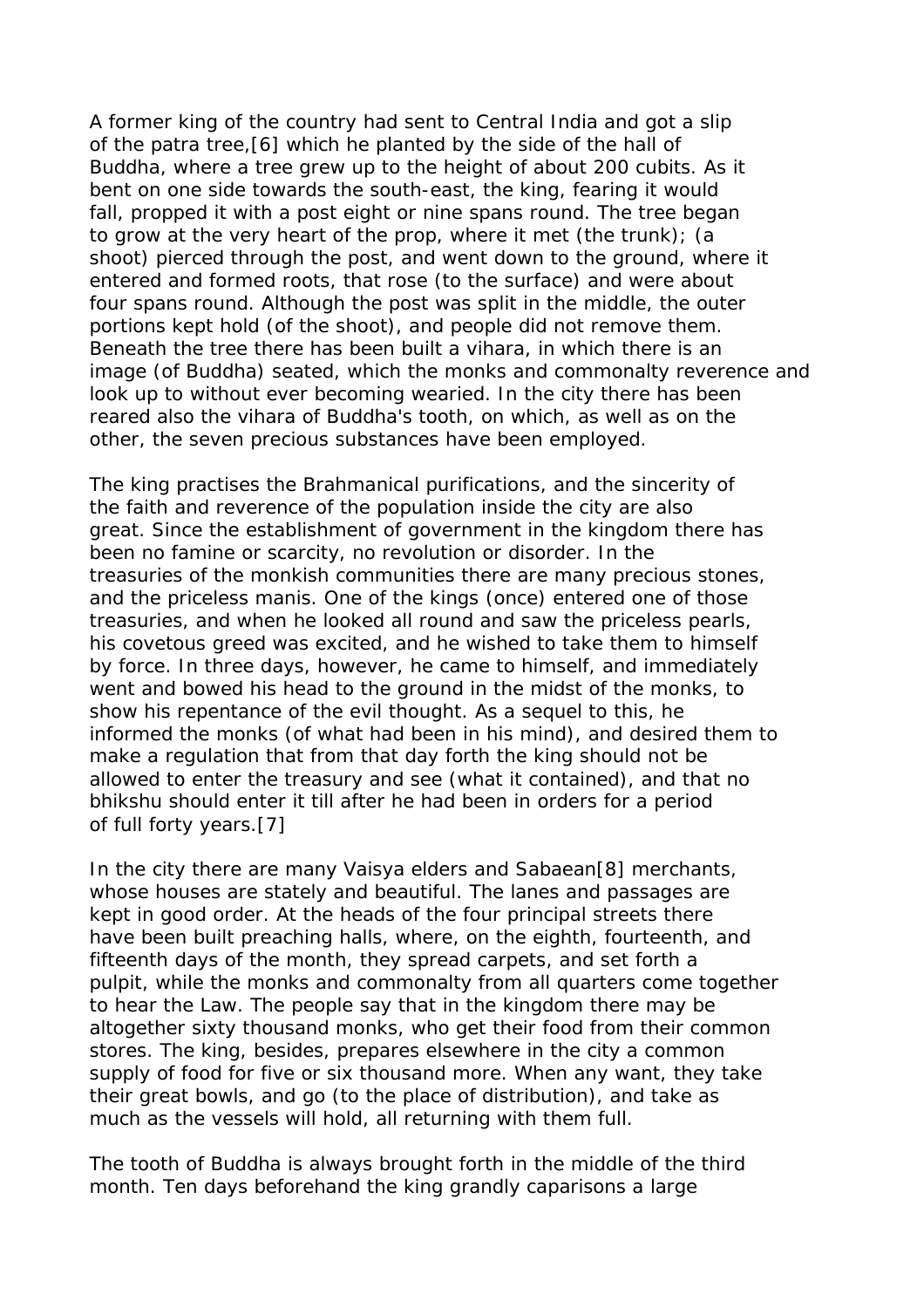elephant, on which he mounts a man who can speak distinctly, and is dressed in royal robes, to beat a large drum, and make the following proclamation:--"The Bodhisattva, during three Asankhyeya-kalpas,[9] manifested his activity, and did not spare his own life. He gave up kingdom, city, wife, and son; he plucked out his eyes and gave them to another;[10] he cut off a piece of his own flesh to ransom the life of a dove;[10] he cut off his head and gave it as an alms;[11] he gave his body to feed a starving tigress; [11] he grudged not his marrow and his brains. In many such ways as these did he undergo pain for the sake of all living. And so it was, that, having become Buddha, he continued in the world for forty-five years, preaching his Law, teaching and transforming, so that those who had no rest found rest, and the unconverted were converted. When his connexion with the living was completed,[12] he attained to pari-nirvana (and died). Since that event, for 1497 years, the light of the world has gone out,[13] and all living beings have had long-continued sadness. Behold! ten days after this, Buddha's tooth will be brought forth, and taken to the Abhayagiri-vihara. Let all and each, whether monks or laics, who wish to amass merit for themselves, make the roads smooth and in good condition, grandly adorn the lanes and by-ways, and provide abundant store of flowers and incense to be used as offerings to it."

When this proclamation is over, the king exhibits, so as to line both sides of the road, the five hundred different bodily forms in which the Bodhisattva has in the course of his history appeared:--here as Sudana, [14] there as Sama; [15] now as the king of elephants; [16] and then as a stag or a horse.[16] All these figures are brightly coloured and grandly executed, looking as if they were alive. After this the tooth of Buddha is brought forth, and is carried along in the middle of the road. Everywhere on the way offerings are presented to it, and thus it arrives at the hall of Buddha in the Abhayagiri-vihara. There monks and laics are collected in crowds. They burn incense, light lamps, and perform all the prescribed services, day and night without ceasing, till ninety days have been completed, when (the tooth) is returned to the vihara within the city. On fast-days the door of that vihara is opened, and the forms of ceremonial reverence are observed according to the rules.

Forty le to the east of the Abhayagiri-vihara there is a hill, with a vihara on it, called the Chaitya,[17] where there may be 2000 monks. Among them there is a Sramana of great virtue, named Dharma-gupta,[18] honoured and looked up to by all the kingdom. He has lived for more than forty years in an apartment of stone, constantly showing such gentleness of heart, that he has brought snakes and rats to stop together in the same room, without doing one another any harm.

**NOTES**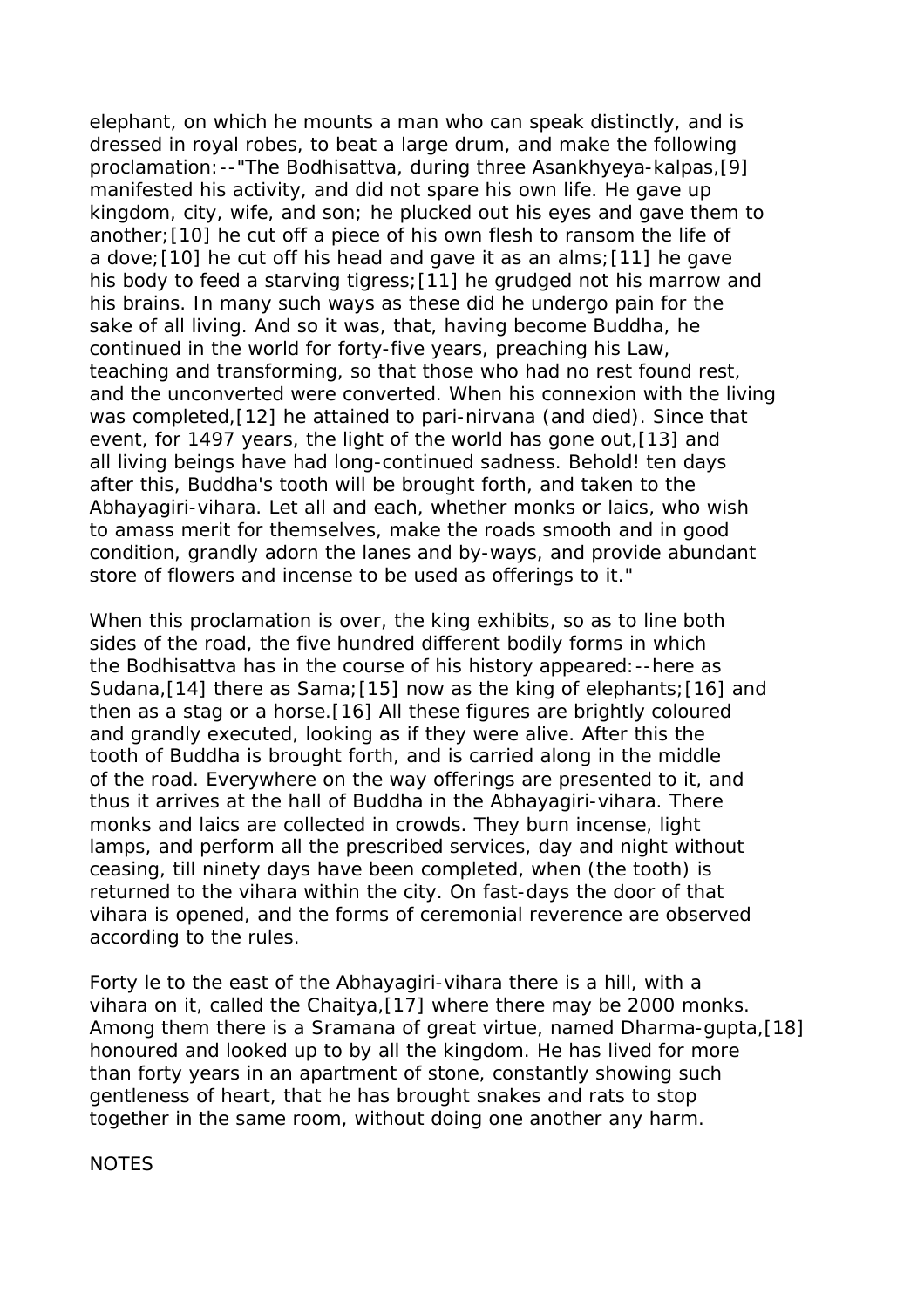[1] It is desirable to translate { .} { .}, for which "inhabitants" or "people" is elsewhere sufficient, here by "human inhabitants." According to other accounts Singhala was originally occupied by Rakshasas or Rakshas, "demons who devour men," and "beings to be feared," monstrous cannibals or anthropophagi, the terror of the shipwrecked mariner. Our author's "spirits" {.} {.} were of a gentler type. His dragons or nagas have come before us again and again.

[2] That Sakyamuni ever visited Ceylon is to me more than doubtful. Hardy, in M. B., pp. 207-213, has brought together the legends of three visits,--in the first, fifth, and eighth years of his Buddhaship. It is plain, however, from Fa-hien's narrative, that in the beginning of our fifth century, Buddhism prevailed throughout the island. Davids in the last chapter of his "Buddhism" ascribes its introduction to one of Asoka's missions, after the Council of Patna, under his son Mahinda, when Tissa, "the delight of the gods," was king (B.C. 250-230).

[3] This would be what is known as "Adam's peak," having, according to Hardy (pp. 211, 212, notes), the three names of Selesumano, Samastakuta, and Samanila. "There is an indentation on the top of it," a superficial hollow, 5 feet 3 3/4 inches long, and about 2 1/2 feet wide. The Hindus regard it as the footprint of Siva; the Mohameddans, as that of Adam; and the Buddhists, as in the text,--as having been made by Buddha.

[4] Meaning "The Fearless Hill." There is still the Abhayagiri tope, the highest in Ceylon, according to Davids, 250 feet in height, and built about B.C. 90, by Watta Gamini, in whose reign, about 160 years after the Council of Patna, and 330 years after the death of Sakyamuni, the Tripitaka was first reduced to writing in Ceylon;-- "Buddhism," p. 234.

[5] We naturally suppose that the merchant-offerer was a Chinese, as indeed the Chinese texts say, and the fan such as Fa-hien had seen and used in his native land.

[6] This should be the pippala, or bodhidruma, generally spoken of, in connexion with Buddha, as the Bo tree, under which he attained to the Buddhaship. It is strange our author should have confounded them as he seems to do. In what we are told of the tree here, we have, no doubt, his account of the planting, growth, and preservation of the famous Bo tree, which still exists in Ceylon. It has been stated in a previous note that Asoka's son, Mahinda, went as the apostle of Buddhism to Ceylon. By-and-by he sent for his sister Sanghamitta, who had entered the order at the same time as himself, and whose help was needed, some of the king's female relations having signified their wish to become nuns. On leaving India, she took with her a branch of the sacred Bo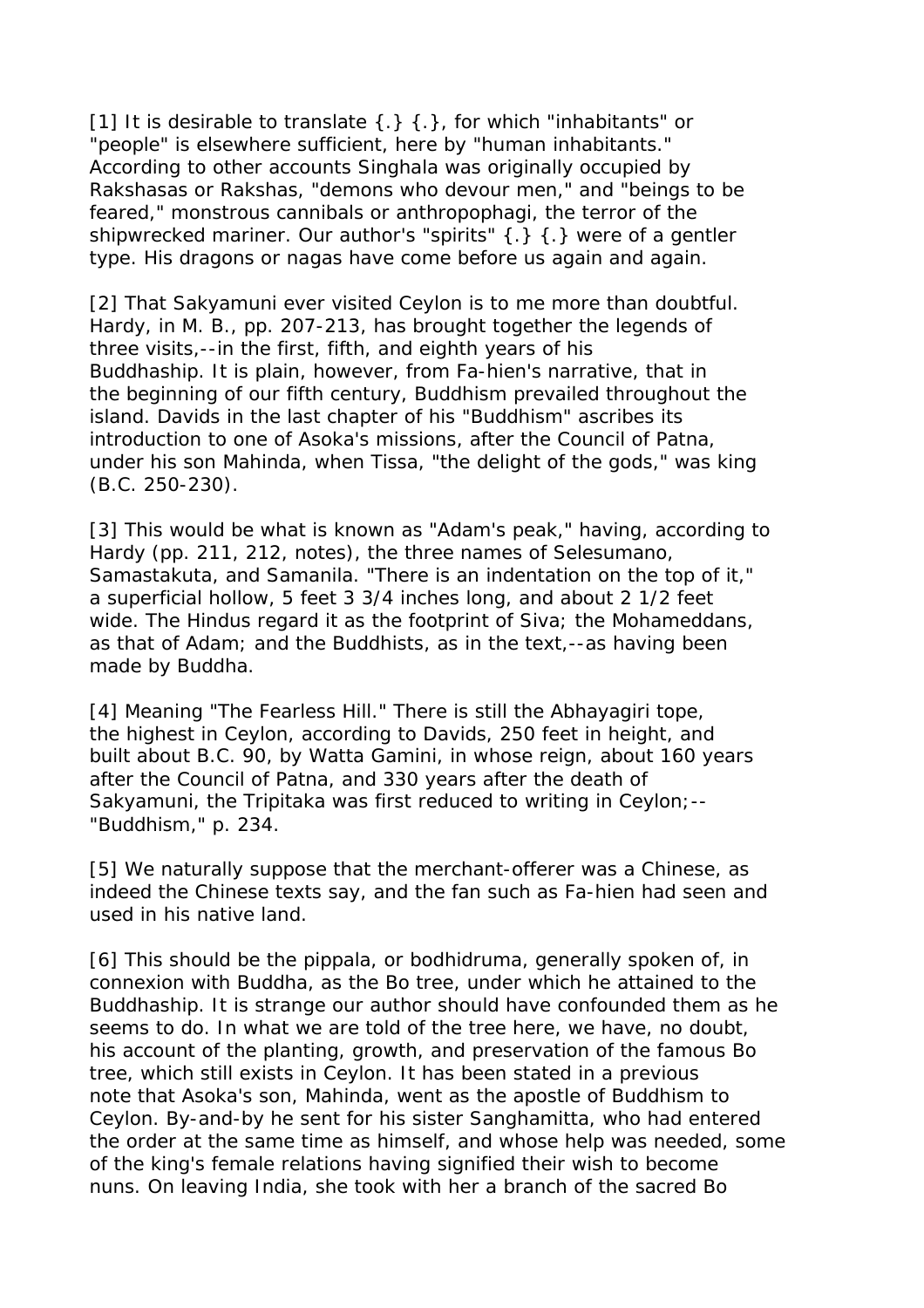tree at Buddha Gaya, under which Sakyamuni had become Buddha. Of how the tree has grown and still lives we have an account in Davids' "Buddhism." He quotes the words of Sir Emerson Tennent, that it is "the oldest historical tree in the world;" but this must be denied if it be true, as Eitel says, that the tree at Buddha Gaya, from which the slip that grew to be this tree was taken more than 2000 years ago, is itself still living in its place. We must conclude that Fa-hien, when in Ceylon, heard neither of Mahinda nor Sanghamitta.

[7] Compare what is said in chap. xvi, about the inquiries made at monasteries as to the standing of visitors in the monkhood, and duration of their ministry.

[8] The phonetic values of the two Chinese characters here are in Sanskrit sa; and va, bo or bha. "Sabaean" is Mr. Beal's reading of them, probably correct. I suppose the merchants were Arabs, forerunners of the so-called Moormen, who still form so important a part of the mercantile community in Ceylon.

[9] A Kalpa, we have seen, denotes a great period of time; a period during which a physical universe is formed and destroyed. Asankhyeya denotes the highest sum for which a conventional term exists;- according to Chinese calculations equal to one followed by seventeen ciphers; according to Thibetan and Singhalese, equal to one followed by ninety-seven ciphers. Every Maha-kalpa consists of four Asankhyeyakalpas. Eitel, p. 15.

[10] See chapter ix.

[11] See chapter xi.

[12] He had been born in the Sakva house, to do for the world what the character of all his past births required, and he had done it.

[13] They could no more see him, the World-honoured one. Compare the Sacred Books of the East, vol. xi, Buddhist Suttas, pp. 89, 121, and note on p. 89.

[14] Sudana or Sudatta was the name of the Bodhisattva in the birth which preceded his appearance as Sakyamuni or Gotama, when he became the Supreme Buddha. This period is known as the Vessantara Jataka, of which Hardy, M. B., pp. 116-124, gives a long account; see also "Buddhist Birth Stories," the Nidana Katha, p. 158. In it, as Sudana, he fulfilled "the Perfections," his distinguishing attribute being entire self-renunciation and alms-giving, so that in the Nidana Katha is made to say ("Buddhist Birth Stories," p. 159):--

"This earth, unconscious though she be, and ignorant of joy or grief,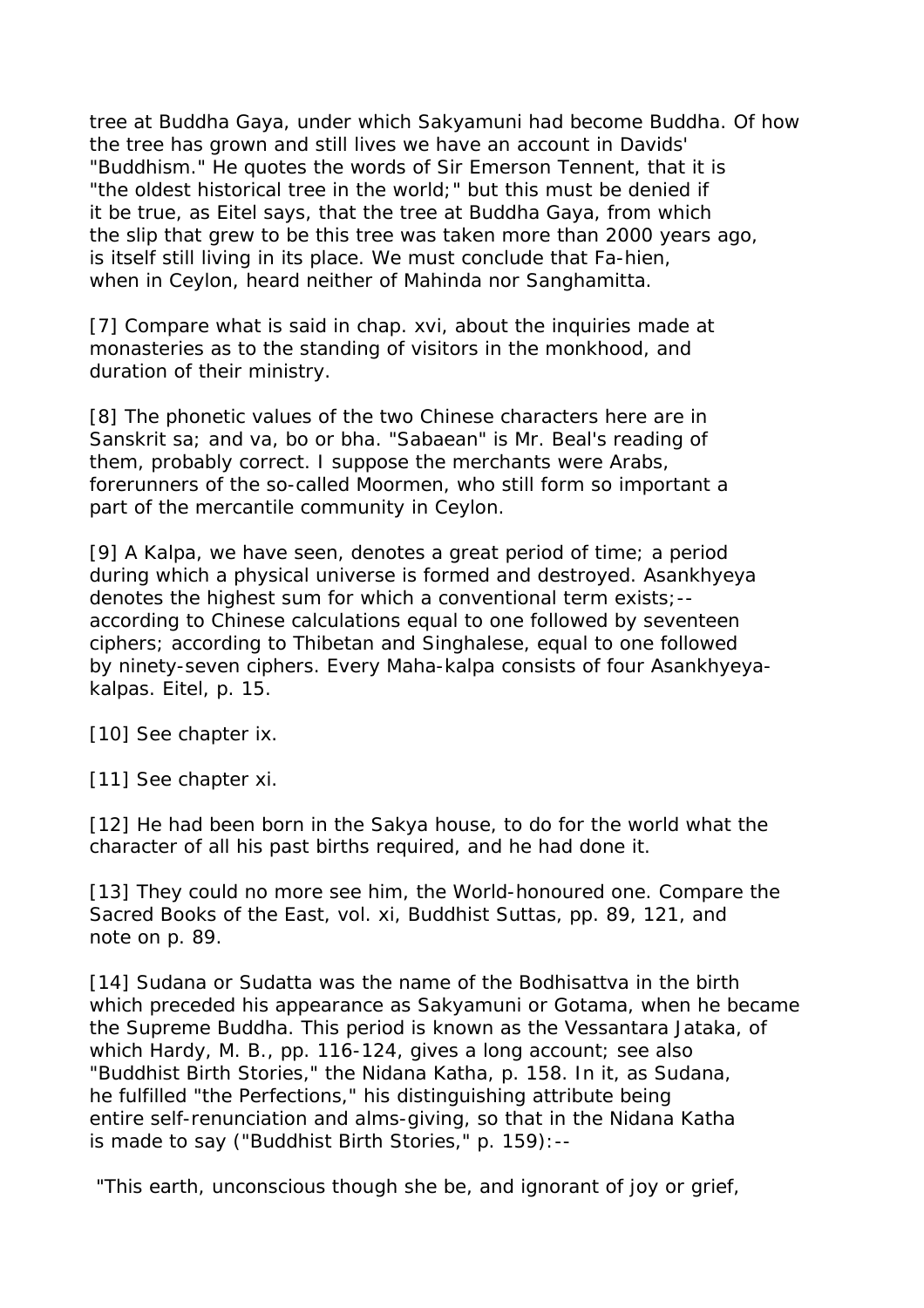Even she by my free-giving's mighty power was shaken seven times."

Then, when he passed away, he appeared in the Tushita heaven, to enter in due time the womb of Maha-maya, and be born as Sakyamuni.

[15] I take the name Sama from Beal's revised version. He says in a note that the Sama Jataka, as well as the Vessantara, is represented in the Sanchi sculptures. But what the Sama Jataka was I do not yet know. But adopting this name, the two Chinese characters in the text should be translated "the change into Sama." Remusat gives for them, "la transformation en eclair;" Beal, in his first version, "his appearance as a bright flash of light;" Giles, "as a flash of lightning." Julien's Methode does not give the phonetic value in Sanskrit of { . }.

[16] In an analysis of the number of times and the different forms in which Sakyamuni had appeared in his Jataka births, given by Hardy (M. B., p. 100), it is said that he had appeared six times as an elephant; ten times as a deer; and four times as a horse.

[17] Chaitya is a general term designating all places and objects of religious worship which have a reference to ancient Buddhas, and including therefore Stupas and temples as well as sacred relics, pictures, statues, &c. It is defined as "a fane," "a place for worship and presenting offerings." Eitel, p. 141. The hill referred to is the sacred hill of Mihintale, about eight miles due east of the Bo tree;-- Davids' Buddhism, pp. 230, 231.

[18] Eitel says (p. 31): "A famous ascetic, the founder of a school, which flourished in Ceylon, A.D. 400." But Fa-hien gives no intimation of Dharma-gupta's founding a school.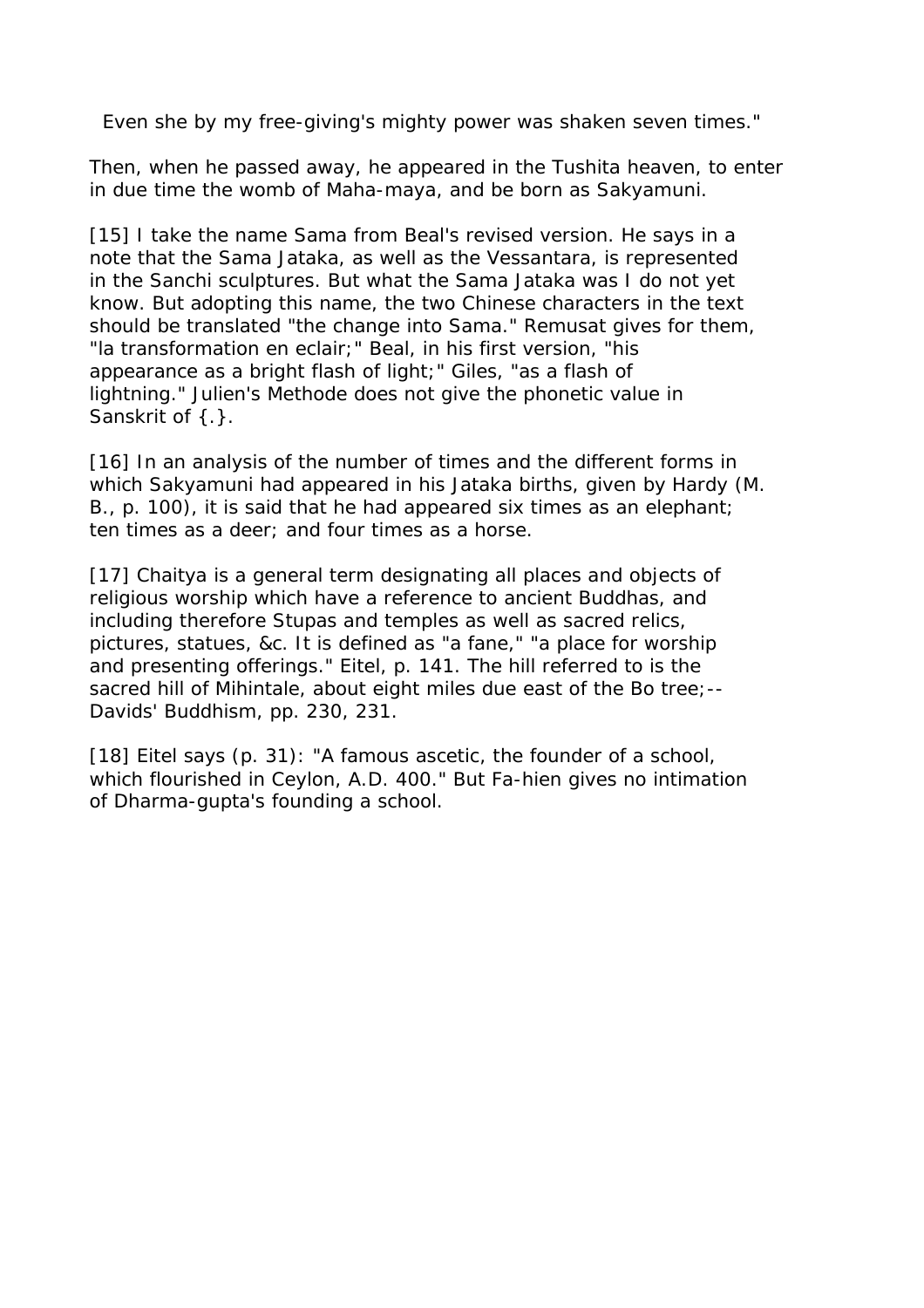#### CHAPTER XXXIX

CREMATION OF AN ARHAT. SERMON OF A DEVOTEE.

South of the city seven le there is a vihara, called the Maha-vihara, where 3000 monks reside. There had been among them a Sramana, of such lofty virtue, and so holy and pure in his observance of the disciplinary rules, that the people all surmised that he was an Arhat. When he drew near his end, the king came to examine into the point; and having assembled the monks according to rule, asked whether the bhikshu had attained to the full degree of Wisdom.[1] They answered in the affirmative, saying that he was an Arhat. The king accordingly, when he died, buried him after the fashion of an Arhat, as the regular rules prescribed. Four of five le east from the vihara there was reared a great pile of firewood, which might be more than thirty cubits square, and the same in height. Near the top were laid sandal, aloe, and other kinds of fragrant wood.

On the four sides (of the pile) they made steps by which to ascend it. With clean white hair-cloth, almost like silk, they wrapped (the body) round and round.[2] They made a large carriage-frame, in form like our funeral car, but without the dragons and fishes.[3]

At the time of the cremation, the king and the people, in multitudes from all quarters, collected together, and presented offerings of flowers and incense. While they were following the car to the burialground,[4] the king himself presented flowers and incense. When this was finished, the car was lifted on the pile, all over which oil of sweet basil was poured, and then a light was applied. While the fire was blazing, every one, with a reverent heart, pulled off his upper garment, and threw it, with his feather-fan and umbrella, from a distance into the midst of the flames, to assist the burning. When the cremation was over, they collected and preserved the bones, and proceeded to erect a tope. Fa-hien had not arrived in time (to see the distinguished Shaman) alive, and only saw his burial.

At that time the king,[5] who was a sincere believer in the Law of Buddha and wished to build a new vihara for the monks, first convoked a great assembly. After giving the monks a meal of rice, and presenting his offerings (on the occasion), he selected a pair of first-rate oxen, the horns of which were grandly decorated with gold, silver, and the precious substances. A golden plough had been provided, and the king himself turned up a furrow on the four sides of the ground within which the building was supposed to be. He then endowed the community of the monks with the population, fields, and houses, writing the grant on plates of metal, (to the effect) that from that time onwards, from generation to generation, no one should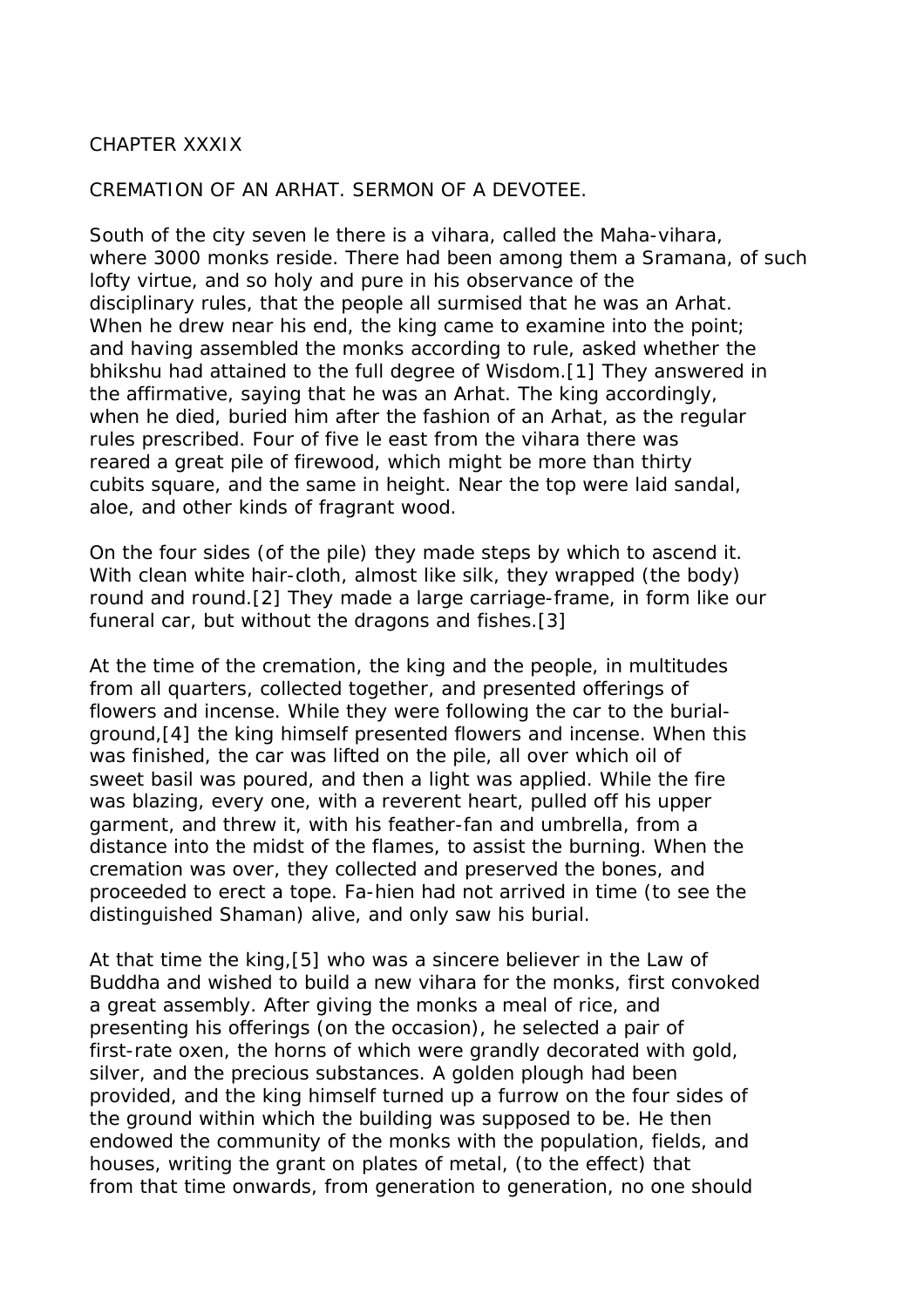#### venture to annul or alter it.

In this country Fa-hien heard an Indian devotee, who was reciting a Sutra from the pulpit, say:--"Buddha's alms-bowl was at first in Vaisali, and now it is in Gandhara.[6] After so many hundred years' (he gave, when Fa-hien heard him, the exact number of years, but he has forgotten it), "it will go to Western Tukhara;[7] after so many hundred years, to Khoten; after so many hundred years, to Kharachar;[8] after so many hundred years, to the land of Han; after so many hundred years, it will come to Sinhala; and after so many hundred years, it will return to Central India. After that, it will ascend to the Tushita heaven; and when the Bodhisattva Maitreya sees it, he will say with a sigh, 'The alms-bowl of Sakyamuni Buddha is come;' and with all the devas he will present to it flowers and incense for seven days. When these have expired, it will return to Jambudvipa, where it will be received by the king of the sea nagas, and taken into his naga palace. When Maitreya shall be about to attain to perfect Wisdom (and become Buddha), it will again separate into four bowls,[9] which will return to the top of mount Anna,[9] whence they came. After Maitreya has become Buddha, the four deva kings will again think of the Buddha (with their bowls as they did in the case of the previous Buddha). The thousand Buddhas of this Bhadra-kalpa, indeed, will all use the same alms-bowl; and when the bowl has disappeared, the Law of Buddha will go on gradually to be extinguished. After that extinction has taken place, the life of man will be shortened, till it is only a period of five years. During this period of a five years' life, rice, butter, and oil will all vanish away, and men will become exceedingly wicked. The grass and trees which they lay hold of will change into swords and clubs, with which they will hurt, cut, and kill one another. Those among them on whom there is blessing will withdraw from society among the hills; and when the wicked have exterminated one another, they will again come forth, and say among themselves, 'The men of former times enjoyed a very great longevity; but through becoming exceedingly wicked, and doing all lawless things, the length of our life has been shortened and reduced even to five years. Let us now unite together in the practice of what is good, cherishing a gentle and sympathising heart, and carefully cultivating good faith and righteousness. When each one in this way practises that faith and righteousness, life will go on to double its length till it reaches 80,000 years. When Maitreya appears in the world, and begins to turn the wheel of his Law, he will in the first place save those among the disciples of the Law left by the Sakya who have quitted their families, and those who have accepted the three Refuges, undertaken the five Prohibitions and the eight Abstinences, and given offerings to the three Precious Ones; secondly and thirdly, he will save those between whom and conversion there is a connexion transmitted from the past.'"[10]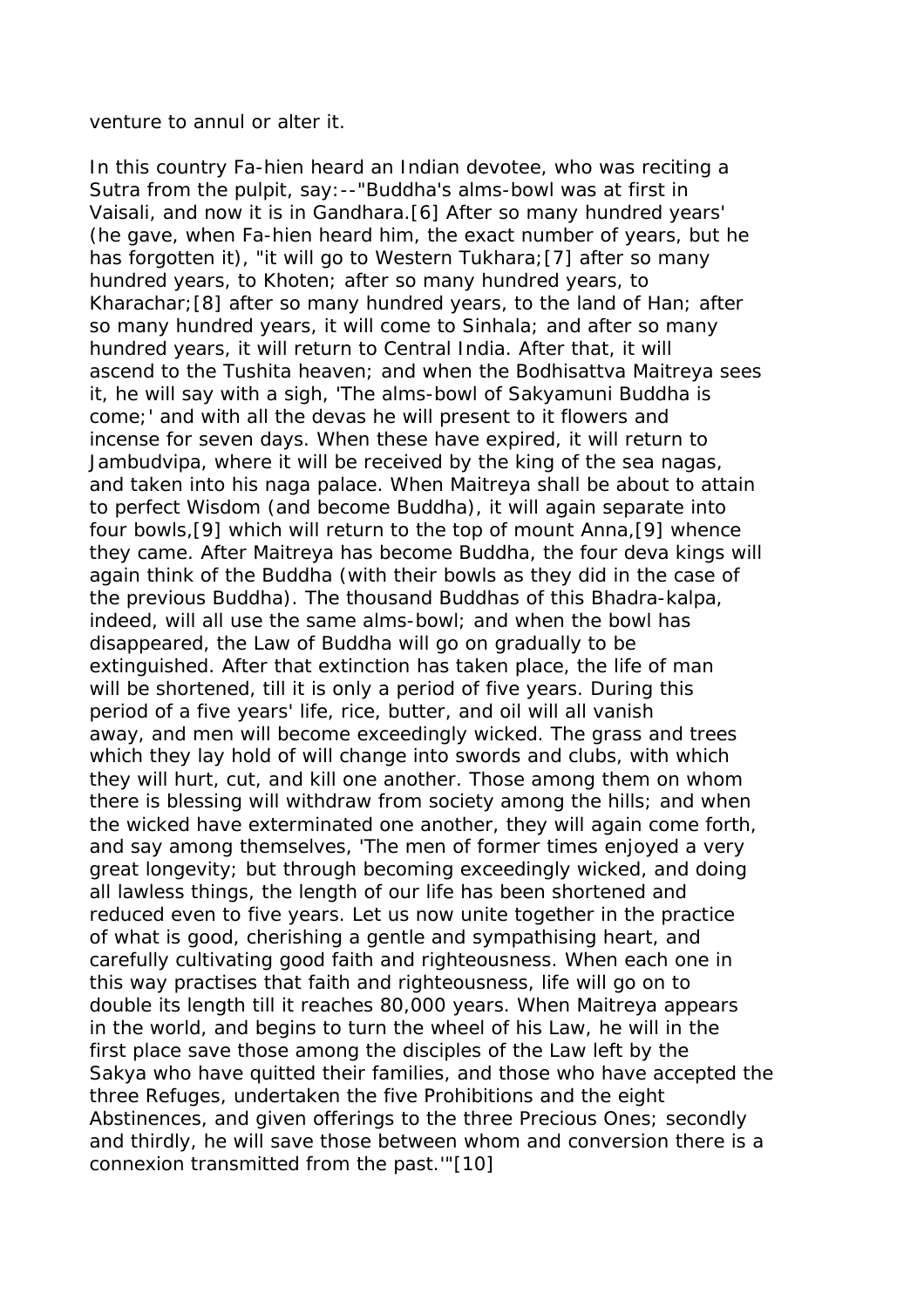(Such was the discourse), and Fa-hien wished to write it down as a portion of doctrine; but the man said, "This is taken from no Sutra, it is only the utterance of my own mind."

NOTES

[1] Possibly, "and asked the bhikshu," &c. I prefer the other way of construing, however.

[2] It seems strange that this should have been understood as a wrapping of the immense pyre with the cloth. There is nothing in the text to necessitate such a version, but the contrary. Compare "Buddhist Suttas," pp. 92, 93.

[3] See the description of a funeral car and its decorations in the Sacred Books of the East, vol. xxviii, the Li Ki, Book XIX. Fa-hien's  $\{\cdot\}$   $\{\cdot\}$ , "in this (country)," which I have expressed by "our," shows that whatever notes of this cremation he had taken at the time, the account in the text was composed after his return to China, and when he had the usages there in his mind and perhaps before his eyes. This disposes of all difficulty occasioned by the "dragons" and "fishes." The {.} at the end is merely the concluding particle.

[4] The pyre served the purpose of a burial-ground or grave, and hence our author writes of it as such.

[5] This king must have been Maha-nana (A.D. 410-432). In the time of his predecessor, Upatissa (A.D. 368-410), the pitakas were first translated into Singhalese. Under Maha-nana, Buddhaghosha wrote his commentaries. Both were great builders of viharas. See the Mahavansa, pp. 247, foll.

[6] See chapter xii. Fa-hien had seen it at Purushapura, which Eitel says was "the ancient capital of Gandhara."

[7] Western Tukhara  $({.} \{ .\})$  is the same probably as the Tukhara ({.}) of chapter xii, a king of which is there described as trying to carry off the bowl from Purushapura.

[8] North of the Bosteng lake at the foot of the Thien-shan range (E. H., p. 56).

[9] See chap. xii, note 9. Instead of "Anna" the Chinese recensions have Vina; but Vina or Vinataka, and Ana for Sudarsana are names of one or other of the concentric circles of rocks surrounding mount Meru, the fabled home of the deva guardians of the bowl.

[10] That is, those whose Karma in the past should be rewarded by such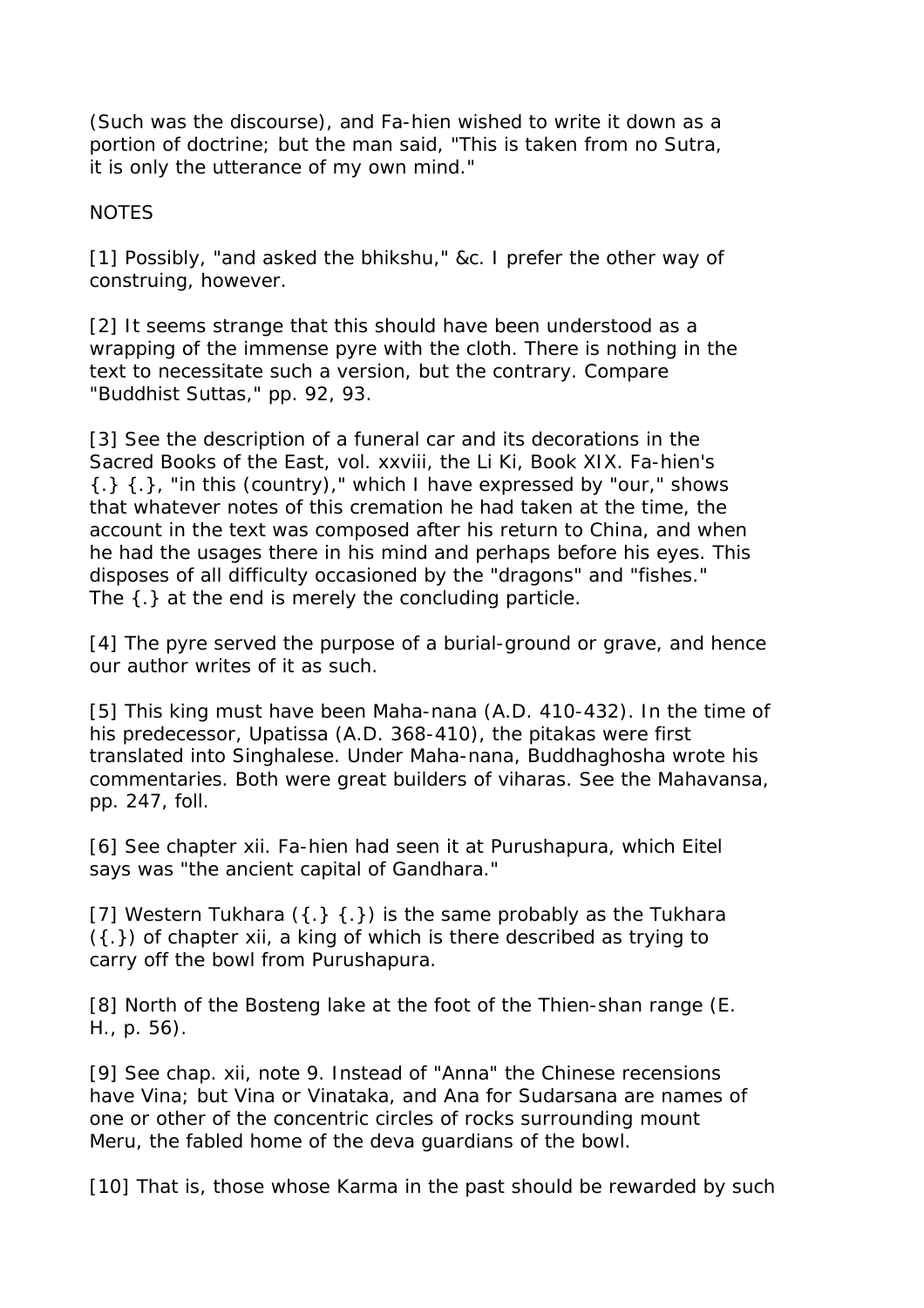conversion in the present.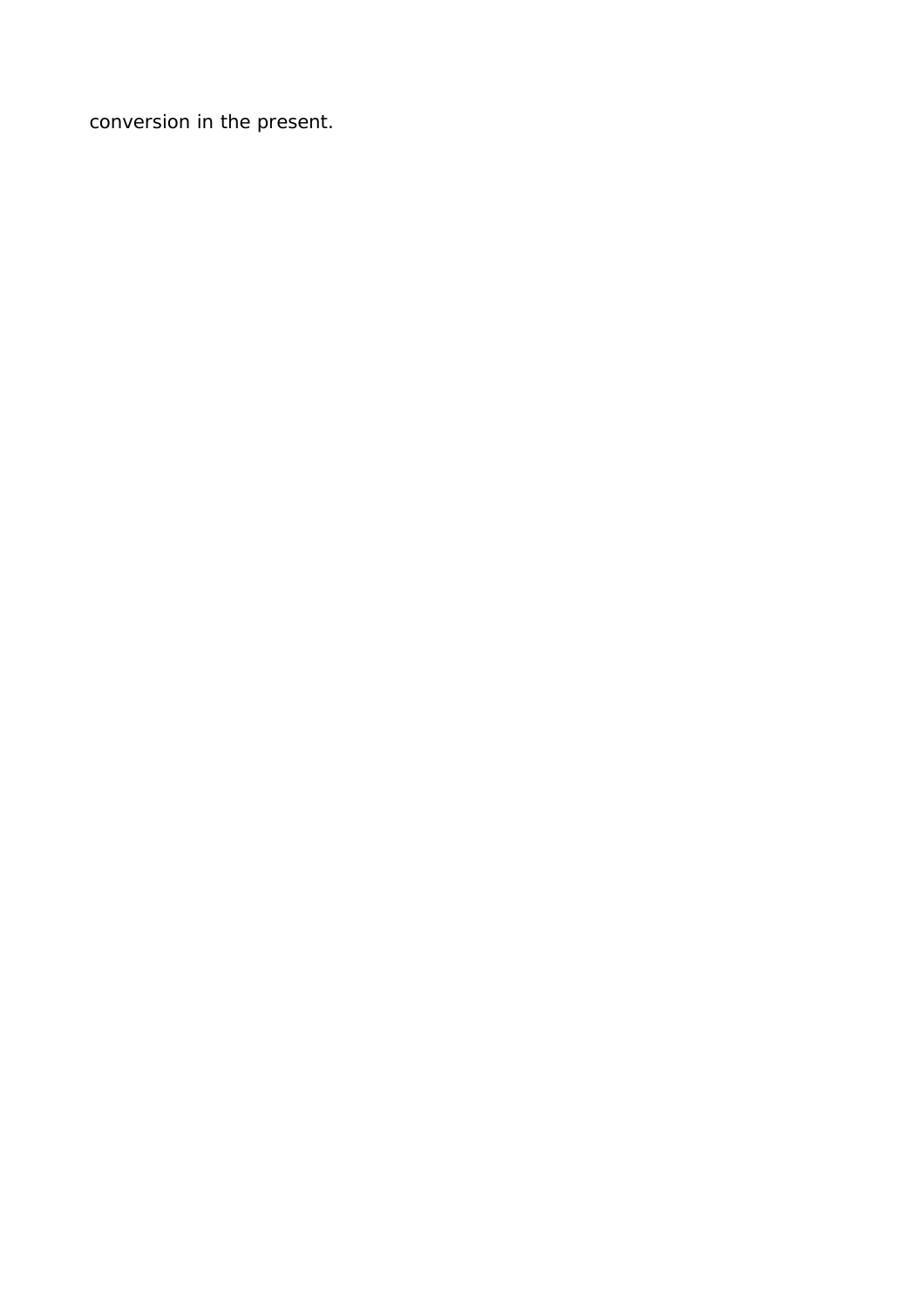#### CHAPTER XL

AFTER TWO YEARS TAKES SHIP FOR CHINA. DISASTROUS PASSAGE TO JAVA; AND THENCE TO CHINA; ARRIVES AT SHAN-TUNG; AND GOES TO NANKING. CONCLUSION OR L'ENVOI BY ANOTHER WRITER.

Fa-hien abode in this country two years; and, in addition (to his acquisitions in Patna), succeeded in getting a copy of the Vinayapitaka of the Mahisasakah (school);[1] the Dirghagama and Samyuktagama[2] (Sutras); and also the Samyukta-sanchaya-pitaka;[3]- all being works unknown in the land of Han. Having obtained these Sanskrit works, he took passage in a large merchantman, on board of which there were more than 200 men, and to which was attached by a rope a smaller vessel, as a provision against damage or injury to the large one from the perils of the navigation. With a favourable wind, they proceeded eastwards for three days, and then they encountered a great wind. The vessel sprang a leak and the water came in. The merchants wished to go to the small vessel; but the men on board it, fearing that too many would come, cut the connecting rope. The merchants were greatly alarmed, feeling their risk of instant death. Afraid that the vessel would fill, they took their bulky goods and threw them into the water. Fa-hien also took his pitcher[4] and washing-basin, with some other articles, and cast them into the sea; but fearing that the merchants would cast overboard his books and images, he could only think with all his heart of Kwan-she-yin,[5] and commit his life to (the protection of) the church of the land of Han,[6] (saying in effect), "I have travelled far in search of our Law. Let me, by your dread and supernatural (power), return from my wanderings, and reach my resting-place!"

In this way the tempest[7] continued day and night, till on the thirteenth day the ship was carried to the side of an island, where, on the ebbing of the tide, the place of the leak was discovered, and it was stopped, on which the voyage was resumed. On the sea (hereabouts) there are many pirates, to meet with whom is speedy death. The great ocean spreads out, a boundless expanse. There is no knowing east or west; only by observing the sun, moon, and stars was it possible to go forward. If the weather were dark and rainy, (the ship) went as she was carried by the wind, without any definite course. In the darkness of the night, only the great waves were to be seen, breaking on one another, and emitting a brightness like that of fire, with huge turtles and other monsters of the deep (all about). The merchants were full of terror, not knowing where they were going. The sea was deep and bottomless, and there was no place where they could drop anchor and stop. But when the sky became clear, they could tell east and west, and (the ship) again went forward in the right direction. If she had come on any hidden rock, there would have been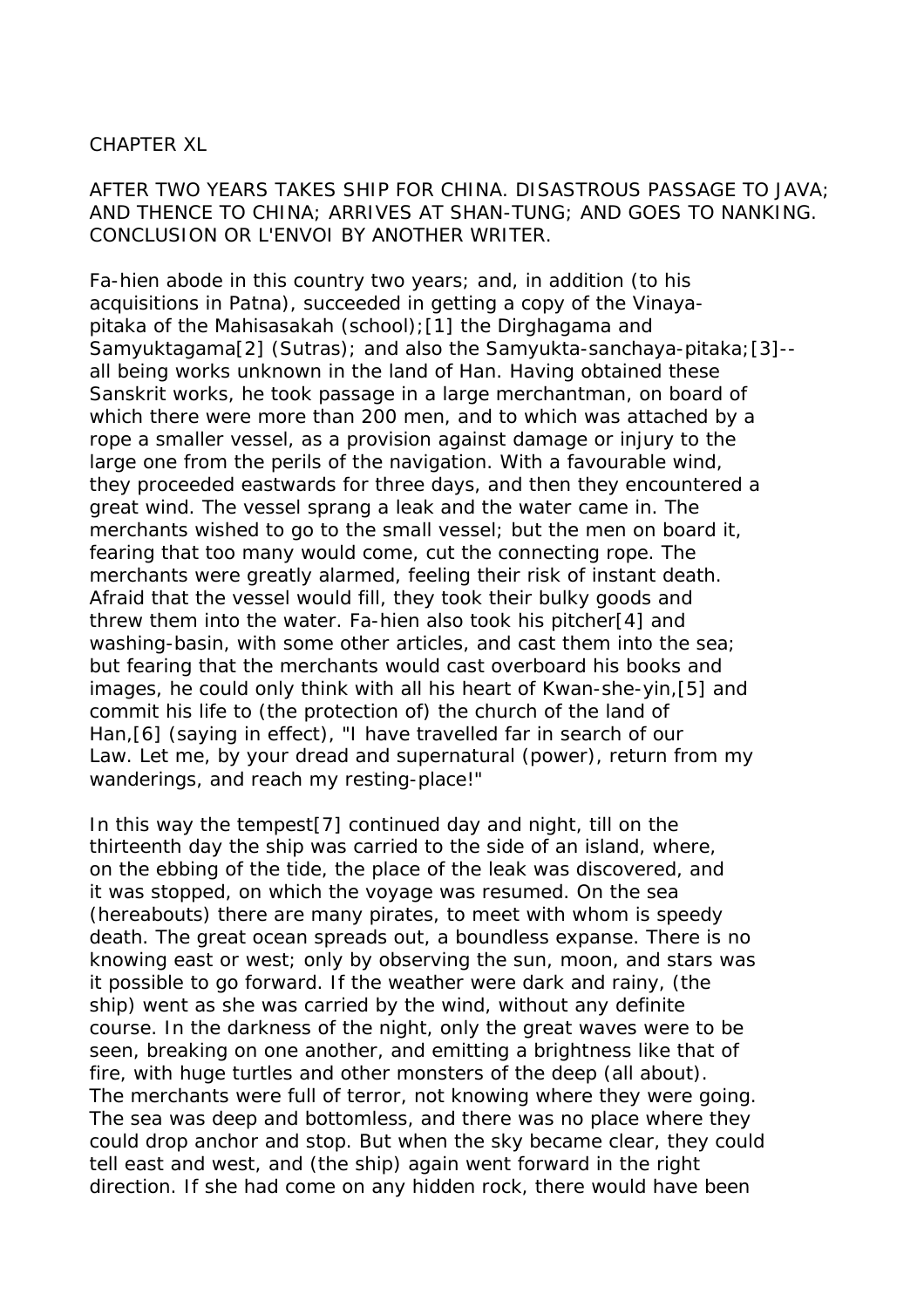no way of escape.

After proceeding in this way for rather more than ninety days, they arrived at a country called Java-dvipa, where various forms of error and Brahmanism are flourishing, while Buddhism in it is not worth speaking of. After staying there for five months, (Fa-hien) again embarked in another large merchantman, which also had on board more than 200 men. They carried provisions for fifty days, and commenced the voyage on the sixteenth day of the fourth month.

Fa-hien kept his retreat on board the ship. They took a course to the north-east, intending to fetch Kwang-chow. After more than a month, when the night-drum had sounded the second watch, they encountered a black wind and tempestuous rain, which threw the merchants and passengers into consternation. Fa-hien again with all his heart directed his thoughts to Kwan-she-yin and the monkish communities of the land of Han; and, through their dread and mysterious protection, was preserved to day-break. After day-break, the Brahmans deliberated together and said, "It is having this Sramana on board which has occasioned our misfortune and brought us this great and bitter suffering. Let us land the bhikshu and place him on some island-shore. We must not for the sake of one man allow ourselves to be exposed to such imminent peril." A patron of Fa-hien, however, said to them, "If you land the bhikshu, you must at the same time land me; and if you do not, then you must kill me. If you land this Sramana, when I get to the land of Han, I will go to the king, and inform against you. The king also reveres and believes the Law of Buddha, and honours the bhikshus." The merchants hereupon were perplexed, and did not dare immediately to land (Fa-hien).

At this time the sky continued very dark and gloomy, and the sailingmasters looked at one another and made mistakes. More than seventy days passed (from their leaving Java), and the provisions and water were nearly exhausted. They used the salt-water of the sea for cooking, and carefully divided the (fresh) water, each man getting two pints. Soon the whole was nearly gone, and the merchants took counsel and said, "At the ordinary rate of sailing we ought to have reached Kwang-chow, and now the time is passed by many days;--must we not have held a wrong course?" Immediately they directed the ship to the northwest, looking out for land; and after sailing day and night for twelve days, they reached the shore on the south of mount Lao,[8] on the borders of the prefecture of Ch'ang-kwang,[8] and immediately got good water and vegetables. They had passed through many perils and hardships, and had been in a state of anxious apprehension for many days together; and now suddenly arriving at this shore, and seeing those (well-known) vegetables, the lei and kwoh,[9] they knew indeed that it was the land of Han. Not seeing, however, any inhabitants nor any traces of them, they did not know whereabouts they were. Some said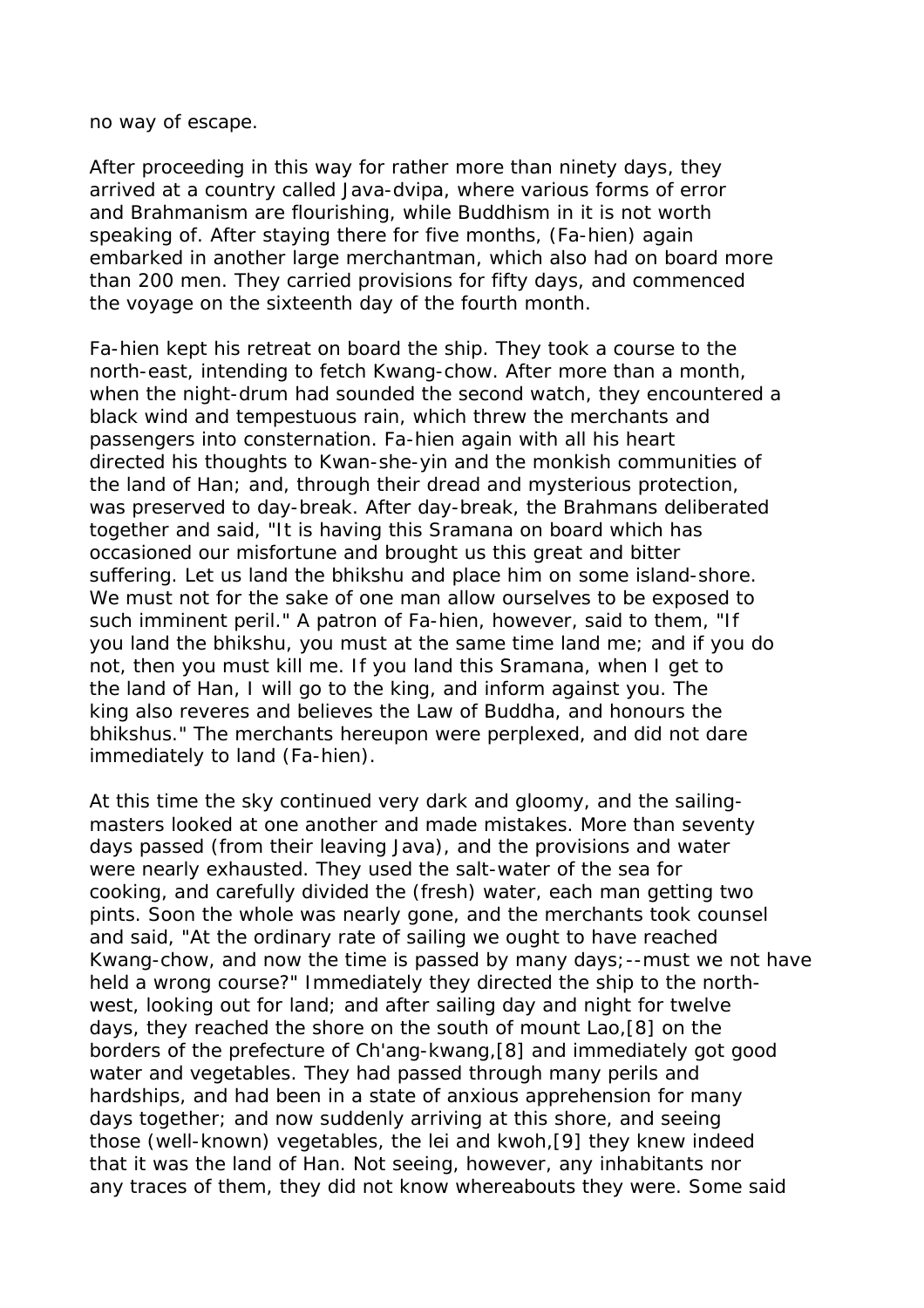that they had not yet got to Kwang-chow, and others that they had passed it. Unable to come to a definite conclusion, (some of them) got into a small boat and entered a creek, to look for some one of whom they might ask what the place was. They found two hunters, whom they brought back with them, and then called on Fa-hien to act as interpreter and question them. Fa-hien first spoke assuringly to them, and then slowly and distinctly asked them, "Who are you?" They replied, "We are disciples of Buddha?" He then asked, "What are you looking for among these hills?" They began to lie,[10] and said, "To-morrow is the fifteenth day of the seventh month. We wanted to get some peaches to present[11] to Buddha." He asked further, "What country is this?" They replied, "This is the border of the prefecture of Ch'ang-kwang, a part of Ts'ing-chow under the (ruling) House of Tsin." When they heard this, the merchants were glad, immediately asked for (a portion of) their money and goods, and sent men to Ch'ang-kwang city.

The prefect Le E was a reverent believer in the Law of Buddha. When he heard that a Sramana had arrived in a ship across the sea, bringing with him books and images, he immediately came to the seashore with an escort to meet (the traveller), and receive the books and images, and took them back with him to the seat of his government. On this the merchants went back in the direction of Yang-chow;[12] (but) when (Fa-hien) arrived at Ts'ing-chow, (the prefect there)[13] begged him (to remain with him) for a winter and a summer. After the summer retreat was ended, Fa-hien, having been separated for a long time from his (fellow-)masters, wished to hurry to Ch'ang-gan; but as the business which he had in hand was important, he went south to the Capital;[14] and at an interview with the masters (there) exhibited the Sutras and the collection of the Vinaya (which he had procured).

After Fa-hien set out from Ch'ang-gan, it took him six years to reach Central India;[15] stoppages there extended over (other) six years; and on his return it took him three years to reach Ts'ing-chow. The countries through which he passed were a few under thirty. From the sandy desert westwards on to India, the beauty of the dignified demeanour of the monkhood and of the transforming influence of the Law was beyond the power of language fully to describe; and reflecting how our masters had not heard any complete account of them, he therefore (went on) without regarding his own poor life, or (the dangers to be encountered) on the sea upon his return, thus incurring hardships and difficulties in a double form. He was fortunate enough, through the dread power of the three Honoured Ones,[15] to receive help and protection in his perils; and therefore he wrote out an account of his experiences, that worthy readers might share with him in what he had heard and said.[15]

It was in the year Keah-yin,[16] the twelfth year of the period E-he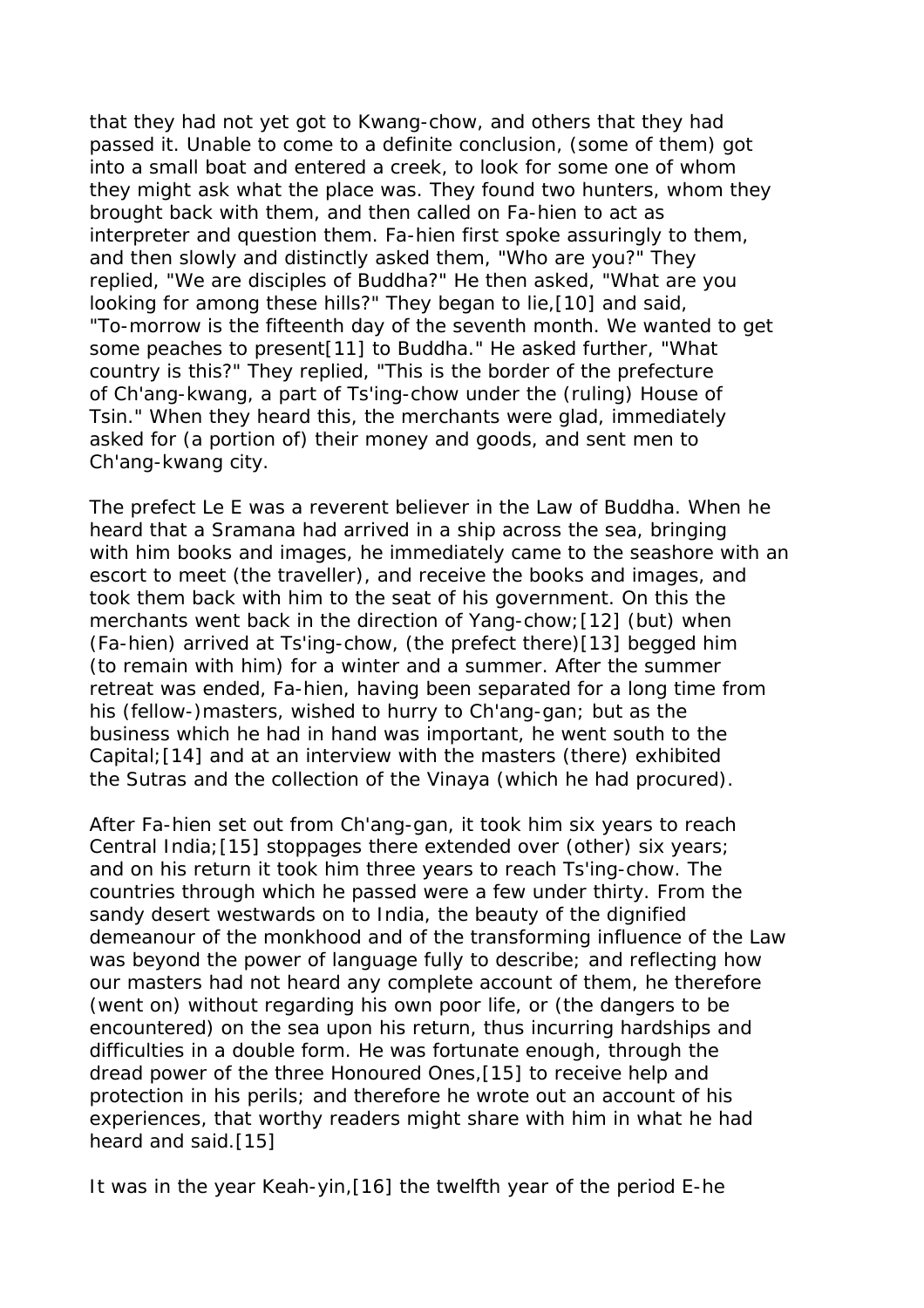of the (Eastern) Tsin dynasty, the year-star being in Virgo-Libra, in the summer, at the close of the period of retreat, that I met the devotee Fa-hien. On his arrival I lodged him with myself in the winter study,[17] and there, in our meetings for conversation, I asked him again and again about his travels. The man was modest and complaisant, and answered readily according to the truth. I thereupon advised him to enter into details where he had at first only given a summary, and he proceeded to relate all things in order from the beginning to the end. He said himself, "When I look back on what I have gone through, my heart is involuntarily moved, and the perspiration flows forth. That I encountered danger and trod the most perilous places, without thinking of or sparing myself, was because I had a definite aim, and thought of nothing but to do my best in my simplicity and straightforwardness. Thus it was that I exposed my life where death seemed inevitable, if I might accomplish but a ten-thousandth part of what I hoped." These words affected me in turn, and I thought:--"This man is one of those who have seldom been seen from ancient times to the present. Since the Great Doctrine flowed on to the East there has been no one to be compared with Hien in his forgetfulness of self and search for the Law. Henceforth I know that the influence of sincerity finds no obstacle, however great, which it does not overcome, and that force of will does not fail to accomplish whatever service it undertakes. Does not the accomplishing of such service arise from forgetting (and disregarding) what is (generally) considered as important, and attaching importance to what is (generally) forgotten?

# **NOTES**

[1] No. 1122 in Nanjio's Catalogue, translated into Chinese by Buddhajiva and a Chinese Sramana about A.D. 425. Mahisasakah means "the school of the transformed earth," or "the sphere within which the Law of Buddha is influential." The school is one of the subdivisions of the Sarvastivadah.

[2] Nanjio's 545 and 504. The Agamas are Sutras of the hinayana, divided, according to Eitel, pp. 4, 5, into four classes, the first or Dirghagamas (long Agamas) being treatises on right conduct, while the third class contains the Samyuktagamas (mixed Agamas).

[3] Meaning "Miscellaneous Collections;" a sort of fourth Pitaka. See Nanjio's fourth division of the Canon, containing Indian and Chinese miscellaneous works. But Dr. Davids says that no work of this name is known either in Sanskrit or Pali literature.

[4] We have in the text a phonetisation of the Sanskrit Kundika, which is explained in Eitel by the two characters that follow, as="washing basin," but two things evidently are intended.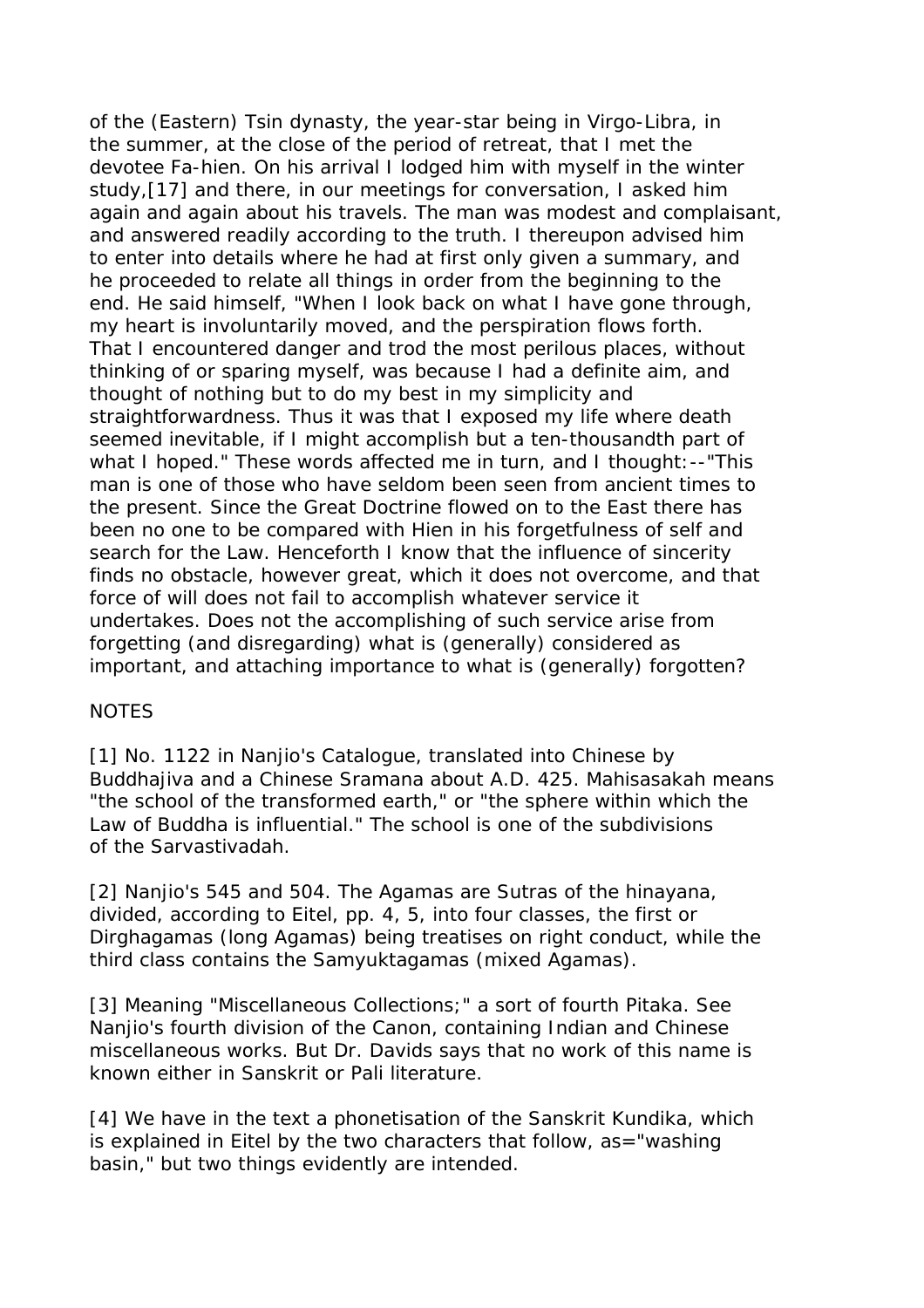[5] See chap. xvi, note 23.

[6] At his novitiate Fa-hien had sought the refuge of the "three Precious Ones" (the three Refuges  $\{\cdot\}$   $\{\cdot\}$  of last chapter), of which the congregation or body of the monks was one; and here his thoughts turn naturally to the branch of it in China. His words in his heart were not exactly words of prayer, but very nearly so.

[7] In the text  $\{.\}$   $\{.\}$ , ta-fung, "the great wind,"=the typhoon.

[8] They had got to the south of the Shan-tung promontory, and the foot of mount Lao, which still rises under the same name on the extreme south of the peninsula, east from Keao Chow, and having the district of Tsieh-mih on the east of it. All the country there is included in the present Phing-too Chow of the department Lae-chow. The name Phing-too dates from the Han dynasty, but under the dynasty of the After Ch'e  $\{\cdot\}$   $\{\cdot\}$ , (A.D. 479-501), it was changed into Ch'angkwang. Fa-hien may have lived, and composed the narrative of his travels, after the change of name was adopted. See the Topographical Tables of the different Dynasties  $({},\}({},\}({},\}({},\}({},\;{\;})$ 1815.

[9] What these vegetables exactly were it is difficult to say; and there are different readings of the characters for them. Williams' Dictionary, under kwoh, brings the two names together in a phrase, but the rendering of it is simply "a soup of simples." For two or three columns here, however, the text appears to me confused and imperfect.

[10] I suppose these men were really hunters; and, when brought before Fa-hien, because he was a Sramana, they thought they would please him by saying they were disciples of Buddha. But what had disciples of Buddha to do with hunting and taking life? They were caught in their own trap, and said they were looking for peaches.

[11] The Chinese character here has occurred twice before, but in a different meaning and connexion. Remusat, Beal, and Giles take it as equivalent to "to sacrifice." But his followers do not "sacrifice" to Buddha. That is a priestly term, and should not be employed of anything done at Buddhistic services.

[12] Probably the present department of Yang-chow in Keang-soo; but as I have said in a previous note, the narrative does not go on so clearly as it generally does.

[13] Was, or could, this prefect be Le E?

[14] Probably not Ch'ang-gan, but Nan-king, which was the capital of the Eastern Tsin dynasty under another name.